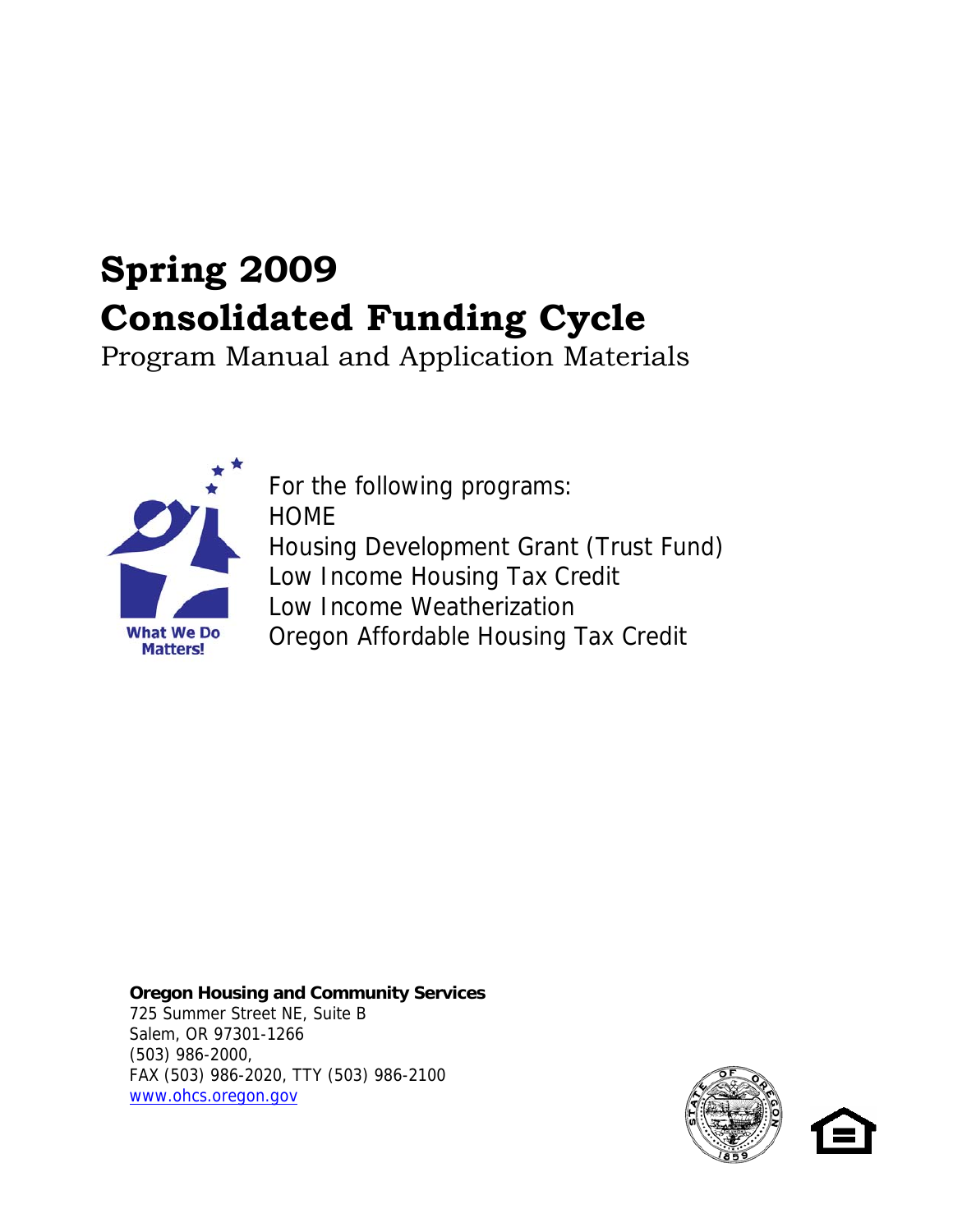# **Table of Contents**

| <b>Section 1 Application Overview</b><br>Regional Advisor to the Director Information & Urban/Metro & Rural Allocation 12<br><b>Section 2 Application Submittal and Review Process</b><br><b>Section 3 OHCS Performance Measurements and Preferences</b><br><b>Section 4 OHCS Policies, Standards and Requirements</b><br>Section 5 Architectural Standards and Product Replacement<br><b>Section 6 HOME Program Description and Requirements</b> | Letter from the Director |  |
|---------------------------------------------------------------------------------------------------------------------------------------------------------------------------------------------------------------------------------------------------------------------------------------------------------------------------------------------------------------------------------------------------------------------------------------------------|--------------------------|--|
|                                                                                                                                                                                                                                                                                                                                                                                                                                                   |                          |  |
|                                                                                                                                                                                                                                                                                                                                                                                                                                                   |                          |  |
|                                                                                                                                                                                                                                                                                                                                                                                                                                                   |                          |  |
|                                                                                                                                                                                                                                                                                                                                                                                                                                                   |                          |  |
|                                                                                                                                                                                                                                                                                                                                                                                                                                                   |                          |  |
|                                                                                                                                                                                                                                                                                                                                                                                                                                                   |                          |  |
|                                                                                                                                                                                                                                                                                                                                                                                                                                                   |                          |  |
|                                                                                                                                                                                                                                                                                                                                                                                                                                                   |                          |  |
|                                                                                                                                                                                                                                                                                                                                                                                                                                                   |                          |  |
|                                                                                                                                                                                                                                                                                                                                                                                                                                                   |                          |  |
|                                                                                                                                                                                                                                                                                                                                                                                                                                                   |                          |  |
|                                                                                                                                                                                                                                                                                                                                                                                                                                                   |                          |  |
|                                                                                                                                                                                                                                                                                                                                                                                                                                                   |                          |  |
|                                                                                                                                                                                                                                                                                                                                                                                                                                                   |                          |  |
|                                                                                                                                                                                                                                                                                                                                                                                                                                                   |                          |  |
|                                                                                                                                                                                                                                                                                                                                                                                                                                                   |                          |  |
|                                                                                                                                                                                                                                                                                                                                                                                                                                                   |                          |  |
|                                                                                                                                                                                                                                                                                                                                                                                                                                                   |                          |  |
|                                                                                                                                                                                                                                                                                                                                                                                                                                                   |                          |  |
|                                                                                                                                                                                                                                                                                                                                                                                                                                                   |                          |  |
|                                                                                                                                                                                                                                                                                                                                                                                                                                                   |                          |  |
|                                                                                                                                                                                                                                                                                                                                                                                                                                                   |                          |  |
|                                                                                                                                                                                                                                                                                                                                                                                                                                                   |                          |  |
|                                                                                                                                                                                                                                                                                                                                                                                                                                                   |                          |  |
|                                                                                                                                                                                                                                                                                                                                                                                                                                                   |                          |  |
|                                                                                                                                                                                                                                                                                                                                                                                                                                                   |                          |  |
|                                                                                                                                                                                                                                                                                                                                                                                                                                                   |                          |  |
|                                                                                                                                                                                                                                                                                                                                                                                                                                                   |                          |  |
|                                                                                                                                                                                                                                                                                                                                                                                                                                                   |                          |  |
|                                                                                                                                                                                                                                                                                                                                                                                                                                                   |                          |  |
|                                                                                                                                                                                                                                                                                                                                                                                                                                                   |                          |  |
|                                                                                                                                                                                                                                                                                                                                                                                                                                                   |                          |  |
|                                                                                                                                                                                                                                                                                                                                                                                                                                                   |                          |  |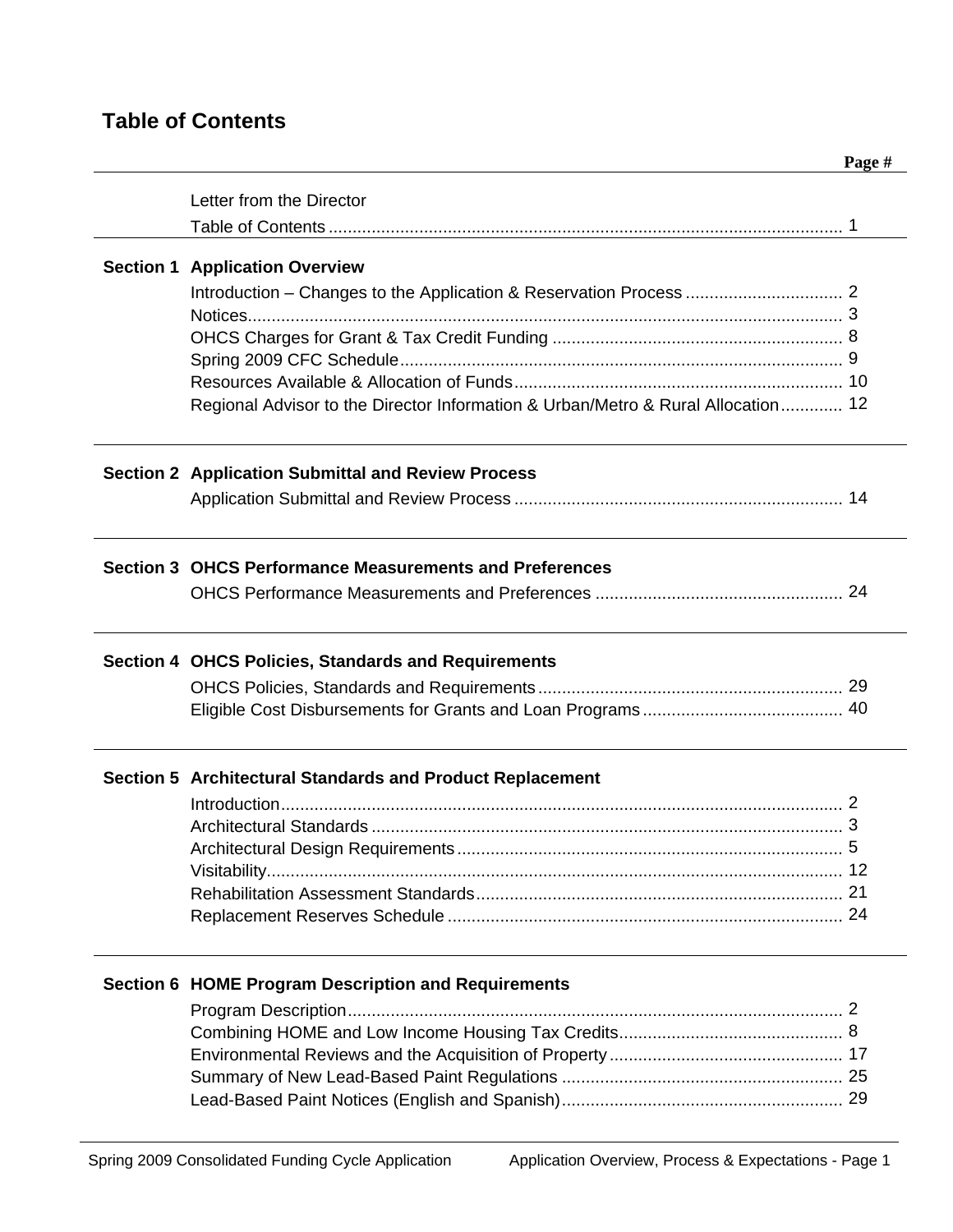| Section 7 Housing Trust Fund Program Description and Requirements                    |  |  |
|--------------------------------------------------------------------------------------|--|--|
|                                                                                      |  |  |
| Section 8 Low Income Housing Tax Credit Program Description and Requirements         |  |  |
|                                                                                      |  |  |
|                                                                                      |  |  |
|                                                                                      |  |  |
|                                                                                      |  |  |
|                                                                                      |  |  |
|                                                                                      |  |  |
| Section 9 Low Income Weatherization Program Description and Requirements             |  |  |
|                                                                                      |  |  |
| Section 10 Oregon Affordable Housing Tax Credit Program Description and Requirements |  |  |
|                                                                                      |  |  |
| <b>Part 1 Submittal Documents</b>                                                    |  |  |
|                                                                                      |  |  |
|                                                                                      |  |  |
|                                                                                      |  |  |
|                                                                                      |  |  |
| <b>Part 2 Threshold</b>                                                              |  |  |
|                                                                                      |  |  |
|                                                                                      |  |  |
| OHCS Environmental Review Checklist (signed by Applicant and RAD) 4                  |  |  |
|                                                                                      |  |  |
|                                                                                      |  |  |
|                                                                                      |  |  |
|                                                                                      |  |  |
| Part 3 Applicant and Project Information                                             |  |  |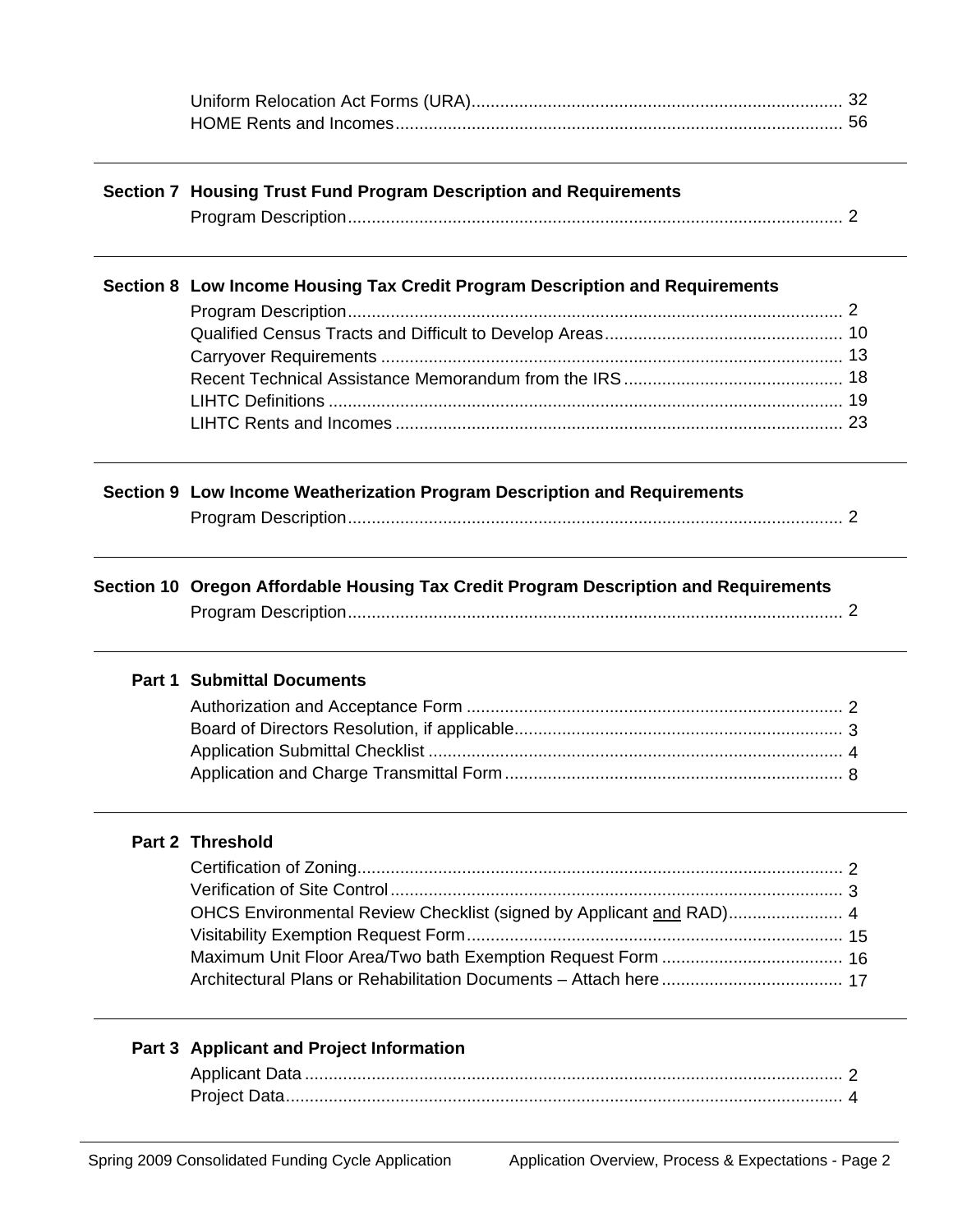|--|

# **Part 5 Self-Scored Section**

Place Excel "Needs" Scoring Worksheet, Green Building Worksheet(s) and Self-Scored Section here........................................................................................................ 2 Request for Reassignment of Target Population Priority, if applicable ........................... 3

# **Part 6 Resident Services**

|--|--|

#### **Part 7 Market and Rent Assessment**

#### **Part 8 Sponsor Capacity**

|--|--|--|--|

#### **Part 9 Financial Feasibility and Readiness to Proceed**

#### **Part 10 Pro Forma Spreadsheets**

Attach Pro Forma Spreadsheet and Utility Allowance Verification here.......................... 2

### **Part 11 Construction Cost Documents**

Attach cost estimate verification document(s) here......................................................... 2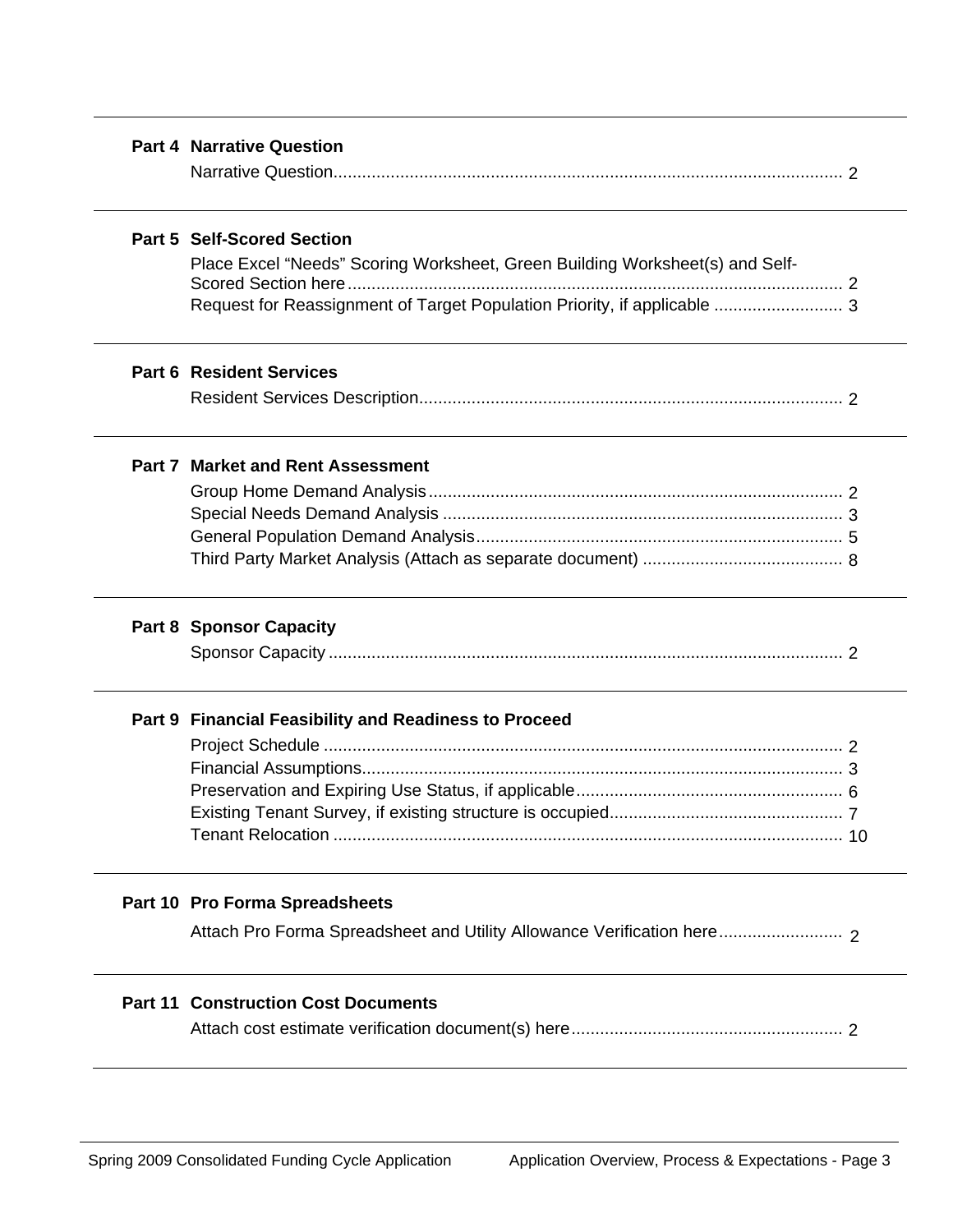# **Part 12 Supplemental HOME Forms**

| Acquisition Notices executed by seller (for projects involving acquisition)  8 |  |
|--------------------------------------------------------------------------------|--|

# **Part 13 Supplemental Low Income Housing Tax Credit Forms**

# **Part 14 Supplemental Low Income Weatherization Forms**

# **Part 15 Supplemental Oregon Affordable Housing Tax Credit Forms**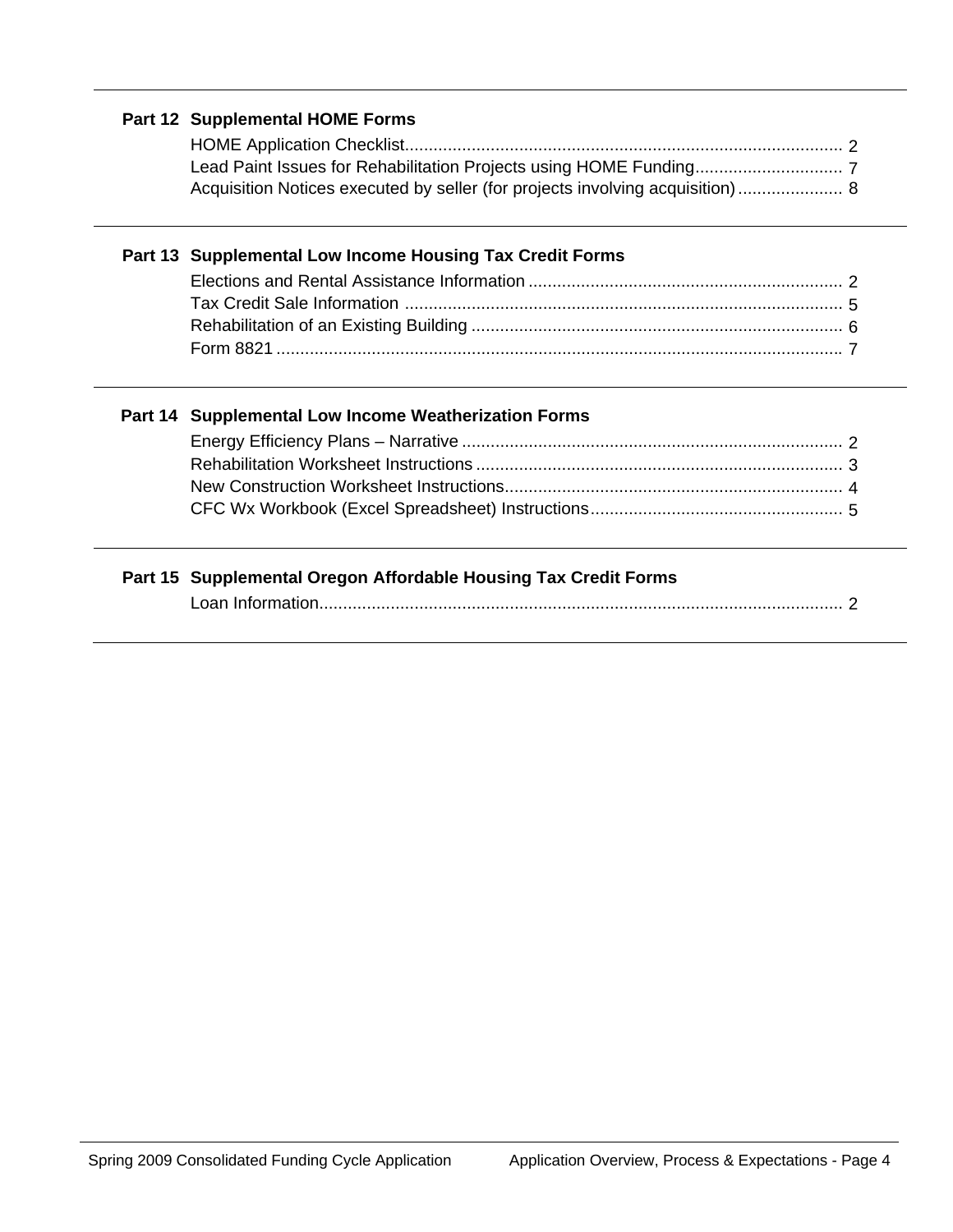# **Section 1: Application Overview**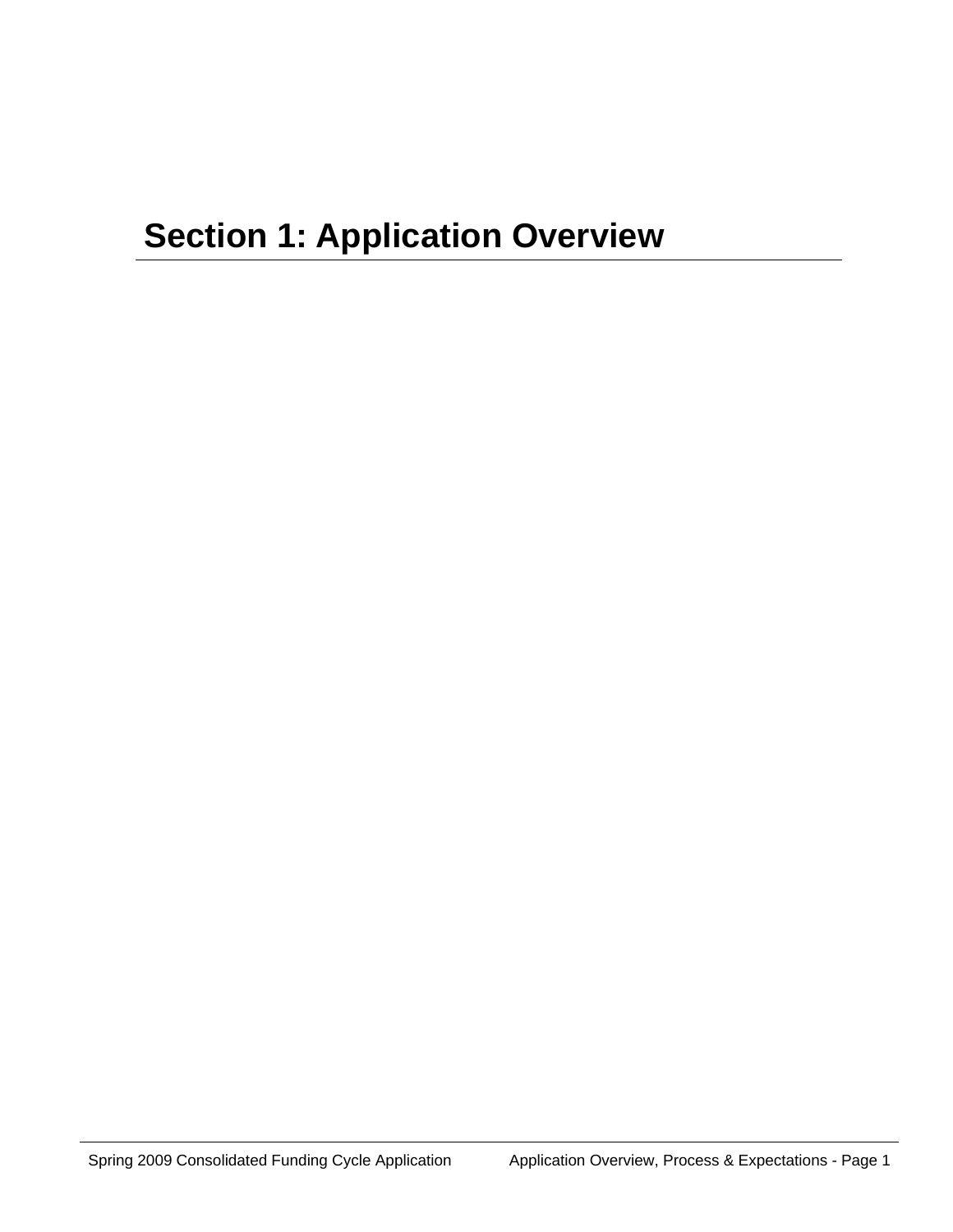# **INTRODUCTION: Changes to the Application and Reservation Process**

If you did not attend a CFC Application Training Session last summer or submit an application for the Fall 2008 CFC round, you may not know the CFC application has undergone an extensive revision.

Included in the changes is a new Self-Scored Section, which accounts for 50 percent of the total possible score. The self-scored section enables the applicant to gauge their proposal's level of competitiveness within the department's scoring process before spending the funds necessary to complete and submit an application.

Another revision incorporates housing need priorities which helps to assure funding awards will be used to address the greatest unmet housing needs across the state.

There is now an Instructions Section designed to provide information on how to complete forms and narrative responses in the application. There is an expanded Threshold Section. Meeting Threshold is now a pass or fail situation. Any project which fails Threshold will be pulled from further review and the applicant will be notified the project will not be reviewed in this round.

In an effort to keep projects moving forward, the department has initiated a "75 day" process. All projects receiving a funding reservation will have a 75 day period in which to satisfy specified funding conditions.

Please be sure to read all of the Overview and Funding Program Requirements section before you begin your application. Your Regional Advisor to the Department is available to answer questions.

Thank you for your efforts to provide or preserve affordable housing. Best wishes for a successful application.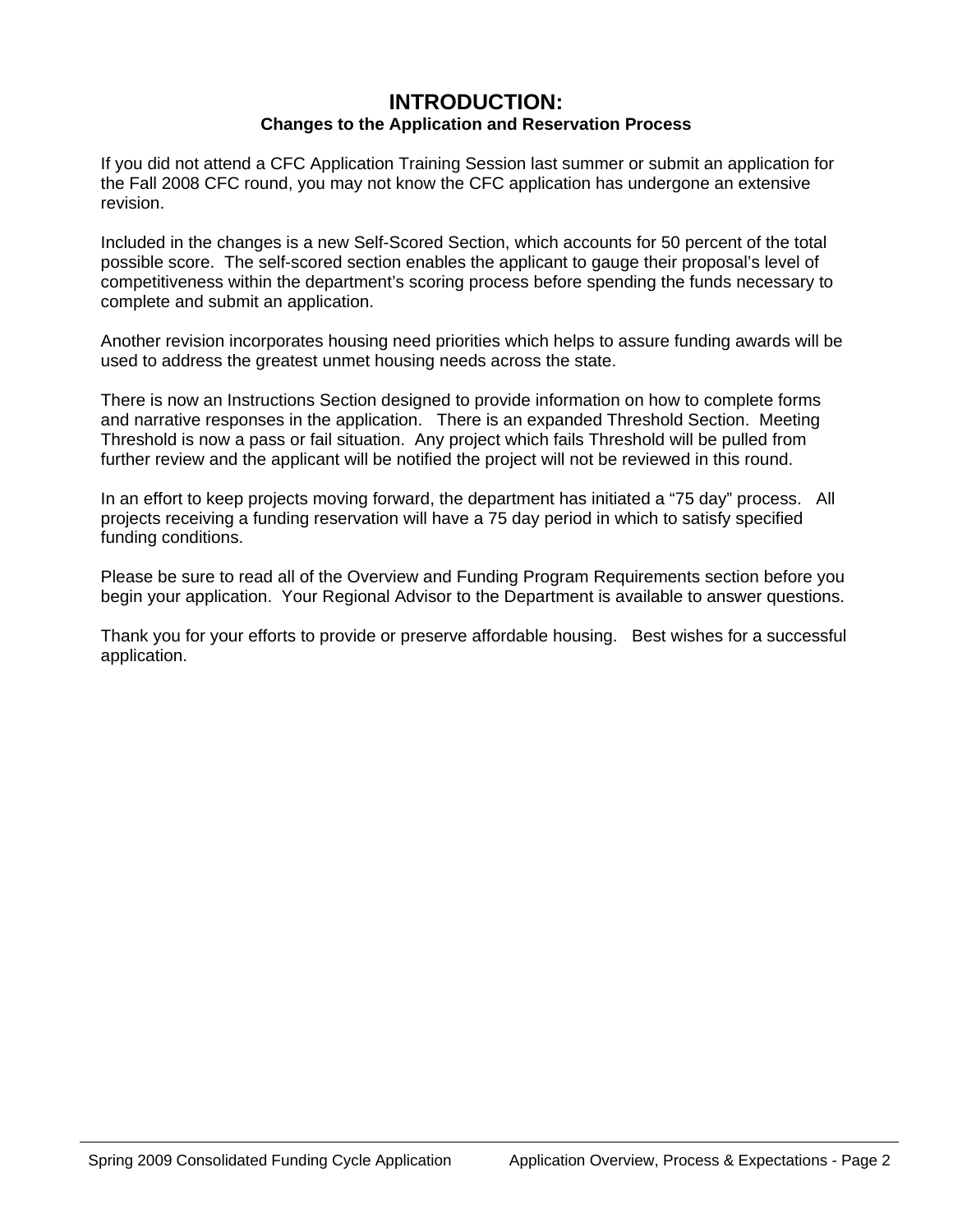# **NOTICES**

This Section contains information about federal and state programmatic requirements and updates to department policies. Additional department requirements and expectations are discussed throughout the application packet. It is imperative that the application be read carefully and read in its entirety before an application for funding is submitted.

# **No Housing PLUS or HELP Funds Available**

Neither Housing PLUS nor HELP funding will be offered this CFC round. The Housing PLUS development funds allocated by the Legislature have been awarded and the source of revenue used to fund the HELP program has ended.

# **Restricted Use of Low Income Weatherization Program Funds**

This round, \$700,000 is offered in Low Income Weatherization funds. \$600,000 of the total is from PGE collection areas and can only be used in locations served by PGE. Other restrictions apply depending on the type of fuel used for heating and the weatherization activities planned. \$100,000 is from other funds which do not have similar limitations for location or type of fuel used by the weatherization or energy-efficiency measure to be taken.

# **Population Change in 30% Set-Aside**

The definition of the homeless population eligible for funding under the 30% Set-Aside has been broadened. The department has adopted the definition of homelessness used by the state's Ending Homelessness Advisory Council (EHAC). The complete definition under which permanent housing for the homeless can qualify for the set-aside is described in OHCS Performance Measurements and Preferences later in this Section.

# **No Awards for Debt Reduction**

The department occasionally receives CFC applications which request funds to either take out or buy down the existing financing of their project. Awarding CFC funds for this purpose reduces the department's ability to support the generation or preservation of affordable units. For this reason, requesting payment of current financing will not be an eligible activity for CFC funding.

This policy does not apply to payment of existing pre-development or bridge loans with terms of no more than 24 months. Paying off or paying down a pre-development or short-term bridge loan from any source qualifies for consideration in the CFC process.

# **CFC Training for Spring 2009**

One training session has been scheduled to discuss the Spring CFC application and changes to the reservation process. It is scheduled for:

Friday, January 9, 2009  $10$  a.m.  $-1$  p.m. Room 124a and b, OHCS

Potential applicants who did not attend a Fall 2008 training workshop should plan to attend as there have been numerous and substantial changes to the application.

# **Need for the Project**

Because CFC funds are limited, the department strives to award funding to projects which address the highest unmet need. A "Needs Analysis" component has been added to the application process to prioritize unmet need and better direct funding to projects serving those populations. A complete description of the categories, prioritizations and scoring impact is included in the Application Review and Submittal Process section of this Overview.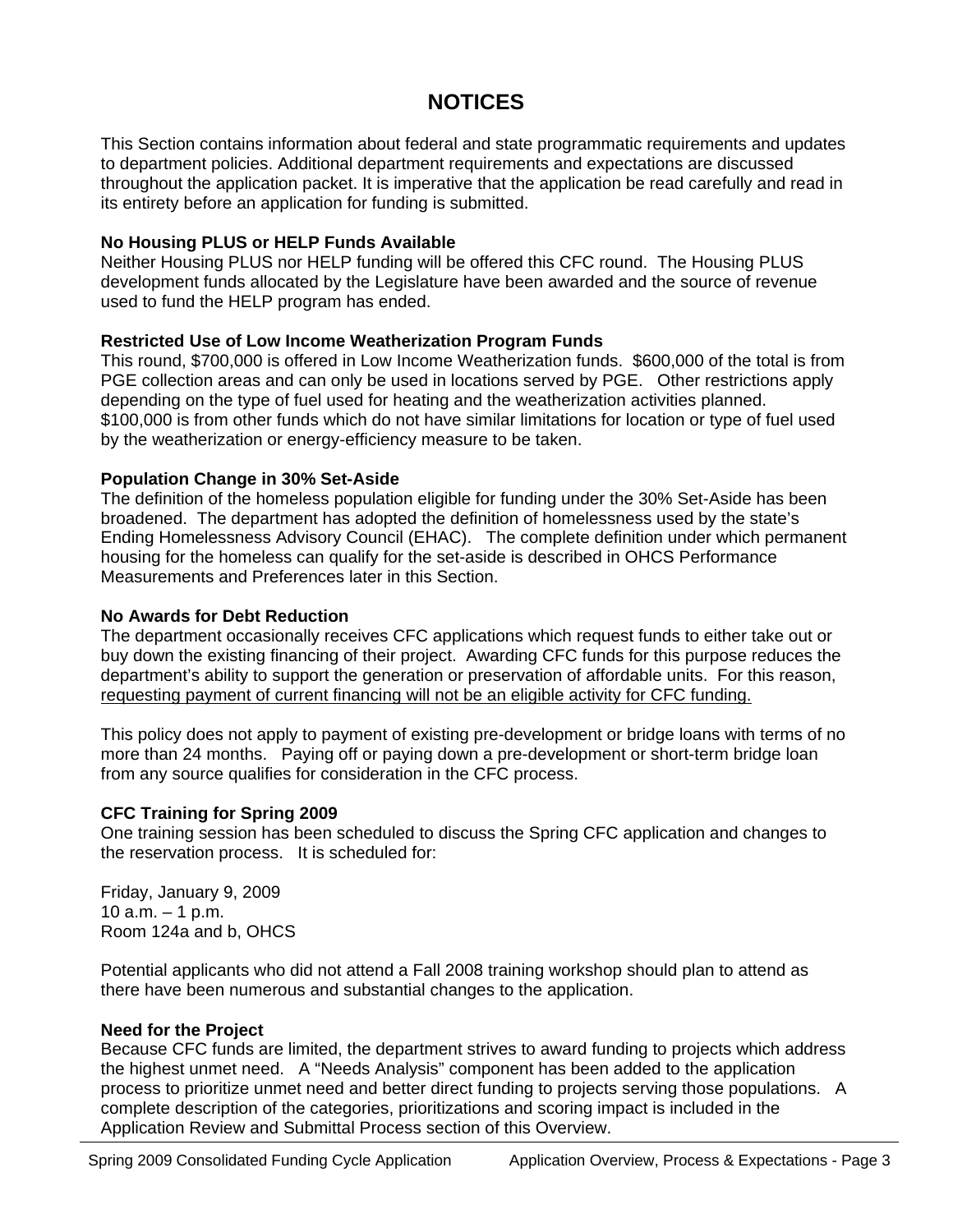# **Threshold Requirements**

The significance of the Threshold Section has been expanded in the revised application. Threshold is now Pass/Fail. The applicant must submit a zoning certificate, evidence of site control, the Environmental Review Checklist and specified architectural plans. If any of the required documents are missing, incomplete or do not support the project, the application will be removed from the CFC review process. Additional information on the Threshold Section is provided in the Application Submittal and Review Process section of this Overview.

# **Zoning Certificate**

In the past, the department has allowed applicants to provide correspondence from the planning office to confirm the site is zoned appropriately for the proposed project. There have been instances in which the zoning approval document has not adequately met the CFC requirements. The application now contains a Zoning Certification Form for applicants to submit to the planning department for completion. The Zoning Certificate must be included in the application to meet Threshold Requirements.

# **Green Building as a Scoring Criteria**

The Self-Scored Section of the application includes an opportunity to earn points for green building activities and conservation measures that will be used in the project. In keeping with the state's Sustainability Objectives, OHCS has adopted a CFC Green Building Standard ("Standard"). The Standard was developed through an extensive research and stakeholder engagement process. It defines tangible green building performance thresholds required of all CFC projects. The Standard balances the need to effectively address the state's commitment to sustainability and the need to be valuable to Oregon's diverse range of affordable housing stakeholders. Specifically, the five core areas of stakeholder concern by which green building standards were selected include costs, relevance, consistency of requirements, access to support and implementation.

Incorporation of green building activities, and participation in that portion of the Self-Scored Section, is not a requirement for funding. Sponsors may submit applications that don't include the listed green building criteria, but must understand that projects which do participate will receive more points in that section of the department's scoring process.

The Spring 2009 CFC Green Building Standard identifies four different green building certification programs as potential compliance paths:

Enterprise Green Communities Criteria 2008;

Earth Advantage Homes;

LEED for New Construction or Homes; or

OHCS Path for Acquisition/Rehabilitation or Acquisition Only, to be used by applicants whose projects are ineligible under the above options

Applicants who choose to include in their project green building measures and claim green building points in the Self-Scored Section, must certify the project under one of these programs. An outline of the current Enterprise Green Communities, Earth Advantage, and LEED programs are included in the Architectural Standards section of the application. Instructions for completing the Green Building worksheet in the Self-Scored Section are included in the Instructions for Completing the Application.

Costs associated with either implementing a green building plan or consultation in the development of a plan are eligible for reimbursement if the project receives a reservation of funding, and should be detailed in the Financial Feasibility section of the application.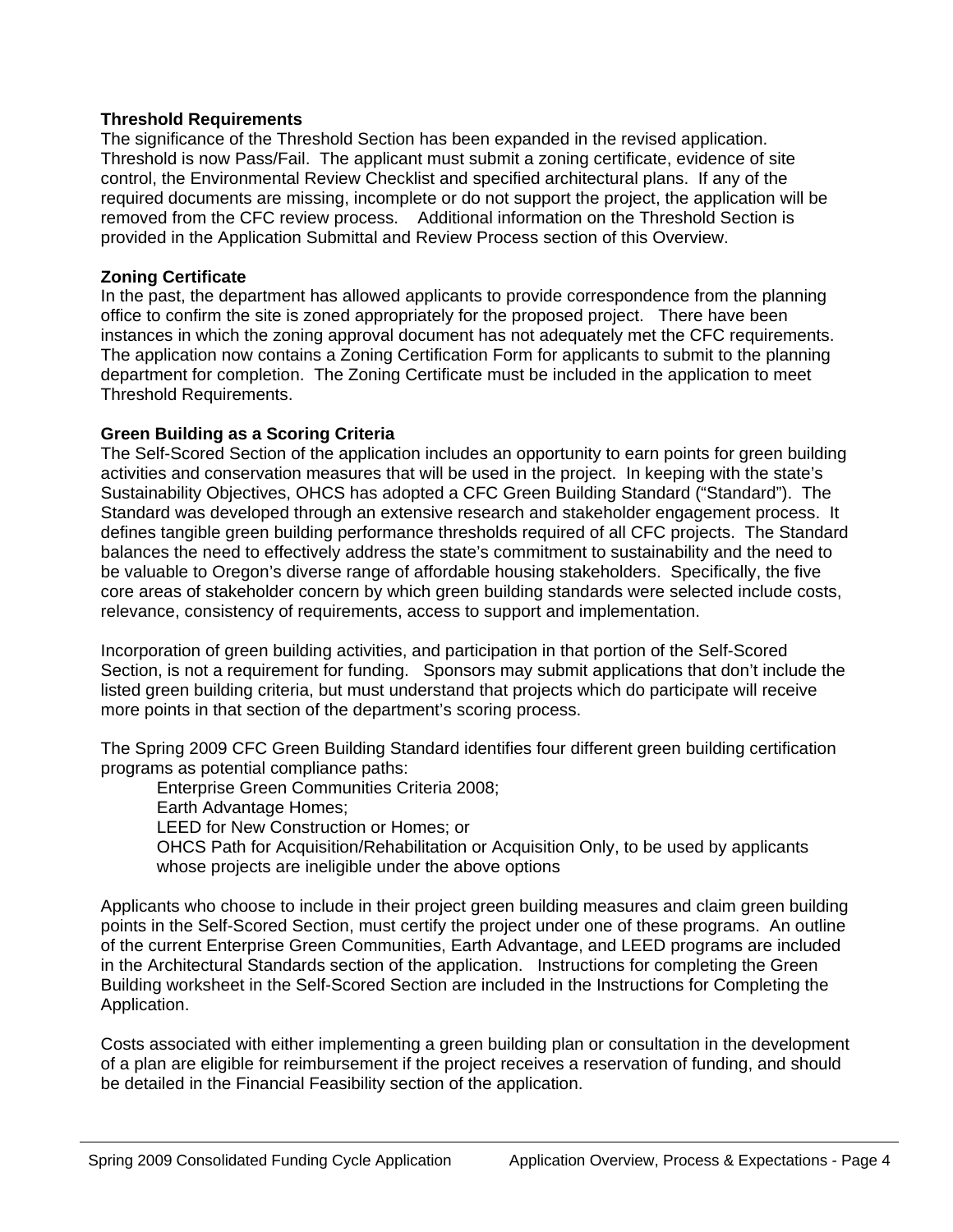# **75 Day Reservation Period**

Once the CFC review is completed and funded projects have been determined, the project enters as 75 Day Reservation Period. The applicant is expected to complete a number of development benchmarks within this period of time. In the event of non-performance, the department may decide to revoke the funding reservation. A comprehensive discussion of the 75 Day Reservation process is included in the Application Review and Submittal Process section of this Overview.

# **Department's Discretion to Retain Funding**

To encourage sponsors and housing owners to submit all requested closing documents timely and accurately to the department, the department may withhold up to 10% of the department's largest funding source in the project until all required closing documents are received and accepted.

# **Affirmative Hiring Practices**

At project completion, project owners will now be expected to complete the department's forms for reporting minority and women-owned business and emerging small business participation. This reporting requirement will replace the condition requesting narrative responses from the project owner and contractor describing affirmative hiring efforts. Sponsors requesting HOME funds will be required to complete both narratives and reporting forms, as they do currently.

# **Submission of Construction Cost Documents**

Sponsors will be required to include in the application the cost estimations used to determine the construction budget. Examples of appropriate cost documents are: a contractor's or cost estimator's worksheet, rehabilitation assessment, scope of work, or any other documents which show how the construction costs were established.

# **Changing Inflation Rate from 3 / 4 to 2 / 3.**

To reflect the current trend in the underwriting industry, the department has changed the inflation rates in the pro forma spreadsheets from 3 and 4% to 2 and 3%. Project income will automatically inflate at 2% annually instead of 3%, and expenses will automatically inflate at 3% rather than 4%. The applicant may choose to use a different inflation rate, but must include in the application an explanation for doing so.

# **Change in Market Assessment Requirements for Group Homes**

The Market and Rent Assessment section has been revised to add a provision for group homes. Instead of completing the Special Needs Market Assessment, sponsors of group home projects will only need to answer two narrative questions. Read the instructions in the Market and Rent Assessment section before determining if your application is eligible for this abbreviated submission.

# **Department of State Lands Wetlands Policy**

All applications awarded funding must be reviewed by the Oregon Department of State Lands (DSL) for the possibility of regulated wetlands on the site. OHCS will complete the submission of documents to DSL. If DSL determines that wetlands are present or likely to be present, you will be required to obtain a wetland verification and boundary delineation by a qualified wetland consultant for submission, review and approval by DSL. Additional site or design requirements made by DSL must be incorporated into the project.

Tax lot numbers are required information for our requests to the Department of State Lands for wetlands determinations. A space has been provided on the Environmental Review Checklist to capture this information. Be sure to provide the tax lot number for each parcel of land involved in the project. Not including your tax lot number on the application will cause a delay in that process for your project.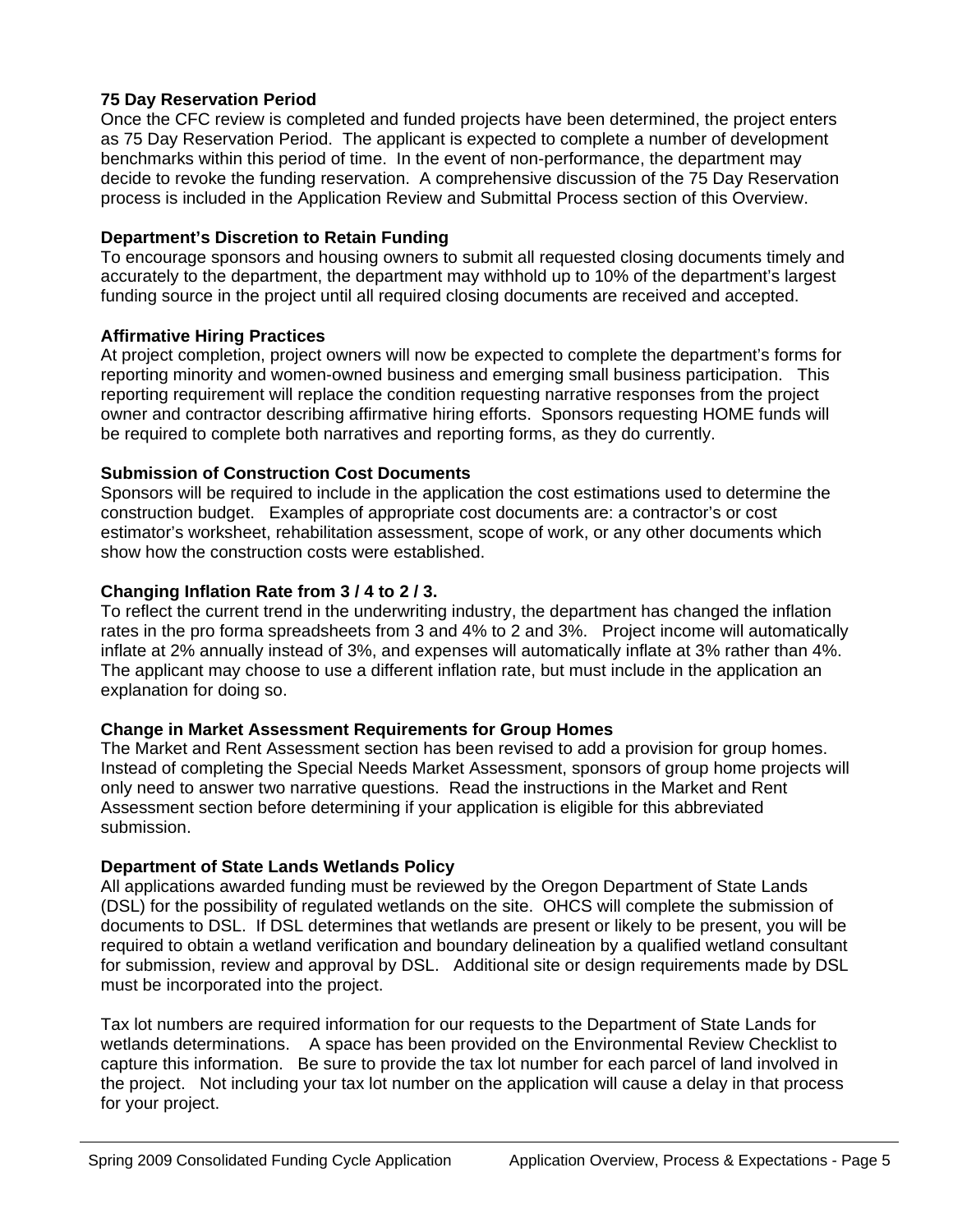# **Pro Forma Cells Are Protected**

The pro forma cells have been protected to help applicants avoid inadvertently changing cell data. However, no password has been used. Cells can be unprotected by the applicant. Budgets should be completed carefully as data errors could cause reviewers to question the viability of the project.

# **Separate Commercial Budgets**

The pro forma spreadsheets now contain separate columns for commercial costs for projects containing commercial space. All costs associated with the commercial portion of development and construction, as well as any income derived from rental of the commercial space which will be used as operating revenue for the housing project, must be itemized separately from the costs and income of the residential portion. The pro forma instruction pages provide guidance for using the commercial features.

# **Future Change: Development of Two CFC Applications**

The department intends to offer two versions of the CFC application in the next CFC round. One will be for applicants whose requested funding sources do not include LIHTC, but do include any or all of the other available CFC resources. The other application will be for projects which include LIHTC as a requested source, in addition to the other CFC funding sources. The applicant will choose which application to submit, determined by LIHTC being, or not being, a requested funding source.

# *HOME Program:*

# **Checking Contractors on the Debarred List**

HOME recipients may not use contractors or firms that are on the federal debarred or limited denial of participation web site. Subcontractors must be checked if there is no general contractor for the project. **Eligibility must be verified prior to entering into a contract.** If OHCS finds the contractor is listed on the web site, the sponsor will receive a letter informing them the contractor is ineligible. Additional information and instructions are discussed in the HOME Program Description and Requirements section of this application.

# **Special Needs Projects and HOME Eligibility**

In order to utilize HOME funds in special needs projects licensed by the Department of Human Services, certain HOME program requirements must be met. Any project proposed to be funded with HOME and licensed by DHS must include with the application a letter from DHS stating that DHS will allow the project to comply with restrictions of the HOME program regarding leases, affirmative marketing and for-cause evictions with 30 day notice. See the HOME Program Description and Requirements section of this application for a complete discussion of the HOME requirements.

# *LIHTC Program:*

# **Changes to the LIHTC Program**

The passage of recent Federal legislation has resulted in a number of changes to the LIHTC requirements and restrictions. Applicants are encouraged to read the LIHTC Program Description and Requirements section carefully and thoroughly.

# **Limitation of Applications by RAD Region Removed**

Applicants are no longer restricted to the submission of no more than two applications for LIHTC funding per RAD region.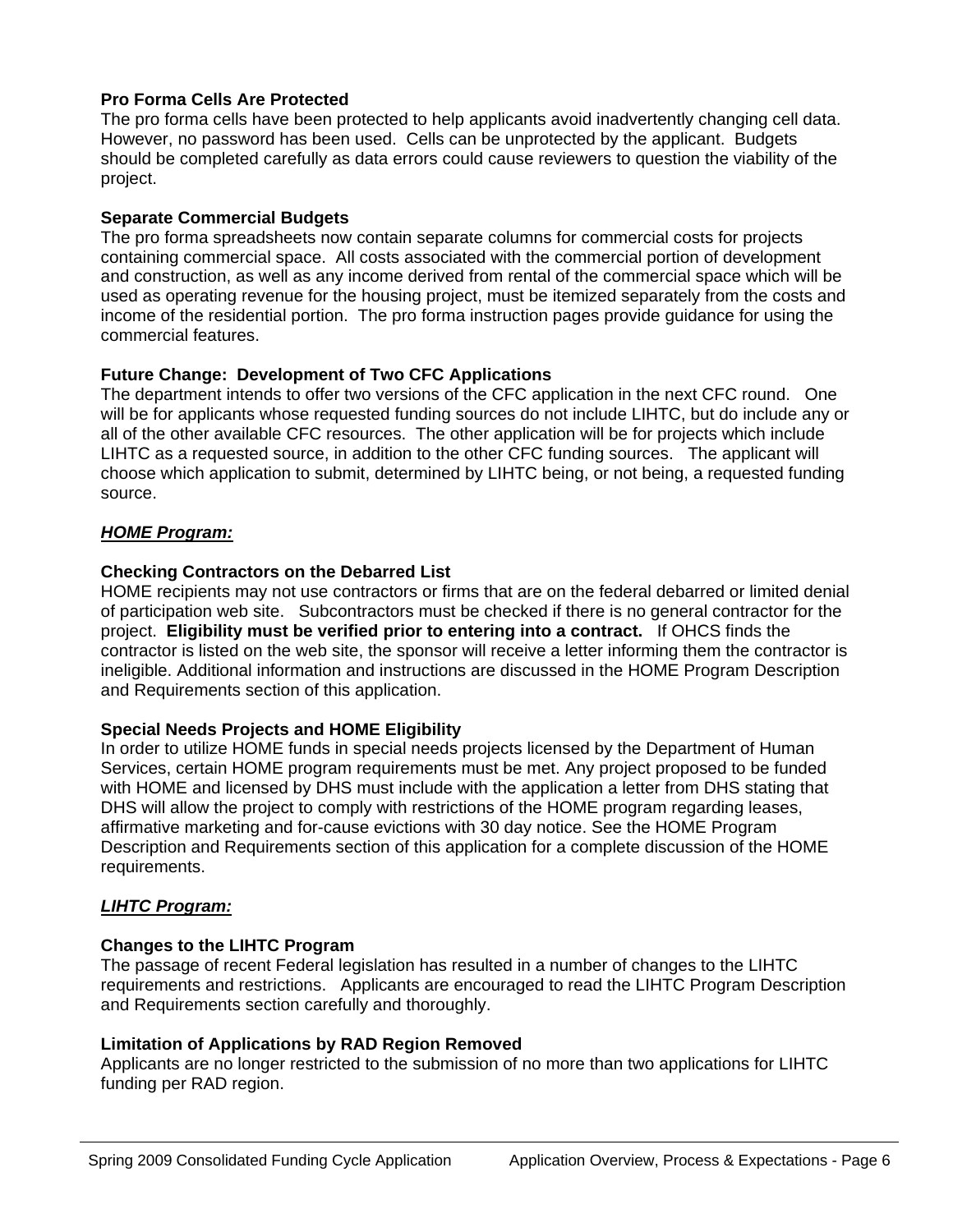# **LIHTC Market Study Requirement Pertaining to Certified Appraiser**

Completing a rental analysis and estimating unit rents for a specific project is considered an appraisal under the Uniform Standards of Professional Appraisal Practice (USPAP) and ORS 674. The rental analysis sections (both market and affordable) of the third party market analysis must be completed by a State Certified General Appraiser. Please contact the Oregon Appraiser Certification and Licensure Board for further information regarding certification.

# **Random Audits of Costs on LIHTC Projects**

As the state agency responsible for the LIHTC program in Oregon, OHCS has an obligation to affirm to the federal government that information reported by project sponsors, developers and owners is correct. OHCS may decide to commission on a random basis financial audits of completed LIHTC projects to verify that project costs as identified in final cost certifications are accurately represented.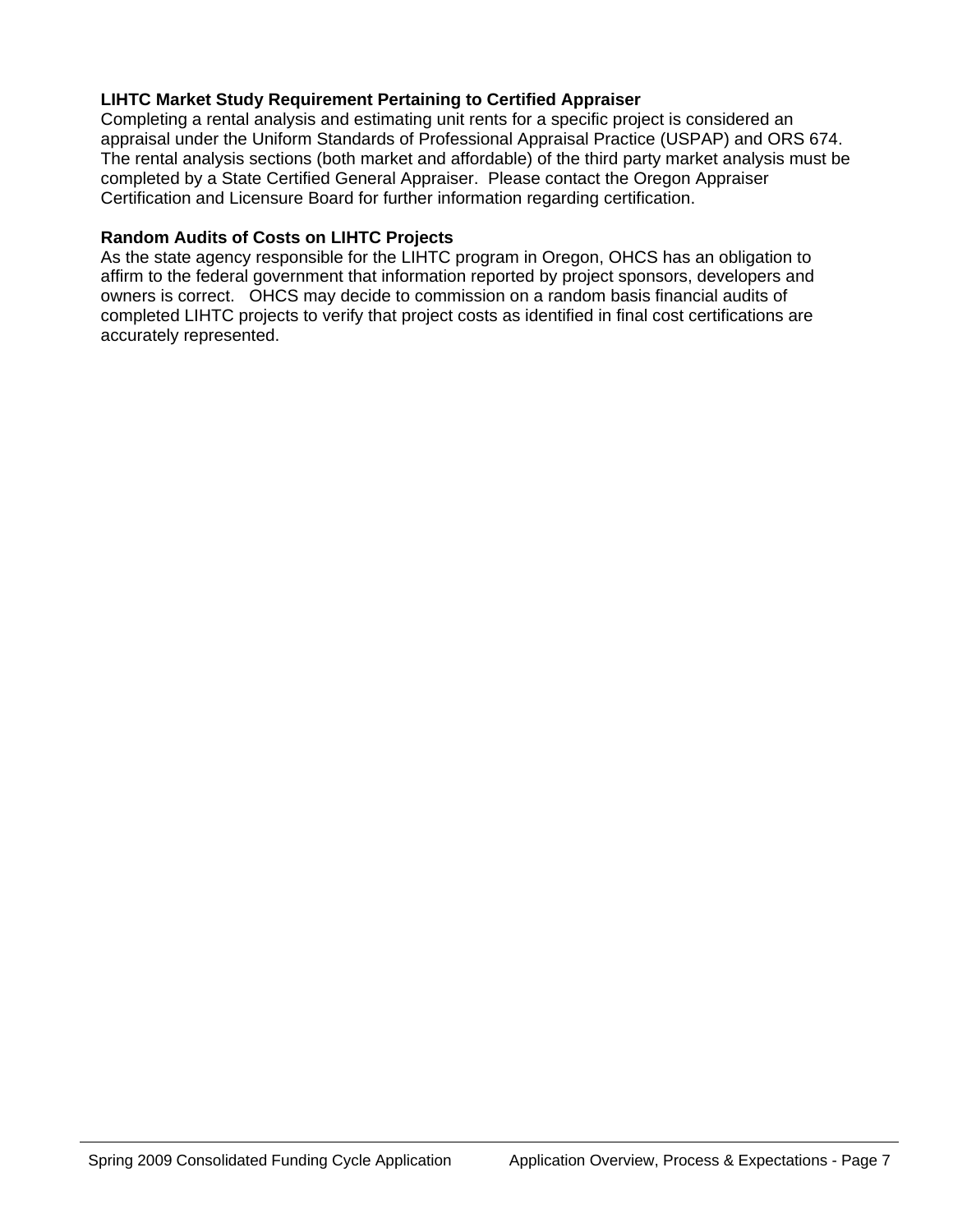# **OHCS CHARGES FOR GRANT AND TAX CREDIT FUNDING**

Please carefully review the attached chart of charges incurred for various funding activities. Ask your Regional Advisor to the Department if you are uncertain about any charges. It will be important that you adequately account for these charges as you develop your pro forma budgets for your project.

Payment of the applicable charges must accompany the CFC application when submitted. These application charges are non-refundable. Checks should be made payable to Oregon Housing and Community Services Department.

|                | <b>PROGRAM</b>                                                                                       | <b>CHARGE</b>                                                                                                                     |
|----------------|------------------------------------------------------------------------------------------------------|-----------------------------------------------------------------------------------------------------------------------------------|
| $\mathbf{1}$   | <b>CFC Application Charge</b>                                                                        | \$25/ unit - \$100 minimum                                                                                                        |
| 2              | LIHTC Application Charge (4%, 9%)                                                                    | See CFC Application Charge                                                                                                        |
| 3              | LIHTC Reservation Charge (4%,<br>$9%$ )                                                              | 5.5% of Tax Credit amount for projects with 30 units or<br>less:<br>6.5% of Tax Credit amount for projects with over 30<br>units. |
| 4              | LIHTC Monitoring Charge (9%)<br>and 4% credit projects that are<br>non-risk sharing and non-conduit. | \$35/unit/yr for first 15 yrs;<br>\$25/unit/yr. for last 15 yrs                                                                   |
| $\overline{7}$ | Request for additional resources                                                                     | 1% of addtl. amt. requested<br>or 1% of addtl. LIHTC equity                                                                       |
| 8              | Change of Ownership for<br><b>Grants and Tax Credits</b>                                             | \$100 plus any additional<br>Department of Justice charges                                                                        |
| 10             | Carryover application received<br>after December 1 deadline                                          | \$1,000 plus<br>\$200 / business day plus<br>\$100/hr for re-evaluation                                                           |
| 11             | 8609 application received more<br>than six months after Placed In<br>Service.                        | \$1,000 plus<br>\$100/ hr for re-evaluation.<br>Also \$100/ mo. charge for each<br>month after the initial six months.            |
| 12             | <b>OAHTC Application Charge</b>                                                                      | See CFC Application Charge                                                                                                        |

- The charge for submitting a CFC application is \$25 per proposed unit. \$25 per door is the total application charge, even if the project is requesting multiple funding sources from the department.
- The minimum application charge is \$100. The maximum charge is equal to .5% of the total value of the CFC funds requested. Group homes with five or less bedrooms are considered one unit. Projects with a combination of Risk Sharing loans, grants and/or tax credits will be charged only the Risk Sharing application charge.
- If LIHTC is requested in either a 4% or 9% application, the LIHTC reservation charge will be based upon the number of units in the project. Projects with 30 or less units will be charged 5.5% of the tax credit allocation; projects with more than 30 units will be billed 6.5% of the tax credit allocation.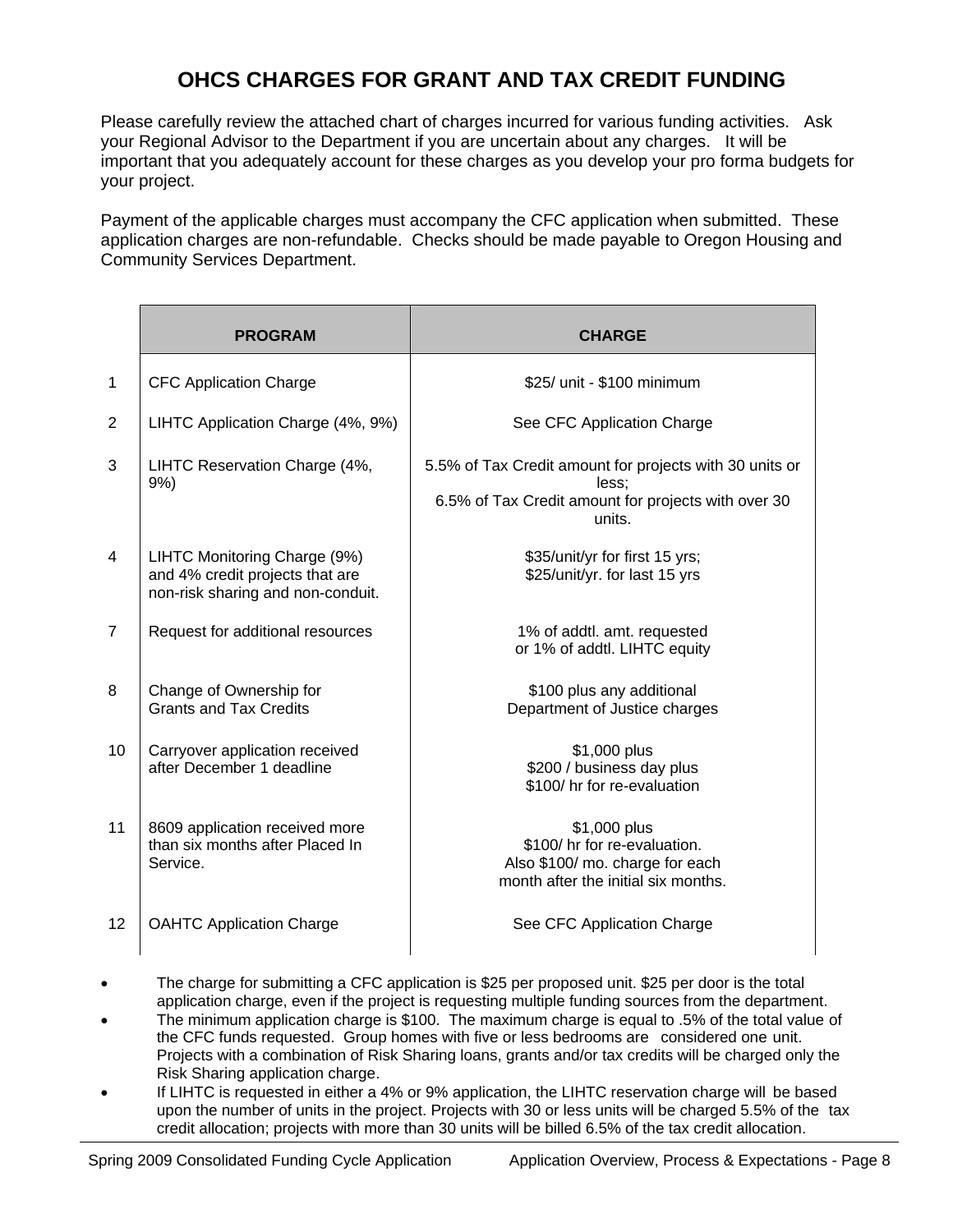# **SPRING 2009 CFC SCHEDULE**

It is our intent to provide the best customer service possible to help applicants with their CFC Application. Therefore, it is required that applicants make their initial contact with their RAD no less than one month before applications are due. For the Spring cycle, the latest date for the initial contact is **January 29, 2009.**

| January 29, 2009  | Last day for sponsor's initial contact with RAD, last day to<br>schedule on-site review                                                                                                                                                                                                                                                                                                                                                                                                                                                  |
|-------------------|------------------------------------------------------------------------------------------------------------------------------------------------------------------------------------------------------------------------------------------------------------------------------------------------------------------------------------------------------------------------------------------------------------------------------------------------------------------------------------------------------------------------------------------|
| February 23, 2009 | First day applications will be accepted                                                                                                                                                                                                                                                                                                                                                                                                                                                                                                  |
| February 27, 2009 | Last day applications will be accepted. (Applications must be<br>received at OHCS by 5:00 p.m. on February 27, 2009, or postmarked<br>on or before February 27, 2009. Applicants who attempt to hand-<br>deliver applications after 5:00 p.m. will be directed to the nearest post<br>office. FAXED AND E-MAILED APPLICATIONS WILL NOT BE<br><b>ACCEPTED.</b>                                                                                                                                                                            |
| May 22, 2009      | <b>Target date for announcing Funding Reservations.</b> Letters<br>outlining conditions of reservation will be issued to sponsors after<br>funding reservations are announced. Sponsors will be provided a set<br>timeline in which to complete items such as programmatic, financial,<br>community support and service commitment information. The<br>progress on all projects will be compared against expected timeline<br>check points. Sponsors who have not progressed as expected may<br>be asked to re-compete in future rounds. |
| June 5, 2009      | All projects with funding reservations above \$100,000 are presented<br>to State Housing Council for approval.                                                                                                                                                                                                                                                                                                                                                                                                                           |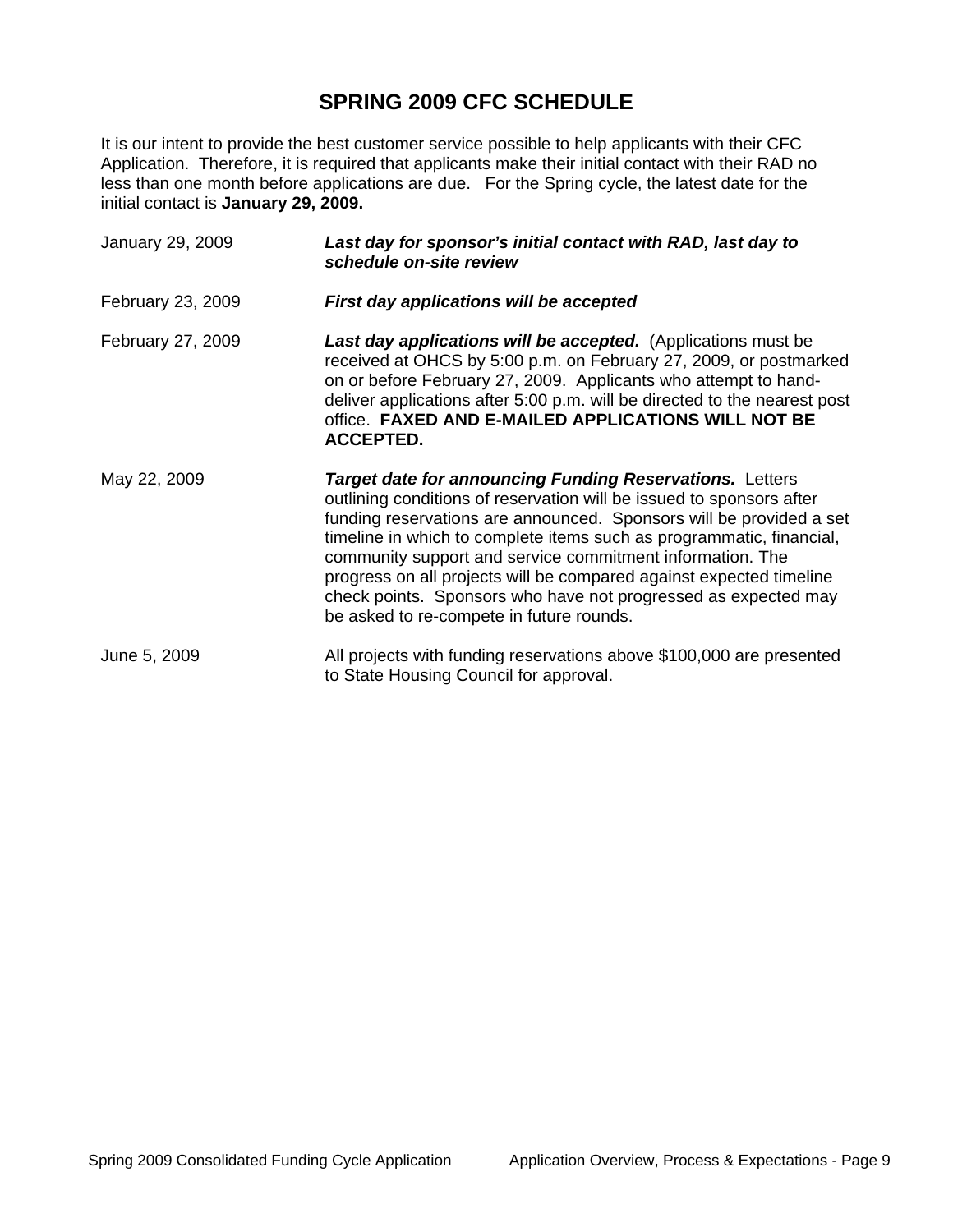# **RESOURCES AVAILABLE AND ALLOCATION OF FUNDS**

During the Department's Fall 2008 Consolidated Funding Cycle, applications will be accepted for five programs: HOME, Housing Development Grant (HDGP) (Trust Fund), Low Income Housing Tax Credits (LIHTC), Oregon Affordable Housing Tax Credits (OAHTC), and Low-Income Weatherization Program (LIWP).

| <b>HOME Program</b>                            | \$3,000,000  |
|------------------------------------------------|--------------|
| Housing Development Grant Program (Trust Fund) | \$1,000,000  |
| Low Income Housing Tax Credit Program          | \$3,700,000  |
| Low-Income Weatherization Program              | \$700,000    |
| Oregon Affordable Housing Tax Credit Program   | \$12,000,000 |

# **No Housing PLUS or HELP Funds Available**

Neither Housing PLUS nor HELP funding will be offered this CFC round. The Housing PLUS development funds allocated by the Legislature have been awarded and the source of revenue used to fund the HELP program has ended.

# **Restricted Use of Low Income Weatherization Program Funds**

This round, \$700,000 is offered in Low Income Weatherization funds. \$600,000 of the total is from PGE collection areas and can only be used in locations served by PGE. Other restrictions apply depending on the type of fuel used for heating and the weatherization activities planned. \$100,000 is from other funds which do not have similar limitations for location or type of fuel used by the weatherization or energy-efficiency measure to be taken.

# **Low Income Housing Tax Credits**

For the 2009 credit year, there will be a transitional period. Half of the LIHTCs were offered in the Fall 2008 CFC round and half in the Spring 2009 round. The department will accept applications for any type of LIHTC proposal for funding this round. The Spring 2010 cycle will then be open to all types of proposals requesting credits.

# **Set Aside to Meet OHCS Strategic Plan Goals and Other Priorities**

Approximately 30% of grant and tax credit resources offered will be set aside to fund department initiatives. At least 25% of the units must provide housing for the targeted population for the application to qualify for the set-aside allocation.

- Permanent housing for homeless, chronically homeless and/or persons at risk of homelessness, using the definition established by the Ending Homelessness Advisory Council (EHAC) as part of the state's ten year plan to end homelessness. See OHCS Performance Measurements and Preferences in this Section for the specific definition.
- Preservation projects, which include but are not limited to:
	- ~ those federally financed existing projects where at least 25% of the existing project's units have project based rental assistance. Projects participating in, but not limited to the following programs, are considered federally financed: HUD and USDA Rural Development;
	- ~ projects participating in programs that include the replacement of existing affordable housing units including the HOPE VI program as long as 25% of the units have project based assistance; or
	- ~ LIHTC expiring use projects if proposed rents are at least 10% below market. Preference will be given to preservation projects that have project-based rental assistance.
- Housing for developmentally disabled adults leaving, or needing to leave, households with aging parents.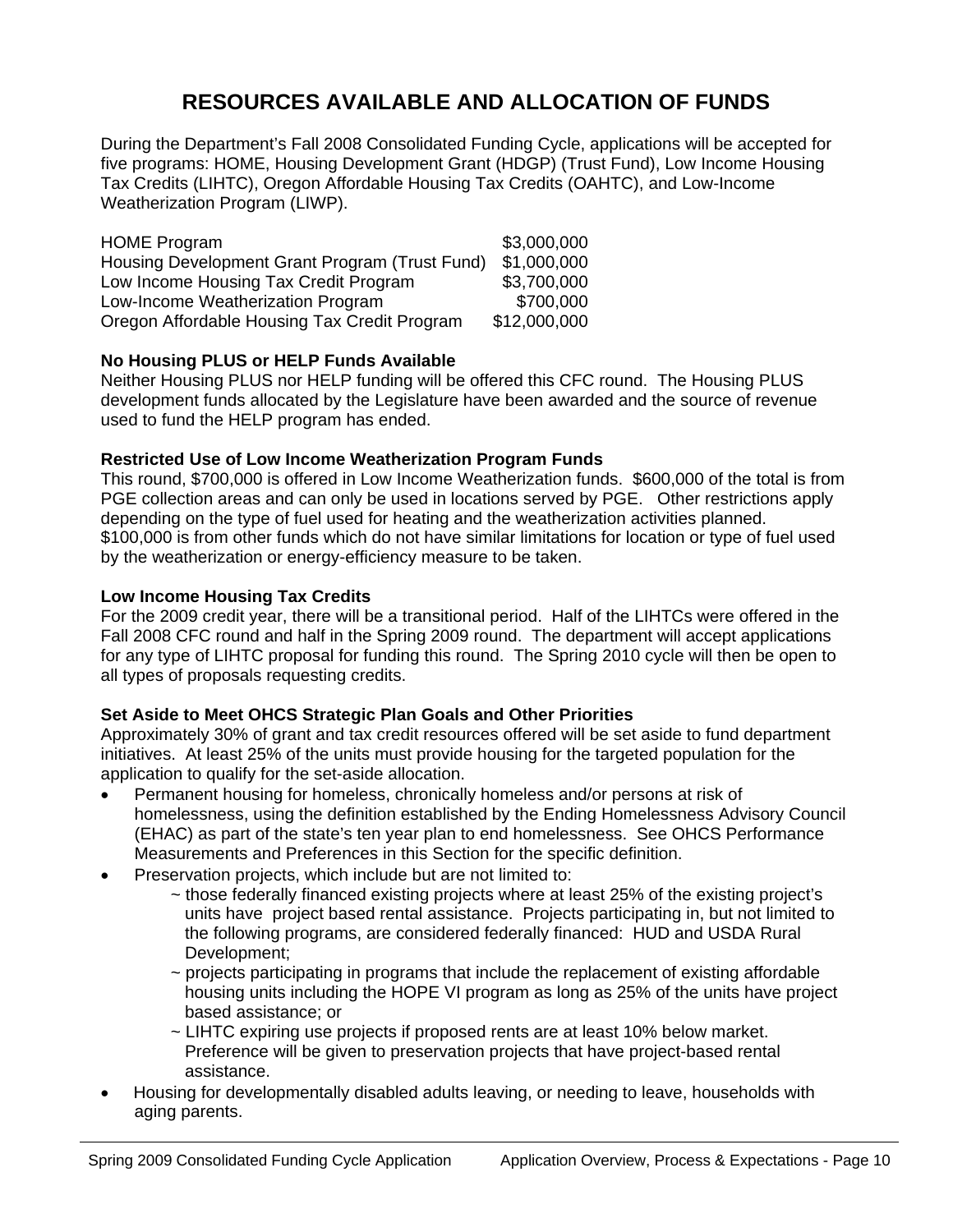It is our intent, if possible, to attain geographic distribution of the set aside by limiting the award in each RAD region to no more than 30% of total set aside funding.

For a complete discussion of the populations and projects eligible for the set-asides, read Department Set-Asides in the OHCS Performance Measurements and Preferences section of this Overview.

### **Regional Allocations**

OHCS will allocate the remaining funds to two areas: urban/metro and rural. The urban/metro allocation consists of the city and county entitlement areas in the state that receive their own allocation of HOME funds. The specific urban/metro areas will include: Corvallis, Clackamas County, Eugene/Springfield, Salem/Keizer, Multnomah County, and Washington County. The rural allocation will be the remainder of the state.

The urban/metro region will be allocated 55% of the resources and the rural area will be allocated 45% of the resources. The percentage for each region is based on the number of households at 50% of median income which is also in line with historic awards. A set-aside for Multnomah County has been apportioned out of the 55% urban/metro allocation based on previous allocation formulas.

| <b>ALLOCATION</b>                                | HOME <sup>1</sup> | <b>TRUST</b><br><b>FUND</b> | <b>LIHTC</b> | <b>OAHTC</b> | <b>LIWP</b> |  |
|--------------------------------------------------|-------------------|-----------------------------|--------------|--------------|-------------|--|
| Urban/Metro                                      |                   | 215,000                     | 868,945      |              |             |  |
| <b>Multnomah County</b>                          |                   | 170,000                     | 555,555      |              |             |  |
|                                                  |                   |                             |              | 12,000,000   |             |  |
| Rural                                            | 2,100,000         | 315,000                     | 1,165,500    |              | 700,000     |  |
| Set-aside for<br><b>OHCS Priorities</b>          | 900,000           | 300,000                     | 1,110,000    |              |             |  |
|                                                  |                   |                             |              |              |             |  |
| Sources<br>Total<br>$1.15\%$ cot-peido for CHDOs | 3,000,000         | 1,000,000                   | 3,700,000    | 12,000,000   | 700,000     |  |

#### **Planned Regional Allocations**

15% set-aside for CHDOs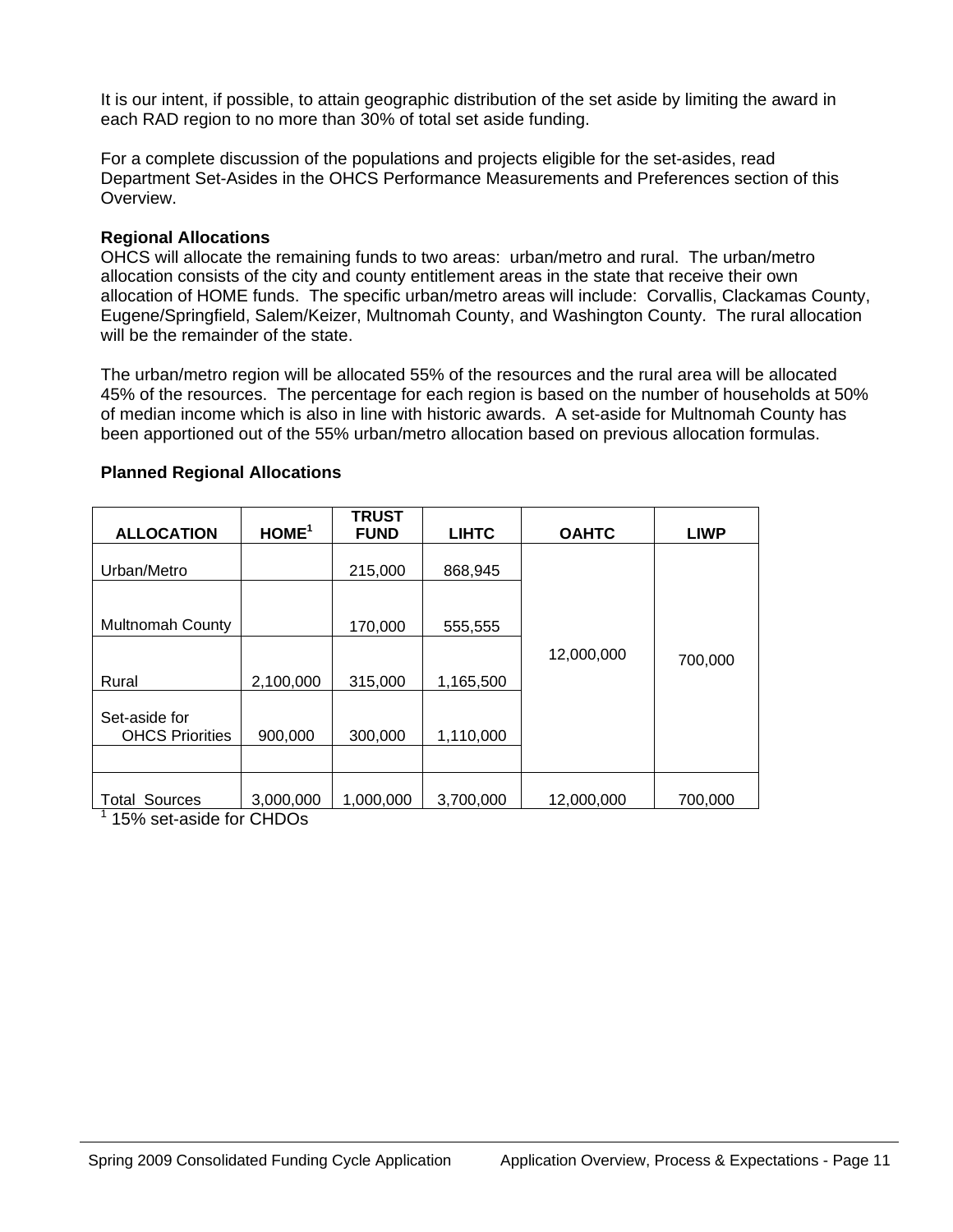# **Regional Advisors to the Department And Urban/Metro and Rural Allocations**

**NORTHWEST** 



# **Rorthwest & Metro Regions**<br>
Vince Chiotti **Central Region**<br>
Vince Chiotti **Deborah** Price

 Vince Chiotti Deborah Price Portland, OR 97208-2444<br>Office: 971-673-7184 Office: 971-673-7184 Office: 541-306-3677 E-Mail: [vince.chiotti@hcs.state.or.us](mailto:vince.chiotti@hcs.state.or.us)

# **Mid-Willamette Valley Region Fast Region Limitary Region Control Cast Region Area Control Control Control Cast Region**<br>Jack Duncan

725 Summer Street NE, Suite B 1036-A NW 12<sup>th</sup> Street Salem, OR 97301-1266 Salem, OR 97301-1266 <br>Office: 503-986-2044 Pendleton OR 97801 Office: 503-986-2044<br>Fax: 503-986-2132 E-Mail: [jack.duncan@hcs.state.or.us](mailto:jack.duncan@hcs.state.or.us)

#### **Southwest Region**

 Karen Clearwater 2510 Oak Mont Way Eugene, OR 97401 Office: 541-686-7689 Fax: 541-686-7954 E-Mail: [karen.clearwater@hcs.state.or.us](mailto:Karen.clearwater@hcs.state.or.us)

PO Box 1888<br>Bend, OR 97709 E-Mail: [deborah.price@hcs.state.or.us](mailto:deborah.price@hcs.state.or.us)

Bruce Buchanan<br>1036-A NW 12<sup>th</sup> Street E-Mail: [bruce.buchanan@hcs.state.or.us](mailto:bruce.buchanan@hcs.state.or.us)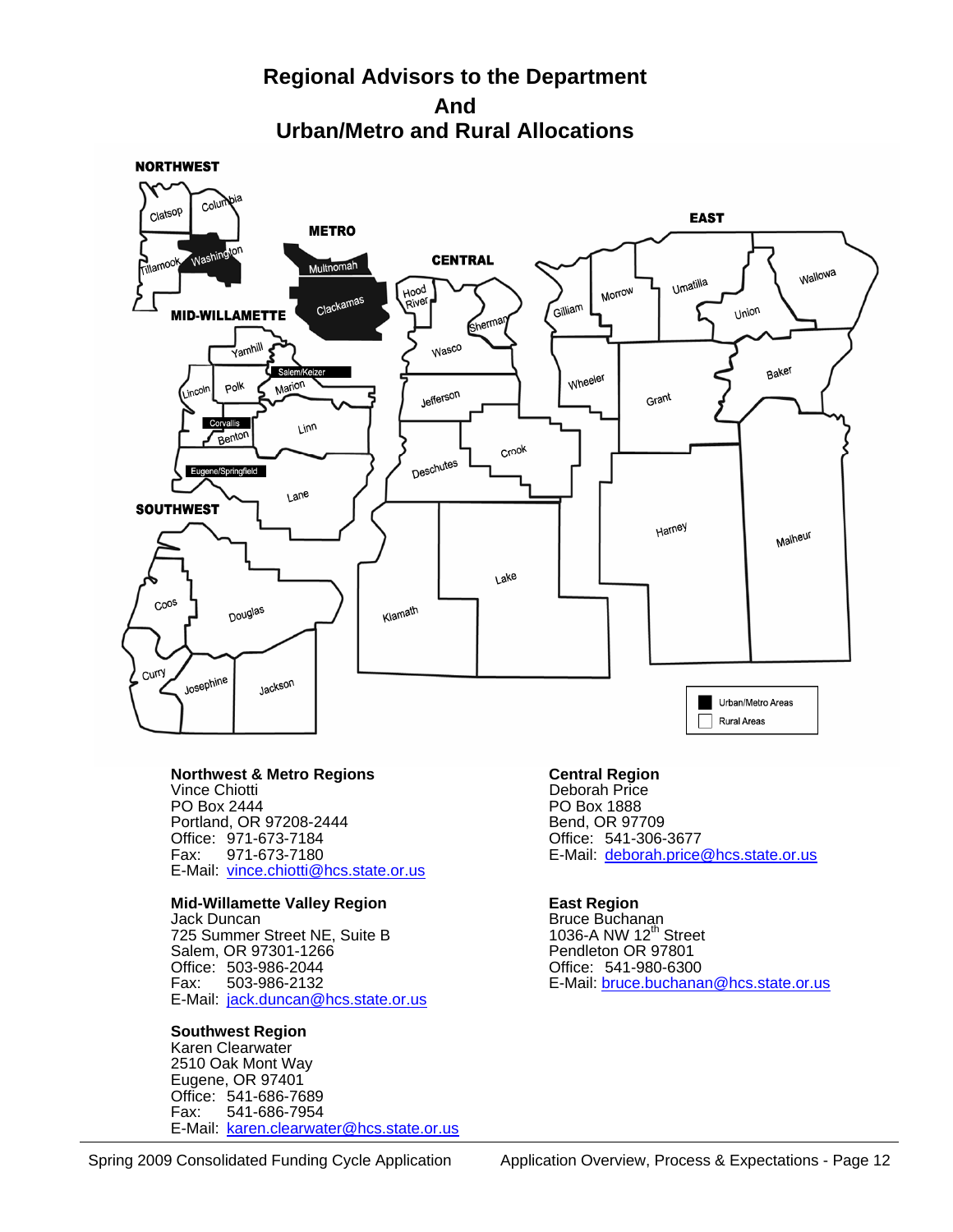# **Section 2: Application Submittal and Review Process**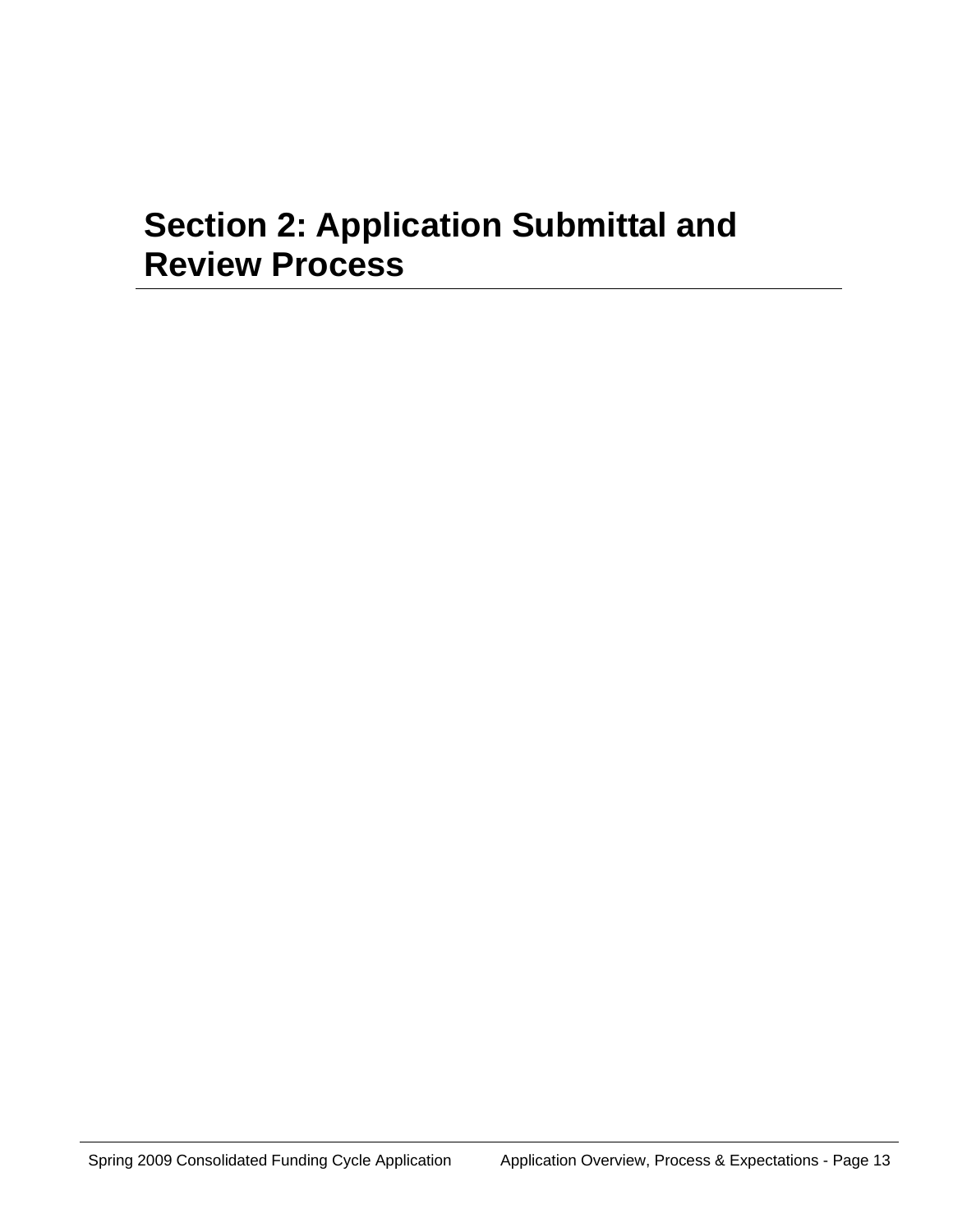# **APPLICATION SUBMITTAL AND REVIEW PROCESS**

# **Initial Department Contact, Project Discussion and Site Review**

Contact the Regional Advisor to the Department (RAD) assigned to your region for an appointment to discuss your project, get technical assistance, and/or schedule a site visit. In order to provide the best technical assistance to those projects ready to proceed, the RADs will have the discretion to refuse technical assistance to any sponsor whose initial contact with their RAD is less than one month prior to application. Sponsors are encouraged to make their initial contact with their RAD as early in the application period as is feasible. Refer to the CFC time schedule for all application cutoff dates.

As in the past, it is a requirement the RADs meet with the sponsors to complete a site review. A site review by the RAD is an application threshold. Prior to the RAD's site visit, you should have completed the Environmental Review Checklist. In addition to the required environmental assessment forms, sponsors are required to provide an initial site plan. The RAD will review this information during the site review.

In those instances where the site or site plan clearly do not meet OHCS application requirements, the RADs are authorized to disallow the submission of an application. It is anticipated this will impact only a small percentage of applications routinely received in a typical funding round.

#### **Instructions Section**

This application packet includes an Instructions Section which has specific instructions for completion of the tables, forms and questions contained in each section of the Application. Applicants are advised to review the applicable instructions prior to completing each section.

#### **Application Forms and Narratives**

Applicants should complete all forms and respond to the application questions. Some of the forms (or portions of forms) are specific to certain programs and are clearly marked (e.g., "HOME ONLY"). If a form does not have a specific disclaimer, all applicants must complete it. Do not respond to questions by referring to supplemental information. Responses should be concise and address only the items requested. Many questions have a page limit for the responses, which will be stated in the Instructions Section.

The application forms are available in WORD and EXCEL format. Forms can be accessed on our web site ([www.ohcs.oregon.gov/OHCS/HRS\\_CFC\\_Overview.shtml](http://www.ohcs.oregon.gov/OHCS/HRS_CFC_Overview.shtml)), or on compact disks. **The Department will not accept applications in which the question responses are handwritten, typed, or submitted on out-dated CFC forms.** 

Four of the CFC funding programs require the submission of supplemental forms specific to the funding requirements of that particular program. The applicant must submit the required forms for every OHCS funding source for which he/she is applying. Before completing the forms, the applicant should thoroughly read the application section pertaining to the particular funding source, as an understanding of the program is essential to successfully integrating each funding source into the project development.

# **Attachments and Supplemental Information**

In an effort to control the size of the application, only specific materials are required to be submitted with the application. These materials are listed on the Application Submittal Checklist. Insert the documents in the order in which they appear on the Checklist. Do not include documents which are not required.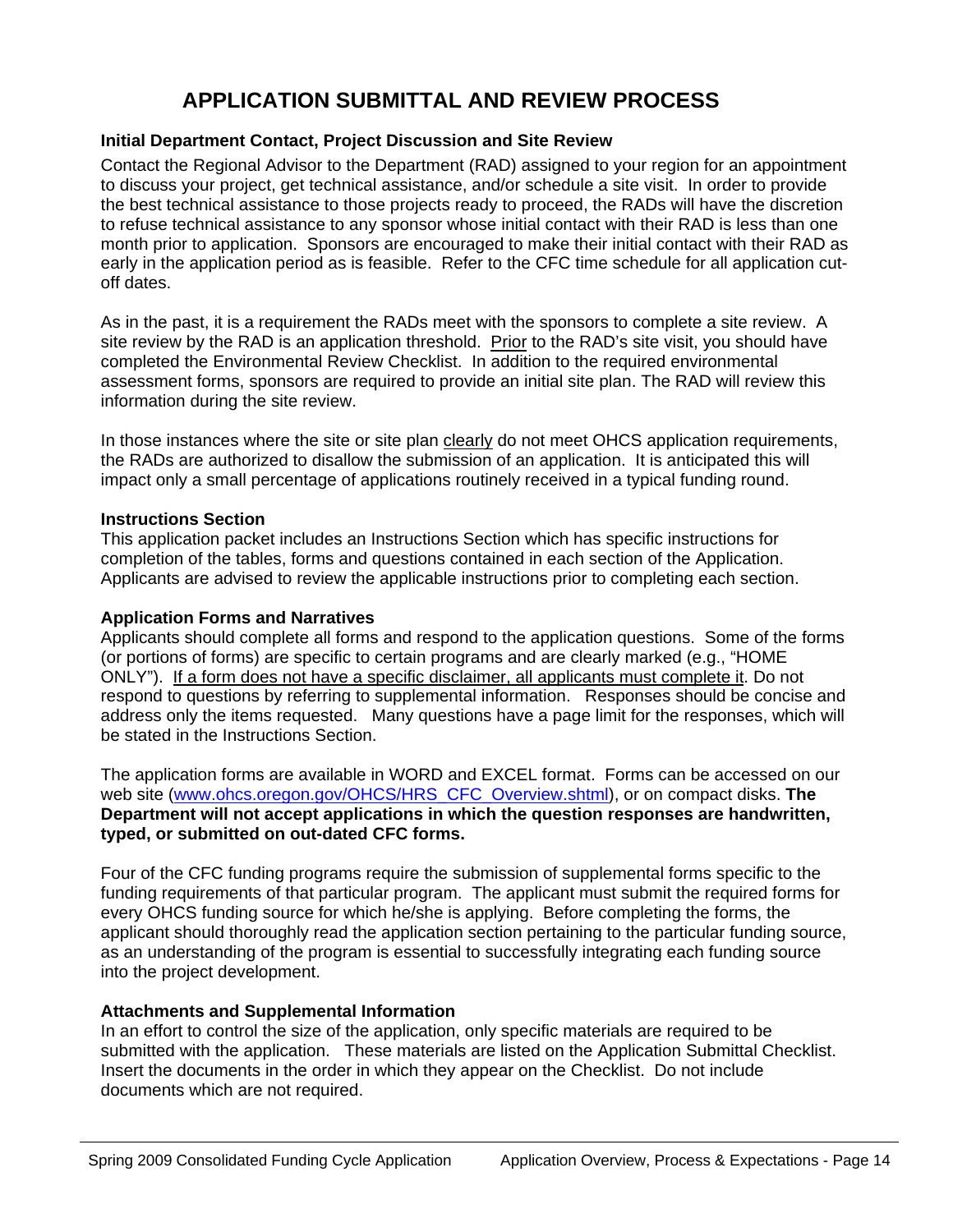For projects in which LIHTC is a requested resource, two originals of the signed market study must be submitted with the application.

# **Application Submission Requirements**

- Do not bind or staple the application.
- The original and 3 full copies should be submitted on  $8\frac{1}{2}$  X 11-inch paper with binder clip at the top or bound with rubber bands.
- Label the packets as "original" or "copy."
- Applications should not be submitted on pre-punched 3-hole paper.
- Applications should have payment of application charges attached to the transmittal forms and placed on the top of the original copy of the application.
- **SEND OR DELIVER THE ORIGINAL APPLICATION, 3 FULL COPIES AND THE TRANSMITTAL FORM TO:**

Oregon Housing & Community Services Attention: Consolidated Funding Cycle 725 Summer Street NE, Suite B Salem, OR 97301-1266

- **NO APPLICATIONS WILL BE ACCEPTED VIA FAX MACHINE OR E-MAIL.**
- **ANY MATERIALS SUBMITTED TO THE DEPARTMENT BECOME PROPERTY OF THE DEPARTMENT.**

# **Application Submittal Deadline**

Hand delivered applications must be received at 725 Summer Street NE, Suite B, Salem, Oregon, no later than 5:00 p.m. on the application closing date. Mailed applications must be postmarked before midnight on the application closing date. Applications or supplemental documents will not be accepted after these deadlines. Applicants who bring their application for hand-delivery and arrive after 5:00 p.m. will be directed to the post office. Application cut-off dates can be found in the CFC time schedule. Applications will be reviewed based on the merit of the materials originally submitted.

# **Department Considerations**

As federal, state and local resources become more difficult to obtain, readiness to proceed and project appropriateness become increasingly important. This application process is designed to ensure funded projects are in the highest possible state of readiness to address local needs and market conditions. Proposals must meet the department's general requirements and meet the conditions of each program for which the sponsor is requesting funding. Therefore, responses to the application should address the need, market, site appropriateness, resident services, community support, organizational capacity and projected financing plan of the project.

No missing material can be added to the application after the deadline. Carefully review your application before submitting it. A lack of documentation could cause the application to rank low or be rejected at the Threshold Review.

# **REMEMBER TO INCLUDE YOUR PAYMENT**

# **Conditions for Not Reviewing an Application**

OHCS, at its discretion, may choose not to review an application for the following reasons:

• The site is located adjacent to environmental hazards, or is located in an area not suitable for housing;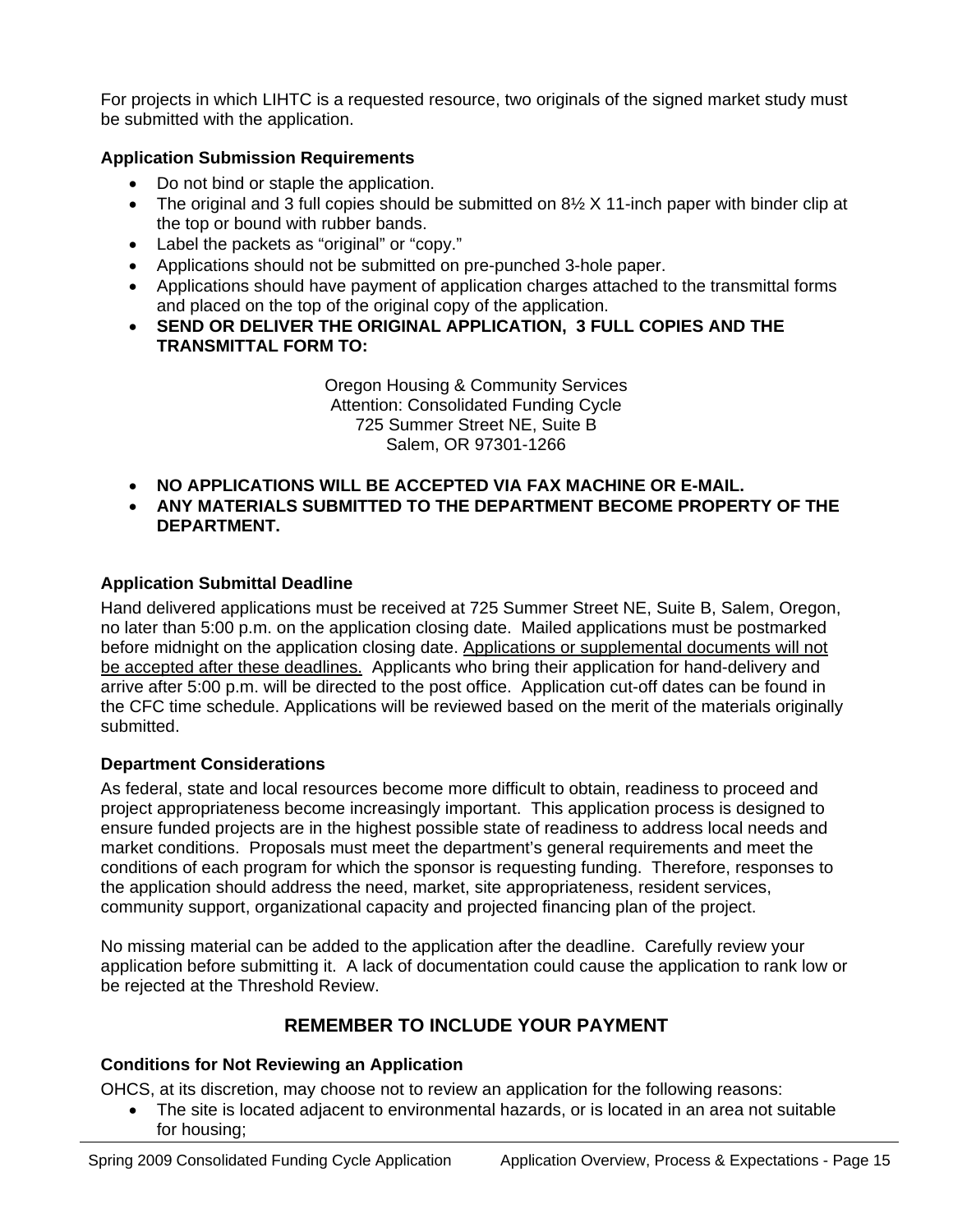- The site has environmental issues which would prohibit investment of HOME funds; (For example, a site may be adjacent to a rail line with frequent trains.)
- The applicant is not proceeding or meeting the schedule on other previously funded project(s);
- The applicant is out of compliance on previously funded projects;
- The application is not complete;
- The application does not pass threshold requirements;
- The architectural requirements as stated in the application have not been met; or
- Other issues the department deems appropriate.

# **Evaluation Process**

The CFC process is competitive. Applications are evaluated against stated criteria and against each other. There are two sets of scoring criteria. The first is the self-score that is completed by the applicant and is worth 100 points. The second is the review by OHCS which is also worth 100 points. Each application will undergo an initial Threshold Review. Any application not passing the Threshold Review will be pulled from further review and returned to the applicant, who is entitled to correct the application and resubmit it in a future funding round. Applications which pass Threshold Review will then receive a complete review. All applications are evaluated independently by four reviewers selected randomly from a pool of reviewers. The matrix of reviewers is analyzed to ensure that no RAD reviews applications from his/her area. The applications are scored against detailed criteria each reviewer must follow. The review criteria is updated for each funding round and reviewers are provided training to ensure consistency and objectivity. The reviewers will also confirm that the applicant accurately completed the Self-Scored Section. At completion of the individual reviews, the four reviewers will convene to discuss their findings and arrive at a mutually agreed upon score. The OHCS score will be added to the applicant's self-score.

The applications are then ranked by score and compared on a statewide as well as regional basis. The goal in comparing rankings statewide as well as regionally is to fund as many quality applications as possible. OHCS also offers a set-aside of 30% of the CFC resources for qualifying projects which serve designated populations meeting the department's strategic goals. The rankings, including conditions recommended by the review staff, are presented to the department's senior management. Senior management may substitute, reduce or increase CFC requests to maximize the number of developments that receive reservations.

OHCS reserves the right to reject projects which otherwise may have received a conditional reservation but are deficient in one or more areas of ranking. Examples might include income and expense statements that are either unrealistic or do not demonstrate the need for public funding. Applications for facilities or projects which don't meet the definition of housing may likewise be rejected.

All applicants will be notified of award or denial. Projects with grants or loans over \$100,000 from any single program will require State Housing Council approval prior to reservation of funds. Each RAD will meet with the reviewers to examine why individual applications did not compete well enough to be funded. The RAD will use this information to aid the applicant in improving future applications. RADs will meet with the sponsors of unfunded applications as soon as feasible after the notification of awarded projects has been published.

# **Need for the Project**

Because the CFC funds are limited, it's important that projects receiving funding awards address the greatest housing needs in Oregon's communities. OHCS has completed an analysis to identify underserved populations. "Need for the Project" has been incorporated into the selection and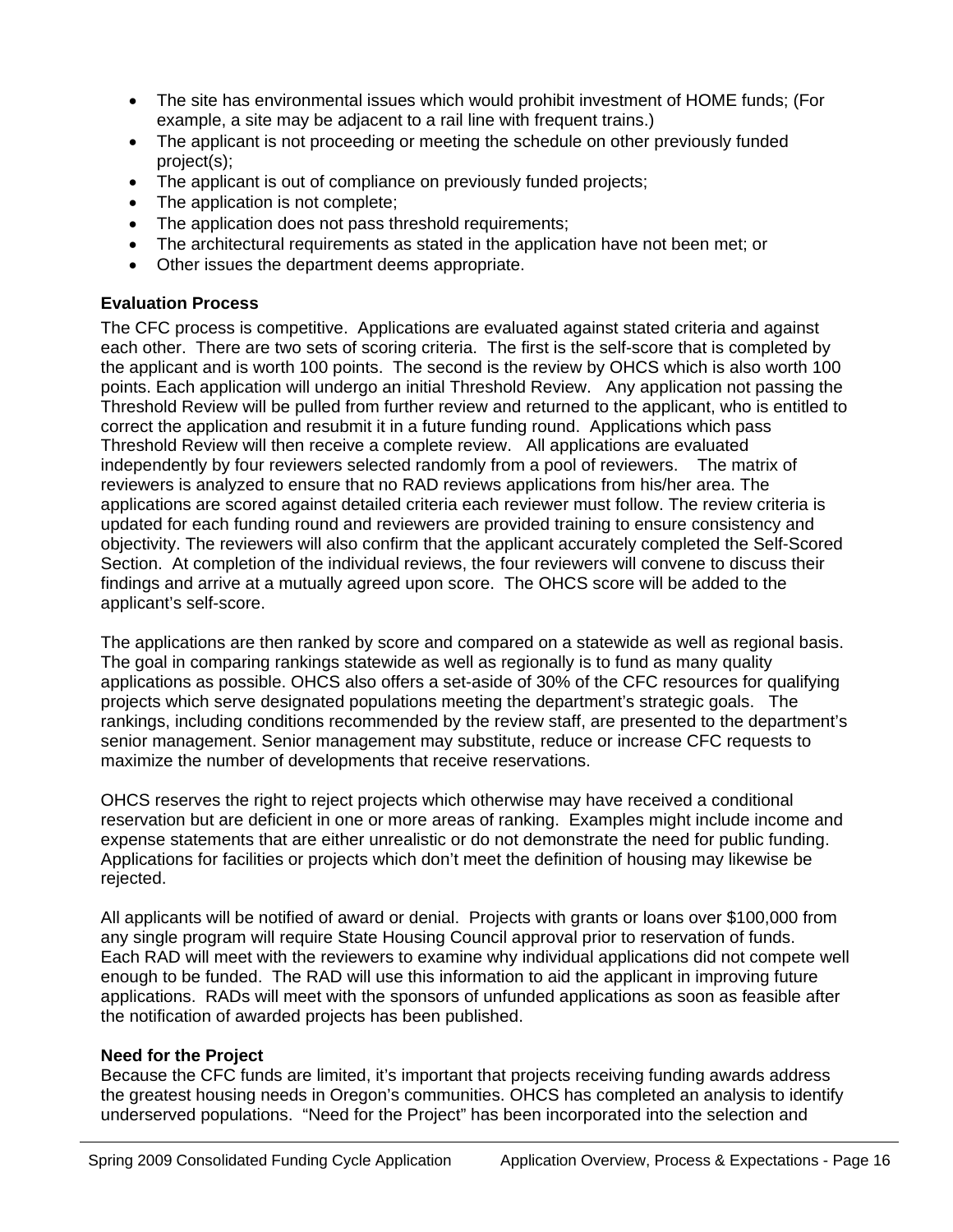ranking process to allow for a preference based on unmet housing need. In the Self-Scored Section, the applicant must identify the population(s) the project will serve. Points will be awarded according to the priority level placed on that population by the department. Need for the Project is worth a maximum 37 points out of a possible 200 total points. An applicant serving only Priority 3 populations may wish to re-evaluate their project before submission.

The department has addressed three broad categories of housing needs. The first are populations and housing types which the department has determined to be a Priority 1 for all regions of the state. There are currently two populations and one project type in this designation. They are: housing for the homeless and chronically homeless and preservation projects under the department's definition. The department also may make an exception to the Need prioritization for any project with committed federal funds for development which also includes operating or rental assistance funding. Additionally, applicants proposing projects in communities that are not a #1 priority for construction of workforce housing can receive a Priority 1 by proposing an acquisition/rehabilitation project serving low-income community residents.

The second general category is special needs that are further defined by the following populations:

- Alcohol & Drug Rehab.
- **•** Chronically Homeless
- **Homeless**
- **Persons with a presence of a disability**
- **•** Domestic Violence
- **Elderly**
- **Frail Elderly**
- **Farm worker**
- **HIV/AIDS**
- Released Offenders

For special needs housing, the department compared population numbers for each group with the number of housing units that have been financed by OHCS, HUD, RD and local jurisdictions for that population. The priorities 1, 2, and 3 are determined by finding the natural break points in percent of the population being served. Please note that the results are different for each county. Applicants can look at their respective county's charts to see the logical break points.

The third category of housing need is rent-burdened workforce households, which are defined by the following:

- Renter household earning 30% 60% area median income.
- **More than 30% of the household gross income spent for housing.**

The priority levels for rent burdened workforce households was determined by comparing communities' and counties' percentage of rent burdened households between 30 and 60% of area median income (AMI) with the statewide average for rent-burdened households of the same AMI.

Any community or county whose percentage of rent burdened residents exceeded the statewide average received a #1 priority. The remaining cities and counties were divided into priority 2 and 3.

A community may believe they have more accurate information for either special needs or workforce housing than is represented in OHCS' research. Also, an applicant may wish to develop housing for a special needs population which isn't represented in the above list because it is specific to a location or group. A Request for Reassignment form has been included in the application to request approval for a change in priority level or to serve an alternative population. The form must provide sufficient supporting data and data sources for the department to complete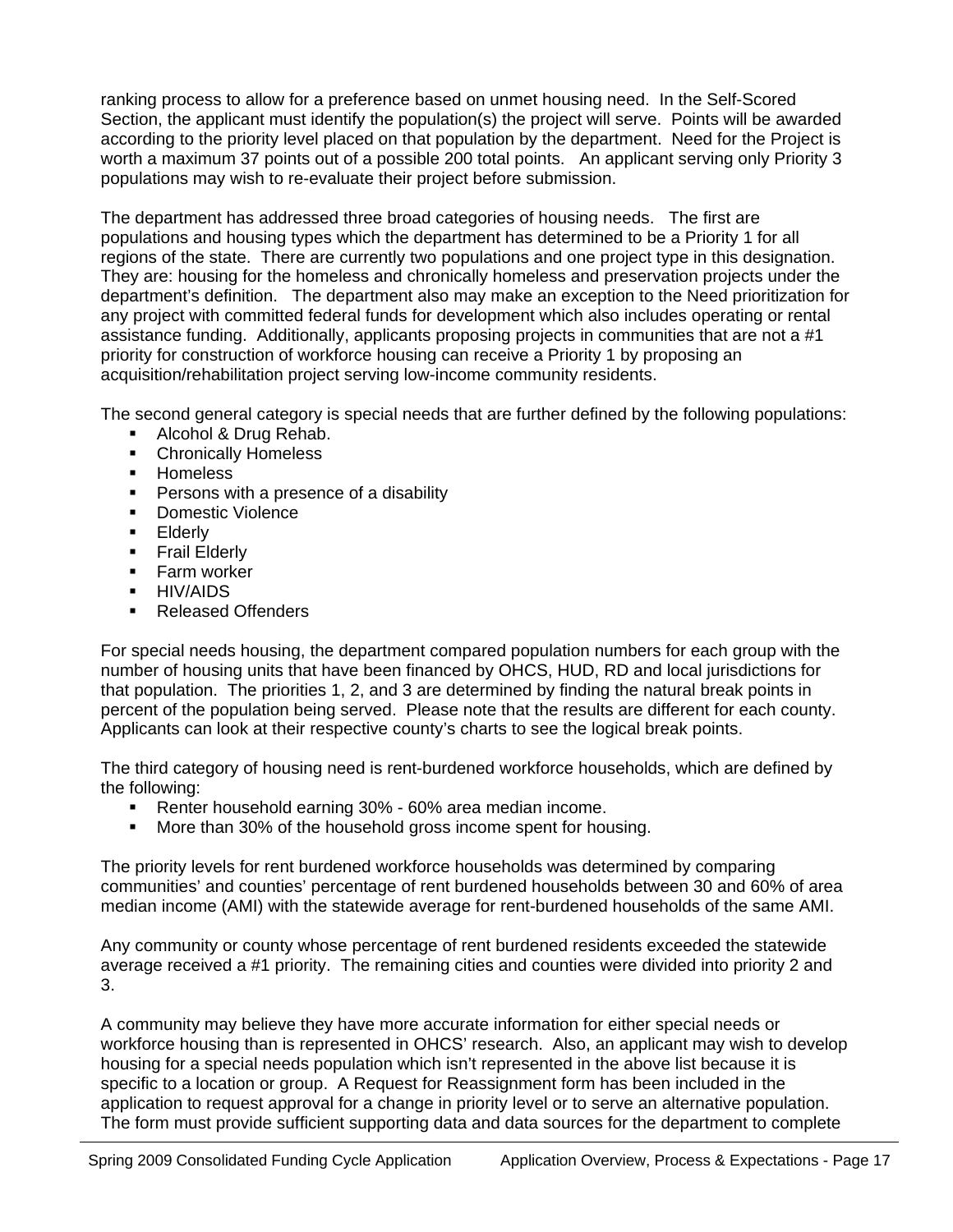a review of the request. The Instructions Section of the application describes the requirements for submitting the request form to the department.

The need for a project is different than the market for the project. The two should not be confused. "Need" is an analysis to determine which populations in a community are the most underserved, realizing there may be a market for many populations, but a higher need for specified populations.

The department's research methodology and results are posted on the OHCS web site. These will be revised from time to time as updated information is reviewed. The department welcomes any additional data that can be provided by applicants or local jurisdictions.

# **Review Criteria**

Many factors are considered in weighing projects for funding reservation. Applications will be evaluated on how well they meet review criteria in the following areas. Criteria are listed in the order in which they are presented in the application and not in order of importance. The Instructions Section provides additional detailed information about the requirements of each section.

# **Part 1: Submittal documents**

While this section does not have specific points assigned to it, the information provided will be taken into consideration when scoring the application. If any required documents are missing or incomplete, the review team will consider the presented materials as best able.

# **Part 2: Threshold (Pass/Fail)**

- **The Threshold Review will examine the project's zoning, site control, environmental review** checklist and architectural submissions to determine if they meet the department's requirements as stated below. All required materials must be provided and be complete. Any project in which any one of the four areas is not addressed as required will fail the Threshold Review and will be pulled from the remainder of the CFC review process.
- Zoning. Using the department's form is a requirement. Excerpts from the zone code will not substitute for the zoning certificate. Projects requiring zone changes or annexations will not meet threshold.
- Site Control. All applicants must demonstrate legal control of the project site at time of application. Evidence of site control can include the following: fee simple title (warranty deed); documentation from the local government demonstrating its intent to transfer property and under what circumstances; an agreement or letter of intent between the landowner and sponsor to enter into a ground lease. (Note: The Department must approve the ground lease before it is executed AND any ground lease negotiated prior to the completion of a HOME environmental review could jeopardize using HOME funds in a project); sales agreement or option on the property. The acceptable term of the sales agreement or option is dependent upon the type of financing that will be used to purchase the property.
	- 1. Options and sales agreements must (at a minimum) be valid through September 1 for Spring applications and March 1 for Fall applications when:
		- a. HOME funding is a project resource. This allows the timelines for conditions of reservation to be met and the HOME environmental review to be completed before the property is acquired with any resource.
		- b. other CFC funding will be used to acquire the property. This assures time for the applicant to meet conditions of reservation before CFC funds are disbursed.
	- 2. Options and sales agreements must be valid through July 1 for Spring applications and January 1 for Fall applications if funds other than those requested through the CFC application are being used for acquisition.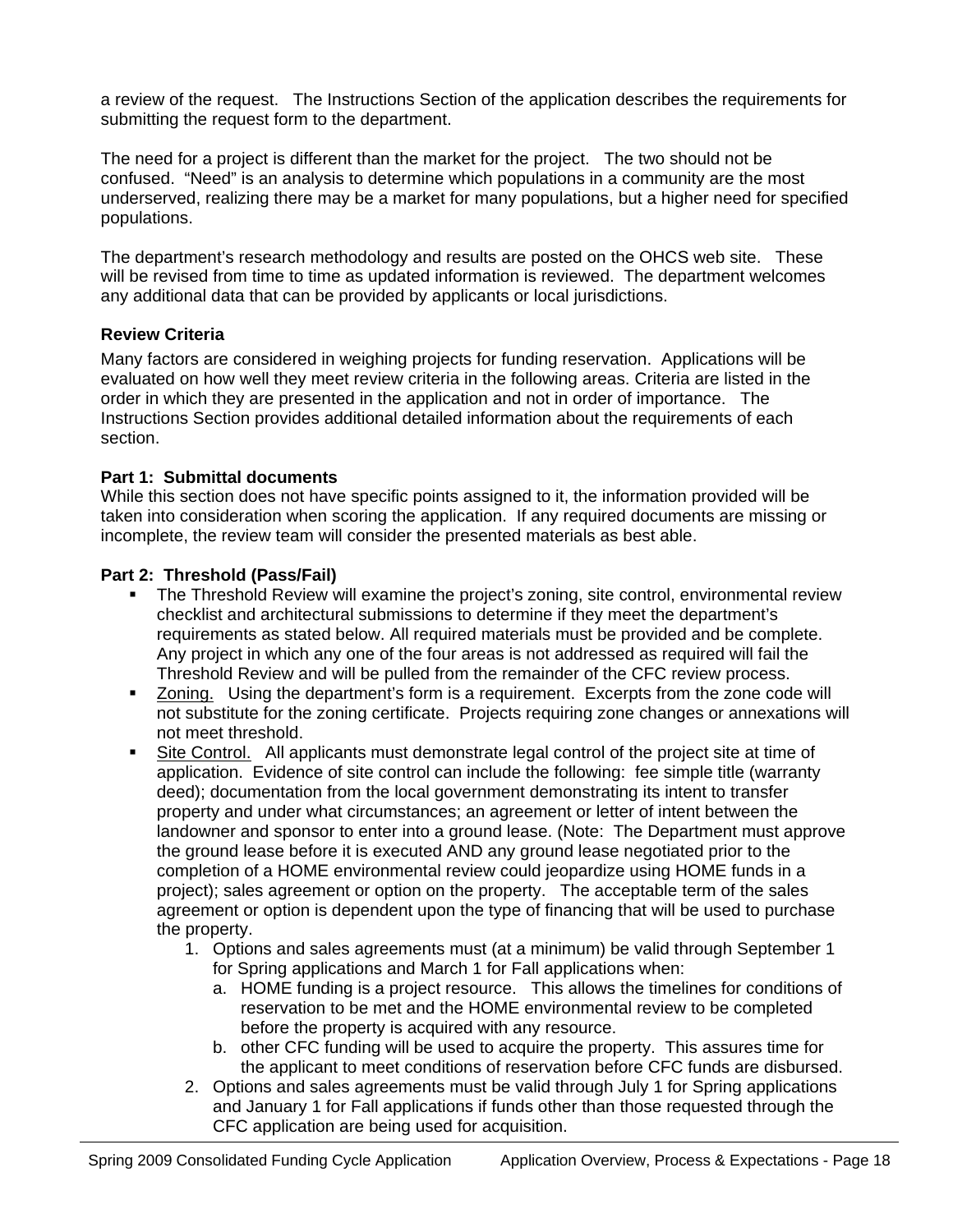Under certain limited circumstances, site control exceptions may be reviewed by OHCS. Approval of any exception must be channeled through your RAD and delivered to the Housing Division Administrator no later than two weeks prior to application deadline. Should the exception be allowed, an approval letter will be forwarded to the applicant for inclusion with the application.

- Site review and preliminary environmental review. Applicants should refer to the application time schedule for exact deadlines for completion.
- Architectural Standards. Only the architectural plans specifically listed on the Application Submittal Checklist are to be submitted with the Application. If additional plans are provided, they will not be reviewed. Submitted plans will be reviewed during the Threshold Review by the department architect, division administrator and department director to confirm that the appropriate documents have been submitted and are satisfactory. The Threshold section also provides two exemption forms that the applicant may use to request exemptions from visitability requirements and minimum or maximum unit floor areas or using single-level two bedroom/two-bath designs. These exemption requests will be examined by the department architect during the Threshold Review. If an exemption request is not approved, the denial of the request will not be considered in the department's Threshold review.

**NOTE:** the architectural requirements have been amended to better state department intentions. Applicants and their architects are advised to review these revised standards.

 A number of independent documents are required to be provided for the Threshold review. It is expected that these materials will be included in the Threshold Section as indicated on the Application Submittal Checklist.

# **Part 3: Applicant and Project Information**

- The purpose of this section is to familiarize the reviewer with the applicant and the project in a format that is easy and quick for the reviewer to read. The "Site and Building Information" pages are informational only and should not be confused with the requirements of the OHCS Architectural Standards.
- **Information will be used to score other sections.** If any required documentation is missing, incomplete, or inconsistent with information given in other sections of the application, the reviewer will consider the discrepancy during his/her scoring of the remainder of the application. Errors or discrepancies with the rest of the application may result in a lowered score in a related section of the application and/or reservation condition(s) if the application is awarded funding.

# **Part 4: Narrative Question**

- The Narrative Question is the applicant's opportunity to tell the reviewers what's important about their project. This information will help the reviewer understand the project as the reviewer reads the rest of the application.
- No specific points are assigned to this section. While it isn't scored, the information provided will be considered when scoring other sections of the application. Information provided in the Narrative which is inconsistent with project description in other parts of the application could result in a lower score in a related section of the application and/or reservation condition(s) if the application is awarded funding.

# **Part 5: Self-Scored Section (100 Points)**

- The Self-Scored Section is designed to measure readiness to proceed and compatibility with the department's priorities. It will allow the applicant to know how the application ranks on those criteria before he/she submits the application for consideration.
- The applicant is required to provide specific materials to verify the self-score. During the scoring process, the reviewers will include an examination of these materials to confirm the applicant completed the self-scoring without errors. If OHCS determines a question was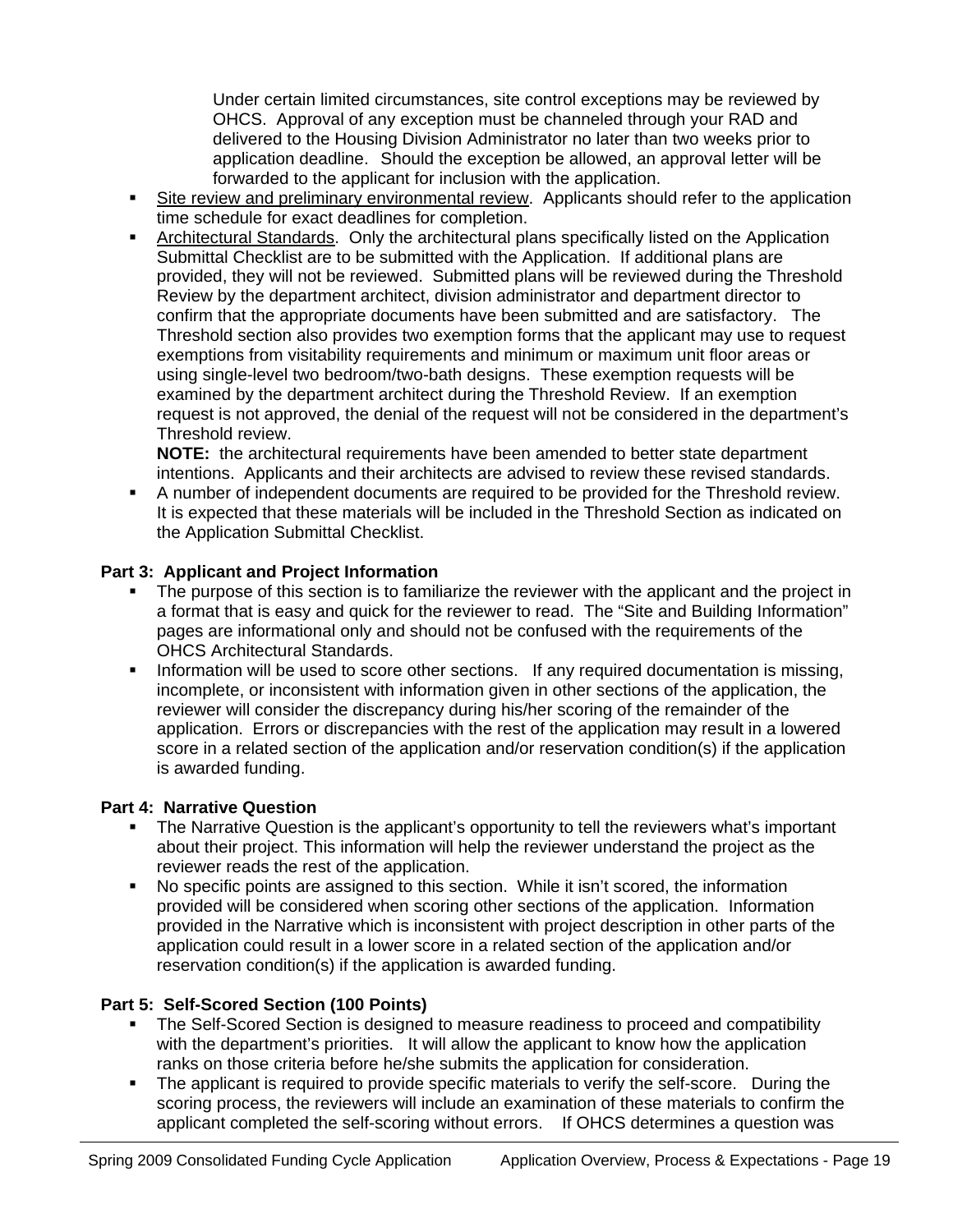answered incorrectly, an adjustment in points will be made, which could change the applicant's final score and ranking. It's important that the applicant complete the Self-Scored section carefully and include all required back-up materials.

# **Part 6: Resident Services (10 Points)**

The Resident Services Section will be scored on the following:

- Description of target population (employment, education, financial demographics, etc.) and their needs
- Services appropriate to meet the needs of the target population
- Description of proposed services including projected results in measurable terms
- Extent of collaboration and coordination of ongoing services after project completion

# **Part 7: Market and Rent Assessment (25 Points)**

The Market and Rent Assessment Section will be scored on the following:

- **Narket area description**
- **Analysis of market trends**
- Evaluation and understanding of the local affordable housing need
- Measurable differences in proposed rents and market rents (preference for a minimum of 10% below market rents)
- **EXECOMPLEAN CONSOL** Compliance with the Consolidated Plan or local plans
- **IMPACT ON EXISTING AFFORM INCOCO EXISTED** Impact on existing affordable housing developments
- Required independent materials are included and are complete and accurate

# **Part 8: Sponsor Capacity (25 Points)**

The Sponsor Capacity Section will be scored on the following:

- **Sponsor's experience developing and owning housing**
- Development team's experience developing housing
- Readiness of sponsor's entity to develop and maintain the project

# **Part 9: Financial Feasibility and Readiness to Proceed (30 Points)**

This section will be scored on the following:

- **Level of commitment of other resources**
- **Status of communication with HUD or RD**
- **Level of planning for tenant relocation**
- **Appropriateness of the project for the targeted population(s)**
- Need for our funding
- Reasonable request and demonstrated need of program resources
- Reasonableness of budget assumptions
- Reasonableness of construction and development costs for the construction type
- Development fee reasonableness
- Required cost estimation materials are included and are complete and accurate.

# **Part 10: Pro Forma Spreadsheets (Scored with other sections)**

The pro forma will be scored on the following:

- Development and operating budgets reflect the project as represented in the application
- **Eligible uses of resources**
- **Project's long-term financial viability meets department's underwriting requirements**
- Financial data and methodology are acceptable and explained in the application

# **Part 11: Construction Cost Documents (Scored with other sections)**

 This section is not scored. However, the documents are used in the review of 1) the Self-Scored Section, 2) Architectural Standards in the Threshold Section, and 3) review of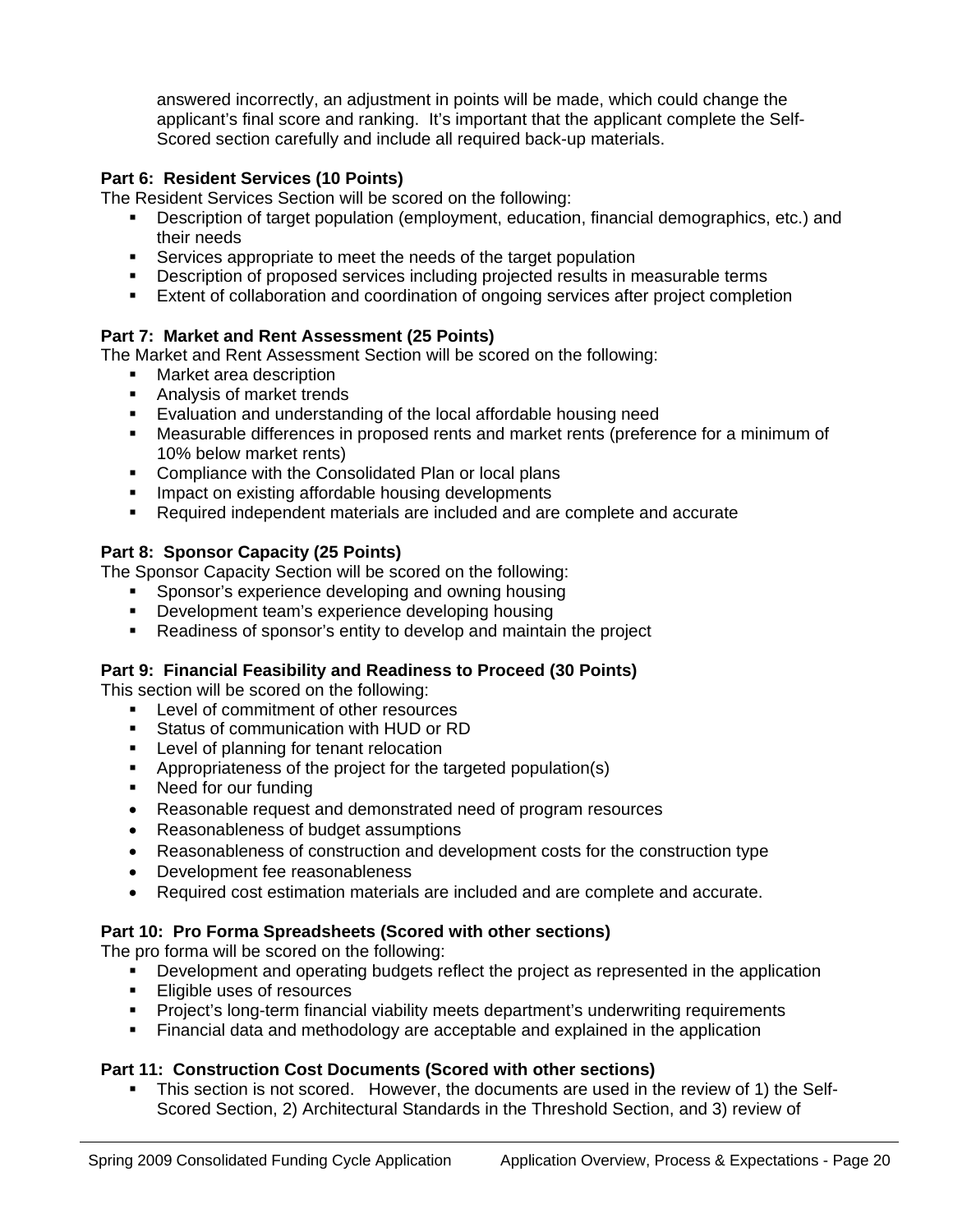construction costs indicated on the development budget in relation to the scope of work and project costs.

- Documents should reflect the costs represented in the application
- Documents should be a complete, accurate and up to date indicator of the proposed project costs

# **Parts 12, 13, and 14: Compliance with Programmatic Requirements (10 Points)**

These sections will be scored on the following:

- Period of affordability meets program requirements
- **Proposed tenant incomes and rent levels meet program requirements**
- **Federally or state-mandated program requirements are met**
- Funds are used for eligible costs
- **Supplemental forms are complete and accurate**
- Required independent materials are included and are complete and accurate
- **Multiple funding sources work compatibly in project.**

# **Merit and Feasibility**

Funds will be reserved to projects based on the overall merit and feasibility of a project proposal. Funds will be reserved in amounts necessary to ensure financial feasibility. The department reserves the right to adjust the amount of funding, if appropriate, and to negotiate modifications to the proposed plan and budget prior to firm commitment.

# **Tie-Breaker Policy**

The department has a standardized tie-breaker policy for use when two or more projects rank the same and funding sources are too limited to fund all projects. The tie-breaker will take into consideration all of the following criteria, none of which is in priority order.

- Project requesting the amount of OHCS funding sources and credits closest to the amount of resources still available,
- **Project which provides the most units having project-based rental subsidy,**
- **Project which uses the lowest percentage of OHCS resources per square foot, and**
- Project with the highest priority category of Need for Project.

Results of the review will be presented to the Director for final determination.

# **Funding Reservations and 75 Day Timeline**

Approved projects will receive a reservation of funds, subject in some cases to the approval of the State Housing Council. Project sponsors who receive a reservation will have a maximum 75 days in which to submit additional materials and fulfill specific project milestones. Sponsors will receive a Reservation Letter detailing the documents they must provide within the 75 day period, and a second Conditions of Funding Letter to resolve programmatic or underwriting concerns. All projects funded in this round will be presented to a designated committee of senior management who will review the status of each project in completing the requirements of the Reservation Letter within the 75 day deadline. If the project is not progressing, management will determine if funding should be rescinded. If rescinded, OHCS administration will review the waiting list and can award funding to another project. Subsequent projects will be subject to the same 75 day process and can have their funding revoked if the sponsor does not meet the 75 day requirements.

# **Requirements of 75 Day Period**

A key component of the 75 day requirement is confirmation of the total project cost. It is expected that the sponsor will have conducted his/her initial meeting with the planning jurisdiction and have re-examined the project costs with the project architect and contractor before the 75 days expire. Examples of items that must be satisfied by the deadline (if they are applicable to the project) include:

• The Reservation Letter, signed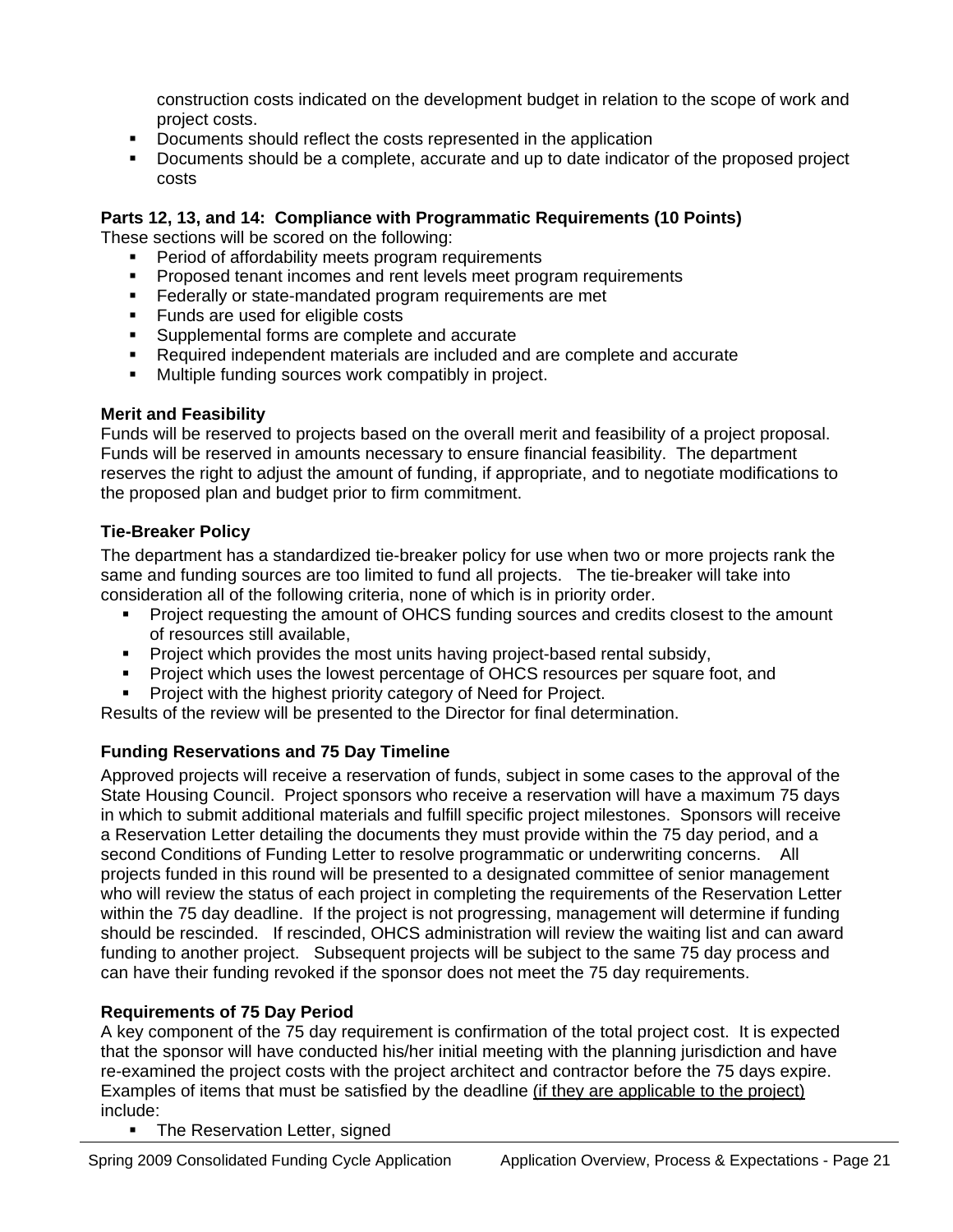- Evidence the sponsor has an established working relationship with a permanent lender
- **E** Evidence the construction lender has ordered an appraisal
- Letter of conditional commitment from equity investor
- Any updated site control documentation
- Status of Conditional Use Permit or other zoning issue
- Phase 1 environmental study executive summary
- Geotech report executive summary or Pest and Dry Rot report
- Summary of the development team's initial meeting with the planning jurisdiction
- Confirmation of the total project cost, detailing any changes resulting from the initial planning meeting
- **Updated project schedule**
- Confirmation of rents to be charged and income levels to be served
- **Proof of status of negotiations with HUD or RD**

# **Availability of Funds**

In general, project sponsors who receive reservations should not expect to draw funds until all materials required in the 75 day period have been submitted and are deemed satisfactory by OHCS. The department may make an exception of up to 50 percent of the Housing Development Grant Program award, subject to department pre-approval of the costs to be reimbursed.

# **Changes to Scope of Project During or After Award**

Funding awards will be based upon reasonable, but not entirely firm project concepts, therefore limited amendments to the scope or nature of a project will be permitted with prior OHCS approval. These may include minor adjustments to number of units, costs, unit sizes and site design. Changes in the scope of the project including a new site (the LIHTC program does not permit change of site after carryover) or substantial changes in ownership, the number of units, income level, population to be served, or the amount of department funding requested **will require the approval of the department's Finance Committee.** The committee reserves the right to request the award be revoked. The sponsor should not make any decisions regarding a change in the project's concept without including OHCS in the revision process.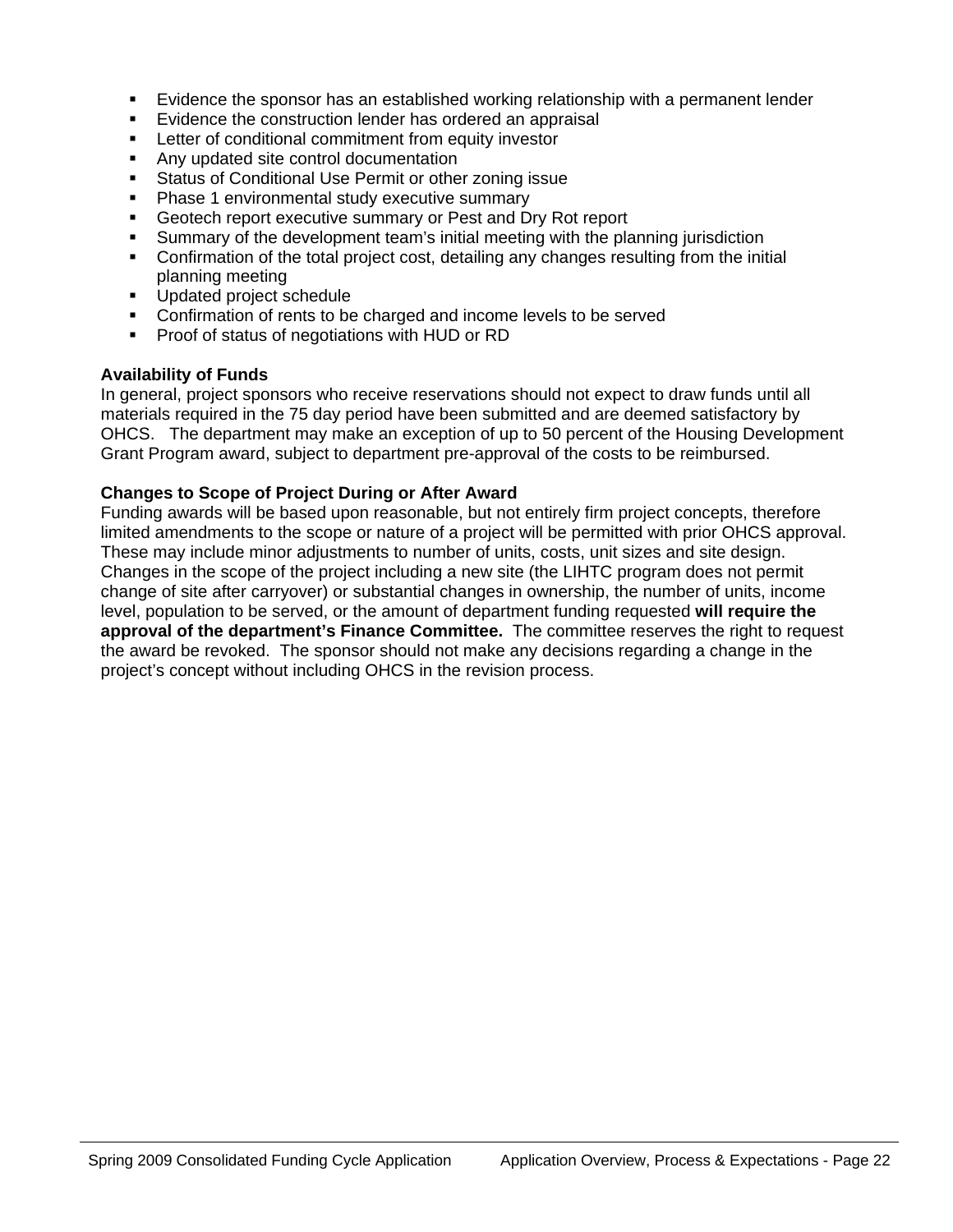# **Section 3: OHCS Performance Measurements and Preferences**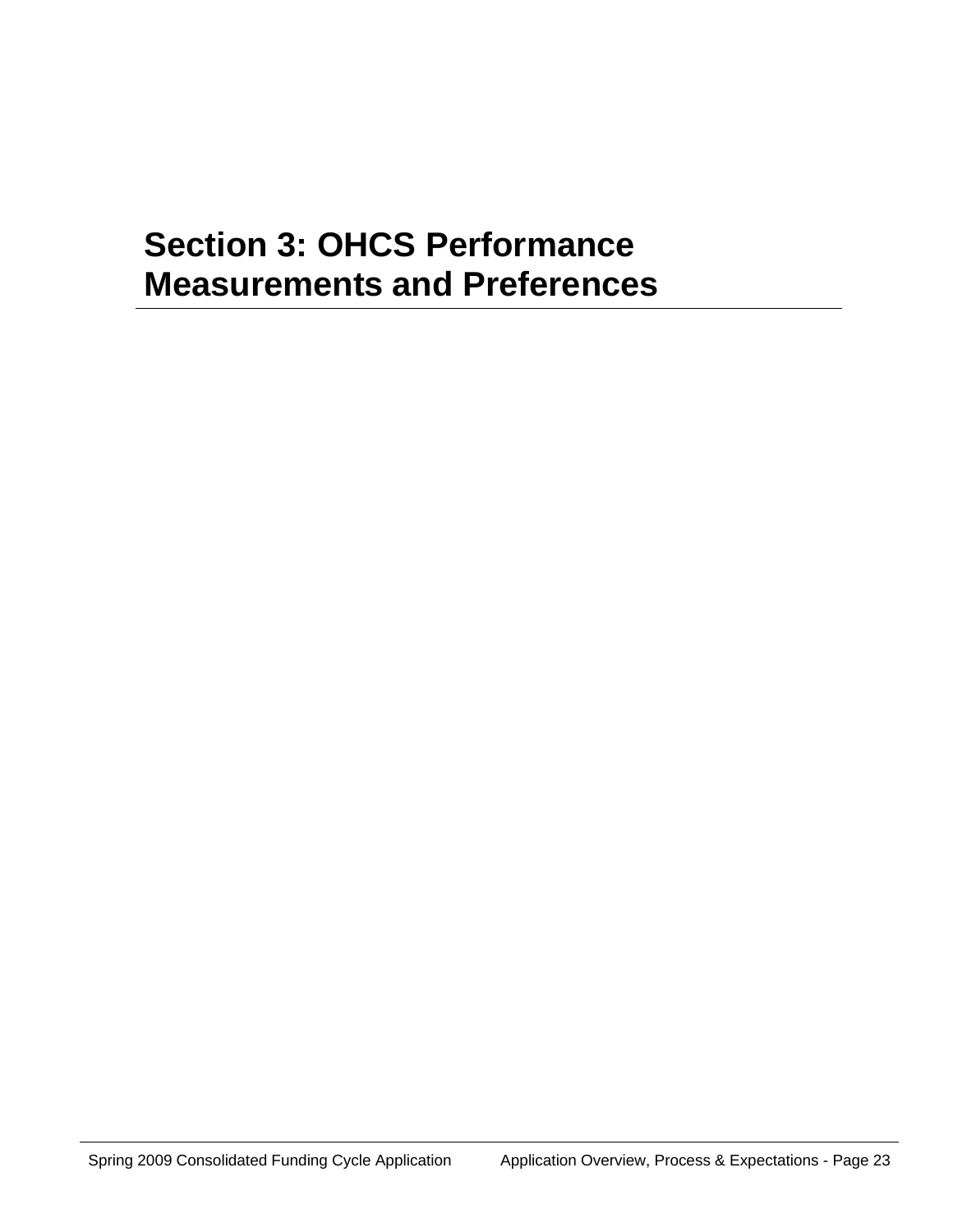# **OHCS PERFORMANCE MEASUREMENTS AND PREFERENCES**

# **Performance Measurements**

In response to the 01-03 Legislature and the benchmarks established by Oregon Progress Board, OHCS developed housing goals to measure our performance in the use of the grant and tax credit resources and in the production of special needs housing.

### Affordable Rental Housing

An agency goal is to reduce housing insecurity and homelessness in Oregon by reducing the percentage of Oregon households below median income spending more than 30% of their income on housing.

In developing these performance measures, OHCS took the following things into consideration:

- How the grant and tax credit resources have historically been allocated to projects serving very low and low-income households.
- The increase in Low Income Housing Tax Credits and the reduction of other subsidies which might result in more units serving households at 60% of median income.

It is therefore the goal of OHCS in allocating tax credit and grant resources that the percentage of housing units developed on a statewide basis through the Consolidated Funding Cycle and other processes meet the following criteria:

- 10% of the units provide affordable rents for persons 30% of median income or below
- 13% of the units provide affordable rents for persons 31-40% of median income
- 35% of the units provide affordable rents for persons 41-50% of median income
- 35% of the units provide affordable rents for persons 51-60% of median income

| Performance Measurement (based on state fiscal<br>year)                            | 2003  | 2004     | 2005  | 2006        | 2007 | <b>Target</b> |
|------------------------------------------------------------------------------------|-------|----------|-------|-------------|------|---------------|
| The percentage of housing units developed through                                  |       |          |       |             |      |               |
| the Department's Consolidated Funding Cycle and                                    |       |          |       |             |      |               |
| other processes that provide affordable rental<br>opportunities for individuals at |       |          |       |             |      |               |
| A) 51-60% area median income                                                       | 26.0% | 24.4%    |       | 13.0% 36.4% | 41%  | 35%           |
| B) 41-50% area median income                                                       | 36.4% | 42.8%    | 31.4% | 40.8%       | 40%  | 35%           |
| C) 31-40% area median income                                                       | 2.8%  | 19.1%    | 12.3% | 15.2%       | 3%   | 13%           |
| D) 30% area median income or below                                                 | 31.8% | $13.1\%$ | 36.3% | 7.2%        | 12%  | 10%           |
| E) 80% or Not Income Qualified (i.e. manager's                                     |       |          |       |             | 4%   |               |
| unit)                                                                              |       |          |       |             |      |               |

#### Special needs housing

Another goal is to decrease the percentage of Oregonians with special needs who are without permanent housing and to provide housing and access to services to increase their selfsufficiency. The targeted goal is that 50% of the housing units developed on a statewide basis through grants, tax credits, and tax-exempt bond financed programs will provide housing for persons with special needs, such as those populations who are disabled, victims of domestic violence, the elderly, ex-offenders, farmworkers, homeless individuals and families, persons with mental illness, and persons in recovery from drug and alcohol addictions.

| <b>Performance Measurement</b>                                                                                                                   | 2003 | 2004 | 2005 | 2006 | 2007 | <b>Target</b> |
|--------------------------------------------------------------------------------------------------------------------------------------------------|------|------|------|------|------|---------------|
| The percentage of housing units<br>developed that provide rental<br>opportunities for individuals with special 37.8% 23.9% 41.5% 26.6%<br>needs. |      |      |      |      | 52%  | 50.0%         |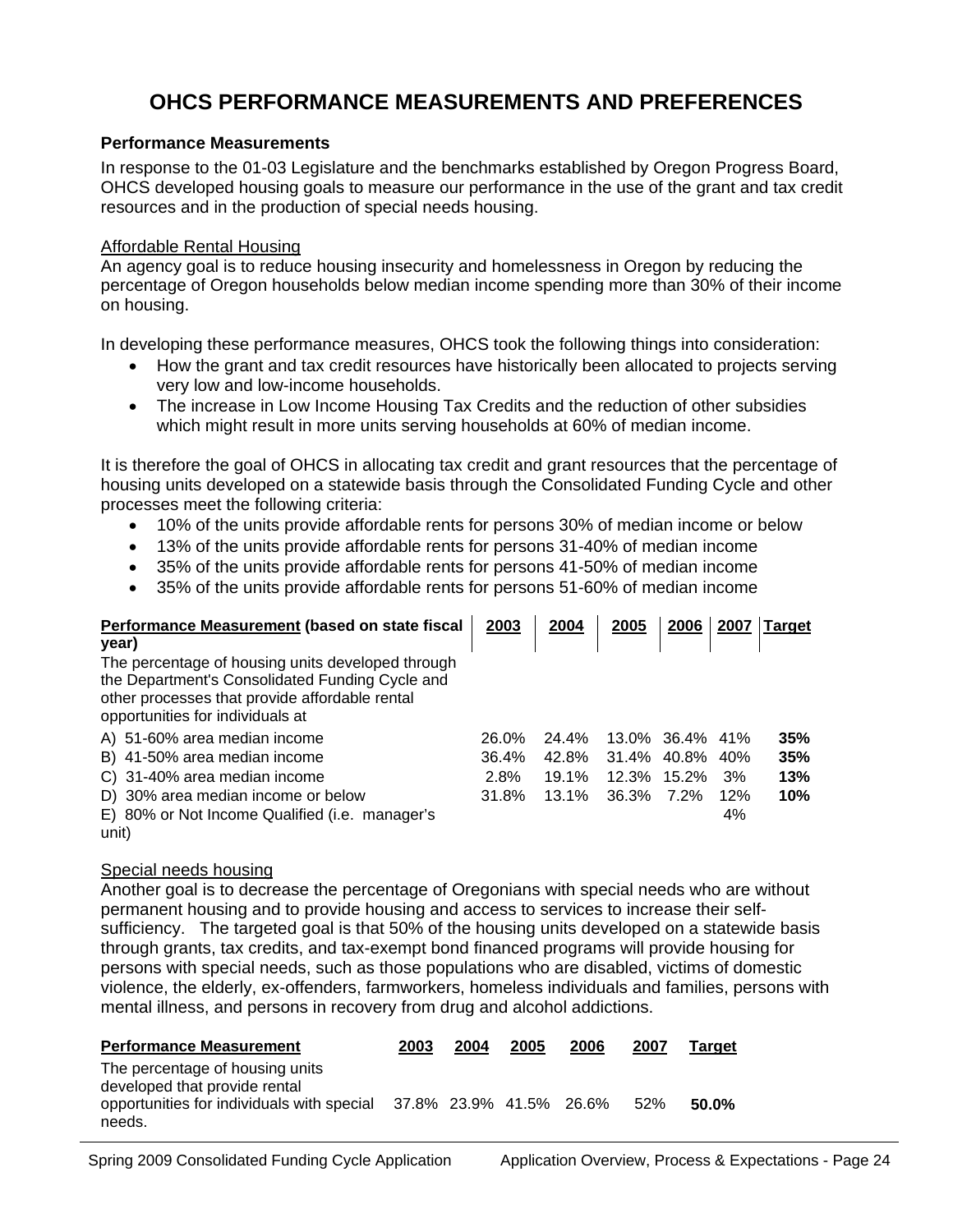# **Department Set-Asides**

The department offers a 30% set aside of various funding sources available in each CFC round. At least 25% of the project units must provide housing for the targeted population for the application to qualify for the set-aside allocation.

OHCS set asides reflect the housing goals and preferences derived from the department's biennial strategic plan goals. For the Spring 2009 CFC, a 30% set aside will be available for developments that will:

- house the homeless through permanent housing opportunities,
- preserve, through acquisition and rehabilitation, projects with at least 25% of the units having HUD or RD project-based rental assistance with rents below market rent. Expiring LIHTC projects will also be considered, and
- house developmentally disabled adults leaving, or needing to leave, households with aging parents.

The definitions of homeless populations and preservation projects qualifying under the 30% set asides are:

# HOMELESS, CHRONICALLY HOMELESS, AND/OR PERSONS AT RISK OF HOMELESSNESS:

The department will apply the homelessness definition adopted by Oregon's Ending Homeless Advisory Council (EHAC) as part of the state's ten year plan to end homelessness: "A Home for Hope". The Council defines homelessness as being without a decent, safe, stable and permanent place to live that is fit for human habitation. People experiencing homelessness, under the EHAC definition, include more than people living on the street. Also eligible are people who:

- share the housing of other persons due to loss of housing, economic hardship, personal safety, or a similar reason
- **I.** live in motels, hotels, trailer parks, or camping grounds because they lack adequate alternative housing
- live in emergency or transitional shelters
- have been abandoned in hospitals
- await foster care placement
- sleep in a public or private place not designed for or ordinarily used as a regular sleeping place for human beings
- live in cars, parks, public spaces, abandoned buildings, substandard housing, bus or train stations, or similar settings
- face impending eviction from a private dwelling unit and have not found a subsequent residence and the person lacks the resources and support networks needed to obtain housing
- **face discharge within a week from an institution in which the person has been a** resident for 30 or more consecutive days and for whom no subsequent residence has been identified and s/he lacks the resources and support networks needed to obtain housing.
- Migrant children between the ages of 3 and 21 qualify as homeless when they live in the circumstances described above.

NOTE: Although not specifically mentioned in the above, permanent housing for victims of domestic violence experiencing homelessness qualify under this set-aside.

# PRESERVATION:

Preservation projects include, but are not limited to:

 those federally financed existing projects where at least 25% of the existing project's units have project based rental assistance. Projects participating in, but not limited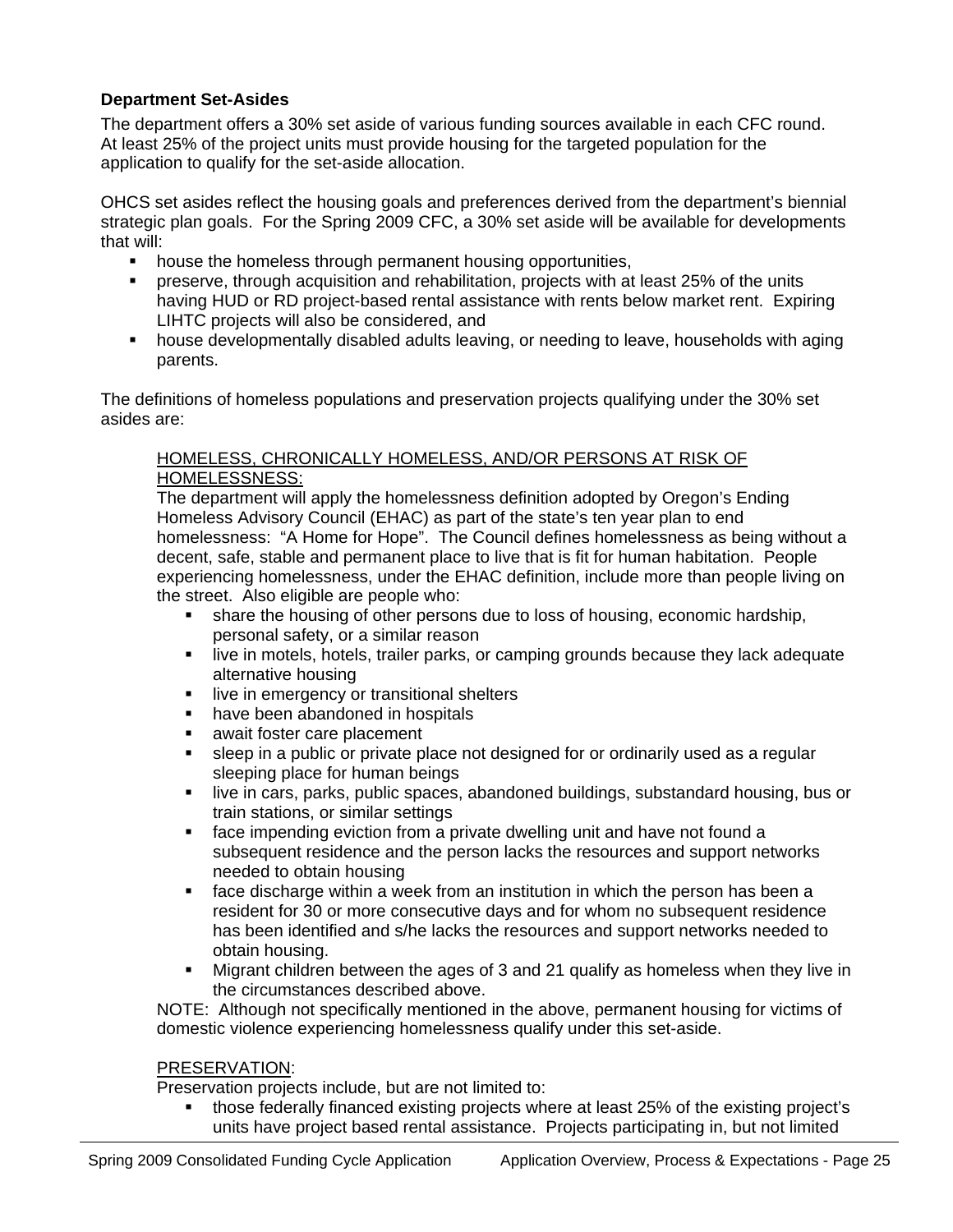to the following programs, are considered federally financed: HUD and USDA Rural Development;

- projects participating in programs that include the replacement of existing affordable housing units including the HOPE VI program as long as 25% of the units have project based assistance; or
- Expiring LIHTC projects if proposed rents are at least 10% below market. In funding preservation projects, the Department will give preference to those preservation projects where at least 25% of the units have project based rental assistance.

It is our intent, if possible, to assure geographic distribution by limiting the award in each RAD region to no more than 30% of the total set aside.

# **Department Preferences**

In addition to providing funding under the 30% set aside, the department has established the following preferences of project characteristics:

- The proposed affordable rents are a minimum of 10% below and preferably 20% below local market rents. Exceptions can be made for communities that lack new construction, have low vacancy rates and document a need for standard housing. The preference for below market rents is not intended to preclude the development of mixed-income housing.
- **The developments include resident services appropriate to the tenant population designed** to enhance resident self-sufficiency and the long-term viability of the development. Resident services may be included as an income and expense item. For developments of twenty units and over, community space designated for resident services is an appropriate development cost item. Department policies regarding resident services can be found later in this Section
- The population chosen has a clearly identified unmet need for housing. Applications providing housing for populations whose affordable housing needs have largely been satisfied by the market or other affordable housing developments will not compete as well.
- The proposed housing preserves existing affordable housing units. Other factors in preservation include the overall expense as compared to new construction, adequate and well thought out rehabilitation schedules, the preservation of existing tenants' rental assistance and the resulting benefits to community revitalization.
- Each of the grant and tax credit programs administered by OHCS features income eligibility requirements. While the department has not set more restrictive income eligibility levels than its programs require, it does have a preference for projects which serve unmet need of the low/lowest income populations identified in the applicant's market research.
- There is a focus on unit designs that meet the needs of the residents and project sites that are in locations close to employment, businesses and applicable tenant services.
- While maintaining aesthetic and livable standards, it is OHCS' objective to fund as many proposals as possible. Because funds are limited, cost per unit and construction cost per square foot are important factors in weighing applications. OHCS recognizes the variability in construction and land acquisition costs. Land acquisition costs, "hard" construction costs and "soft" construction costs will be identified separately and compared to area standards and other projects when being reviewed.
- Regardless of the Department funding source being requested, the Department discourages permanent or temporary displacement of tenants (residential or commercial/retail), who currently occupy the proposed project.

# **Tenant Income Qualifying**

OHCS shall, when awarding public funds for low-income rental housing, give a substantial preference to low-income housing providers who do not require applicants for such housing to have net income greater than two times the rent. For purposes of implementation, net income is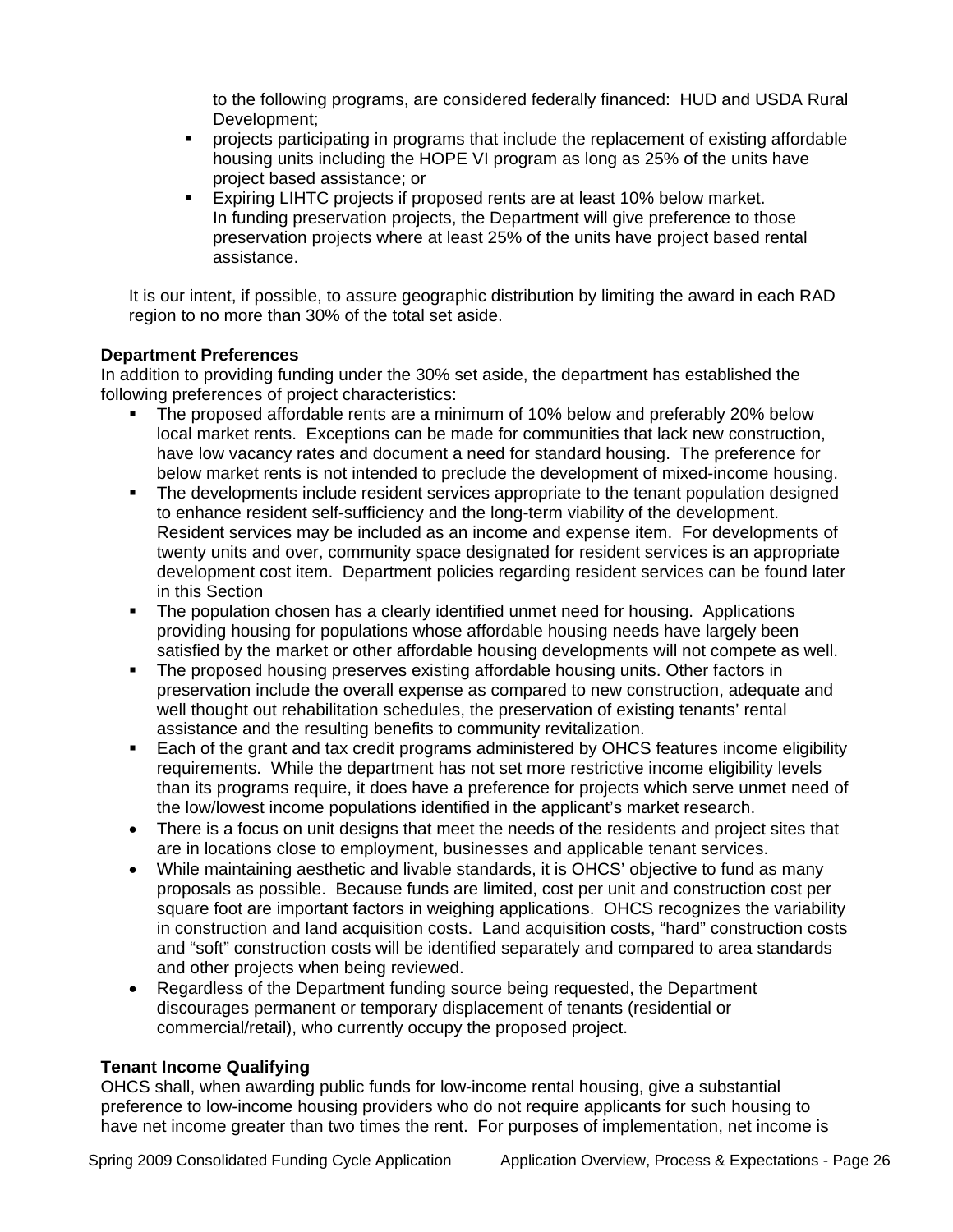defined as that portion of a household's income remaining after standard employee deductions (e.g. taxes and SS payments). This definition is not the same as adjusted gross incomes utilized by housing authorities or Section 8 programs. Opportunity to select this option is available in the Self-Scored Section. Eight points will be given to sponsors who select this option.

Each of the grant and tax credit programs administered by OHCS features income eligibility requirements. The department has not set more restrictive income eligibility levels than its programs require.

# **Community Support**

It is recognized having community support can help reduce the "NIMBY" issues that may accompany an affordable housing project. The Self-Scored Section gives the applicant an opportunity to earn points for providing written support letters from the community.

# **Mass Transit and Urban Growth**

In order to make use of the existing transportation infrastructure and minimize development beyond urban growth boundaries, sponsors of affordable housing projects in urban areas of the state are encouraged to take advantage of "infill" sites and development opportunities which are located within ¼ mile of a public transportation line. Communities affected by this policy will be within the boundary of an existing municipal transit district and have transit service.

# **Site Preferences**

Sponsors are encouraged to locate sites which:

- Provide tenants with ready access to transportation, commercial and social services
- Are not located adjacent to freeways, railroads, industrial or other noise generators and hazards such as potentially explosive storage tanks
- Avoid excess developmental costs due to slope, terrain, drainage, wetlands, floodplains or other issues
- Do not have excessive fill material (unless documentation is provided on engineered soil compaction)

For more information regarding OHCS' preferences and policies which apply to the LIHTC Program, please consult the current Qualified Allocation Plan.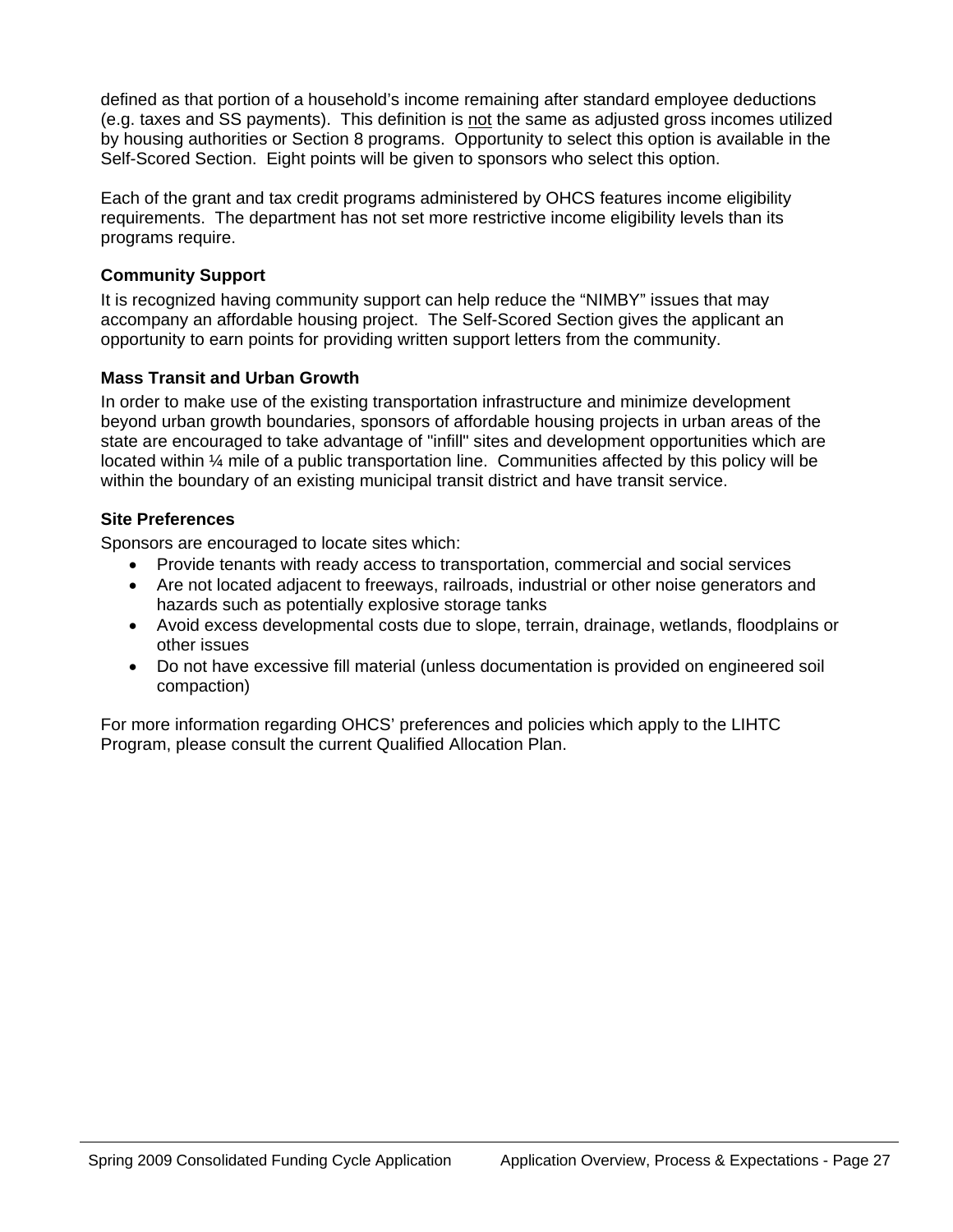# **Section 4: OHCS Policies, Standards and Requirements**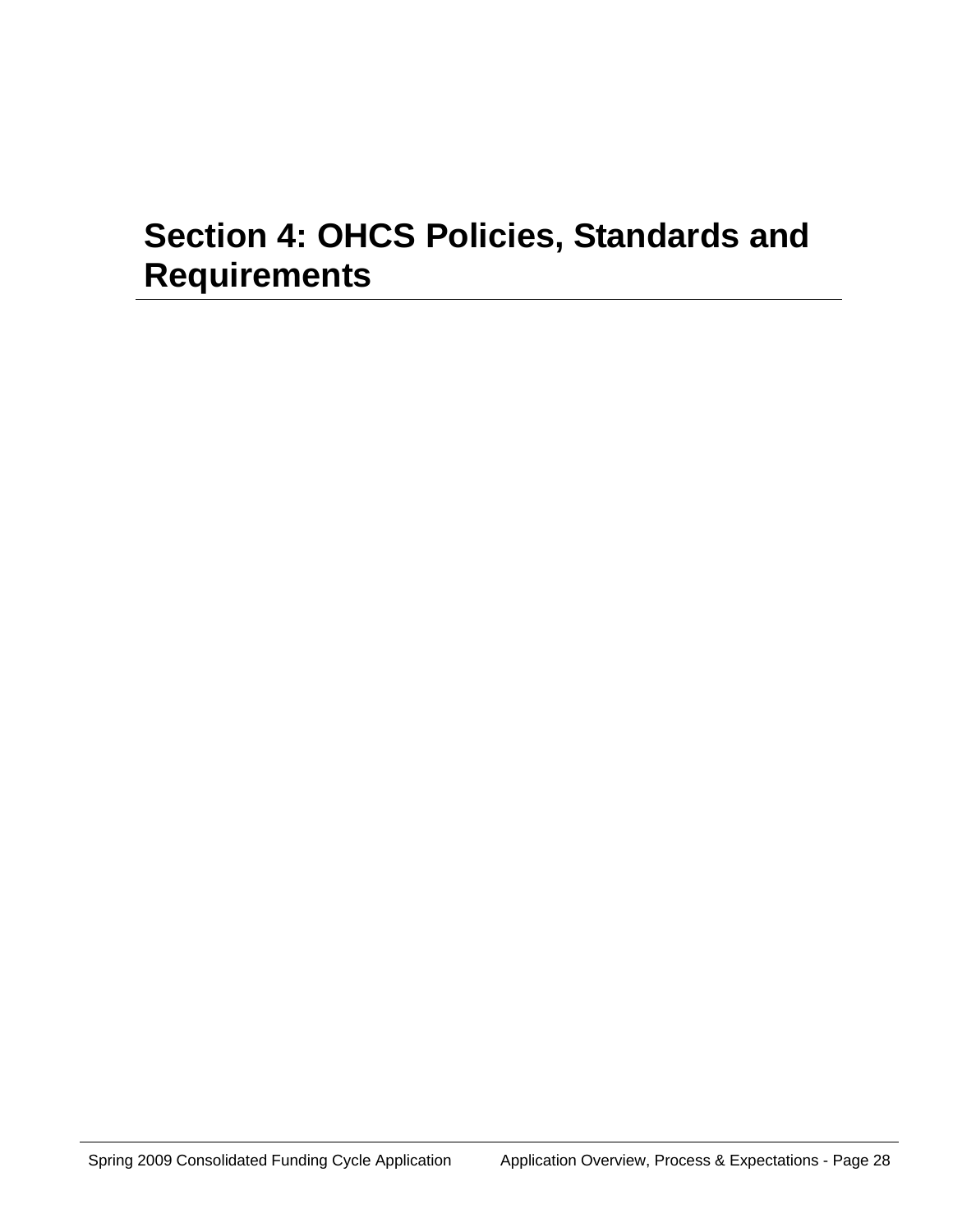# **OHCS POLICIES, STANDARDS AND REQUIREMENTS**

The following OHCS policies, rules or guiding principles apply to all projects receiving any CFC resources. These policies define the department's expectations during construction and throughout the period of affordability.

# **75 Day Period**

OHCS' funding sources are limited and CFC competitive rounds are routinely oversubscribed. In an effort to best use the available funding, OHCS staff will look for those projects which are most ready to proceed. The department has initiated a process in which applicants receiving funding reservations have a maximum of 75 days in which to complete specific requirements. They must ensure their project costs have accurately been identified, their development team is secured, and the project is ready to proceed. Projects not meeting the reservation requirements will be subject to a revocation of the CFC funds.

# **Limitation for Submission of LIHTC Applications**

All applications for LIHTC must include a Market Study prepared by an approved market analyst submitted with the application.

# **Revocation of a Reservation**

OHCS may revoke the reservation if a state-ordered market assessment does not support the proposed development or the market information provided with the application. OHCS may also revoke a reservation in other instances, including: 1) the applicant does not complete all development milestones within the agreed upon time period; 2) information has been falsely represented; or 3) a project has substantially changed in purpose or scope from that presented in the application.

Rescinded funds may be re-allocated to a previously submitted project. Should a funding reservation be rescinded, the applicant may re-apply and re-compete for financing in a subsequent CFC cycle.

# **Readiness to Proceed**

Because of the oversubscription of available funding through the CFC process, the department must choose for funding those projects which best use the limited funding sources. One area of examination is the project's readiness to proceed. OHCS' goal is that the project be ready to start construction no later than one year from CFC award. OHCS understands there are sometimes circumstances in development which take the project beyond this timeline. Those will be considered if they are fully explained in the application and seem reasonable. However, the department expects that certain pre-development activities be undertaken, i.e. sponsor has made contact and is negotiating the transfer process with HUD or RD, prior to submission of the CFC application.

# **Purchase of USDA Rural Development Properties**

When negotiating the purchase of a Rural Development (RD) property, the applicant or buyer should sign a purchase agreement dependent on RD's approval of the price. RD may reduce the value of the building by any deferred maintenance and/or cost to make units accessible, which would result in a decrease in the sales price. OHCS will only acknowledge the RD-approved sales price.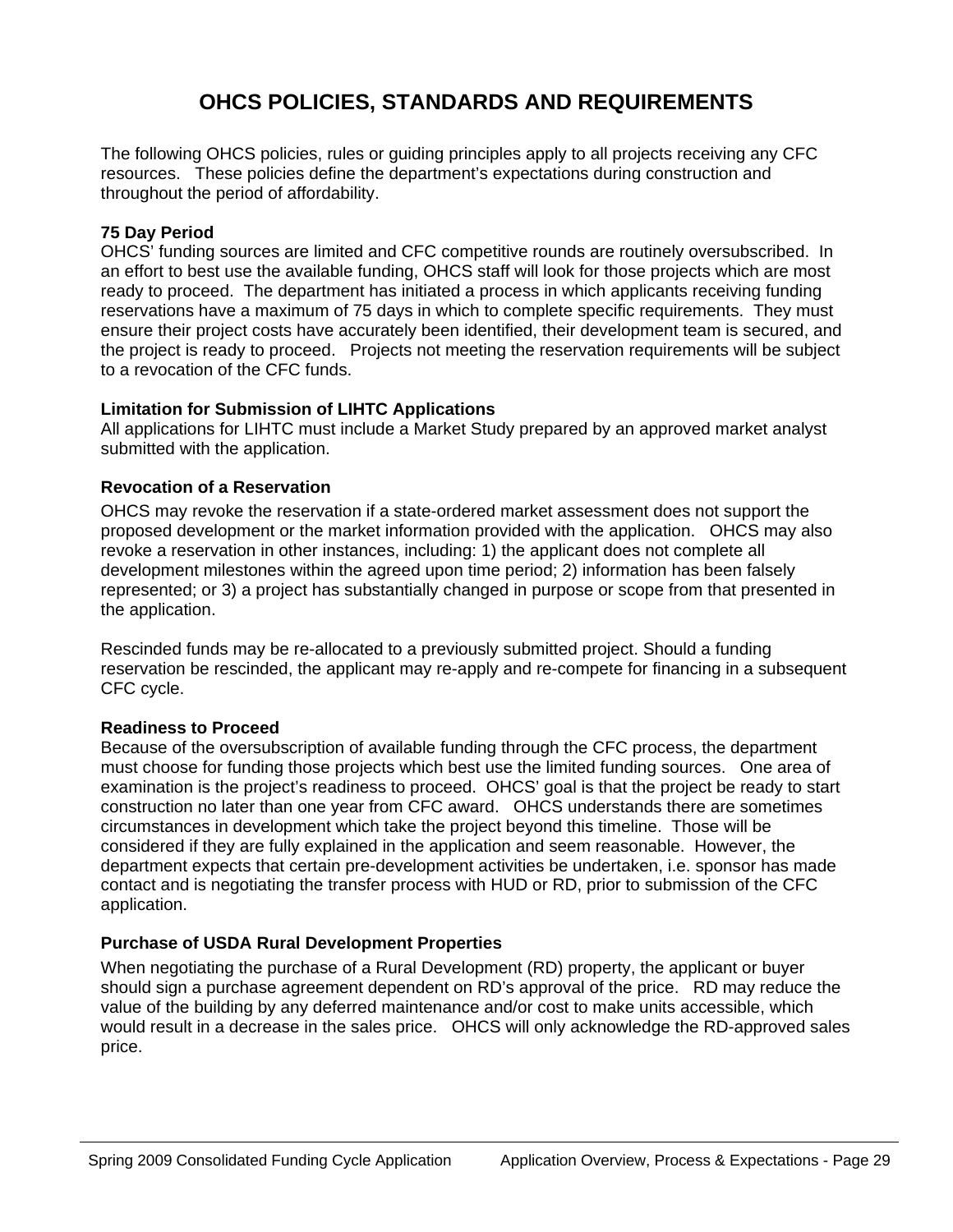# **Purchase of HUD Section 8 Properties**

Any sponsor proposing to acquire and rehabilitate a project which currently has an OHCS mortgage and project-based Section 8 contract, must take certain steps prior to submission of the CFC application. These are:

- notify your RAD of your intent to purchase the property.
- 60 90 days prior to CFC application, submit a letter to the department, requesting approval to pre-pay the existing mortgage and determine the pre-payment penalty; and
- notify the Asset Performance Section of OHCS.

# **Designation of BETC Credit**

Projects with energy components that exceed code, that use renewable energy, or that use alternative energy sources may be eligible for state BETC energy credits through the Oregon Department of Energy. If you indicate on the application that you will not be pursuing BETC credits, thereby waiving the BETC credits, OHCS may pursue any BETC credit from the project. The resulting funds may be used for appropriate affordable housing or weatherization programs at OHCS. A project's regular funding will not be diminished due to any recovery of BETC dollars by OHCS.

# **Expectations Training**

All sponsors of projects receiving funding awards will be required to participate in trainings about department expectations at least once. A representative of the agency board as well as the agency director and/or housing developer are encouraged to attend. Attendance is a condition of reservation. The Conditions of Funding letter will inform the awardees of the scheduled dates, time and locations.

#### **Awards to Property Owner**

Grants, loans and tax credits will be awarded and disbursed to the owner of the property being acquired, rehabilitated or constructed with these resources. The owner will be required to execute written legally binding agreements with OHCS and will be responsible for complying with all terms and conditions during development and operation throughout the period of affordability. OHCS has standard grant, loan and tax credit documents that generally are not open to modification. Copies of sample documents will be forwarded to you and should be immediately reviewed by you and your legal counsel to acquaint yourselves with the program obligations. Should requests be made by you or your legal counsel to modify any language in the documents, you will be obligated for reasonable legal costs incurred by OHCS in considering such modifications.

The only exception to the owner executing OHCS resources documents and receiving disbursement of funds will be when a limited liability corporation or limited partnership is the legal owner of the property. In these circumstances, the authorized agent for the ownership entity may direct the department to award and disburse resources to the managing partner of the organization in lieu of directly to the ownership entity.

# **Participatory Requirements**

All recipients of OHCS funds will be expected to comply with the following. Meeting these expectations will be a measure of sponsor capacity in future department applications:

- Compliance with the Fair Housing Act of 1988. You should research the Fair Housing Act to ensure the project is in compliance. A summary of the requirements of the Act may be obtained at [http://www.usdoj.gov/crt/housing/fairhousing/about\\_fairhousingact.htm](http://www.usdoj.gov/crt/housing/fairhousing/about_fairhousingact.htm) or the Fair Housing office.
- Adherence to all federal, state and program regulations applicable to the recipient organization and the proposed project.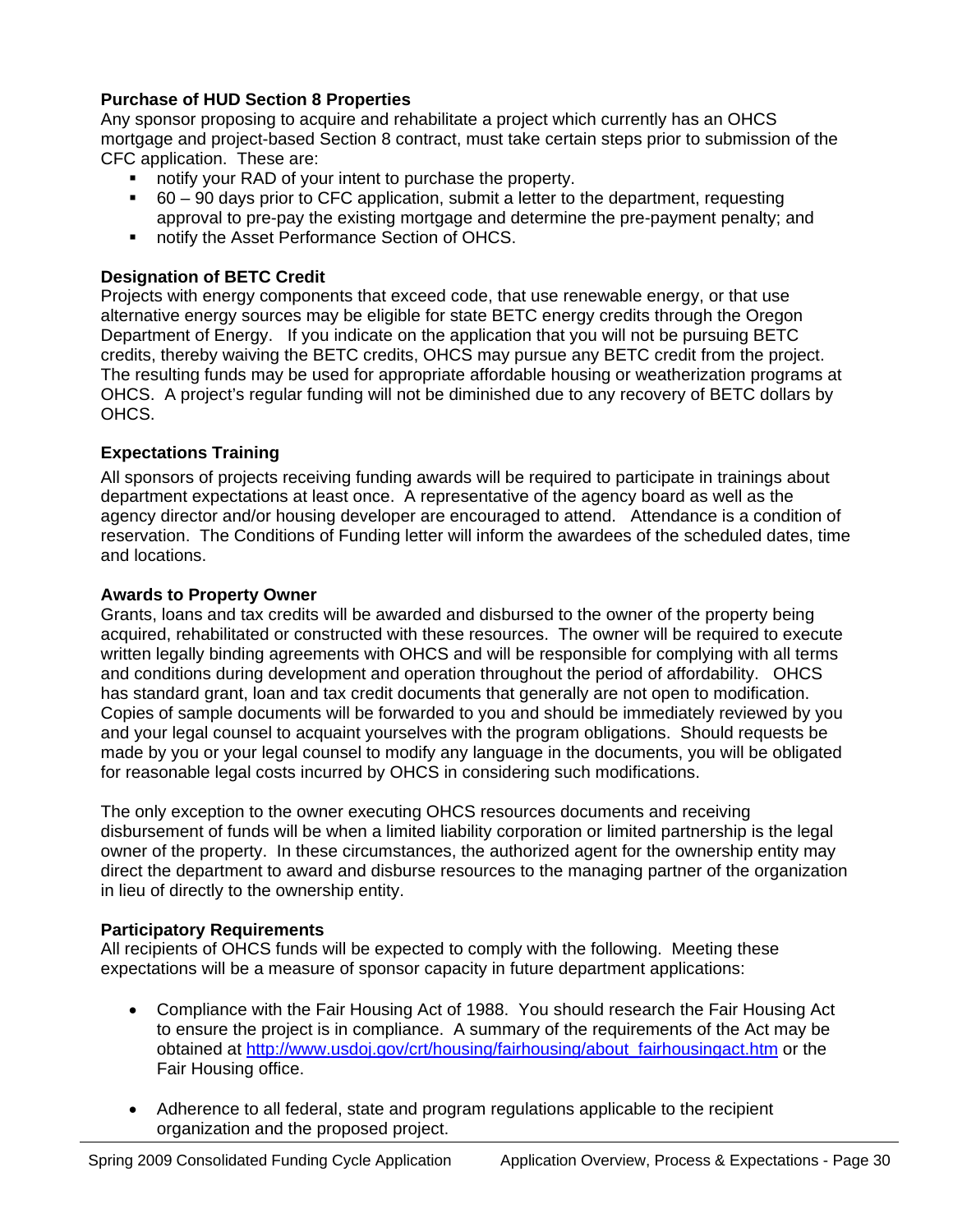- Submission of Progress Reports on a monthly basis beginning one month after receiving reservation and continuing to completion of the project.
- Grant disbursements must be requested on the OHCS Drawdown Request form and must include satisfactory back up documentation, such as invoices, billings, and paid receipts.
- Display the OHCS logo when a project is marketed/promoted. For HOME projects, in addition to the contributors listed on the sign, sponsors must include the contribution of HOME funds under the U.S. Department of Housing and Urban Development, in lettering no smaller than that used to acknowledge other contributors to the project.
- Oregon Housing and Community Services shall be listed by name on all materials where the contributors are listed by name.

# **Material Participation by Nonprofit Organizations**

For co-general partnerships between for-profit and nonprofit entities and especially for applicants who wish to be considered for the federally mandated 10% set-aside for tax-exempt organizations, the nonprofit sponsor must materially participate in the development and operation of the project throughout the compliance period. It is also required that the nonprofit not be controlled or managed by a for-profit organization. Material participation requirements include: 1) sharing in developer fees and excess cash flows (a minimum of 25% to the nonprofit partner); 2) participation in project development and oversight; and 3) participation in application preparation.

# **Requirements of the Bureau of Labor and Industries**

Recipients are required to comply with the current state prevailing wages law, if applicable. Questions about the interpretation of state prevailing wages law as it relates to your project should be referred to BOLI.

Your project may be subject to state prevailing wages if all or part of the project is deemed to be a public works project. This determination might be made, for example, if you are a public agency, such as a housing authority, and you undertake to construct or contract for the construction of all or part of a project with any amount of public funds.

Your project also may be subject to state prevailing wages if your project receives \$750,000 or more in public funds and if the project meets any of the following:

- **Less than 60% of the occupants have incomes less or equal to 60% of area median** income;
- The building is more than four stories high (unless there is a local building code exemption); or
- The overall project includes portions, even if not constructed or contracted for construction by you that may be deemed public works, i.e., a "mixed-use" project.

At any time during development, any change in your project could cause the coverage determination to be void. You should request updated determinations from BOLI as necessary.

This notice is intended to be advisory only and does not constitute legal advice. OHCS does not assume responsibility for the determination of prevailing wages status on projects.

Be aware OHCS will not approve requests for funding increases to fill gaps resulting from nonbudgeted prevailing wage requirements. The department specifically reserves the right to revise its reservation of funds for this project if any BOLI-related funding gap should exist or arise.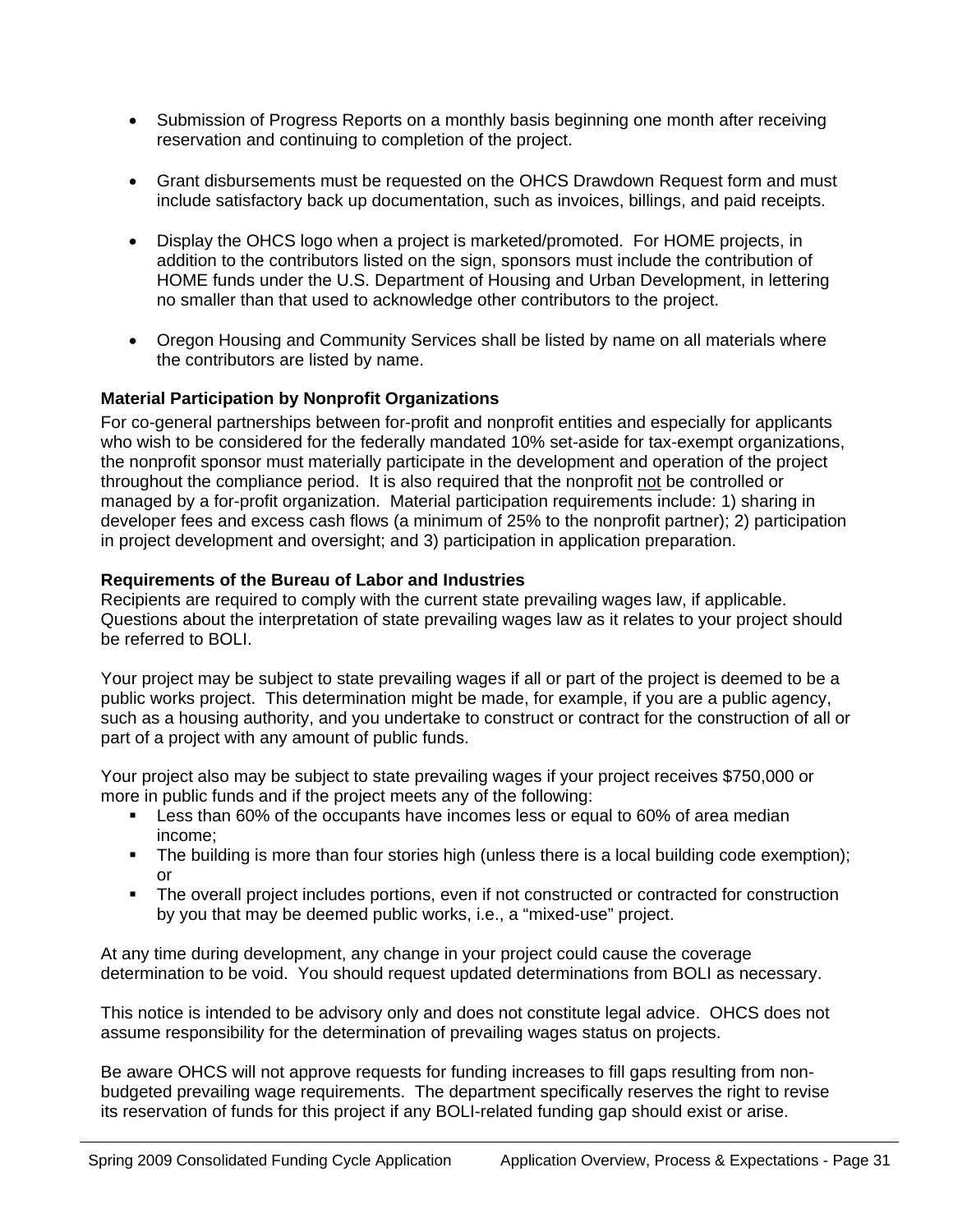## **Affirmative Outreach**

The department encourages sponsors to use affirmative outreach practices when developing affordable housing projects. Demonstration of efforts to employ minority, women-owned and Section 3 businesses will be reported to the department no later than completion of the project.

#### **Religious Requirements and Government-Funded Projects**

When using state or federal dollars to fund projects sponsored by religious entities, it is important not to require tenants' participation in religious activities, as this constitutes an improper establishment of religion. As an example, tenants cannot be required to attend any type of religious service, study or activity on site or at any specified church or religious denomination. Other religious requirements may also not be allowable at government-funded projects.

If you are a religious entity-based sponsor whose mission will require tenants to follow certain religious rules and regulations, we suggest you talk to your RAD in depth prior to submitting an application.

#### **Sustainability and Housing**

"Sustainability" means simultaneously meeting Oregon's economic, environmental, and community needs in a way that preserves resources and enhances the quality of life of future generations.

In recent years, the state has placed a greater emphasis on sustainability. In 2001, the Legislature passed The Oregon Sustainability Act (HB 3948). Both the present and past Governor passed Executive Orders relating to Sustainability. Currently the Governor is calling for state agencies to take a leading role in promoting sustainable practices throughout the state. A central site for information on Sustainability in Oregon is provided on the Sustainable Oregon web site at http://sustainableoregon.net/.

OHCS' overall Sustainability Goal is to instill sustainability values in our employees and housing partners, resulting in the sustainable development and placement of affordable housing projects and the maximization of programs furthering community and individual sustainability.

Through the Consolidated Funding Cycle prioritization process, the department has encouraged "smart growth" through project development that is proximate to employment, commercial and social services, and that is friendly to the environment. Many of these are in-fill projects that use existing infrastructure. These efforts promote environmental and economic Sustainability throughout the state.

Visitability is important in sustaining a project. Visitable units provide more sustainable housing for the elderly and persons with mobility impairments through construction improvements to entranceways, hallways, and bathrooms. Visitability requisites are included in the Architectural Standards section.

# **Sustainable Building Practices / Green Building**

In keeping with the State Sustainability Objectives, OHCS strongly encourages sponsors to consider utilizing green building/sustainability techniques as part of the ongoing efforts to improve the quality of affordable housing developed with state and federal funding. Public awareness is increasing regarding building design, construction and operation impact on the natural and human environment. Consumers have begun to expect builders to be more sensitive to these impacts. Projects constructed using green building concepts encourage a wise use of public resources, including the following: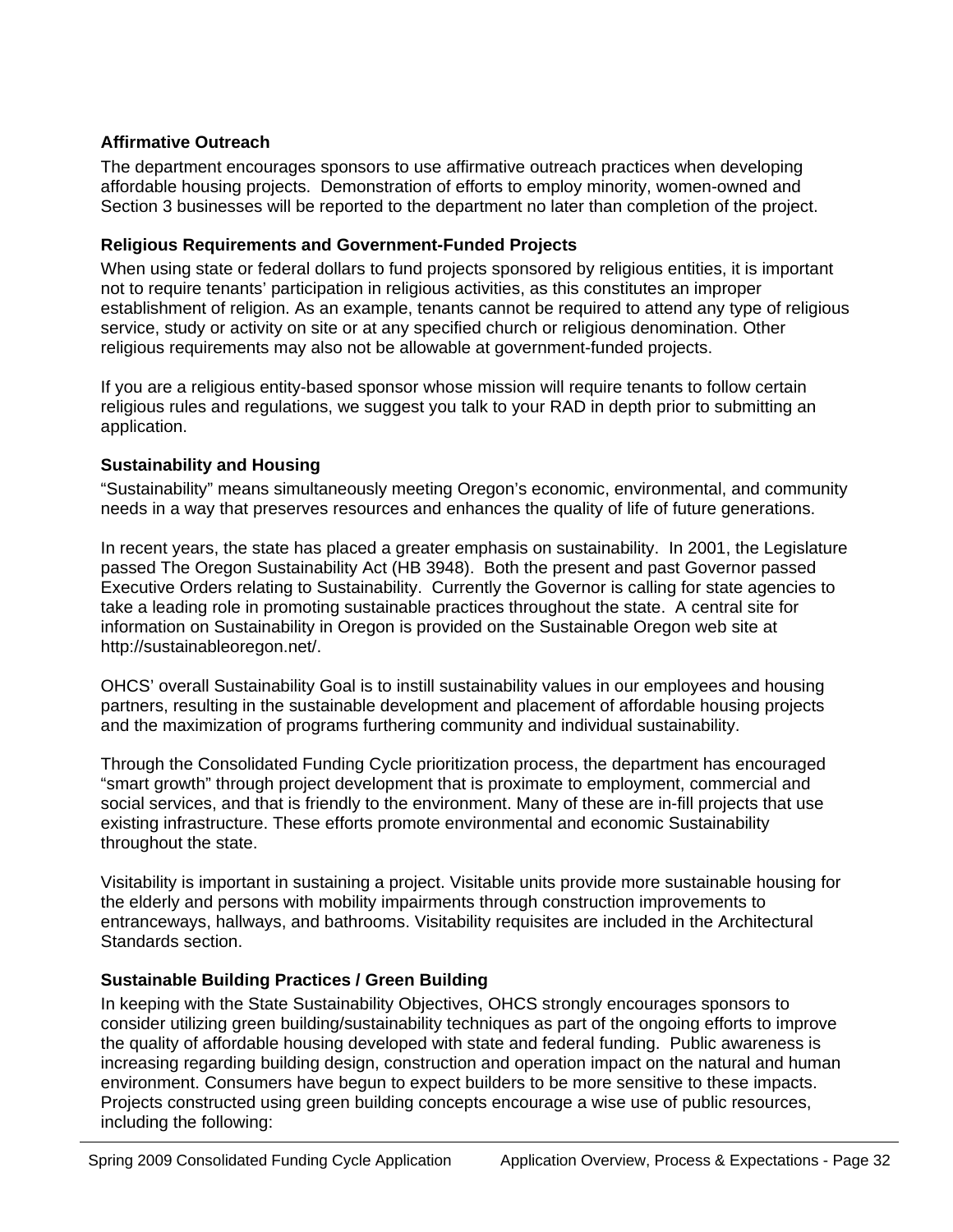- **Less pollution**
- **Less loss of natural habitat**
- Conservation of building materials
- **Less energy cost**
- Better indoor environment for occupants

The application now includes an opportunity to receive 10 scoring points for using specified green building activities in your project. A detailed description is provided in the Architectural Standards section of the application.

Costs associated with either implementing a green building plan or consultation in the development of a plan are eligible for reimbursement if the project receives a reservation of funding, and should be detailed in the Financial Feasibility Section of the application.

#### **High Speed Internet Access**

OHCS believes low-income persons can improve their standard of living through computer literacy by having greater access to services and information and the computer skills required in today's job market. OHCS expects the project owner to provide access to computers and the internet; however, projects will no longer be required to provide high speed shared data internet connection to each unit. Sponsors should still consider computer access in the marketability of units and may want to consider some type of access for their tenants.

#### **Submission of Draw Requests**

Sponsors will be encouraged to group invoices together to create draw requests for large amounts, if possible. The processing of draw requests is a cost to the department, and we will discourage any draw requesting less than \$1,000. Additionally, if a draw request is received which leaves less than \$1,000 in available funds, the sponsor will be instructed to increase the draw request to include the balance of the account.

#### **Developer's Fees**

OHCS acknowledges the need for applicants to include fees which support sound development practices and help develop capacity. The developer fee includes other project "soft" costs (e.g. development consultant fees, project management fees, developer's overhead and profit, etc.), and any developer's fees chosen to be deferred. Development consultant fees do not include typical professional services such as architectural, engineering, accounting, legal and other similar services. OHCS has established a maximum developer fee (including the consultant and other fees mentioned above) of 15% on all projects.

The calculation of developer's fees, as a percentage of project cost, must net out the development fee from the total project cost. To calculate developer's fees as a percentage of project cost, first deduct the developer's fee from the total project costs. Then divide the proposed fee by the project costs less the developer's fee.

The Uses of Funding worksheet includes a "Third Party Construction Management Fee" line item. If you will be hiring an unrelated third party for the sole purpose of overseeing the construction phase, that cost will be held separate from the costs included in the developer fee calculation. However, if the consultant, sponsor, co-applicant, or any other related party will receive compensation for construction oversight, that payment will be considered part of the developer fee. If your project receives an award of funds, you will be asked to submit a copy of the third party contract to the department.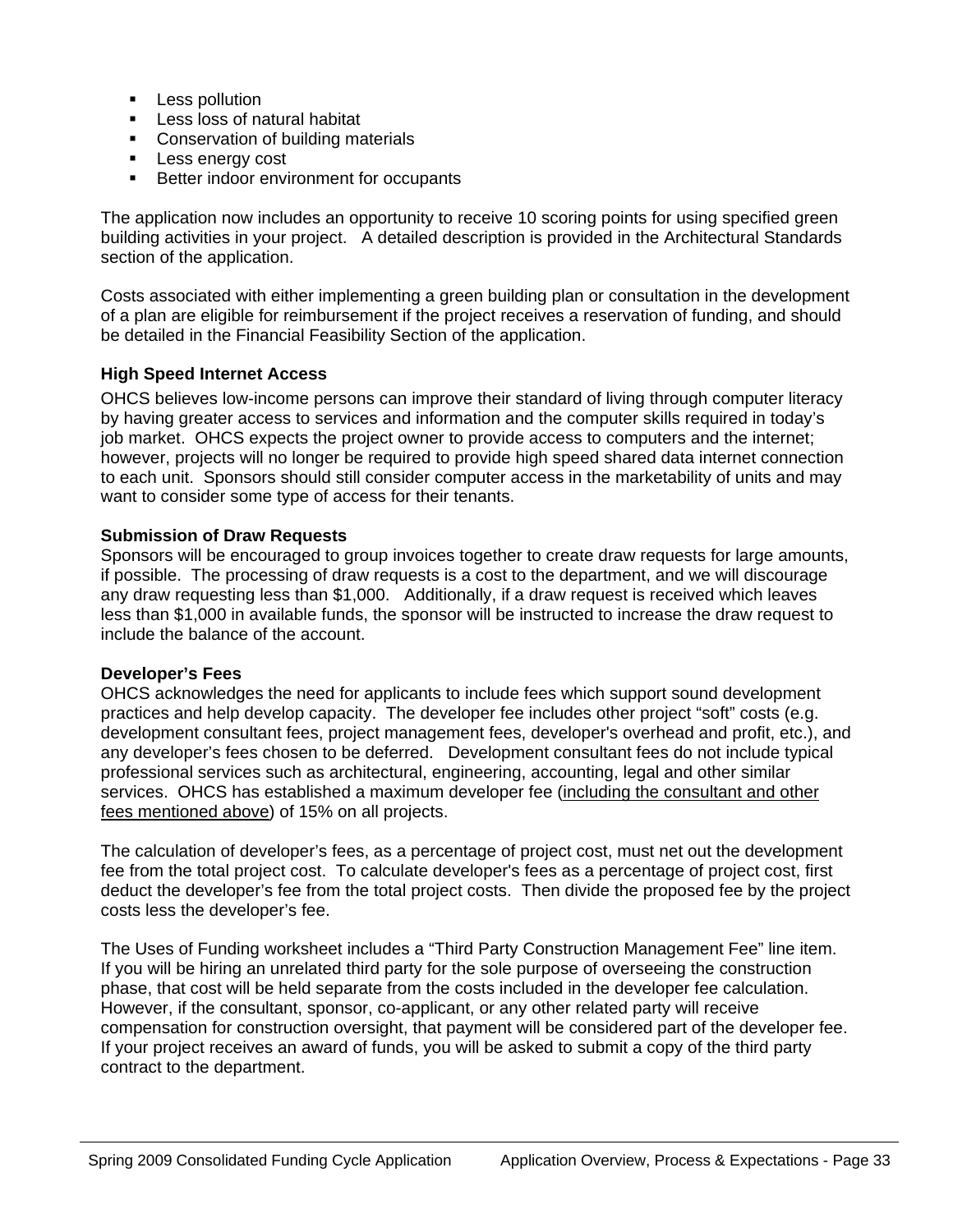The reasonableness of fees will be evaluated based on the risk and complexity of the proposed development. The following is a general framework adopted by the department to determine developer's fee reasonableness:

| Low degree of complexity             |  |  |  |  |
|--------------------------------------|--|--|--|--|
| Minimal layers of funding            |  |  |  |  |
| Project size over 50 units           |  |  |  |  |
| Excellent site                       |  |  |  |  |
| Repetitive project plan              |  |  |  |  |
| <b>Normally 5-8% Developer Fee</b>   |  |  |  |  |
|                                      |  |  |  |  |
| Mid-range complexity                 |  |  |  |  |
| Average layers of funding            |  |  |  |  |
| Project size 35-50 units             |  |  |  |  |
| Normally 9-12 % Developer Fee        |  |  |  |  |
|                                      |  |  |  |  |
| High degree of complexity            |  |  |  |  |
| Special needs population             |  |  |  |  |
| Multiple layers of funding           |  |  |  |  |
| Project size 1-35 units              |  |  |  |  |
| <b>Normally 13-15% Developer Fee</b> |  |  |  |  |

These are guidelines. It is highly likely that a development may cross over two or all three categories. Applicants should use these tables to support a selected developer's fee. It is important to remember the department is requesting sponsors to demonstrate the reasonableness of their fees and not the minimization of fees. Other funders will have an interest in the reasonableness of developer's fees, as the fees are considered a secondary source of contingency funding. Additional factors in determining a reasonable developer's fee can include sponsor cash at risk and the cash flow projections of the project.

Higher cash investments or lower cash flows are justifications for higher fees. Applicants with complex acquisitions such as expiring use projects or projects with Uniform Relocation Act (URA) requirements (see the HOME Program Description portion of this application) may be able to justify a higher developer's fee due to the complexity of the transaction. In such instances, it is recommended that the department's approval be requested and obtained prior to submission of the application. Sponsors should contact their RAD for more information. In instances of grants or loans in excess of \$100,000, the final determination of developer fee reasonableness will be made by the department's Finance Committee and the State Housing Council. Regardless of circumstances, fees in excess of 15% will not be allowed.

Any change in fees must be justified by a change of scope of the development. Sponsors failing to request prior approval to change their fee are at risk of department resources being recaptured.

**Developer's fees for acquisition and rehabilitation projects** will be calculated for reasonableness regarding acquisition and all other costs. In general, developer's fees will be limited as follows:

- a maximum of 5% of the acquisition cost
- fees for all other costs, including rehabilitation, will be defined by the above tables.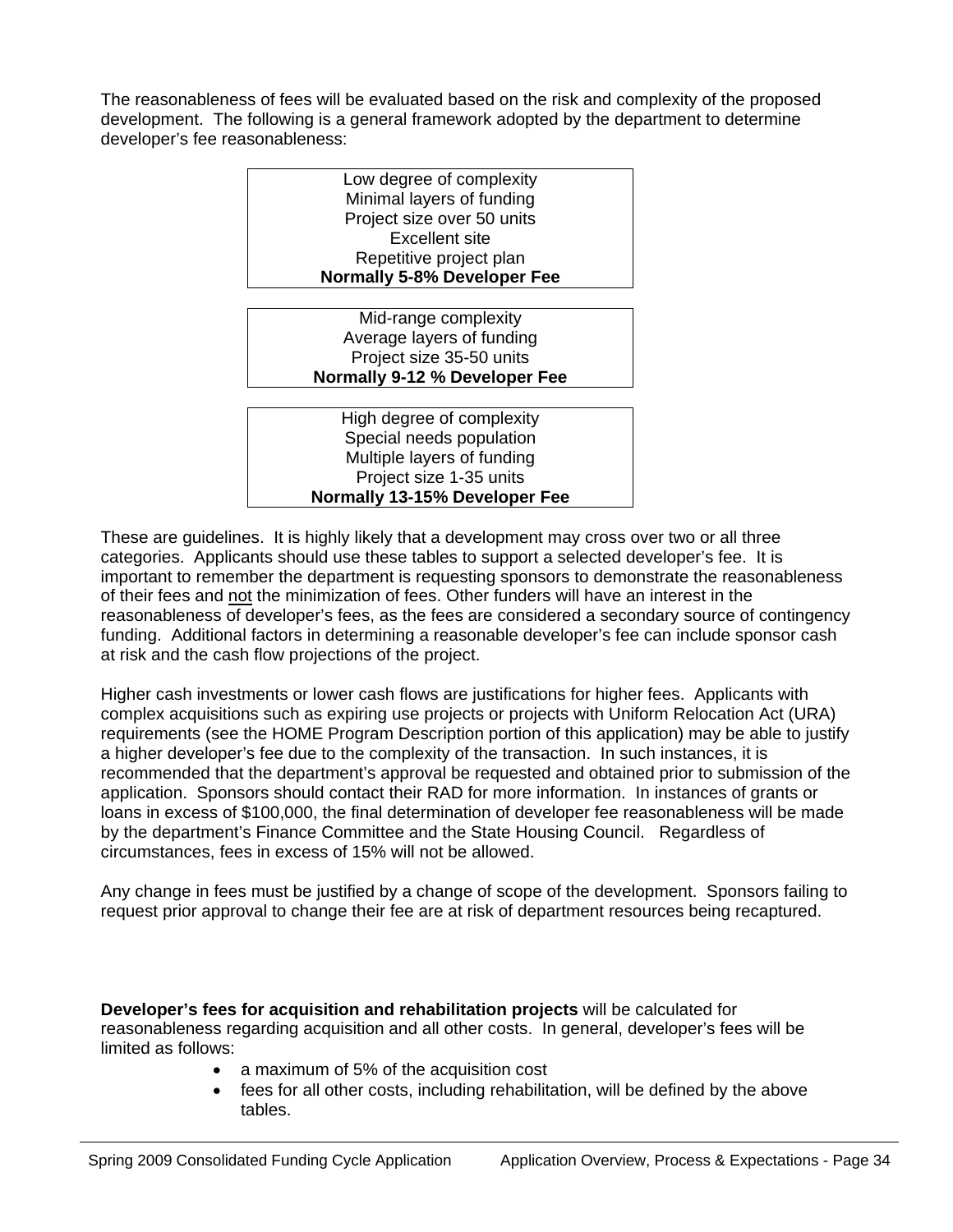| For Example:                                                                                                                                                 |     |           |  |  |
|--------------------------------------------------------------------------------------------------------------------------------------------------------------|-----|-----------|--|--|
| A 60 unit project with an acquisition cost of \$2,000,000 and a<br>rehabilitation budget of \$1,000,000 could have the following<br>maximum developer's fee: |     |           |  |  |
| Acquisition expense \$2,000,000 X 5%                                                                                                                         | $=$ | \$100,000 |  |  |
| Rehabilitation expense \$1,000,000 X 8%                                                                                                                      | $=$ | \$80,000  |  |  |
| Total developer's fee                                                                                                                                        |     | \$180,000 |  |  |

**Deferred developer's fees** will not be included in computations for the reasonableness of the proposed fee.Deferred developer's fees are only those fees dependent on cash flow and not fees date certain or dependent on a particular event. Under no circumstances can the combined total of deferred fees and fees earned through the course of construction exceed the **maximum of 15%**. To be included in tax credit basis, deferred developer fees must be due and payable at a date certain generally within a time period that does not exceed 15 years.

Amounts presented in the original application regarding deferred developer fees will be expected to remain as the assumptions used for the final application review and/or final cost certifications. Any change in fees must be justified by a change of scope of the development. Sponsors failing to request prior approval to change their fee are at risk of department resources being recaptured.

#### **Sponsor Capacity**

It is OHCS' policy that the scope and scale of proposed projects correlate to the sponsor's or their development team's experience. This is intended to help prevent project delays and to minimize need for additional resources.

The sponsor is the primary customer who is the affordable housing owner/applicant. This can be the managing general partner of a to-be-formed limited partnership. It is the owning entity responsible for the day to day management of the real estate asset. Sponsor capacity implies demonstration of the essential factors that lead to ongoing owner and project financial and program success. Some key success factors that define sponsor capacity include:

- Specific prior experience in developing and managing a similar real estate project successfully.
- A certification of understanding of development expectations and the specified roles for development team members.
- Specific prior experience in successfully implementing similar department programs.
- Specific demonstrated experience in managing the development process (finance packaging, project design, pricing, rent up/marketing, and construction management).
- Demonstrated property management knowledge including program reporting or the demonstrated experience to supervise a management agent for program compliance and asset management.
- Demonstrated organizational financial capacity (cash or cash equivalent) to weather potential project difficulty.
- Professional staff who contribute to generally accepted good business practices.
- Community linkages that support the development and the provision of resident services.
- A business plan that supports affordable housing as an outcome.

# **Previous Performance as Selection Criteria**

OHCS evaluates sponsor capacity on past and present performance. The ability of a sponsor to develop a project according to schedule and budget will be reviewed during the ranking process for this and future applications. Additionally, delays or cost overruns that are attributable to project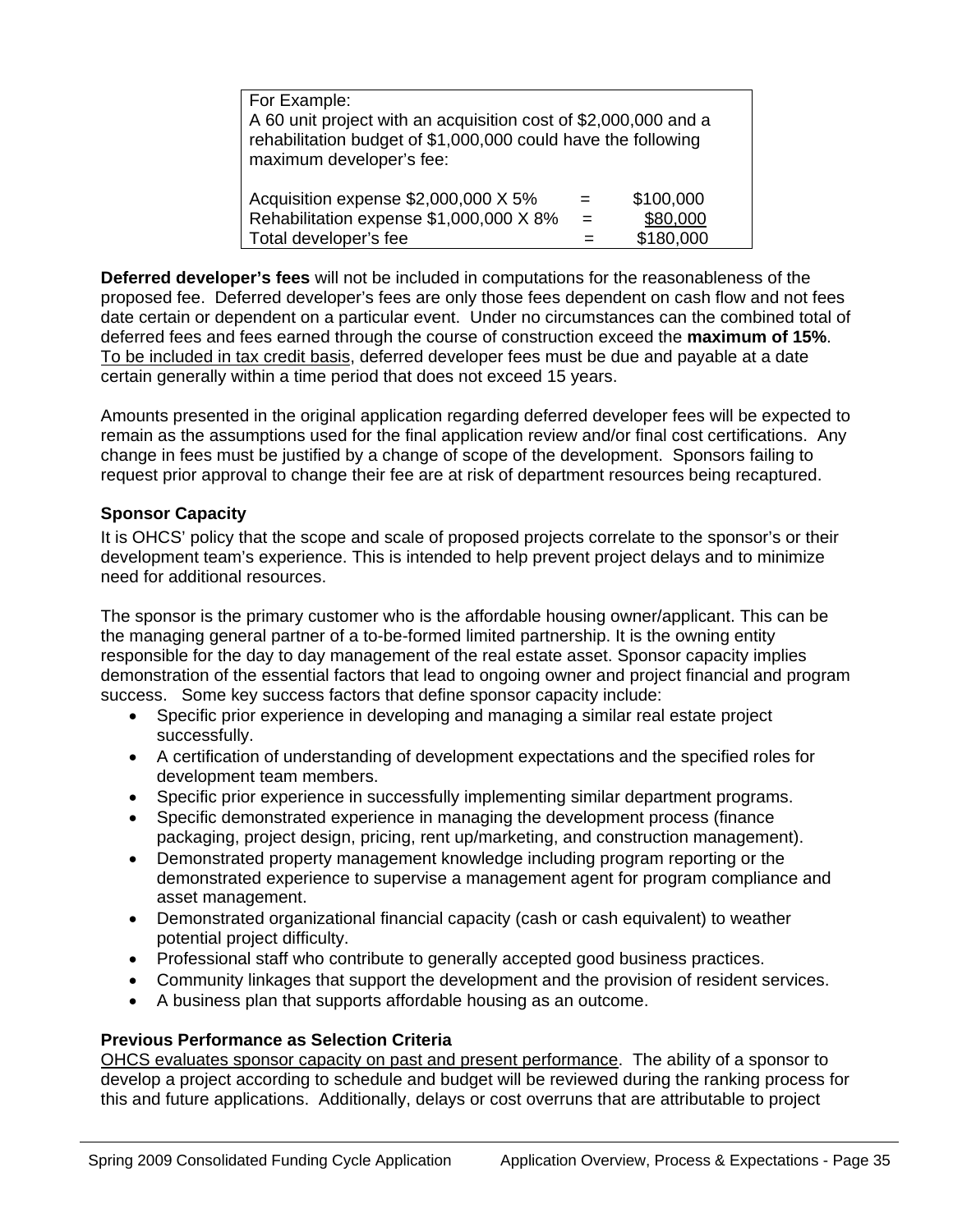management may limit or disqualify the sponsor from accessing additional funding resources from the Department for the project.

OHCS has also created an assessment tool to measure an organization's financial stability as well as their capacity to develop the proposed project and manage the asset. The purpose of the assessment is to provide technical assistance and increase sponsor performance. It can assist the sponsor in identifying potential areas that may need improvement. For more information, please consult your RAD.

# **Property Management Capacity**

Property management is important to the ongoing financial viability of any project. After initial reservation and before final funding award, sponsors will be required to demonstrate property management experience either through the use of a professional management firm or an individual with relevant property management experience. Evaluation of the proposed Management Agent's Qualifications and Plan will include reviewing the management team's experience and track record in managing comparable projects; adequacy of staffing to manage the applicant's portfolio; nondiscriminatory housing practices; references; and a history of maintaining decent, safe and sanitary housing. The individuals participating in professional real estate activities must have a real estate license as defined and determined by Chapter 696 of the Oregon Revised Statutes.

# **Resident Services Requirements**

Sponsors who receive department resources must include in their development a provision for residents to access services appropriate to the identified needs of the population.

#### **Resident Services Policy Statement**

The anticipated outcomes and overall goals of the Resident Services Plan are:

- Through coordination, collaboration, and community linkages, residents will be provided the opportunity to access appropriate services which promote self-sufficiency, maintain independent living, and support them in making positive life choices; and
- To effectively maintain the fiscal and physical viability of the development by incorporating into the ongoing management the appropriate services to address resident issues as they arise.

OHCS has long recognized resident services as an integral part of the ongoing success of affordable housing developments. Not only are appropriate services important and empowering to residents, but they bring benefit to project management, to the project sponsor, and to the local community as well. An effective Resident Service Plan adds to a development's marketability, and can be advertised as an added amenity. Service coordination establishes important links with providers, which can result in positive community exposure. A Resident Services Plan can improve cash flow by reducing turnover, evictions, and the resulting vacancy loss. An effective plan includes a provision for crisis prevention, resulting in savings in physical damage to units, unpaid rent, and lease violations.

When developing a Resident Services Plan consider these general guidelines:

• *General low-income population* support and services may include improving residents' ability to maintain their lease obligations, enhance quality of life through programs for employment, education, income/asset building, child and youth development, community building and improving access to services.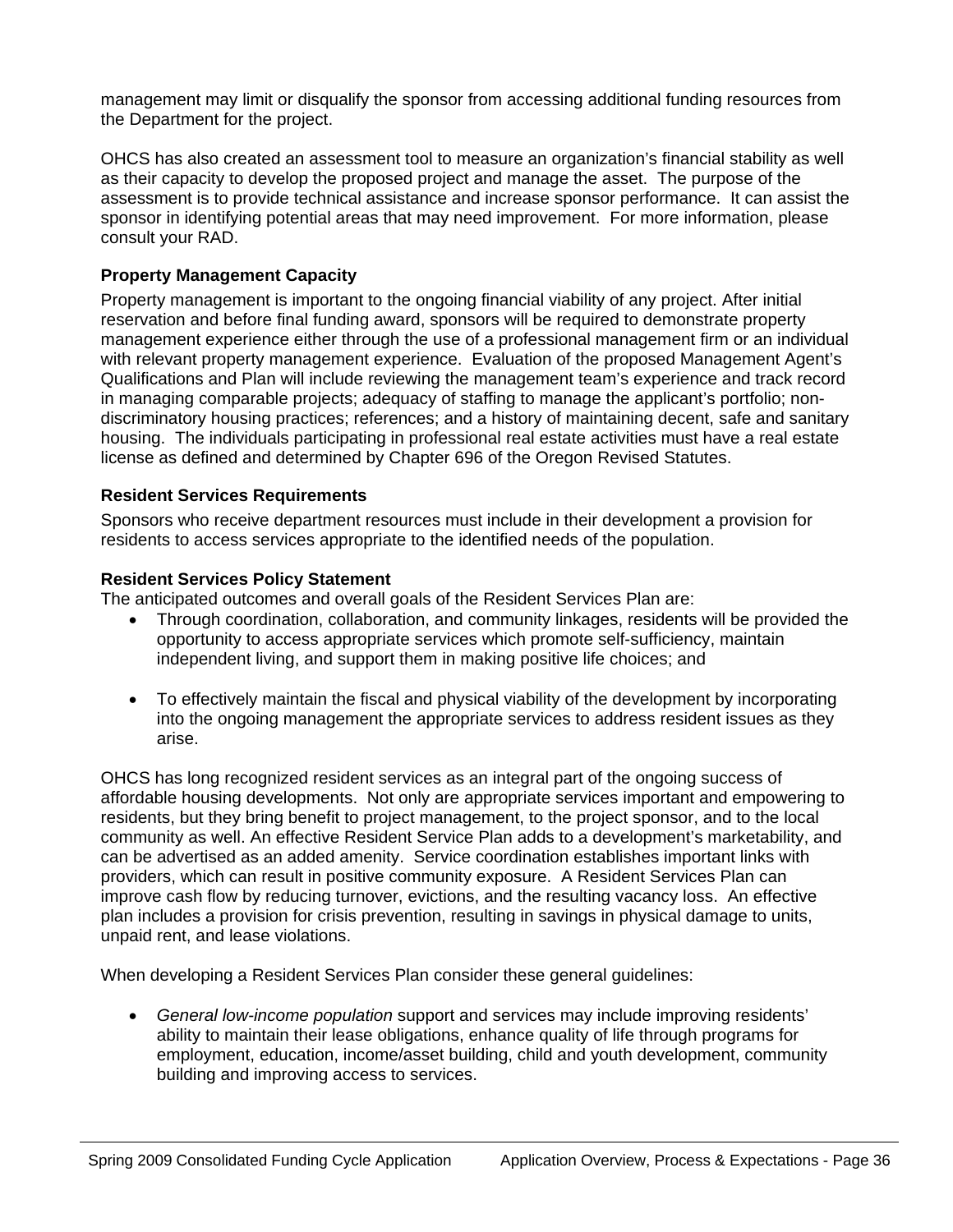- *Elderly support and services* could include improving residents' ability to uphold their lease throughout the aging process through better access to health and other services, enhanced quality of life through community building, socialization, and other programs.
- Support and services for *special needs population* should focus on the strengths and needs of the target population to provide for not only the daily support but to be part of the larger community.

The first opportunity for project sponsors to describe the resident services planned for the development is the **Resident Services Description** included in the CFC Application. If the development receives a funding reservation, the lengthier Resident Services Plan will become a condition of the reservation.

*The first step* in developing the Resident Services Description and Plan: *target population and service needs identification,* involves collecting data and conducting research to establish the target population, and to accurately determine their needs. It should not be assumed that the service needs of the target population can be fully realized, or that "typical" service needs can be anticipated, without completing a thorough investigation. Appropriate community resources such as social service providers, civic organizations, health care providers, and local government agencies should be contacted. Inquiries about possible service needs of the target population should be made at neighborhood schools, community centers, churches, and libraries. Housing providers and management agents are also knowledgeable resources regarding service needs of residents.

In smaller communities and neighborhoods it is sometimes possible to extrapolate the needs of the target population of the housing development based upon identified needs of the local community as a whole. Demographic information should be reviewed as part of this approach.

It is beneficial to design an assessment instrument to be utilized during project lease up. Such an instrument can verify the accuracy of service needs projected prior to occupancy and is a helpful evaluation tool as service needs change from time to time.

*The second step: identification and coordination* also includes research and data collection, with special focus on gathering information about existing and available services of benefit to the target population. Services must be specific to the proposed development and to the needs and characteristics of the target population. Project sponsors must identify local community resources, determine specific eligibility requirements, and establish availability for the residents of the development. It is critical to the success of the Resident Services Plan that the project sponsor establish strong community linkages and recognize this outreach as an opportunity to market the development with community providers who serve the target population. Obtaining and renewing firm letters of intent or Memorandums of Understanding from potential partners adds to the success of the Plan and services.

*Step Thre*e, *Implementation,* asks the sponsor to determine how and where Resident Services will be provided and who will be responsible for service delivery. Sponsors may arrange to offer services on-site in a community room, or individually where residents require in-home supportive services. Sponsors may also establish a direct referral system where residents can access available services outside of the development. An efficient information and referral system should be more than a display of brochures and flyers, or a community directory. It should help build relationships among residents, and between residents and their larger community. An effective Services Plan is goal-oriented with clear and measurable outcomes, which should be delineated under "Anticipated Results". Regardless if the implementation of the Plan is through a service provider or is incorporated as a responsibility of the management agent, the Plan should include the mechanisms of oversight of the service provider, their qualifications, and experience that can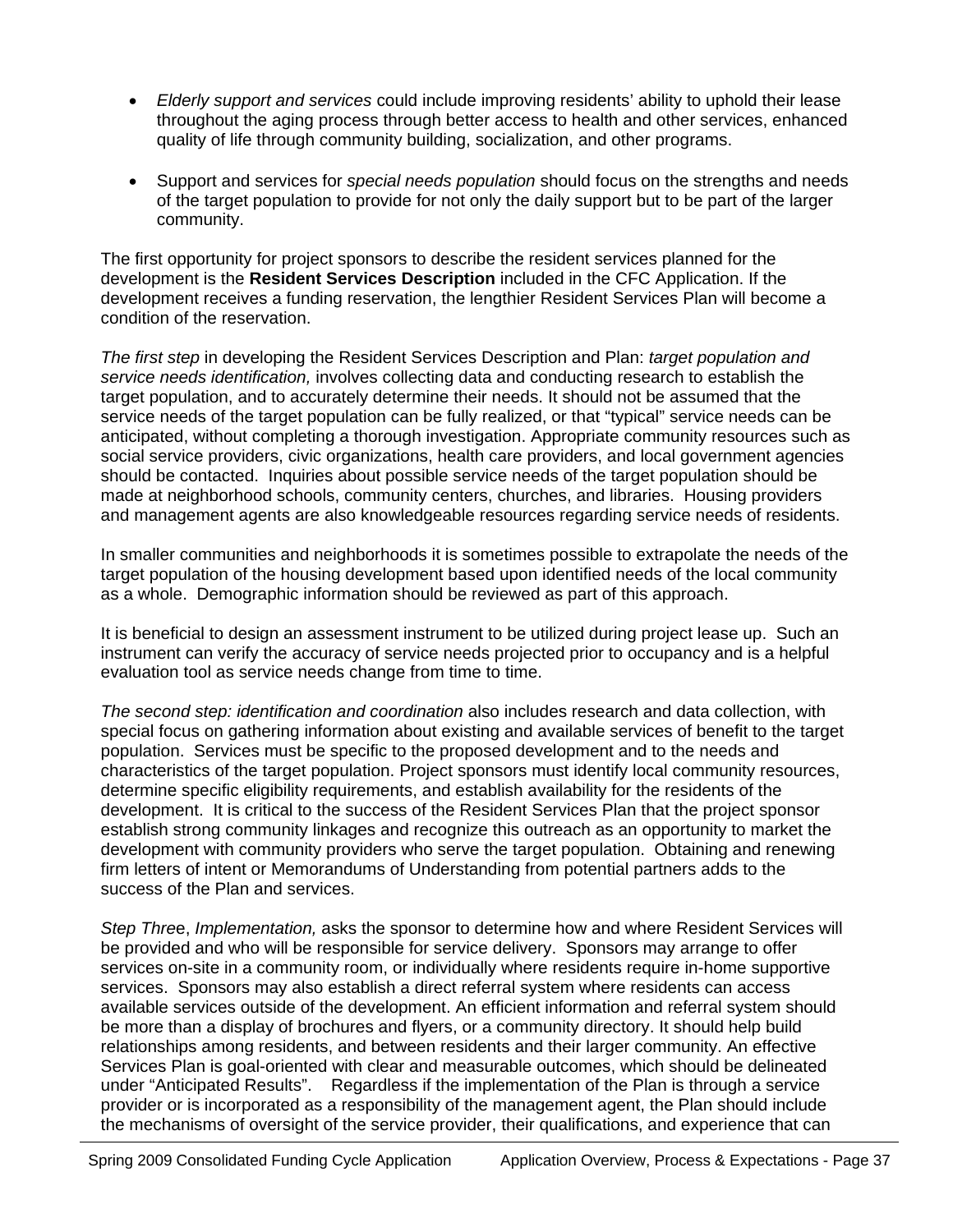guarantee achieving the anticipated results. A description of the resources available or planned which will ensure the ongoing implementation of the Plan and coordination/delivery of services should also be included.

The scope of the Services Plan should be determined by the project sponsor and based upon the identified needs of the target population. Include only services that can be realistically delivered, but that also address the most pressing needs of the residents. An effective Services Plan may include a long list of services, or just one or two that are fully developed, easily accessible, and address a critical need of the target population.

*The final step: evaluation and coordination with management* requires the sponsor to develop and discuss how the services will be evaluated for effectiveness on an on-going basis, and how services delivery will be coordinated with the property management. Coordination of services with property management should include a deliberate and specific effort, such as weekly meetings, a system for sharing information through reports, and utilization of a formal referral system. OHCS encourages sponsors/owners to document the effectiveness of their resident service program activities. This recordkeeping will assist the sponsor in evaluating and re-designing the Services Plan as needed in order to maintain effectiveness. A resident services report is now part of the OHCS monitoring and compliance requirements.

# **Participatory Reporting Requirements during Period of Affordability**

Reporting on the resident service program activities has become a permanent feature of project compliance and monitoring. Sponsors/owners already tracking and reporting the effectiveness of their resident services are welcome to use their existing system. Sponsors/owners without a system are encouraged to utilize existing models or modified versions of national models. The reporting content should reflect the general OHCS policy goals on resident services. OHCS can facilitate access to these models.

OHCS is tracking the cost of operating affordable housing projects. This information is beneficial not only to the department but to our partners as well. Project owners will be asked to submit annual income and operating expense reports for the completed development through the agreed upon period of affordability.

# **Governor's Principles for a Prosperous Oregon**

Governor Ted Kulongoski believes that the future of Oregon will be determined by the investments we make in our children, our economy and our quality of life. The following principles are the foundation of a prosperous future for Oregon. Please consider these Principles as you develop your project.

#### **EDUCATION - Children's basic educational needs are met and adults have opportunities to develop career skills through training and higher education.**

To be successful, children must be ready to learn by the time they enter school and the education they receive must prepare them to be successful in college or in the workforce. Communities should be engaged in supporting children and their families so they will be safe, healthy, educated and productive.

We must invest in post-secondary education to enable future economic prosperity. As our economy grows and changes, adults must have opportunities to receive training and education that permits access to family wage employment.

# **HEALTH - Oregon's most vulnerable have their basic health, food and shelter needs met.**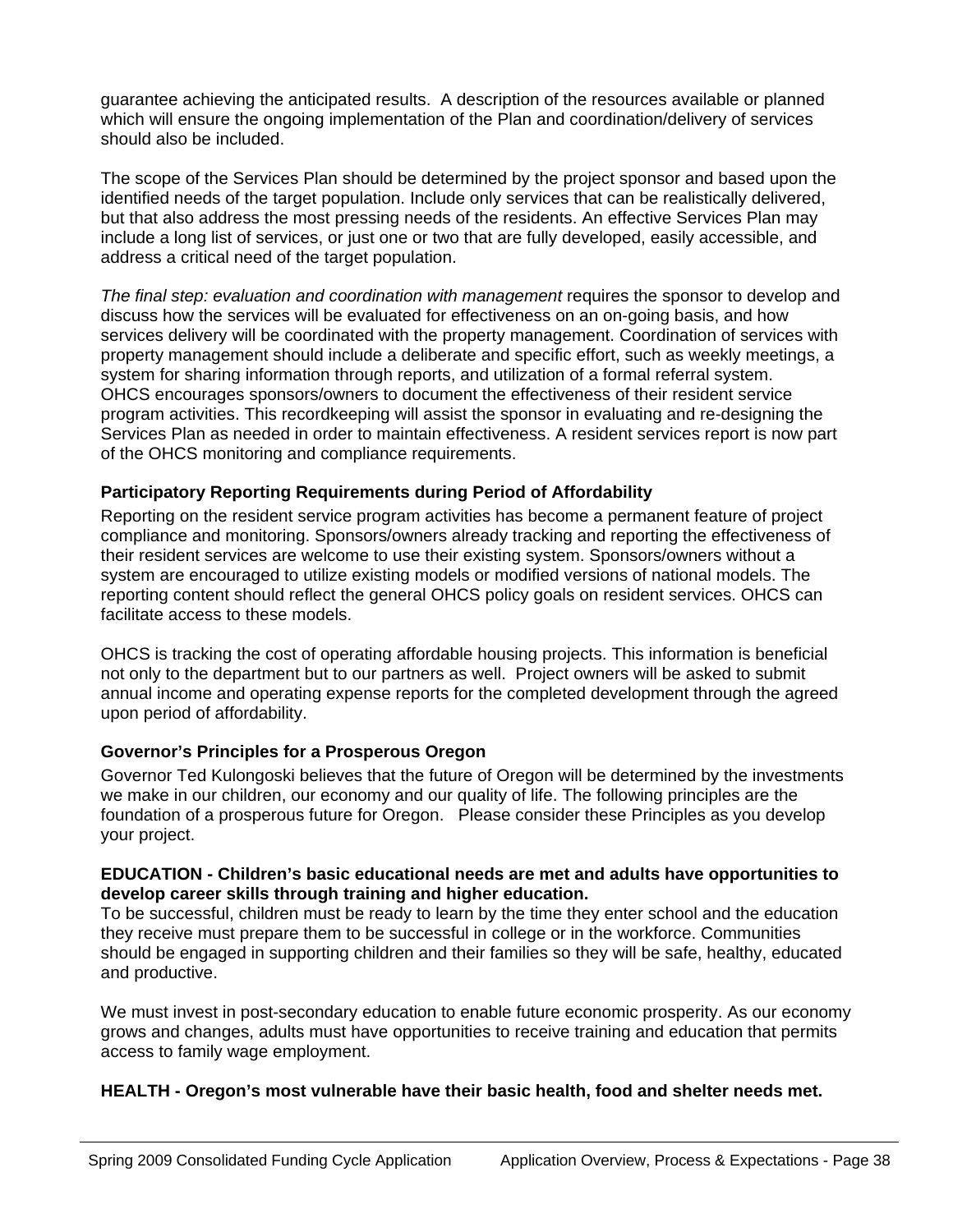A prosperous Oregon is a place where we value taking care of those who are the most vulnerable, including children, seniors and people with disabilities. All of us benefit and our communities are healthier when our citizens' basic health, food and shelter needs are met.

#### **ECONOMY - Oregon has a positive business climate and invests in economic development in order to create and retain sustainable businesses and family-wage jobs.**

The future of Oregon depends on the number of jobs that we can create and growing the capacity of our economy. We must foster and encourage business development and create receptive conditions for business to create and retain enduring jobs for Oregonians.

#### **LIVABILITY - Oregon has a healthy balance between growth, infrastructure development and environmental protection.**

Oregon's environment and its economic health are inextricably linked. We must enhance and protect our natural resources while also contributing to Oregon's economic growth through responsible infrastructure development.

#### **SAFETY - Oregonians are safe in their homes, communities and in state institutions.**

Public safety is essential to our citizens. We must hold criminals accountable for their actions, prevent crime and reduce recidivism. We must also provide for safe buildings and places of work, prevent fraud and abuse, and maintain the ability to prepare for and swiftly respond to emergencies to preserve life and property.

#### **ACCOUNTABILITY - State government is stable, responsive and accountable to Oregonians.**

There is no more business as usual with state government. We have to be responsible stewards of the public's money. This means we must work in a cooperative and coordinated manner with our partners in the private sector and with local government - counties, cities, and special districts. We serve the same constituency and they must know that our mutual goal is to provide them with superior customer service.

**More information on the Oregon Principles is available on the Governor's website at: <http://governor.oregon.gov/Gov/budget/future.shtml>**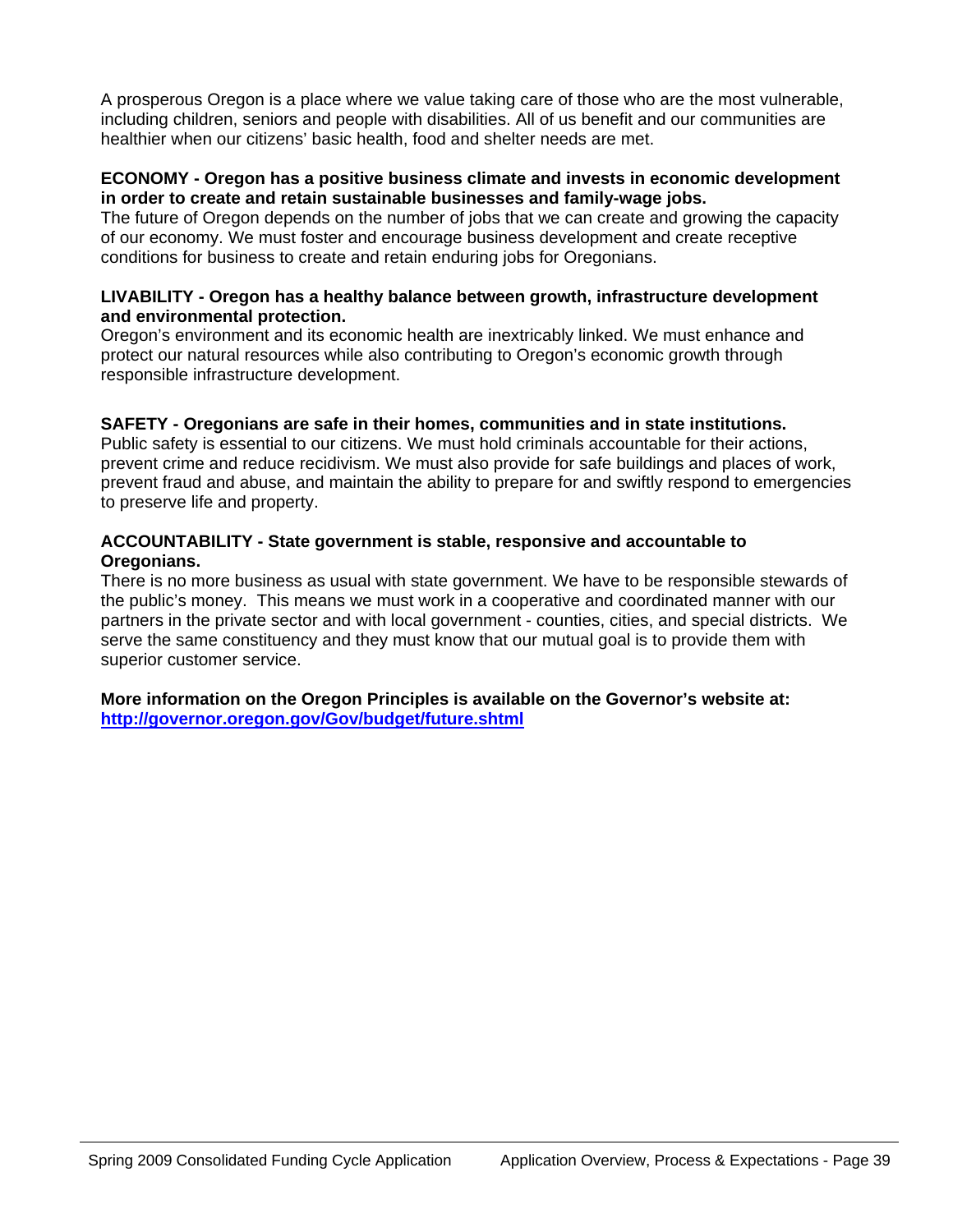# **ELIGIBLE COST DISBURSEMENTS FOR GRANT AND LOAN PROGRAMS**

Two OHCS grant funds (Housing Trust Fund (HDGP) and HOME) may be used to pay for some acquisition, predevelopment, and development (including developer's fees, project management and consultant's fees), relocation costs and construction costs. These costs must be listed on the Uses of Financing form.

Funds must be used for the reimbursement or payment of actual costs. Cost documentation such as invoices, statements, etc. must be provided with each drawdown disbursement requested. Subcontractor release of lien documentation is necessary when HOME is paying construction expenses.

HDGP funds may be disbursed for expenses incurred up to 6 months prior to date of CFC application. Pre-development loans and bridge loans are exempted from the "6 months prior" limitation. Reimbursement by HOME funds for pre-development expenses will be limited to the following costs: legal, consulting, environmental and other studies, engineering and design costs, zoning approvals, inspections and testing for hazards, costs related to obtaining site option, project financing and fees for loan commitments. These activities must not have a physical impact on the site. Reimbursement will occur only after execution of the HOME Grant Agreement.

Exceptions to the 6-month limitation include:

• Payoff of an existing mortgage when approved as part of the application

Department grant funds may not be used for expenses which include, but are not limited to:

- Operating expenses such as maintenance, lawn mowing, utility bills, staff salaries, office equipment, overnight mail fees, postal, telephone, office rent costs
- OHCS application fees
- Tuition and travel expenses for staff training and seminars
- Meals, i.e. lunches/pizza feeds (even for marketing purposes)
- Ground breaking and Open House expenses

In addition, HOME funds cannot be used for the following:

- Non-predevelopment costs incurred prior to execution of the HOME Grant Agreement. There are exceptions: HOME can pay off a short-term loan or bridge loan that was used for HOME eligible expenses.
- Off-site costs including engineering and construction
- Payment of replacement reserves
- Payment of operating reserves unless pre-approved by the Department and then only for new construction and substantial rehabilitation projects for up to 18 months of lease-up.
- Loan fees for other Department programs
- Application or monitoring fees
- Furniture/fixtures which are easily "portable," e.g. TVs, microwave ovens, furniture.

Grant disbursements must also meet any other federal, state and program guidelines. Exceptions, requested in writing, may be granted on a case-by-case basis.

#### Developer's Fees

OHCS acknowledges the need for applicants to budget fees, which support sound development practices and help develop capacity. The developer fee includes "soft" costs which go into putting a project together. Costs which should be reimbursed from the developer's fee include but are not limited to: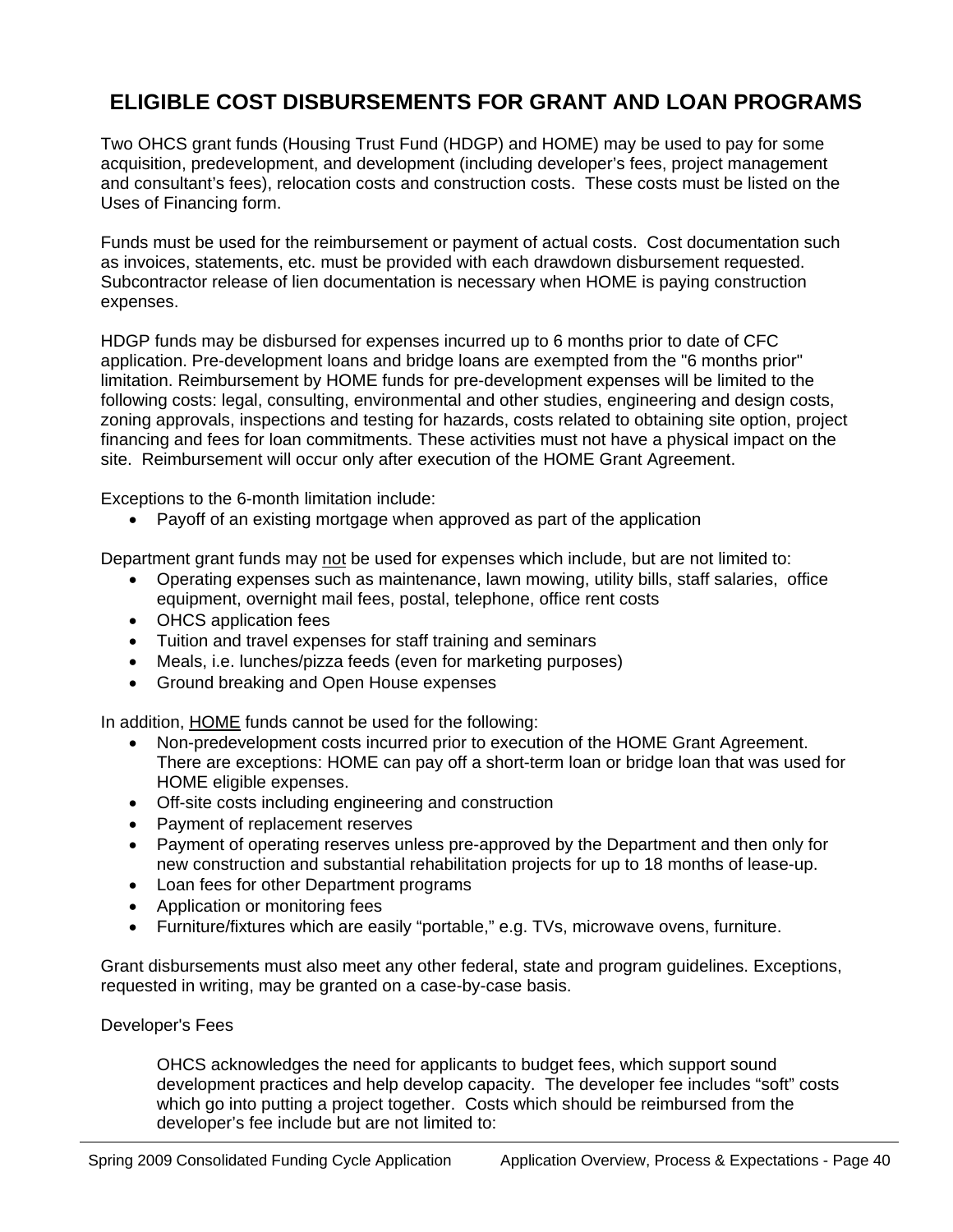- Development consultant fees
- **Project management fees**<br>**Propiety** Developer's overhead and
- Developer's overhead and profit
- Other costs which are not reimbursable from department grant funds

It is also generally accepted that developer's fees are the next available source for project cost over-runs after contingencies have been exhausted. As such, it will be the department's policy not to expend program resources for the release of developer's fees until the Certificate(s) of Occupancy is/are obtained with the following possible exception:

Up to 50% of the sponsor's portion of the developer's fees to be paid with department resources may be released upon 50% of completion of the project if there is a demonstrated need for development fees in order for the project to proceed,. **Sponsors must request disbursement in writing prior to department approval.** The balance of the sponsor's portion of developer's fees to be paid with department program resources will not be released until there is a Certificate(s) of Occupancy. Program resources include the Housing Development Grant Program (Trust Fund), the HOME Program, and the proceeds from the sale of Low Income Housing Tax Credits.

#### Consultant Fees

Reasonable consultant fees may be released when a copy of a contractual agreement detailing a disbursement schedule tied to the completion of specified development mileposts is submitted for department approval. Mileposts can include the completion of pre-development activities, applications, loans and equity commitments, construction, stabilized occupancy and permanent loan closings. Additionally, until there is/are Certificate(s) of Occupancy, the release of department funds will require that there be a dedicated source for a 20% retainage of that portion of developer fee assigned to the consultant.

#### Furniture and Fixtures

Generally, grant funds will not reimburse furniture and fixture costs except possibly in the community room of a multi-family residence or furnishings in units for a special needs population that ordinarily does not have the ability to obtain furnishings (i.e., beds, dressers in housing for the homeless). HOME funds cannot pay for any furniture or fixtures which are easily transportable, while Trust Fund may be used to reimburse FFE costs in certain situations. Verification should be made in advance with the Department for any reimbursement request for furniture and fixture reimbursements.

#### **There may be further exceptions to the various program funding requirements. Contact the department in advance to verify any special situations or requested exceptions.**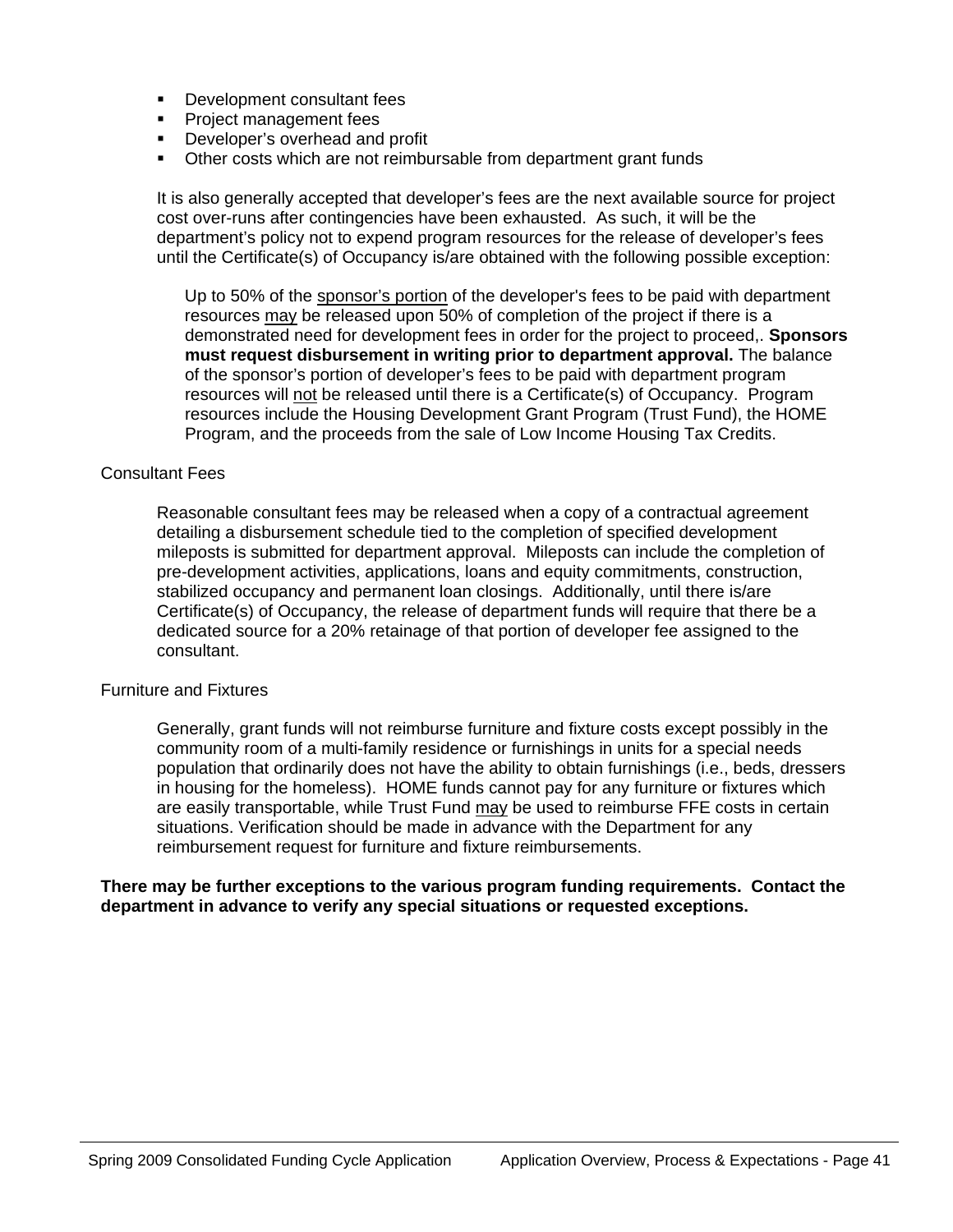# **Section 5: Architectural Standards and Product Replacement**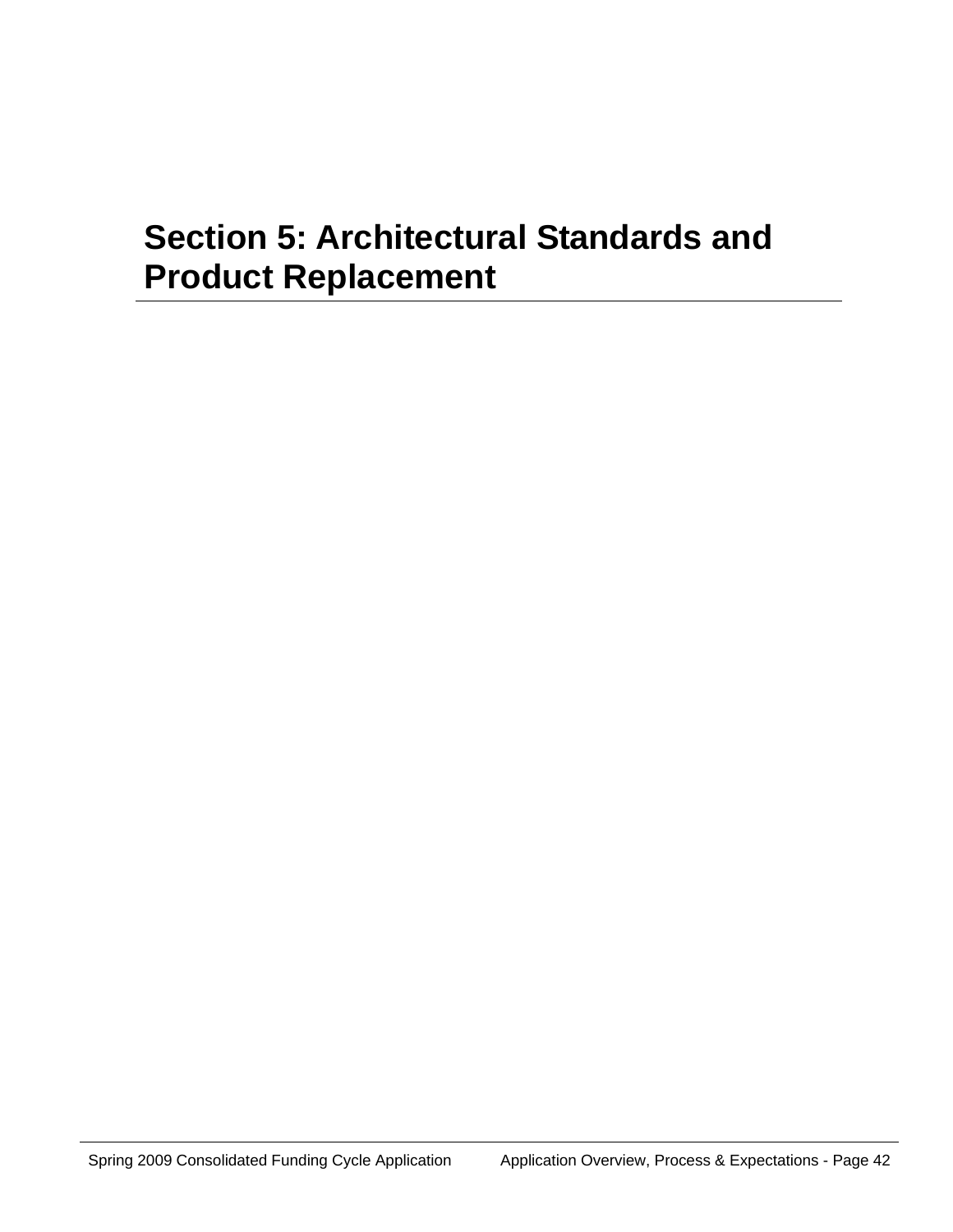# **INTRODUCTION**

OHCS supports the development of affordable housing that is safe, livable and well designed; contributes positively to the quality of life in Oregon, adds to the aesthetics and living environment of the community, and enhances the self-esteem and empowerment of the residents it houses and serves.

#### **Architectural Review**

The department publishes specific Architectural Standards that include site design, building design, unit design and other quality of life issues, including construction materials and practices affecting the life-cycle cost of buildings. The department's architects review the sponsors' design teams' proposals to help projects meet the standards, thereby assuring the quality of state funded housing projects.

# **Recent Concerns in Meeting Specific Architectural Standards**

Please read the entire Architectural Requirements section carefully, realizing that meeting the minimum standards is one of the criteria for approval of project funding. Making sure the project architect has access to the architectural Requirements before the design phase begins is the owner's responsibility. It will save time and other resources during the review process.

These published minimum architectural standards are typically met as a matter of course in well designed projects. In excellent projects, they are exceeded. At the same time, the department's recent experience has shown that more than a few projects do not meet some particular requirement with the initial submissions for funding/financing. Spending significant resources to redesign projects after the initial proposal is submitted can increase both soft and hard project costs. It can result in budget shortfalls that require substantial value engineering and/or jeopardize project livability for tenants.

Here are a few concerns that, if not addressed in the application materials, have typically resulted in budget challenges later on in the process.

1. Site Design

Geotechnical Problems: These are typically the result of inadequate subsurface investigations and result in higher than expected foundation costs. Storm Drainage: If the project includes HOME funding or is located in certain political jurisdictions, stormwater may have to be treated on-site. Retrofitting on-site treatment design can be expensive, especially if it affects the number of type of units the site can support.

Privacy: Walkways and traffic adjacent to apartment windows compromise privacy. Required design adjustments could affect unit design and/or site development density.

2. Building Design

Moisture Infiltration: Proper window and door installation is essential to long-term project viability, as is careful design of exterior finishes. This has been particularly challenging for rehabilitation projects. *Moist building materials*, such as "green" framing lumber, have caused considerable damage to otherwise viable projects. Lumber should be dry and free of visible mold/mildew. Maximum moisture content of 19% is an industry standard, and is the Department's expectation.

3. Unit Design

Furnishability, Circulation and Unit Floor Area: Floor Plans that show furniture arrangements highlight the usefulness of a particular design. Such drawings are required to be submitted with the initial submission drawings. Good designs should be able to stay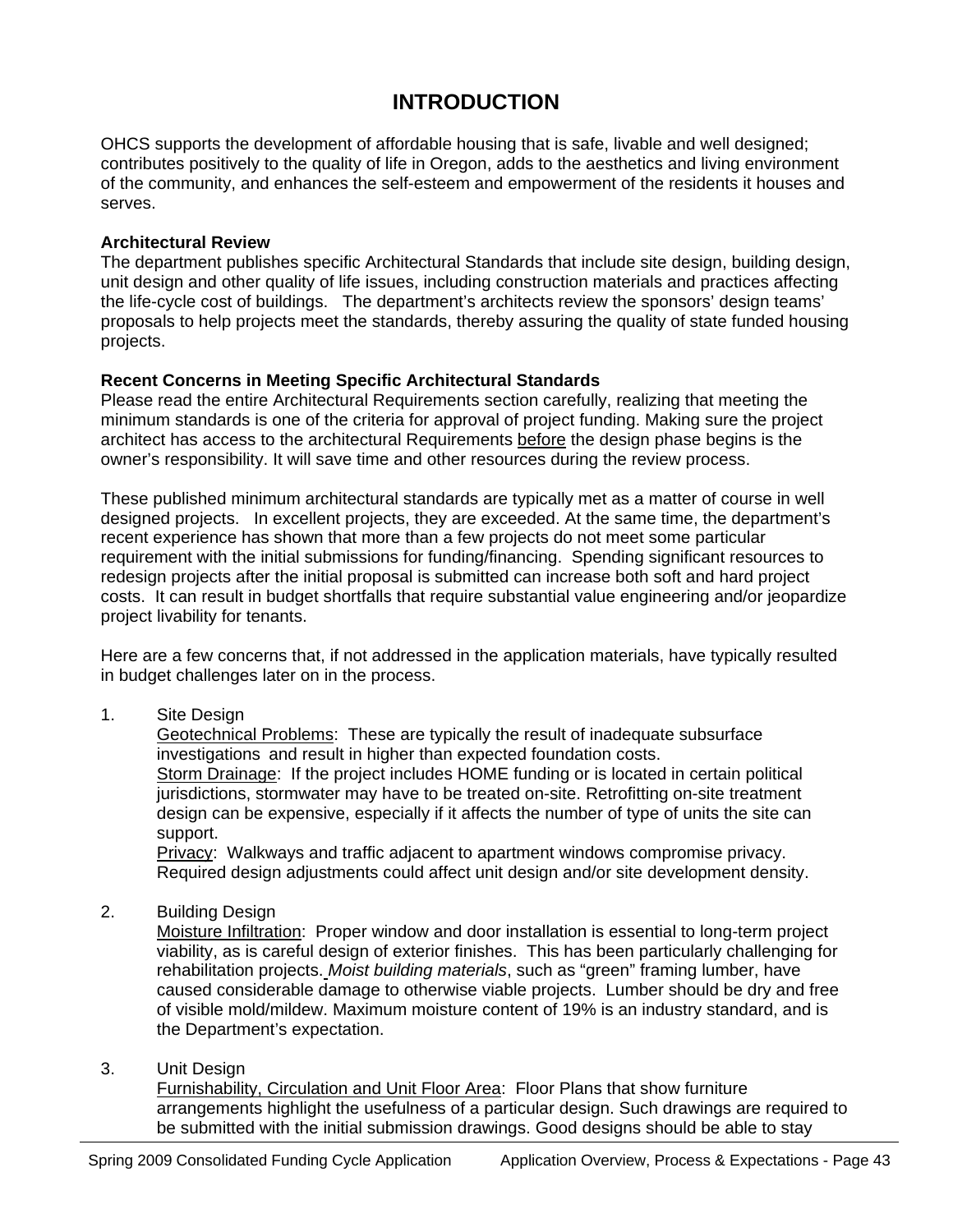within the range of published floor area requirements. Apartments that are too small typically have inadequate or unfurnishable dining space and/or closet space and apartments that are overly large often result in high project costs that use too large a share of limited public funding.

Note that the above list in no way diminishes the importance of meeting the complete Architectural Requirements outlined and explained below. The list is provided as a tool to expedite the number of projects that receive Final Plan Architectural Approval based on review of sound original submissions. It is meant to help make good use of everyone's resources and to more quickly make high quality housing available to tenants.

# **ARCHITECTURAL STANDARDS**

#### **Overview**

All construction or rehabilitation projects must receive Final Plan Architectural Approval from the Department as a condition of funding. The following outlines the architectural material to be submitted with the application, and the Architectural Design Requirements that must be met for developments to receive Architectural Plan Approval.

Architectural approval is based on evaluation of each project by the Department Architects in relationship to the *Architectural Design Requirements* listed below.

Sufficient information must be submitted to enable OHCS to evaluate the project's basic architectural design. When the project is a Residential Care Facility (RCF) or Assisted Living Facility (ALF), the documents must also be approved by the Oregon Licensing Plans Review Program, 3420 Cherry Avenue NE, Suite 110, Keizer, OR 97303. (PH: 503.373.7201, Fax: 503.373.1825) Note that the use of some federal funding requires additional investigation of environmental conditions, with particular attention paid to the environmental effects of stormwater management. Please see the CFC Overview or for more detailed requirements applicable to federal Grant funds, such as the HOME program

# **Architectural Plan Review- For All Projects**

A preliminary review of the architectural plans will be conducted by the OHCS architect. Results of the review will be provided in writing. A project sometimes meets the Department's published minimum architectural requirements when initially submitted, and the sponsor receives an Architectural Approval letter to that effect. On the other hand, the initial Architectural Review may indicate that the project has not yet met the architectural requirements. The review letter will then indicate conditions for plan approval. All concerns that do not meet the OHCS minimum architectural requirements must be addressed before the project can proceed. When developing the project schedule, allow adequate time for detailed architectural review and adequate time for possible plan revisions. If the initial review letter requires conditions for approval, the subsequent plan review should take approximately 2 to 4 weeks after the Department receives the additional and/or corrected information, depending upon other pending reviews.

#### **Architectural Review Submission Requirements - For All New Construction Projects and Rehabilitation Projects that Include Any New Construction**

The following documents are required for design review and must be submitted with the application. These must not be Construction Documents, but should be only Schematic or early Design Development documents. The Architectural Submission must only include the information listed below. Note that additional information will not be reviewed, although a project will not be penalized by the submission of a cover sheet that may include a three-dimensional view of the development in addition to other project data, such as lot coverage, parking analysis or a description of the project team.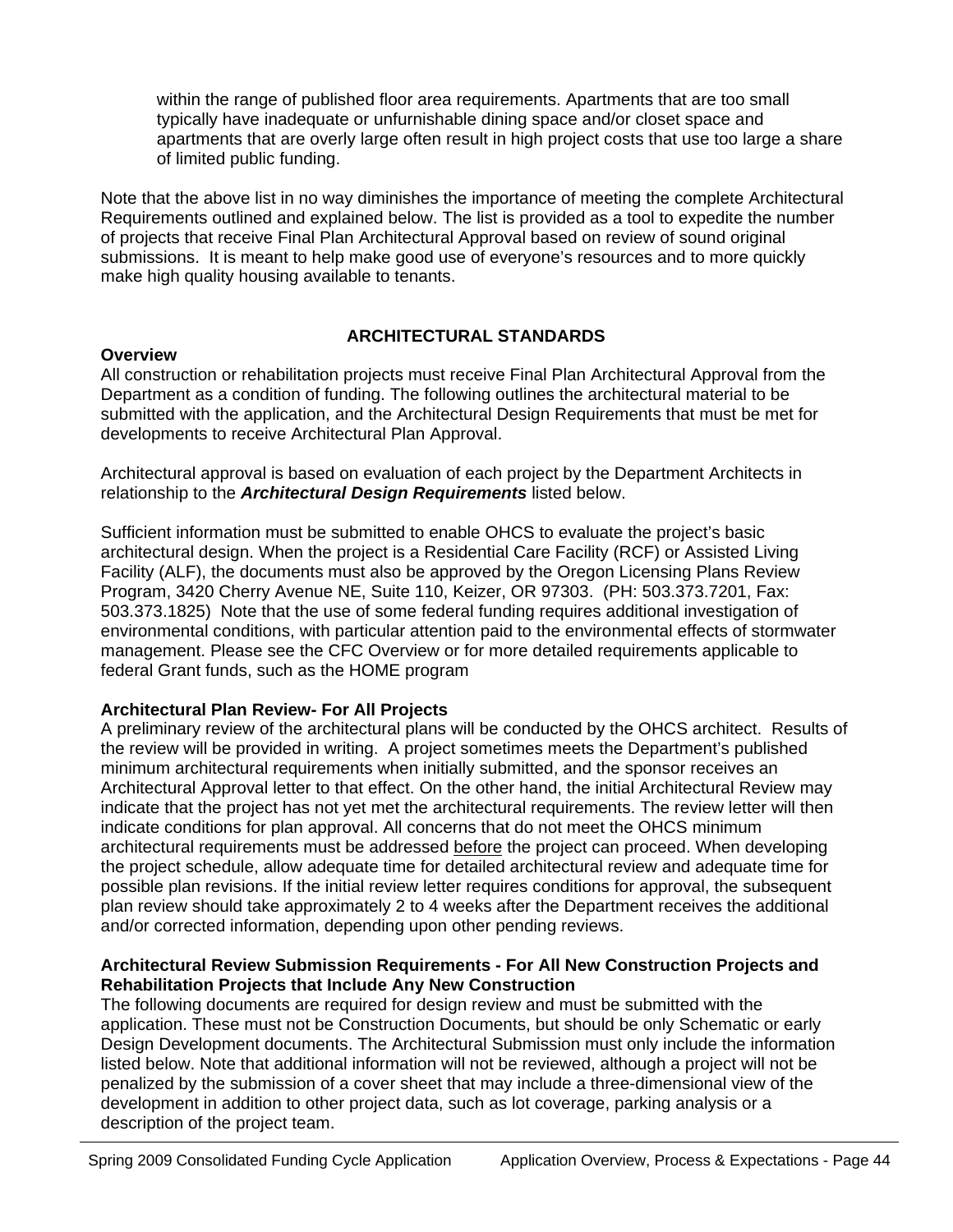Vicinity map indicating the location of the site and amenities important to the residents such as groceries, schools, parks, activities on adjacent properties (e.g. single family dwellings, commercial retail etc.), and public transportation. If appropriate, the same vicinity map required in the environmental review checklist may be used.

Context photos showing the property and adjacent properties. Indicate on the vicinity map where the photographs were taken. If the site varies in slope, submit photographs showing the extent and nature of the sloped areas.

Preliminary site design and development plan with topographic data and a schematic landscape concept (1"=40' minimum scale). The site plan should include:

Site contours or, at a minimum, elevations on the corners of the property and each building; and preliminary grading including drainage away from buildings; Site features such as existing structures to be removed, trees or hedges to be retained and general areas of new plant materials, with other site features. All buildings with unit front entries indicated. All paved surfaces and site lighting; Any fencing at perimeter of site and between units and buildings; Mechanical and electrical equipment such as transformers; Trash holding areas; Required Site Accessibility and Visitability features.

Preliminary building exterior elevations at 1/8"= 1'0" minimum scale that includes size of building and rooflines. Include a visual indication of grade at the foundation wall of the site with each elevation when the site is sloped.

Preliminary building floor plans at  $1/8$ "= 1'0" minimum scale and unit plan(s) at  $\frac{1}{4}$ ""= 1'0" minimum scale.

Preliminary building sections at 1/8" = 1'-0", when appropriate. These are required for sites where the grade slope exceeds 10%

Typical unit plans with furniture arrangements. Unit interiors shall be designed for maximum livability and utilization of space by residents.

#### List of Applicable Codes and Regulations

Identify all federal, state and local codes and regulations which govern the project. Also if the work falls under code jurisdiction, provide a Letter of intent, signed by the architect, to meet all applicable federal, state and local codes and regulations. These may include, but may not be limited to:

> **HUD, NOAA and/or other federal regulations Current edition of the Oregon Structural Specialty Code Applicable local planning and building codes Accessibility and Visitability Requirements;** Note that these may include, but may not be limited to: **HUD Fair Housing Accessibility Guidelines ADA Accessibility Guidelines Uniform Federal Accessibility Standards (UFAS) applicable to HOME and other federally funded programs. Oregon Visitability Requirements (included in this document)**

Estimate of probable construction cost should be placed in Part 11 of this application.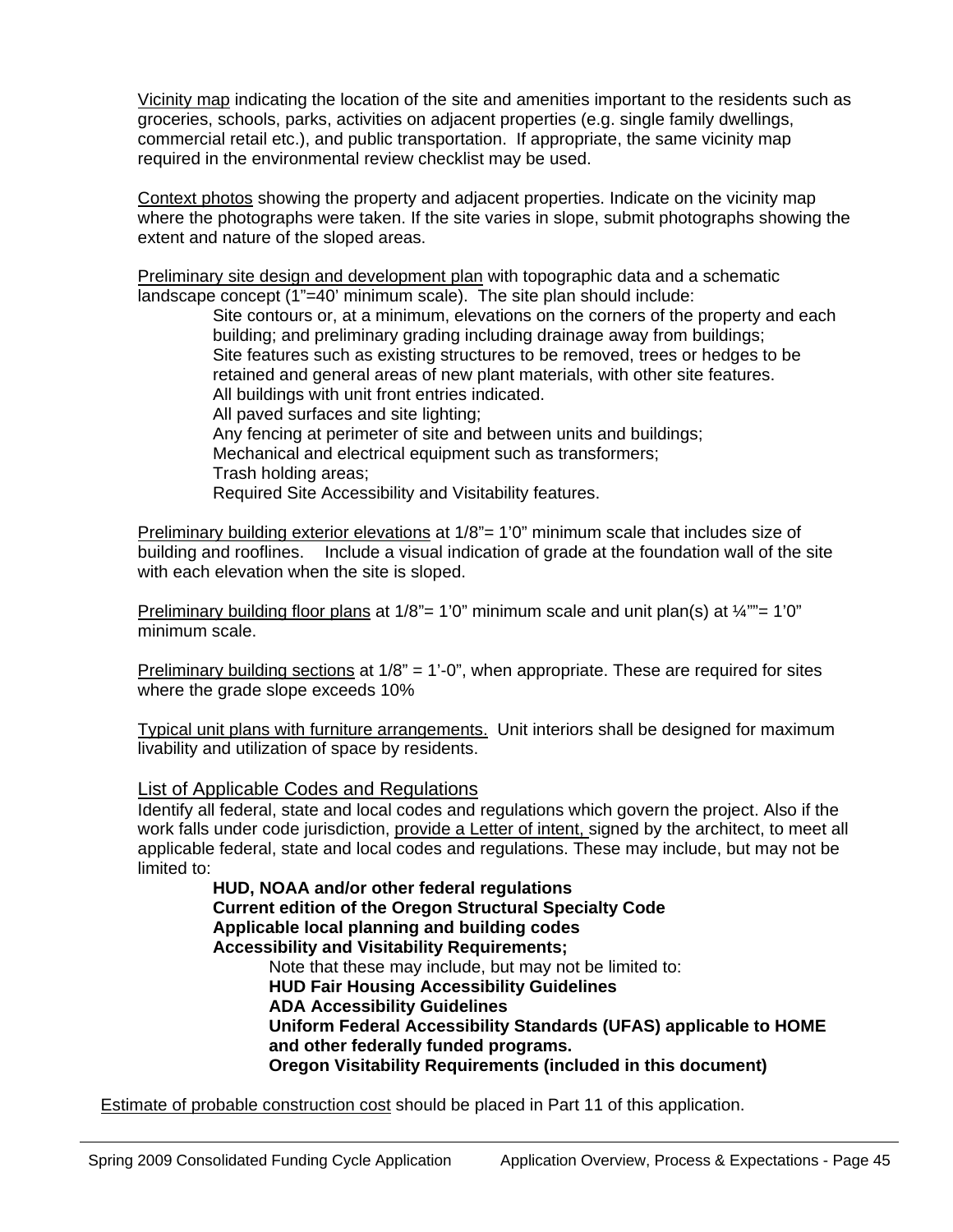# **Construction Documents - For OHCS Bond-financed Projects Only**

After receiving Final Plan Approval based on review of the Architectural Submission listed above, OHCS bond financed projects require review and approval of the final Construction Documents including complete Specifications and the Construction Contract when they become available. Please see the applicable OHCS Loan Documents for construction inspections and other architectural requirements specific to the Loan Programs.

**Architectural Review Submission Requirements for rehabilitation projects are included in the Rehabilitation Assessment Standards which follow the Visitability materials in this section.** 

# **ARCHITECTURAL DESIGN REQUIREMENTS**

#### **Introduction**

The OHCS Architectural Design Requirements are meant to support projects that are safe, livable and well designed for long-term viability. The Requirements must be met for projects to qualify for Architectural Design Approval. Request exceptions in writing. Include a thorough and compelling explanation for each instance a particular requirement can not be met.

Some of the language below is *italicized*. These items are alternate suggestions for meeting some of the Architectural Requirements, or specific modifications to the Requirements based on particular conditions. In all cases, every effort must be made to accomplish the intent of these standards appropriately for the site context, building type and population served.

# **Project Context:**

# *OVERALL CONSIDERATIONS*

The project must demonstrate site specific planning considerations which will protect livability, long term viability and the investment of public resources.

# **Site Design Requirements:**

- *A. SITE SAFETY*
- 1. Locate units so pathways from parking areas to units are direct and safe at night. Avoid pathways that pass through other residents' outdoor space or within ten feet of ground floor dwelling unit windows.
- 2. When possible, locate the buildings on the site so that unit front entries are visible from the street or the parking area used by visitors and emergency vehicles.
- 3. Design vehicular traffic and parking to minimize paved surface area and to minimize noise and safety issues for residents, especially children. Design roadways to discourage excessive vehicular speed.
- 4. Provide visual and sound buffers between residential uses and incongruent uses on adjacent sites, e.g. industrial buildings and highways.
- 5. Provide lighting on site to ensure safety of cars and residents at night. Locate fixtures to avoid shining into apartment windows.

# *B. PLAY AREAS*

In family housing provide one or more on-site play areas for children under six years old that are visible from as many dwelling units as possible. Avoid locations that require children to cross parking lots and/or driveways to reach play areas. Provide places for adults to sit near these play areas.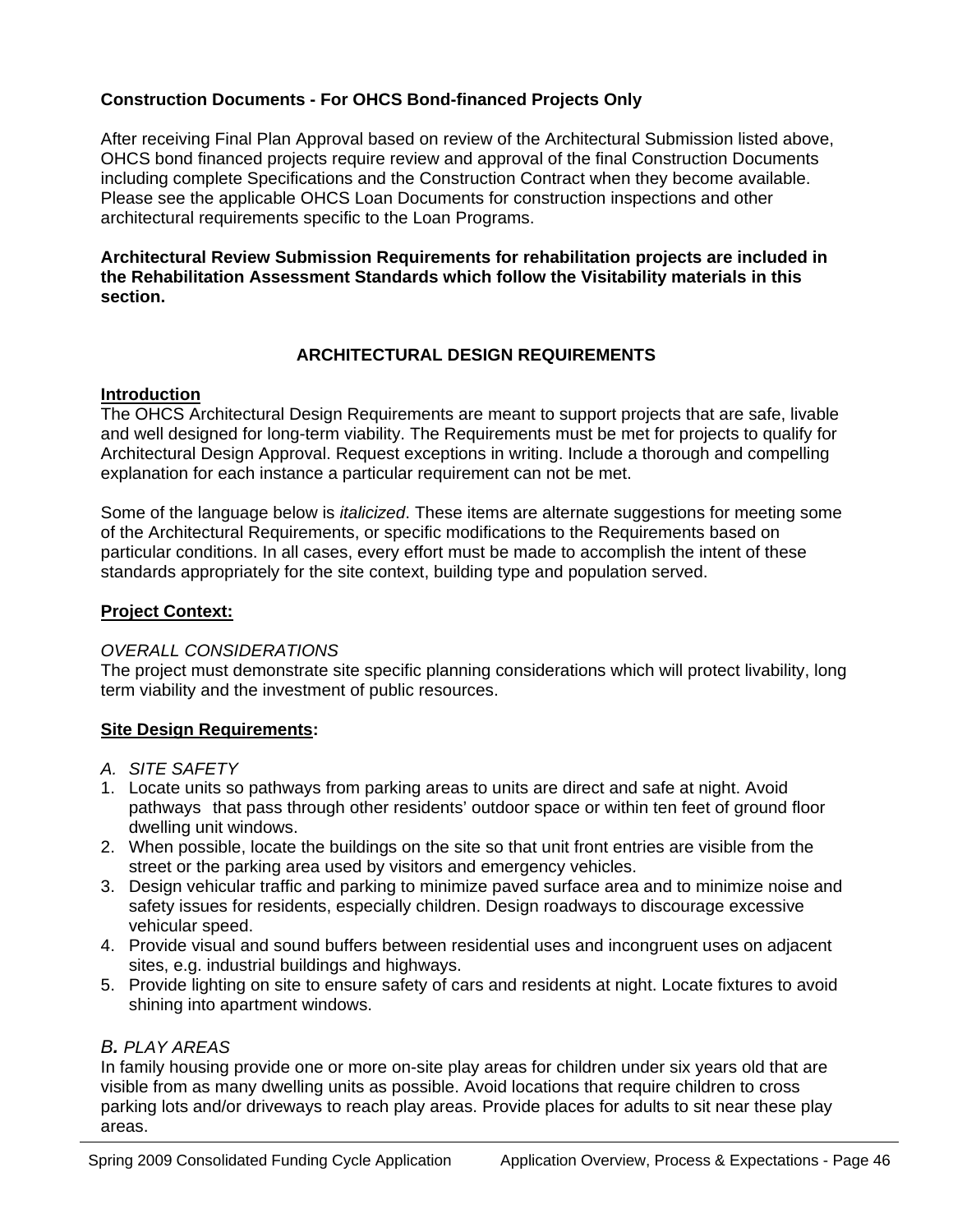# *C. LANDSCAPING*

Locate plant materials to enhance the livability of the development. Use plants to reinforce the separation of individual private outdoor spaces from community areas, to buffer cars from community outdoor space, to buffer noise, and to prevent soil erosion.

# *D. BUILDING ORIENTATION*

- 1. Orient units so that every unit receives maximum daylight given the overall site development and specific architectural scheme.
- 2. Where building design and site circumstances permit, organize buildings and units so that unit fronts face unit fronts and unit backs face unit backs, to increase the opportunity for useful common space and for privacy of bedrooms.
- 3. On sloped sites, minimize the use of stairs on the pathway between parking and unit entries. Use the topography wherever possible to gain level entry at different floors.

# *E. TRASH*

Provide trash holding areas that are both serviceable by truck and accessible to residents. Screen dumpsters from public view. Balance convenience to residents with adequate separation from living areas to avoid odor problems.

# *F. PROJECT SIGN*

Provide a project sign during construction which identifies the project and includes the Oregon Housing and Community Services name and logo as a source of funding. If HOME funds are use to finance the project, the sign must also identify the US Department of HUD on the sign in type size no smaller than the other funders listed.

# **Building Design Requirements:**

# *A. OVERALL CONSIDERATIONS*

Design the building(s) with appropriate articulation of massing and roof line to be visually appealing and compatible with the neighborhood context.

# *B. BUILDING/UNIT EXTERIORS*

- 1. Use exterior materials that are compatible with the project's context and have an excellent track record for performance under a variety of weather and use conditions. Acceptable siding materials include wood, cement fiber or vinyl lap siding, wood or cement fiber panel siding with battens applied horizontally and/or vertically, brick or textured concrete masonry units. Because of the preponderance of failures in buildings sided with stucco and synthetic stucco (EIFS) products, these siding products will not be approved for use in projects funded by the Department. Provide wood casement trim around doors and windows of buildings that have wood or fiber cement exteriors.
- 2. When possible, limit roof penetrations to surfaces away from public view.
- 3. Screen mechanical equipment from public view.
- 4. Clearly delineate the main building entrance as an inviting focal point using forms and materials consistent with the building design.
- 5. Provide every unit with its' own exterior front door (except in apartment buildings with interior corridors) Include a front porch or covered landing sized to permit personal display and temporary placement of items being carried in and out of the unit.
- 6. Provide a private outdoor space of at least 6 feet by 10 feet for each unit (backyard, porch or balcony) with direct physical and visual access from family living space. *Buildings in zero-lotline urban contexts may explore substituting smaller balconies, belevederes or bay windows when full-sized balconies are not practicable on the upper floors. Increased habitable common outdoor space may be substituted when all of the units can not have private outdoor space.*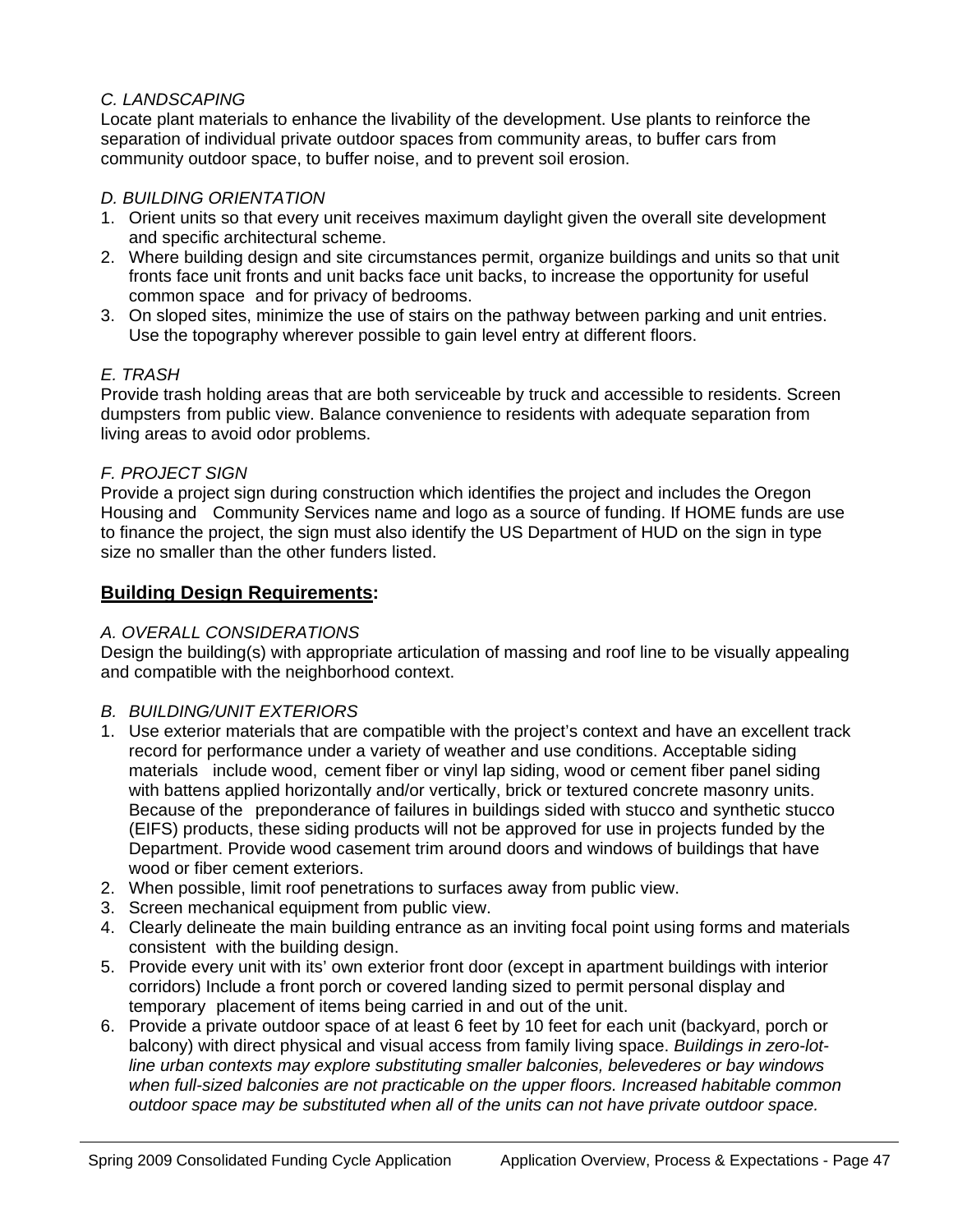# *C. PRIVACY*

- 1. Provide privacy between individual yards or patios with screens of fencing and landscape, or just tall, thick landscaping at least six feet high. Minimize views from upper windows and balconies of one unit into the outdoor space or windows of another unit.
- 2. Provide each unit with its' own entry path. Avoid shared entry pathways where the residents of one unit must walk across the welcome mat of their neighbors.

# **Unit Design Requirements**

## *A. COMMON SPACES/FURNISHABILITY*

Design common living spaces (kitchen, dining area and living room) to accommodate the maximum number of people who might reside in the unit. For example, a dining area in a three bedroom unit needs to be larger than the dining area in a two bedroom unit. Kitchens in three bedroom units need to accommodate more than one person in the space at the same time. Configure bedroom windows, doors, and heat sources so that residents can furnish every bedroom with two twin beds. *Minor exceptions for bedroom sizes may be allowed on an individual basis, depending on the population served.* 

# *B. CIRCULATION*

- 1. Design circulation through the unit to be as efficient as possible, incorporating it into living spaces, wherever possible, without diminishing furnishability and use of rooms. (A furnishable room is one with uninterrupted walls and at least two corners, ideally three corners).
- 2. Create a clear transition at the entry between semi-public and more private space. This can be accomplished with a porch, a foyer or a vestibule at front door so that the dwelling unit entry is separate and distinct from the dwelling unit common spaces.
- 3. Provide a circulation path between bedrooms and bathrooms that does not pass through the common living area or other bedrooms. Bathrooms shall not be accessed directly from common living areas, except in studio and SRO units. *Circulation to the bathroom in onebedroom units may skirt the common space, if good furnishability is not compromised*.

# *C. BATHROOMS*

In three bedroom units provide a minimum of 1.5 bathrooms. Provide two full baths in four bedroom units. In either case at least one bathroom shall have a tub. In townhouse units with two or more bedrooms, provide ½ bath on the lower floor to serve the living/dining area (See the requirements for Visitability). Provide no more than one full bathroom in two-bedroom flats unless an exemption has been obtained from the Department. Exemptions will be granted when the Department determines the additional bath is required for the target population(s). *The Department will consider specific exemptions on a unit-by-unit basis when a "Request for Exemption from Requirements" is included in the application. This request form is located in the Architectural Forms section.* 

# *D. ELEVATORS*

Provide elevators in buildings of three or more stories, and in buildings of two stories that serve the elderly and/or disabled where units are evenly distributed between floors. "Townhouse over flat" designs totaling three stories need not provide elevators; neither do three story garden style buildings with twelve or fewer units per building that do not require Accessibility for folks with mobility impairments to the upper floors.

# *E. STORAGE*

Provide interior and exterior storage. Note that lack of adequate interior and exterior storage may also affect the long term marketability of the units. Include the following minimums:

1. Coat closet near front door.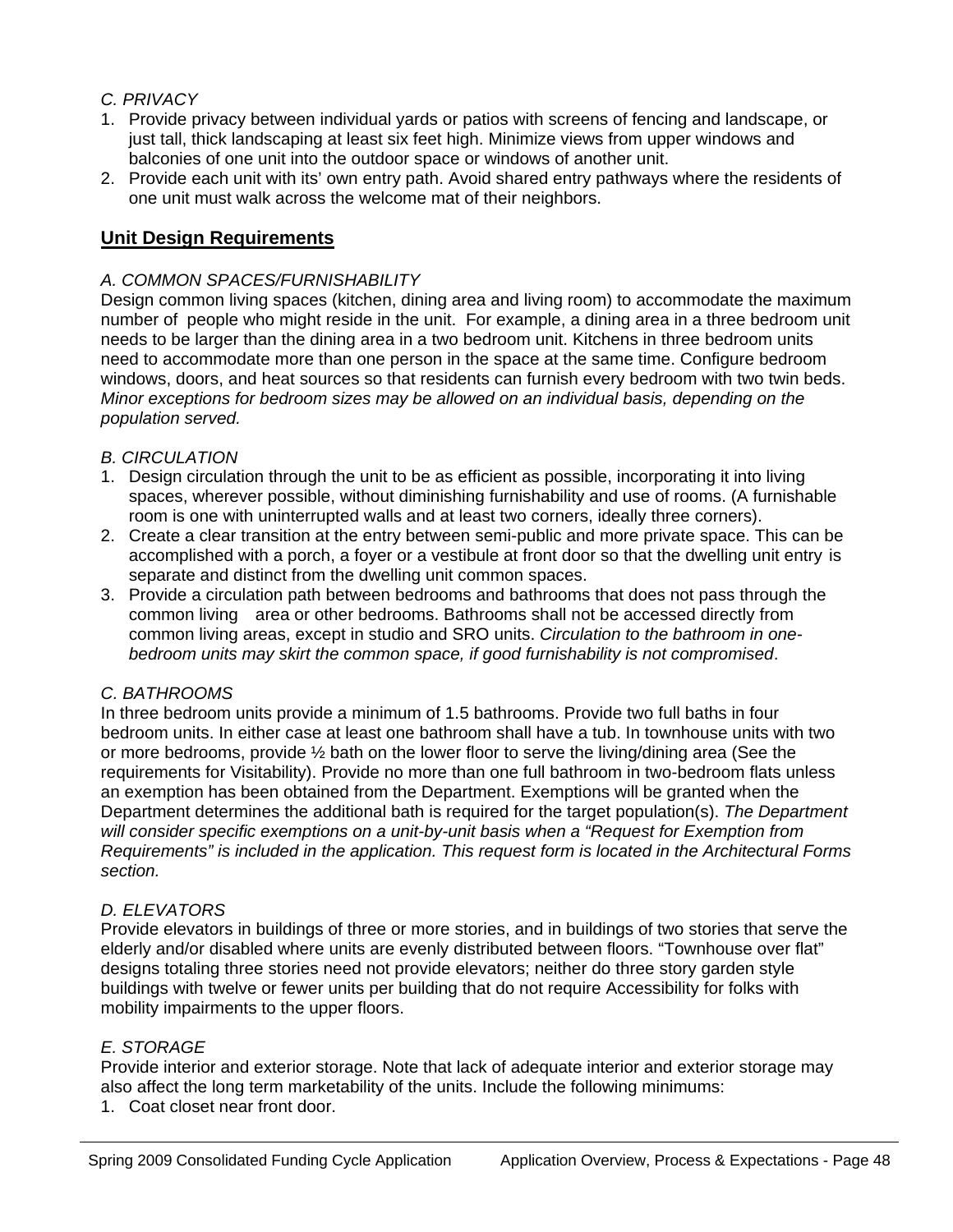- 2. Linen storage near bedrooms and bathrooms. This can be accomplished with closet space or with built-in cabinets/shelves in the bathroom or laundry room.
- 3. Interior bulk storage. Where feasible, provide 50 sq ft for two and three bedroom units and 60 sq ft for four bedroom units. *Closet space in excess of the minimum may be counted toward this requirement. The bulk storage requirement may also be partially satisfied by providing safe and convenient individual lockable interior storage elsewhere in the building*.
- 4. Bedroom closets must be a minimum of 2' x 5'.
- 5. Exterior Bulk Storage To the extent feasible and where appropriate to the population, provide exterior bulk storage of a least 20 sq ft for outdoor equipment. Locate the outdoor storage space conveniently, near the door, porch, balcony or patio. Note that exterior storage is not included in unit floor area calculations.

#### *F. NATURAL LIGHT*

Maximize the availability of natural light available to each unit. Provide natural light in every room or activity space possible, including dining areas and sleeping alcoves. Kitchens and baths are exceptions.

#### *G. LAUNDRY*

In family housing provide a washer and dryer, or at least washer and dryer hookups, in each unit. Provide accessible laundry rooms conveniently located for all residents in other projects

#### *H. ACOUSTIC SEPARATION*

Provide an acoustically controlled environment relative to exterior noise as well as noise from adjacent units and public spaces. Construct walls between apartments with staggered studs and sound attenuating insulation or resilient channels with sound attenuating insulation to minimize structure borne and airborne transmission of sound. Provide resilient channels with sound attenuating insulation ceilings between apartments.

#### *I. BATHROOM AND KITCHEN EXHAUST*

Provide bathrooms with ceiling exhaust fans and kitchens with range hood exhaust fans. Connect all mechanical exhaust systems directly to the outside. *Professionally engineered alternate systems that provide good bathroom and kitchen ventilation are also acceptable, particularly for mid-rise buildings in urban contexts.*

#### *J. MINIMUM AND MAXIMUM UNIT FLOOR AREAS*

Dwelling units must be large enough to accommodate the intended population. Unit designs must also provide for efficient use of public resources. Draw and submit typical furniture arrangements on plans to ensure and demonstrate adequate function of all spaces. The following table shows the minimum floor areas required and maximum floor areas allowed by OHCS for projects funded through the CFC process:

Please see the APPENDIX for approved methods to be used in calculating unit floor area. Note that exterior storage is not included in unit floor area calculations.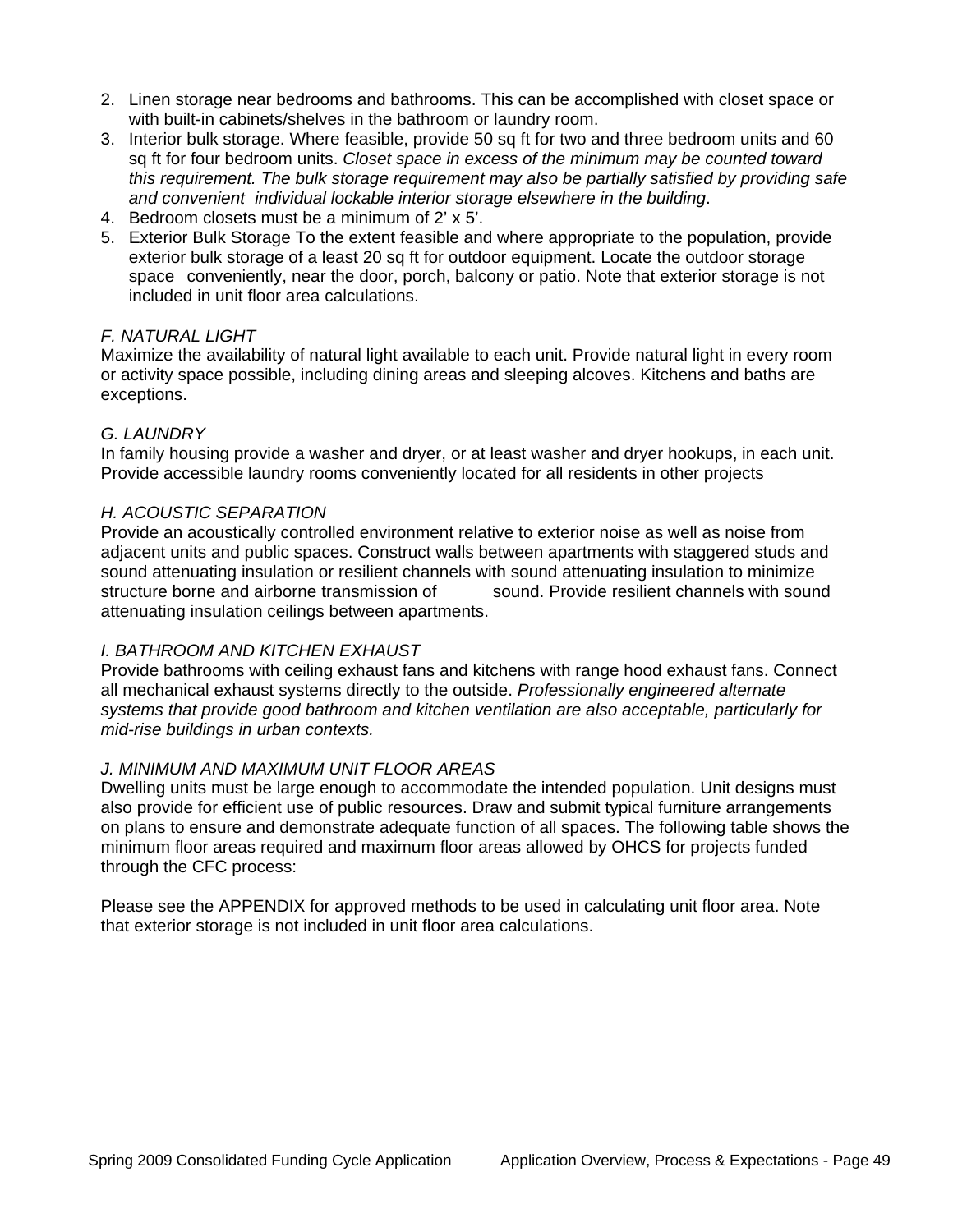| Unit Type             | Minimum Required | <b>Maximum Allowable</b> | Maximum Allowable       |
|-----------------------|------------------|--------------------------|-------------------------|
|                       | Unit Floor Area  | Unit Floor Area          | Floor Areas for         |
|                       | (Square Feet)    | (Square Feet)            | Townhouses and          |
|                       |                  |                          | <b>Accessible Units</b> |
| <b>SRO</b>            | <u>175</u>       |                          |                         |
| Studio                | 350              |                          |                         |
| 1 Bed / 1 Bath        | 600              | 690                      | 740                     |
| 2 Bed / 1 Bath        | 800              | 900                      | 950                     |
| 3 Bed / 2 Bath        | 1,000            | 1,200                    | 1,250                   |
| 4 Bed / 2 Bath        | 1,250            | 1,400                    | 1,450                   |
| <b>ALF/RCF Studio</b> | 300              |                          |                         |
| ALF/RCF 1 Bed         | 450              |                          |                         |

Only projects that meet both the minimum and maximum unit floor area requirements will be considered for funding. The Department will consider exemptions on a unit-by-unit basis if a "Request for Exemption from Minimum or Maximum Unit Floor Area Requirements" is included in this application. This request form is located in the Architectural Forms section.

*Note that while the Department strongly supports the efficient use of financial and material resources for all projects, maximum allowable unit floor area requirements apply only to projects seeking funding through the CFC application process. Projects submitted for department bond funding are not affected by the maximum floor area allowances. The Minimum Unit Floor Area requirements apply to all projects submitted for funding, regardless of requested funding source*.

# **Green Building Requirements**

.

The department believes green building must be a consideration when planning developments in the future. Developers who include green building and energy conservation measures in their project will have the opportunity to receive scoring points in that portion of the department's review. Incorporation of green building activities, and participation in that portion of the Self-Scored Section, is not a requirement for funding. Sponsors may submit applications that don't include the listed green building criteria, but must understand that projects which do participate will receive more points in that section of the department's scoring process.

With assistance from a green building consultant, the department has determined a number of green building items which must be completed for an application to receive scoring points for the use of green building measures. The sponsor may choose to incorporate more green building activities than those listed, but must also complete the items required.

The department has established a process which connects the participating sponsor to existing green building programs available throughout the state or, if none of these are applicable to the project, with OHCS. The three existing programs selected are Enterprise Green Communities, Earth Advantage Homes, and LEED for New Construction or Homes. In addition, OHCS has established green building criteria for those projects which cannot be served by any of the three existing programs. Sponsors who wish to participate in a green building program (and receive points in the CFC scoring process) must choose to work within one of the four processes. Listed below is contact and process information for each program.

The following information is listed as a courtesy for the applicant. The department takes no responsibility for the accuracy of the program material. Requirements or criteria may have been updated by any of the program providers. The sponsor should confirm the provider's expectations before committing to a specific program.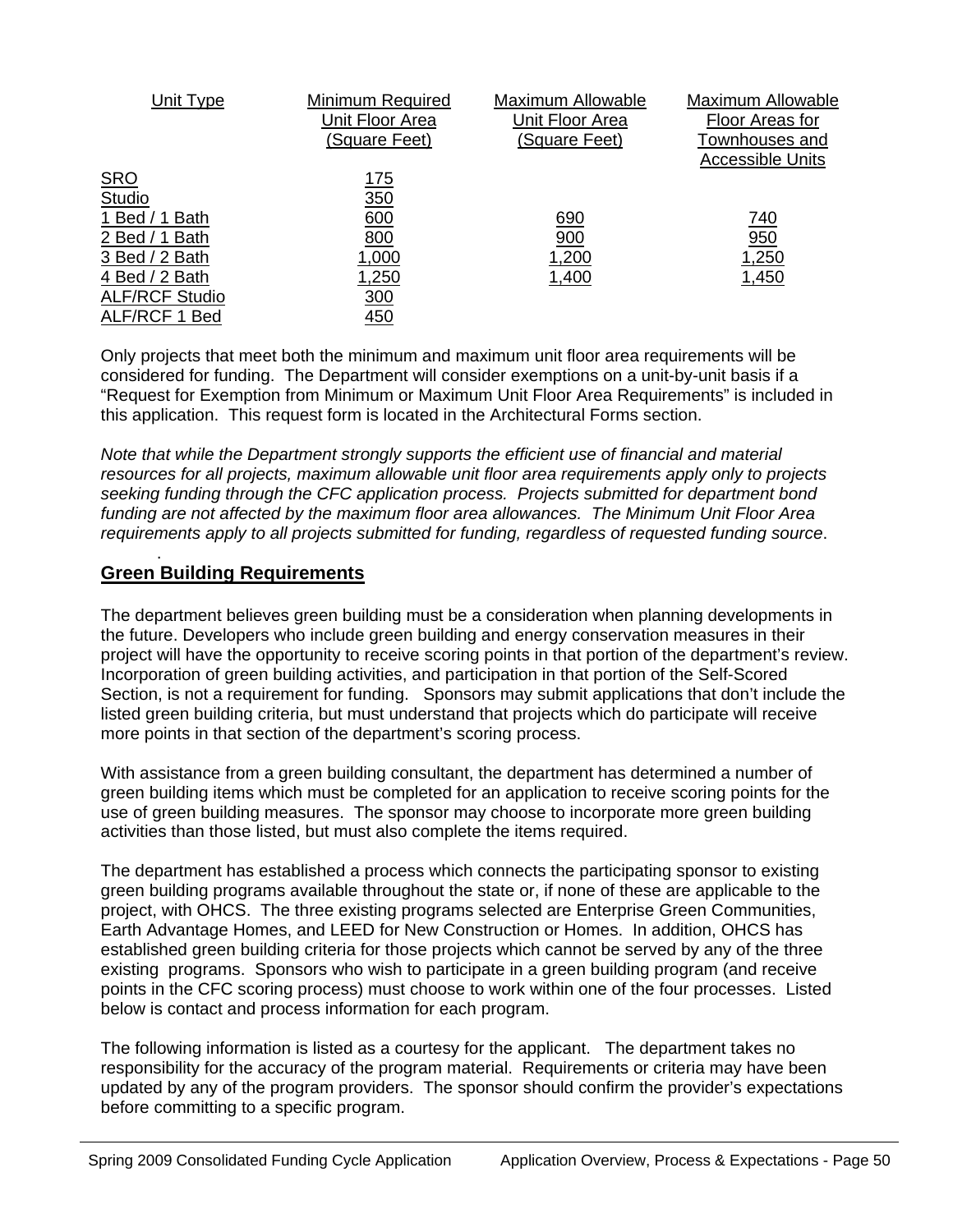*Enterprise Green Communities ("Enterprise GC")*

- Addresses new construction and major rehabilitation (replacement of one or more major systems).
- To qualify, project must have at least 25 rental apartments occupied by households at or below 60% AMI.
- Rehabilitation projects must undergo an energy audit that identifies baseline energy performance of existing measures and anticipated energy improvement from proposed new measures.
- **Program strongly encourages project sponsors to engage a contractor to review design** materials, walk the project site, discuss green building intentions and obtain a rough cost estimate of total and green building-related project costs. Sponsors may also benefit from an early project brainstorm session or "Eco-Charrette" with a team of experts and stakeholders to help identify preliminary approaches to achieve Green Communities certification.
- Enterprise GC has grants available for application to assist with costs from Eco-Charrettes and pursuit of certification.
- Projects not selected for CFC funding may still pursue Enterprise GC certification and incentives.
- Successful applicants will be required to register the project with Enterprise within 60 days of notification of a successful CFC application. Signed verification of registration must be provided to OHCS within 75 days of that notification. Enterprise' reporting and verification of green building certification requirements for OHCS will be provided to all successful applicants but will not exceed those already required by the Enterprise GC program.
- Enterprise GC certification requires that the project architect and/or engineer sign a template to verify that each selected Criteria has been implemented into the project. No additional supplemental documentation is required. Enterprise reviews and confirms the submitted materials and the project is then certified. The sponsor is responsible to forward the proof of certification to OHCS.
- **Program requirements are available at [www.greencommunitiesonline.org/tools/criteria/](http://www.greencommunitiesonline.org/tools/criteria/)**  or: Enterprise Community Partners
	- 520 S. W. Sixth Avenue, #700 Portland, Oregon 97204 Phone: 503 223-4848

*Earth Advantage Homes ("EA")* 

- Addresses single and multi-family new construction
- **Projects that pursue the EA compliance path must have an initial consultation with an EA** representative prior to submittal of the CFC application. At the consultation, the EA representative will review project materials, discuss the program, identify relevant green building incentives and work with the development team to help identify the most effective strategy to pursue EA certification for the project. The consultation will yield a preliminary, completed EA Points Worksheet for the project which will be submitted to OHCS as part of the CFC application Self-Scored Section. As design progresses, EA may also conduct a project energy model as part of the verification and certification process. If awarded, the consultation and energy model are eligible for CFC funding support.
- **Program strongly encourages project sponsors to engage a contractor to review design** materials, walk the project site, discuss green building intentions and obtain a rough cost estimate of total and green building-related project costs. Sponsors may also benefit from an early project brainstorm session or "Eco-Charrette" with a team of experts and stakeholders to help identify preliminary approaches to achieve Green Communities certification.
- Successful applicants will be required to register the project with EA within 60 days of notification of the successful CFC application. Signed verification of registration must be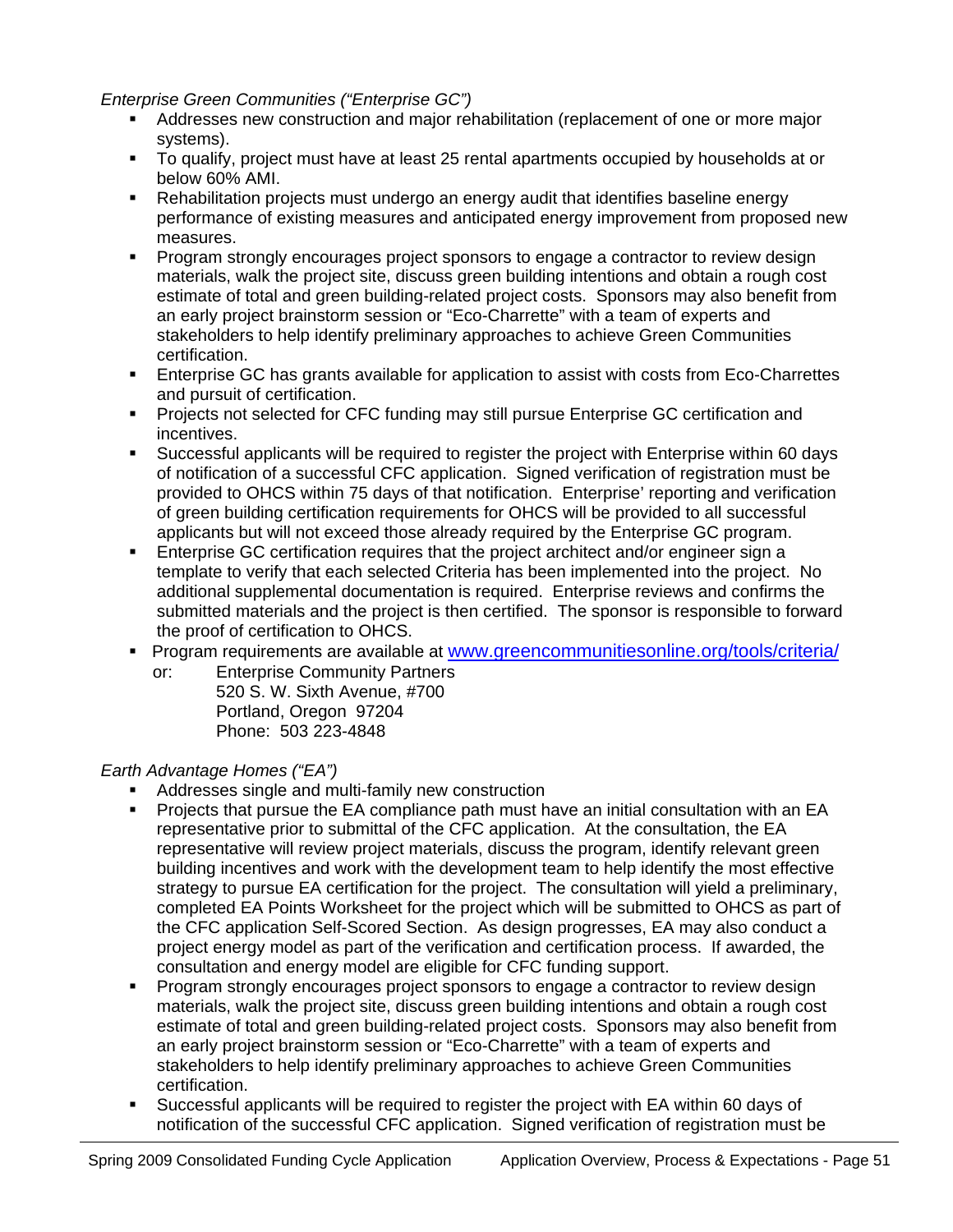provided to OHCS within 75 days of notification. EA's reporting and verification of green building certification requirements for OHCS will be provided to all successful applicants but will not exceed those already required by the EA program.

- EA certification requires approximately 2-3 total field inspections during and after construction and review of the final green building worksheet by an EA representative. No additional supplemental documentation is required. EA reviews and confirms the submitted materials and the project is then certified. The sponsor is responsible to submit the certification to OHCS.
- **Program requirements are available at [www.earthadvantage.org/](http://www.earthadvantage.org/) or:**

Earth Advantage National Center 16280 S. W. Upper Boones Ferry Road Portland, Oregon 97224 Attn: Duane Woik Phone: 503 968-7160, x-14

Earth Advantage (Central Oregon) 345 Century Drive, #20 Bend, Oregon 97702 Attn: Bruce Sullivan Phone: 541 480-7303

Earth Advantage (Southern Oregon) 715 Sunrise Street Ashland, Oregon 97520-3349 Attn: Fred Gant Phone: 541 840-8302

Earth Advantage (Valley) 2695 Madison Street Eugene, Oregon 97405 Attn: Eli Volem Phone: 541 510-9310

#### *LEED Certification ("LEED")*

- Projects that pursue LEED for New Construction certification automatically comply with the CFC Green Building Standard. LEED projects are anticipated to meet or exceed the performance sought by the Earth Advantage and Enterprise Green Communities baseline compliance paths. These projects must submit a completed LEED scorecard, CFC Green Building Worksheet, proof of project registration with the U.S. Green Building Council (USGBC) or a signed statement of intent to register the project with the USGBC for LEED for New Construction or Homes program within 60 days of notification of a successful CFC application.
- **Program requirements are available at [www.usgbc.org/](http://www.usgbc.org/).**

#### *OHCS Path for Acquisition/Rehabilitation or Acquisition Only*

- Addresses types of projects not eligible for participation in the other three programs. If a project is eligible for Enterprise Green Communities, Earth Advantage or LEED Certification, it must work with that program to receive points in the CFC Self-Scored Section.
- Participating projects must submit the Green Building Worksheet in the CFC application. If successful in receiving funding, sponsor may be required to provide a completed third party energy audit to OHCS within 75 days of notification of funding and submit at project closing specified evidence which verifies that work was completed as stated.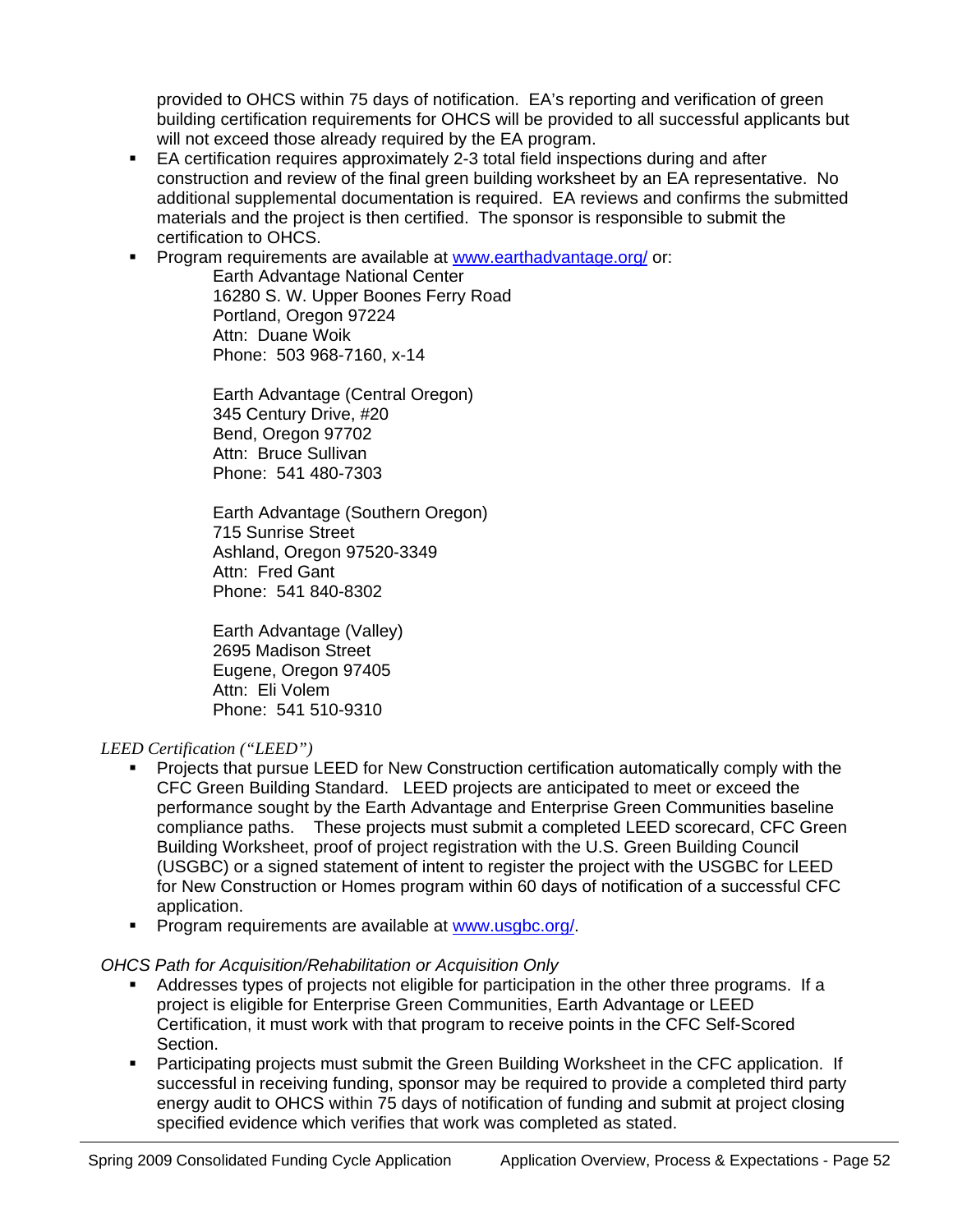#### **VISITABILITY**

Oregon policy, as enacted by ORS 456.510, is to "encourage the design and construction of dwellings that enable easy access by individuals with mobility impairments and that … allow continued use by aging occupants".

New construction projects receiving funding from the Department are subject to requirements for Visitability. Although the Department strongly encourages Visitability of all projects, the Visitability Rule does not apply to rehabilitation projects, or to projects that receive Department funding only from OHCS bond financing and/or non-competitive tax credits. Nor does it apply to Farmworker Housing on a farm.

However, newly constructed units and newly constructed community spaces in rehabilitation projects are subject to requirements for Visitability.

**"Visitable"** means able to be approached, entered and used by individuals with mobility impairments, including but not limited to individuals using wheelchairs, as determined by the Department.

In effect, units in many projects are already "Visitable" since they must meet the requirements of the federal Fair Housing Act. Fair Housing addresses "Accessibility" standards, which exceed most requirements for Visitability. Since 1991, The Fair Housing Accessibility Guidelines have provided "safe-haven" specifications for meeting requirements of the Fair Housing Act.

Visitability requirements closely follow Fair Housing Accessibility Guidelines. The following is a summary of the differences between the Oregon Visitability Rule and the requirements of the Fair Housing Act. It is intended to clarify the impact of the Visitability Rule on projects that will be designed to already meet Fair Housing Act requirements.

## **Differences in Application between the Visitability Rule and Fair Housing Guidelines**

The Visitability Rule applies to new construction of OHCS-subsidized rental projects of one or more units, including Group Homes. The Fair Housing Accessibility Guidelines apply to rental buildings of four or more units.

Although the Department strongly encourages Visitability in all projects, it is not required in projects that receive Department subsidy only from OHCS bond financing and/or non-competitive tax credits. Nor does it apply to Farmworker Housing on a farm. The Fair Housing Accessibility Guidelines do apply to those projects.

The Visitability Rule applies to all ground floor units, the ground floors of multi-story units, and to all units in elevator buildings. Multi-story units are exempt from the Fair Housing Accessibility Guidelines.

The basis for exemption from the Visitability Rule includes conflicting Community Design Standards, undue cost constraint and other exemptions related to timing and funding. Fair Housing exemptions are based only on Site impracticality.

#### Differences in Specific Requirements

#### *Site and Building Requirements*

The Visitability Rule requires a Visitable Route to all ground floor units, the ground floors of multistory units, and to all units in elevator buildings. Multi-story units are exempt from the Fair Housing Accessibility Guidelines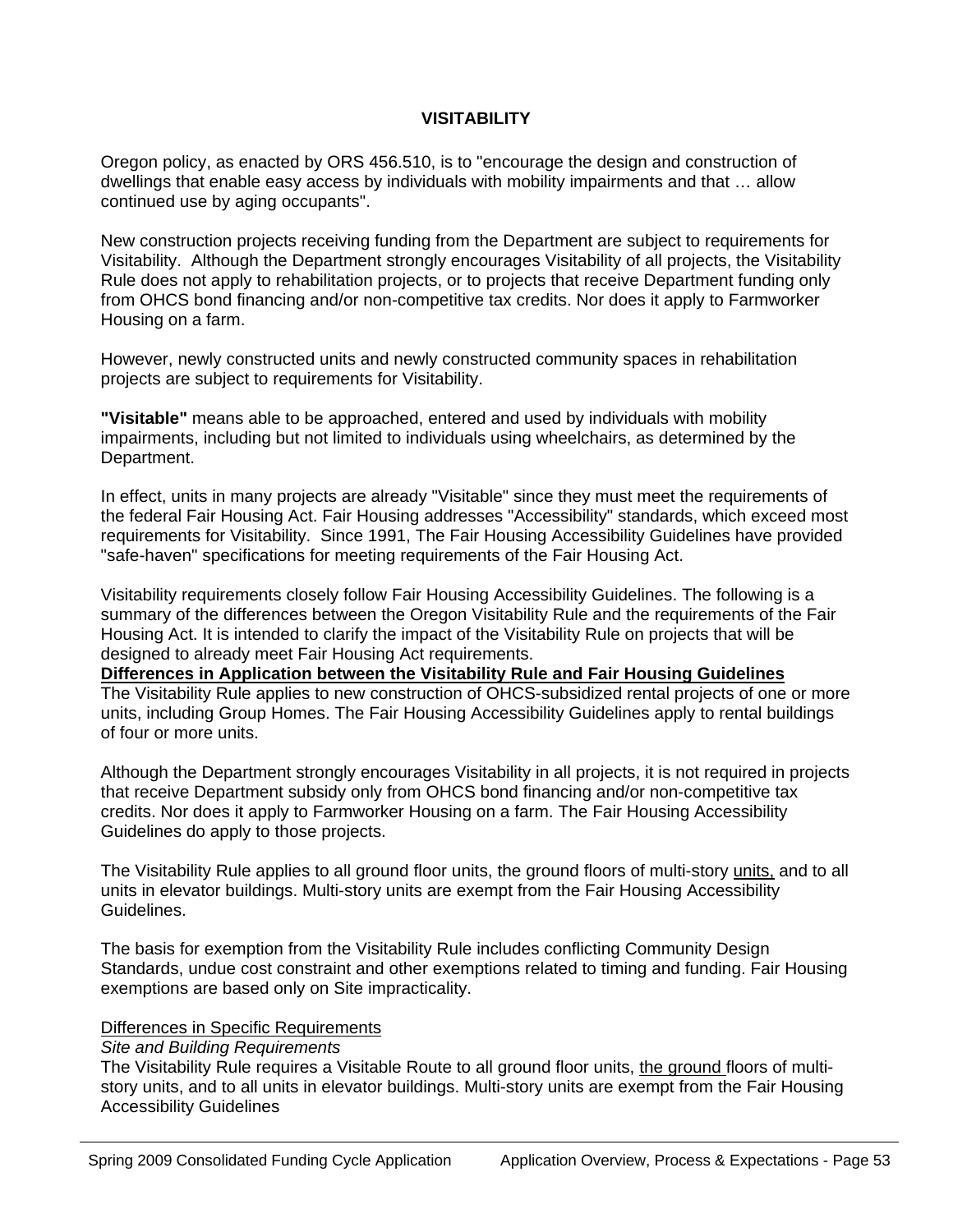The Rule requires edge protection for walks, patios and plazas that are 12" or higher than the adjacent grade.

For ramps that are not covered by other, more stringent requirements, the Visitability Rule does not require handrail extension, requires handrails only on one side of ramps and permits a ramp cross slope not to exceed 3%.

The Rule requires, under most circumstances, 24 hour access for residents and their guests to an on-site, fully accessible Powder Room in projects of 20 or more contiguous units. Fair Housing has no such provision.

#### Unit Requirements

The Visitability Rule requires Visitability in all ground floor units, the ground floors of multi-story units, and all units in elevator buildings. Fair Housing exempts multi-story units.

The Rule requires a visitable route between a visitable unit entrance and at least one visitable common living space. Fair Housing requires accessibility to all spaces within a unit.

The Rule requires at least one Bathroom or Powder Room in each unit to be Visitable.

#### Relationship with other federal and state accessibility requirements

Where existing federal and state requirements conflict with Visitability Requirements, the more stringent regulations apply.

#### **Visitability Requirements**

The Visitability Requirements are organized according to **Site**, **Building** and **Unit** to coincide with the organization of the other Architectural Requirements. These sections are followed by specific information regarding **Exemptions** to the Visitability Requirements. The requirements are based on the Oregon Administrative Rule governing Visitability (OAR 813-310). The text of the entire Rule can be found on the OHCS website at: www.ohcs.oregon.gov.

#### Site and Common Space Visitability

#### *Visitable Exterior Route Requirements*

Each unit must be connected to common use areas (such as parking, lobbies, mailboxes, management offices, recreational facilities, laundries and garbage and recycling areas) by a visitable exterior route.

#### *Walk, Ramp and Curb Ramp Requirements*

Walks- Walk*s* along a visitable exterior route must meet the following criteria.

*Width*- the minimum clear width of a walk must not be less than 36 inches.

*Slope and Rise* - The slope of a walk must not exceed one unit vertical in 20 units horizontal (5% slope).

*Cross Slope* - The cross slope of a walk must not exceed one unit vertical in 33 units horizontal (3% slope).

*Edge Protection* - Along a visitable exterior route, a continuous 2 inch high curb is required on the edge of walks that are 12 inches or higher above the adjacent grade. This applies to both flat and sloped portions of walks, regardless of size, as well as flat areas such as plazas and courts. Along a sloped walk a portion of which requires a curb, the height of the curb must gradually taper until the walk is no higher than 2 inches above adjacent grade. **See Figure #1** 

Ramps- Ramps along a visitable exterior route must meet the following criteria.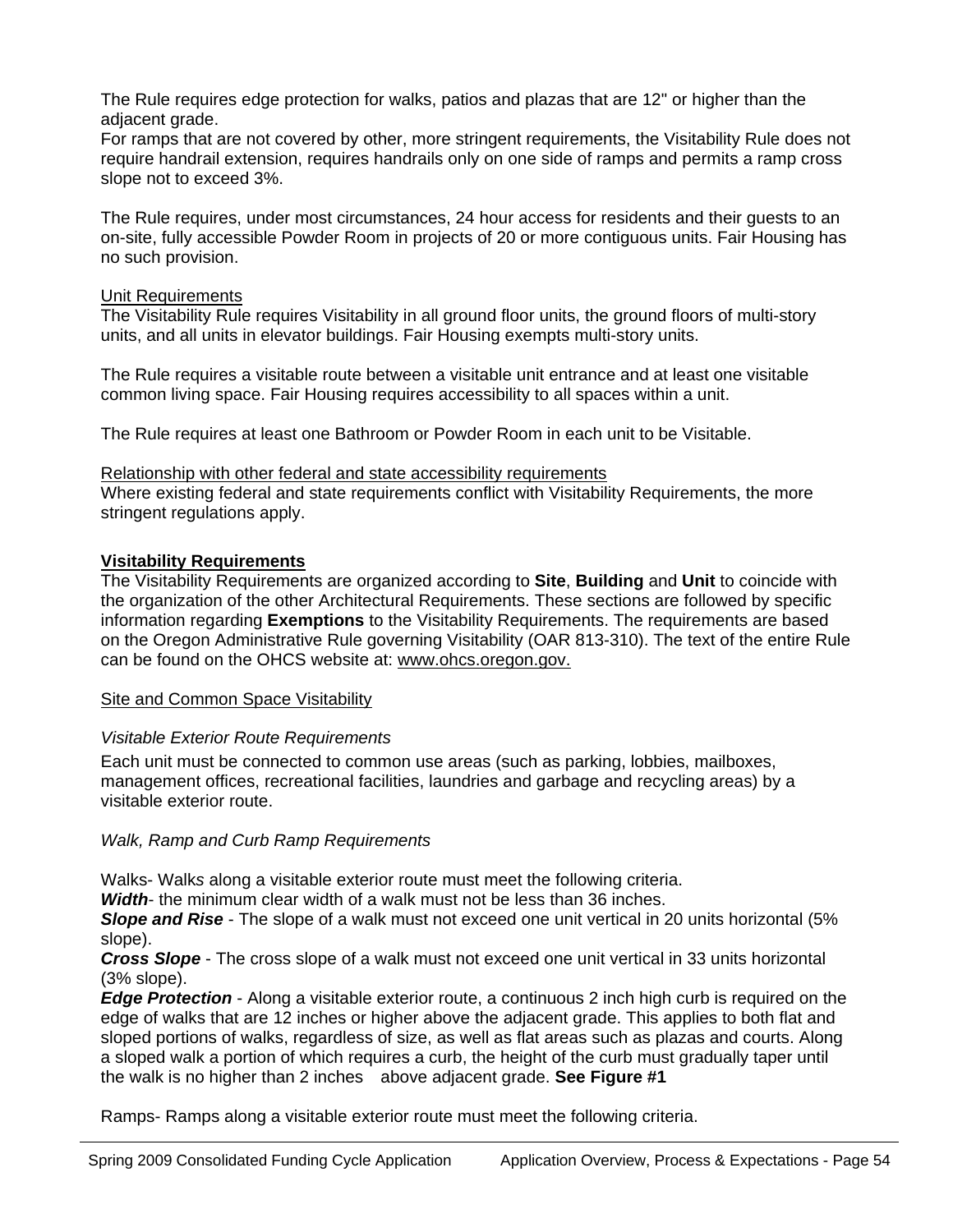*Width***-** the minimum clear width of a ramp must not be less than 36 inches.

*Slope***-**The maximum slope of a ramp must not exceed one unit vertical in 12 units horizontal (8.33% slope). The maximum rise for any single run can be no greater than 30 inches. *Cross Slope* **-** The cross slope of a ramp can be no greater than one unit vertical in 33 units horizontal (3% slope).

**Surface** Ramps along a visitable exterior route must have a firm, stable, slip resistant surface. Landings**-** Ramps along a visitable route must have landings at the top and bottom, and at least one intermediate landing for each 30 inches of rise. Landings must have a minimum dimension, measured in the direction of travel of 60 inches. The width of any landing may not be less than the width of the ramp. Where the ramp changes direction, the minimum size of the ramp must be 60 inches by 60 inches.

*Handrails-* Each ramp required for Visitability must have a handrail on at least one side. Ramps with a total rise of 12 inches or less or a horizontal projection of 12 feet or less are not subject to the handrail requirement. Curb ramps are not subject to the handrail requirement. Required handrails must be built and installed to meet the specifications set forth in Chapter 11, Division II-ELEMENT REQUIREMENTS, of the OREGON STRUCTURAL SPECIALTY CODE, (Oregon UBC) except that a handrail for Visitability need not include extensions beyond the length of the ramp and landing. **See Figures and #2 #3.**

Curb Ramps - Curb ramps are required where curbs lie along a visitable route.

*Width*- Curb ramps must have a minimum width of 36 inches.

*Slope* - Curb ramps can have a maximum slope of 1 unit vertical to 12 units horizontal. Transitions from curb ramps to walks; gutters and vehicular ways must be flush and free of abrupt changes in height.

*Side Slopes* - Curb ramps located where pedestrians walk across the ramp must have sloped sides whose slope does not exceed 1:10.

*Surfaces* - Curb ramps along visitable exterior routes must have a firm, stable, slip resistant surface.

*Location* - Curb ramps must be built so as not to project into vehicular ways or be located within accessible parking spaces.

# Visitable Community Powder Room Requirements

A Fully Accessible (by ADA Standards) Community Powder Room must be provided in a development that has 20 or more contiguous units.

The Community Powder Room must be available for use 24-hours per day, 7 days per week. This availability may be provided by on-site or on-call staff, through the use of keys, keypads or electronic code locks, or by other means, as approved by the Department.

# Visitable Exterior Entrance Requirements

Each dwelling unit must have at least one visitable entrance that meets the following criteria: *Exterior Door Width* - An exterior door must have a clear opening of at least 32 inches. *Threshold*- The maximum allowable threshold height is ¾ inch for exterior sliding doors and ½ **inch** for all other exterior doors. Bevel thresholds down to adjacent surfaces at a rate not greater than 1:2.

*Adjacent Surfaces* - Each visitable entrance must have a flat surface immediately adjacent to and level with the entrance. On the exterior, the surface may be sloped for drainage at 1:50 maximum (a 2% slope). The surface must be at least 36 inches wide and at least 48 inches deep in the direction of travel on the push side of the door. On the pull side of the door, it must be at less than 60 inches deep in the direction of travel. Where the door is not in the direction of travel, the minimum size of the flat surface must be 60 inches by 60 inches. **See Figures #4 and #5.**

# Visitable Unit Interior Requirements

Each unit must have the following minimum characteristics for Visitability: *One or more visitable routes* between the visitable dwelling unit entrance and a visitable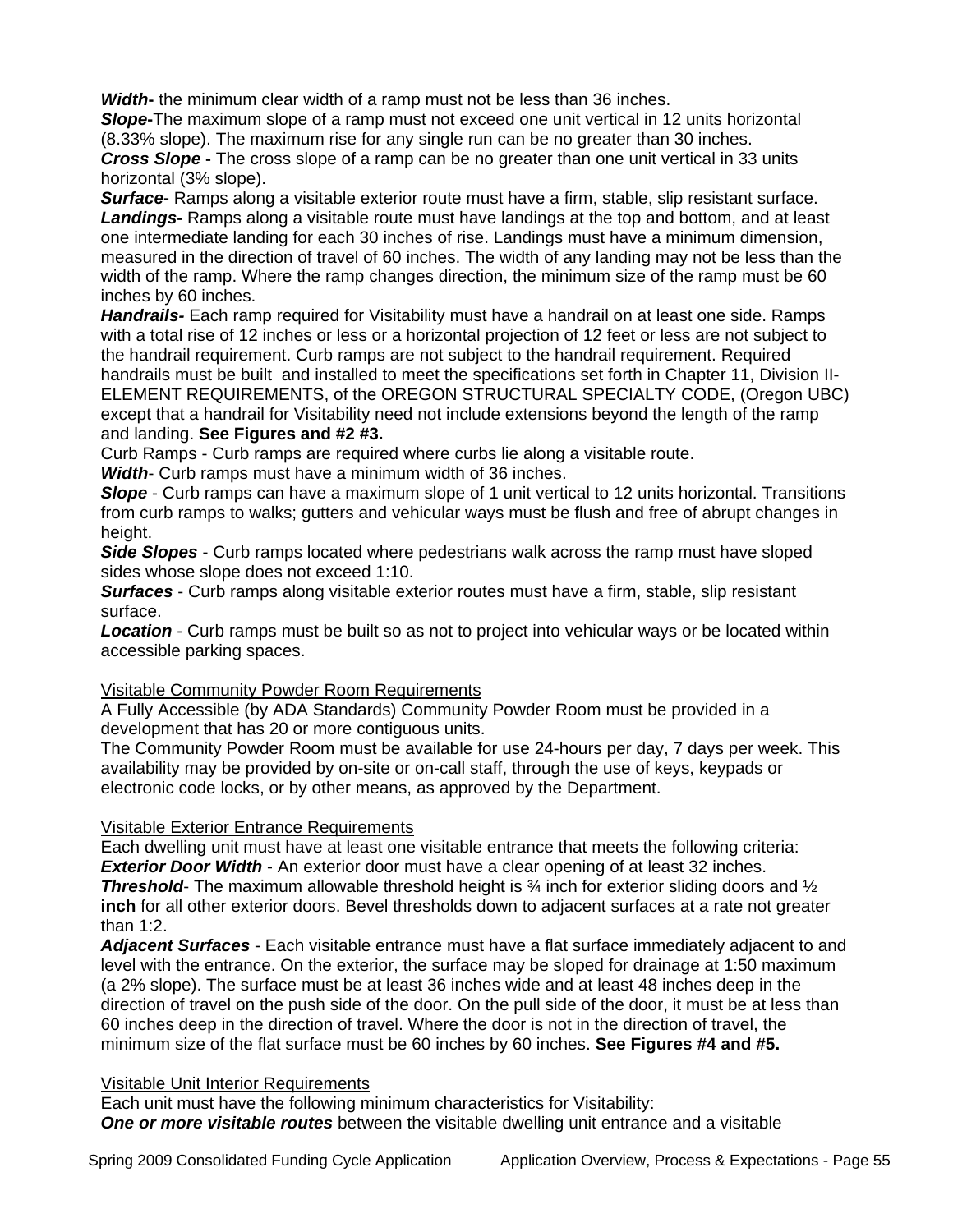common living space.

*Hallways* along a visitable route must have a minimum clearance of 36 inches, and doorways along that route must have a minimum clearance of 32 inches.

*Light switches*, electrical outlets and environmental controls in the dwelling units must be installed no lower than 15 inches, or any higher than 48 inches, above the adjacent floor level.

*One or more visitable routes* between the dwelling unit entrance and a Powder Room.

*A Powder Room* that has the following characteristics: See **Figure #6**

A door that does not block access along the visitable interior route, and does not block the reasonable use of the fixtures in the powder room, in the Department's determination. Walls that are reinforced in a manner suitable for grab bar installation.

#### Group Home Visitability Requirements

For the purposes of Visitability, Group Homes are generally considered to be a single unit. A Group Home requires only one visitable exterior route, one visitable entrance, one visitable interior route to a Common Space and one visitable Powder Room.

#### Exemptions from the Visitability Requirements

The Department may grant requests for exemptions from the Visitability Requirements, based on specific conditions and for specific reasons.

#### Reasons for Exemptions

Exemptions may be requested for the following conditions: adverse topography, significant financial aid from another government agency, undue cost, undue constraints, initial project rejection, conflicting community and design standards and/or to provide an alternative to 24 hour Common Powder Room availability.

*Adverse Topography-* An exemption from Visitability Requirements may be considered if topography or other site considerations (flood plains, conservation areas) make compliance impracticable. An exemption might also be warranted if specific site conditions require expensive deviations from accepted construction methods.

**Significant Financial Aid from Another Government Agency-** An exemption from Visitability Requirements may be considered if another agency contributes a significant amount of financial aid to the housing. The financial aid becomes significant if it includes funding for at least 25% of the anticipated total development cost at the time of initial funding, or project based rental assistance for a minimum of 50% of the units for an anticipated period of multiple years.

*Undue Cost-* An exemption from Visitability Requirements may be considered if additional construction costs, directly attributable to meeting the Visitability Rule, are unreasonably above and beyond the normal costs of meeting the Department's other Architectural Requirements. In order to be considered undue, the additional costs must exceed \$1,000 per unit, or \$2000 if associated with providing a Community Powder Room.

*Undue Constraints-* An exemption from Visitability Requirements may be considered if financial or other factors exist that may inappropriately limit the development or its operation. Factors the Department may consider in making such a determination include, but are not limited to:

Whether applying these rules may result in a loss of units.

Whether applying these rules may result in a need to raise rents by a significant amount (loss of affordability).

Whether applying these rules may result in a significant increase in maintenance or ongoing expense.

*Community and Design Standards -*An exemption or partial exemption may be considered if local government development codes or legally binding CCRs (covenants, conditions and restrictions) contradict the Visitability Requirements. Neighborhood or Management design preferences are not included.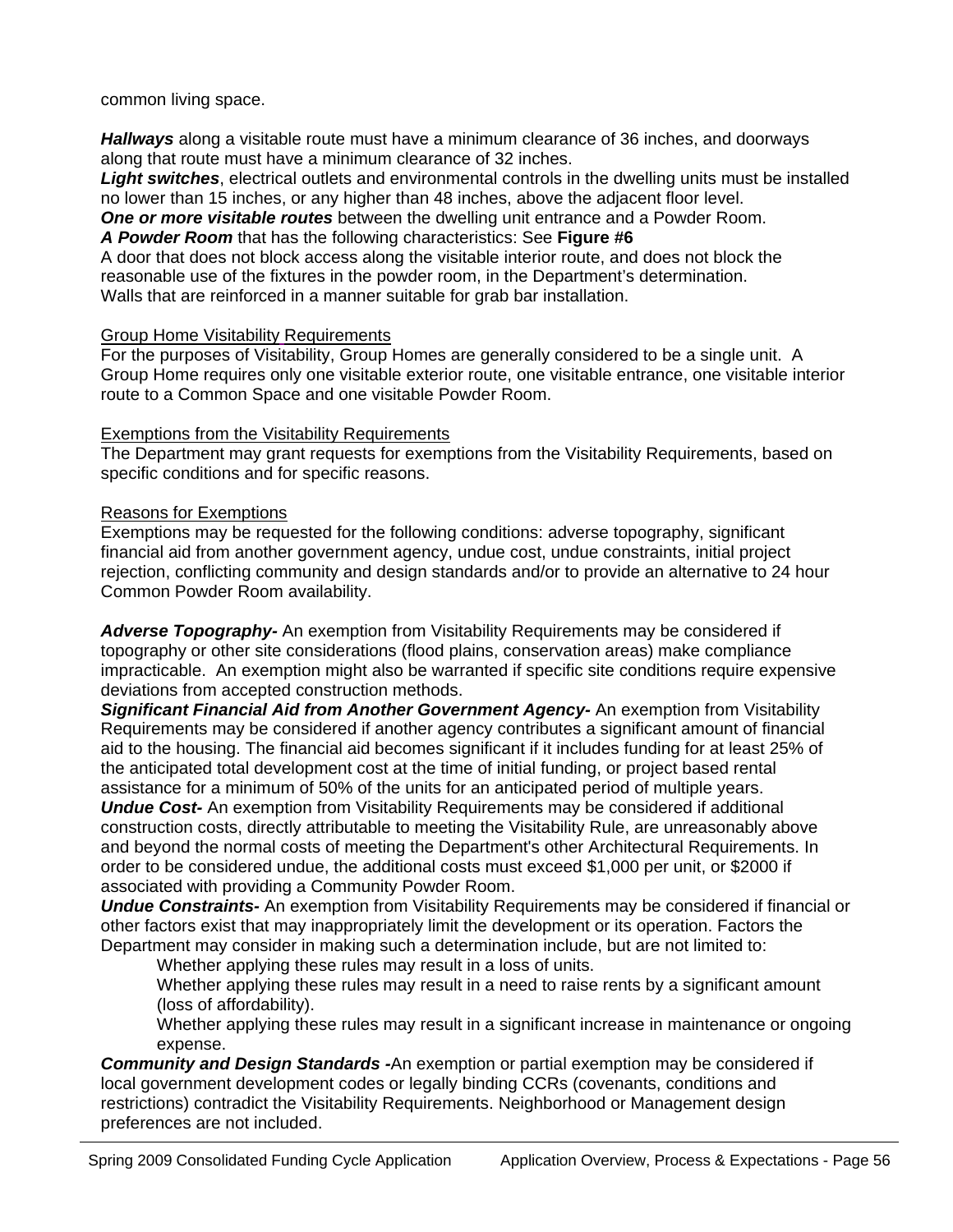*Alternative to 24 hour Common Powder Room Availability-* An exemption from the requirement to make the Community Powder Room available for use 24-hours per day may be considered if each of the visitable units in the development includes an *Adaptable* Powder Room, as defined in Chapter 11 of the Oregon Structural Specialty Code (The Oregon UBC), and also has at least one properly installed grab bar on the wall beside the toilet.

## **Partial Exemptions**

The Department encourages Visitability to the greatest degree possible in each project. The final approval of an exemption or partial exemption request may be given for more or less than requested. Partial exemptions may be granted as follows:

#### *Partial Exemption from meeting all of the Visitability Requirements*

The Department may grant an exemption for one aspect of the Visitability requirements without granting exemption from other Visitability requirements. For example, an exemption from exterior requirements may be granted for topographical reasons without exempting interior requirements. *Partial Exemption from Full Compliance with Visitability Requirements* 

The Department may grant a partial exemption from full compliance with any Visitability requirement. For example, a ramp that cannot meet the Visitability standard may be given a partial exemption that still requires the ramp to meet a certain standard which in the determination of the Department is the best that can be achieved under the circumstances.

#### *Partial Exemption for One or More Unit*

The Department may grant an exemption or partial exemption for one or more of the units in a development. For example it may be that one unit in a development requires an exemption while others do not merit such an exemption.

#### **Visitability Exemption Application Process**

#### *Visitability Request Form*

To request an exemption from any aspect of the Visitability Requirements, complete the OHCS Visitability Request Form found in this packet. The Visitability Request Form is also available on the OHCS website at: [www.ohcs.oregon.gov/OHCS/HRS\\_CFC\\_Overview.shtml.](http://www.ohcs.oregon.gov/OHCS/HRS_CFC_Overview.shtml) Answer each question, providing a complete and thorough justification for the exemption request. Use additional sheets if necessary.

#### *Timing of Exemption Requests*

Exemption requests must be made at the time of application for funding. Requests made afterward may be considered if site or other conditions could not have been anticipated while meeting the other requirements of the application process. For example:

A late request might be justified if adverse sub-surface conditions are encountered during construction and could not have been anticipated by the Geotechnical Investigation prepared for the original application.

A request for exemption from the 24 hour availability requirement for a Community Powder Room may be made and considered at any time during the life of the project if operational or management issues associated with maintaining availability threaten to pose undue constraints on the project.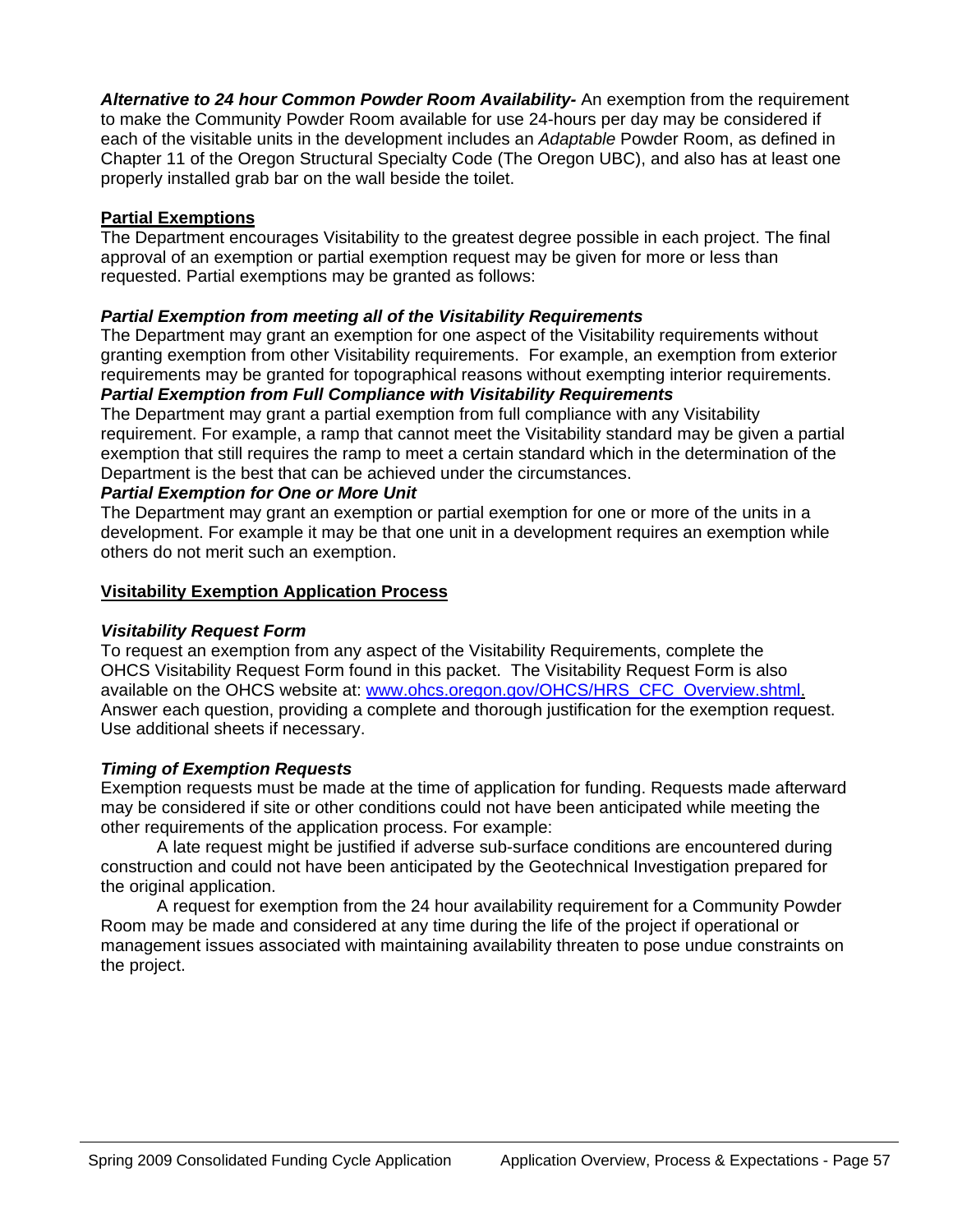

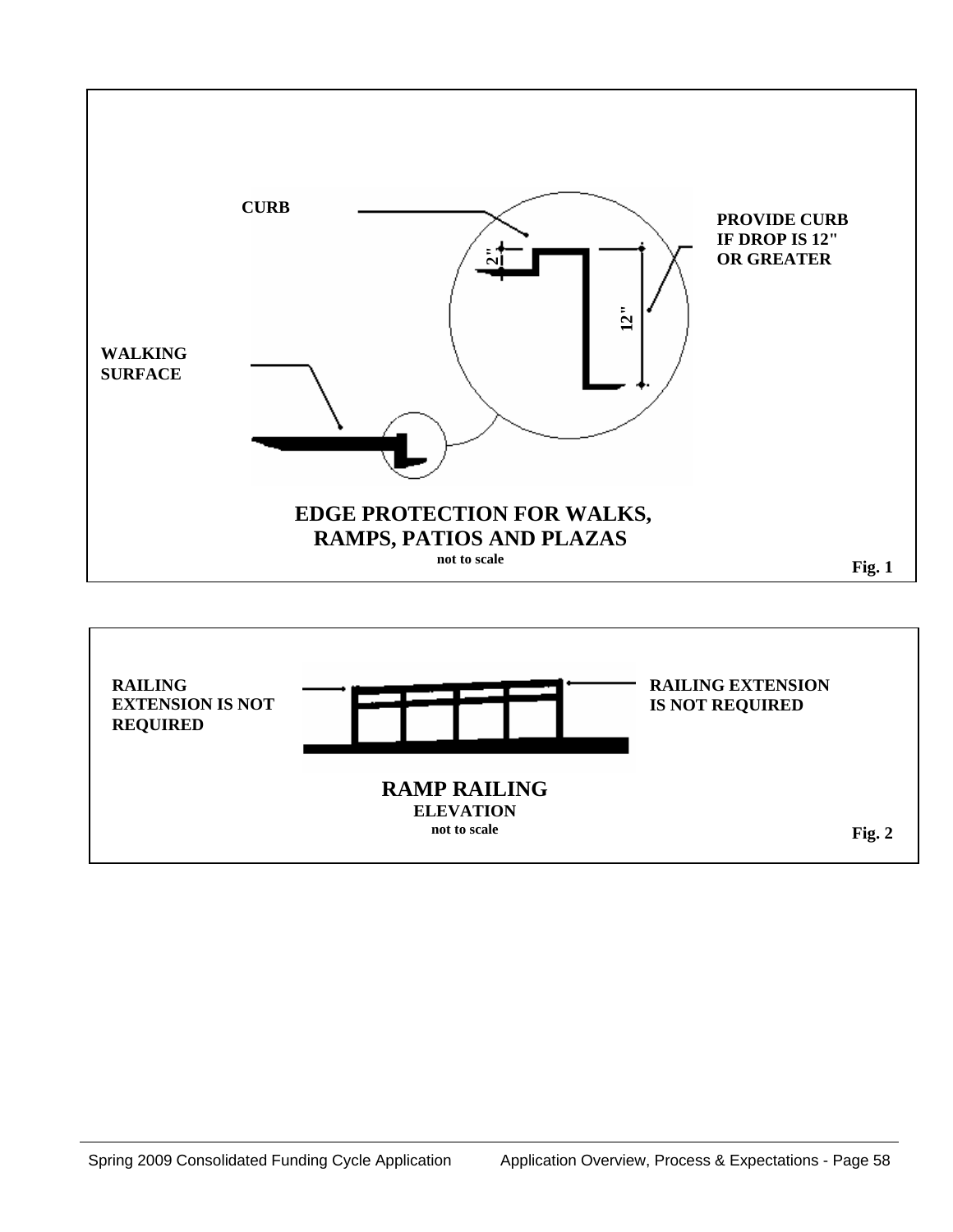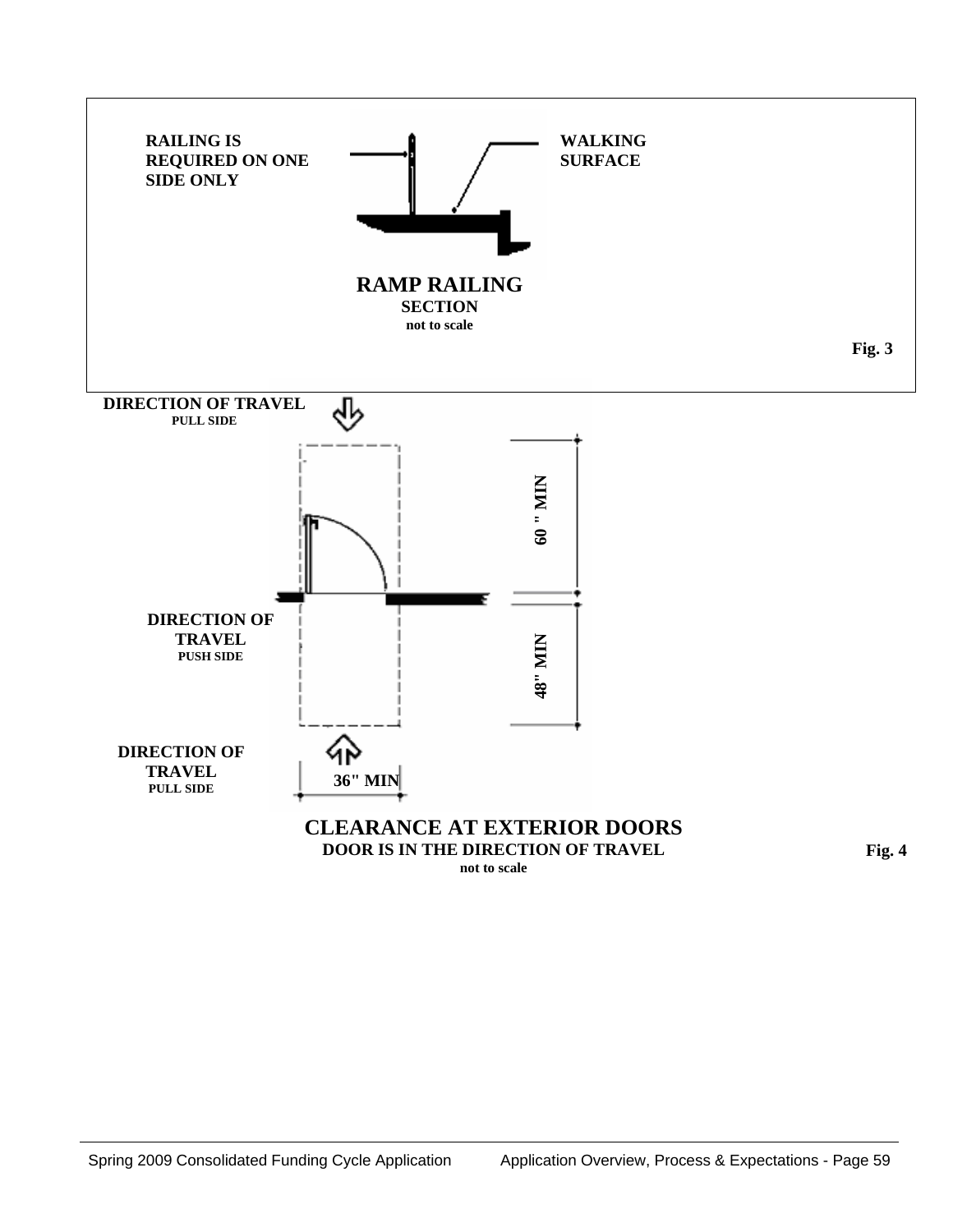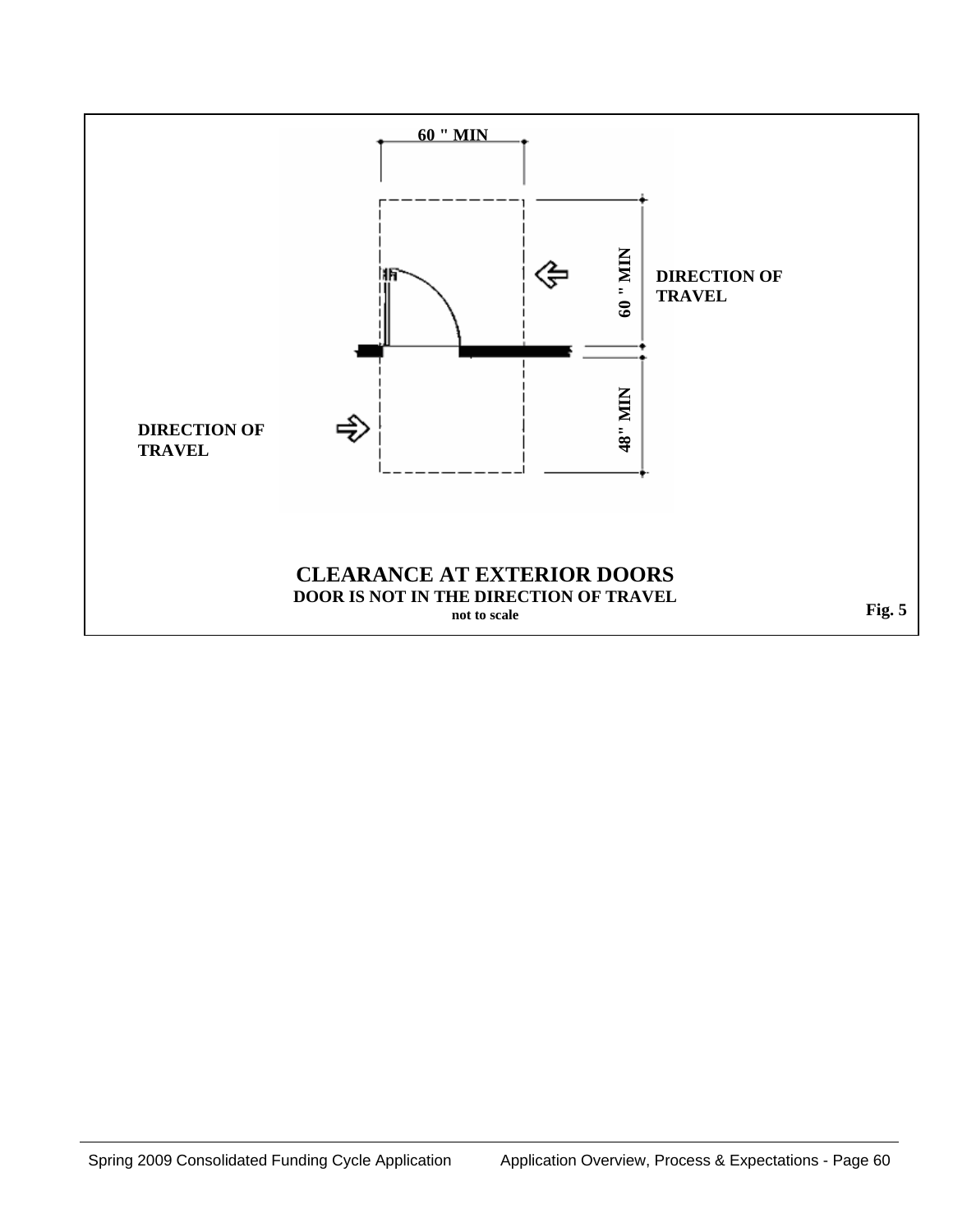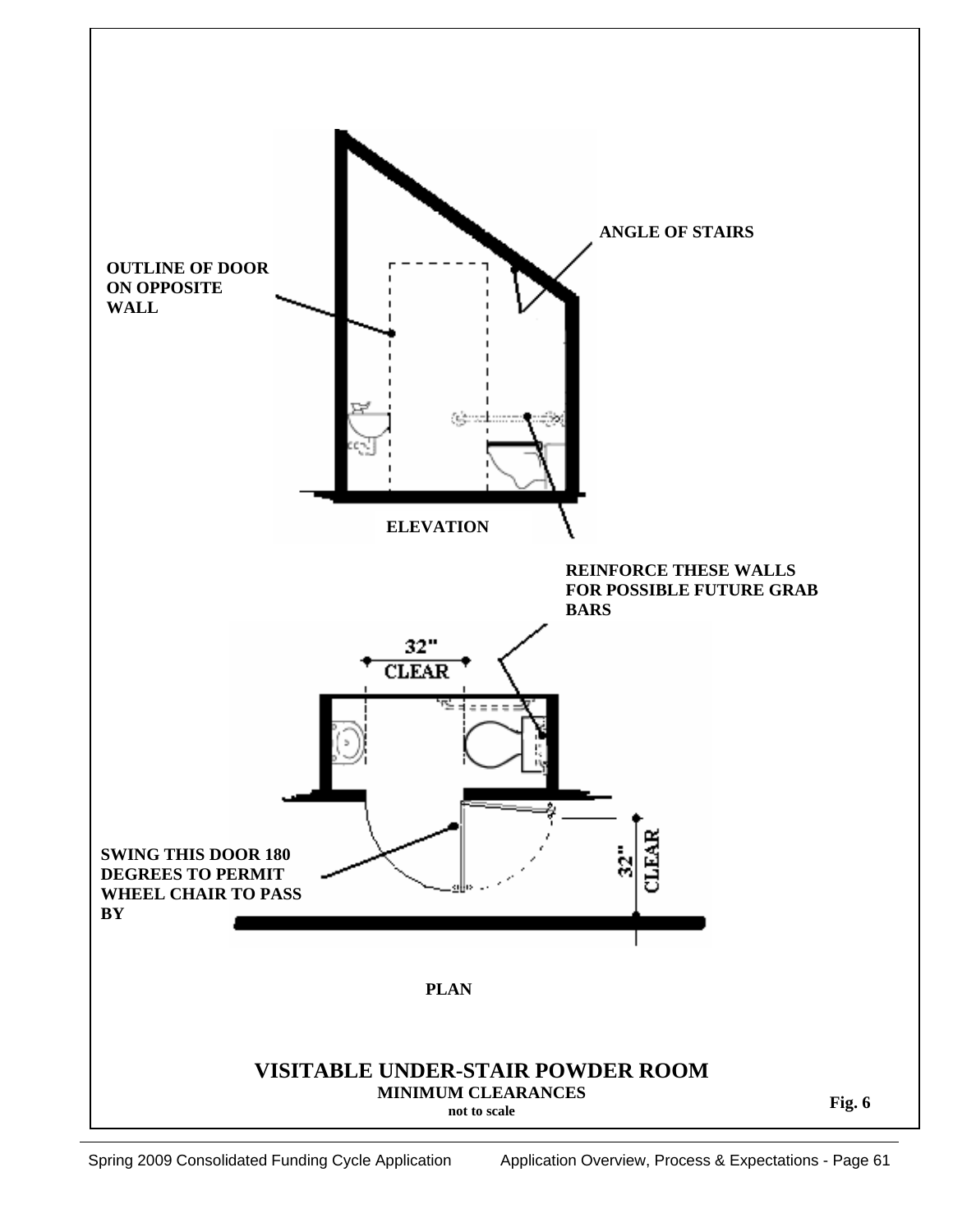# **REHABILITATION ASSESSMENT STANDARDS**

OHCS has found in recent years that construction costs, especially for rehabilitation projects, have often exceeded original estimates. The process of providing and approving additional awards after the start of construction is beginning to affect the Department's funding award plans. OHCS may not be able to award additional funds to projects which are over-budget on construction costs.

OHCS requires a thorough Rehabilitation Assessment for all rehabilitation project grant, loan or tax credit applications. The Assessment must examine the following major building components and describe the work necessary to bring each building component to the level of maximum expected life span. The following rehabilitation components should be addressed in the Assessment:

- Roof and roof substructure
- Accessibility features
- Exterior walls (building envelope)
- Pest and dry rot inspection
- Insulation
- Interior spaces: appliances and structural elements
- Foundation
- Structure: basement, substructure, super structure, crawlspaces
- Electrical systems
- Plumbing systems
- Heating systems
- Site: parking, landscaping, common areas, lighting, security
- Meet the requirements of HUD 24 CFR 5.703 (uniform physical condition standards for public housing).

Deferred maintenance may be done as a part of a more substantial rehabilitation effort, but OHCS strongly discourages the use of tax credits solely for the purposes of addressing deferred maintenance.

A specific set of standards has not been designated to address the variation in project needs; however, OHCS requires standards for acquisition/rehabilitation projects be goal-oriented. The goal will be to improve the property in such as way as to maximize its expected life. As well as immediate rehabilitation, an assessment of repairs and maintenance planned over time should be included.

**After reservation of funding is made, OHCS may, at its discretion, complete a unit by unit inspection of developments with proposed rehabilitation to assure there is an adequate scope of work. OHCS encourages sponsors of acquisition and rehabilitation projects to complete a replacement schedule prior to application. Depending on the extent of rehabilitation and the condition of the project, OHCS may require an analysis of cash flow and expenditures for the depreciable portions of the project. If requested, OHCS will provide technical assistance in the completion of this analysis.**

#### **Rehabilitation Assessment Criteria**

The Rehabilitation Assessment must be in a narrative form that addresses the following major components:

• Critical repair items: All health and safety deficiencies, or violations of Housing Quality Standards (or Uniform Physical Inspection Standards), requiring immediate remediation.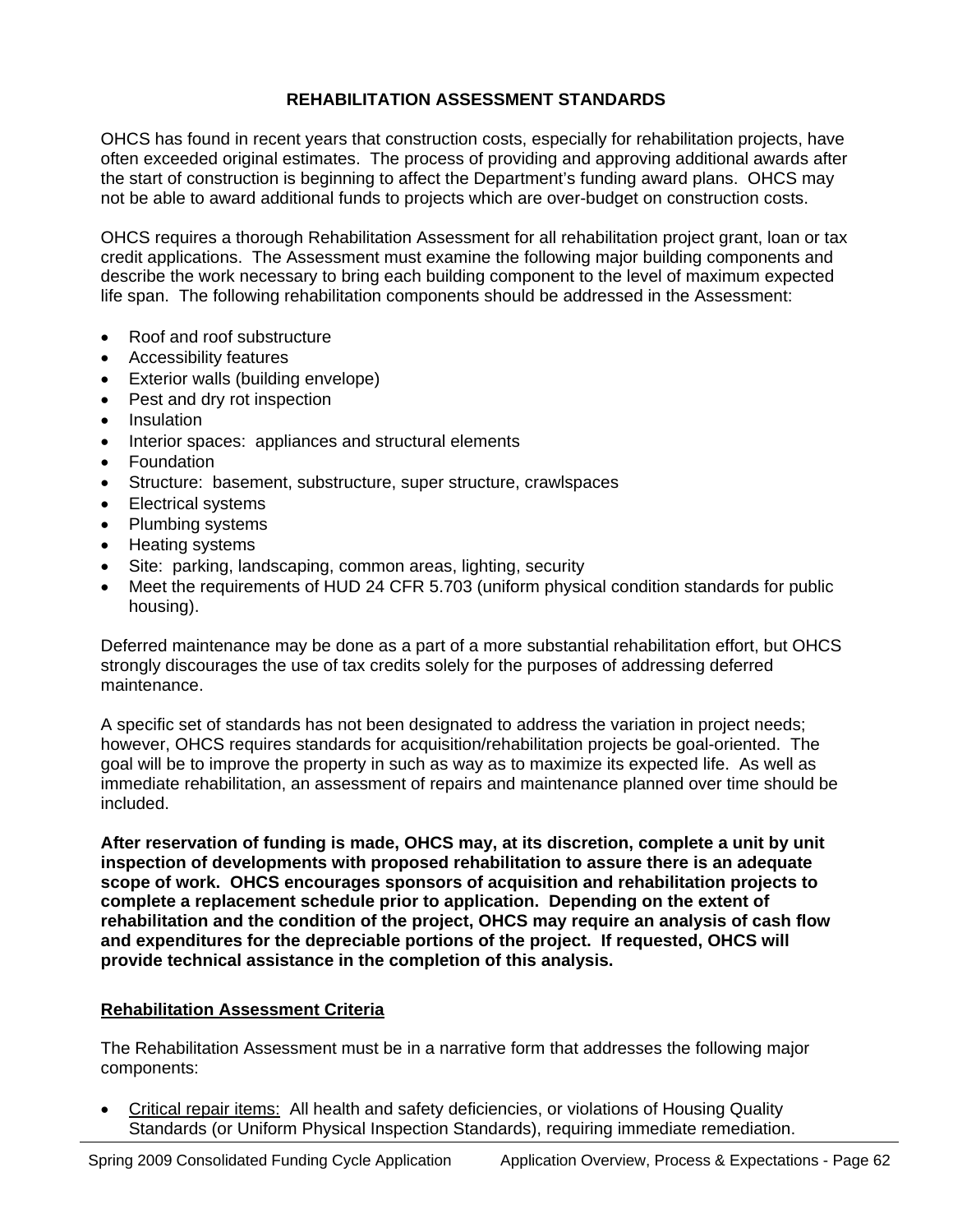- Two-year physical needs: Repairs, replacement and significant deferred and other maintenance items that need to be addressed within 24 months of the date of the RA. Any necessary redesign of the project and market amenities needed to restore the property to a reasonable standard of livability should be included. These repairs are to be included in the development budget and funded by construction-period sources of funds.
- Long term physical needs: Repairs and replacements beyond the first two years that are required to maintain the project's physical integrity over the next 30 years, such as major structural systems that will need replacement during that period. These repairs are to be funded from the Replacement Reserves Account.
- Analysis of reserves for replacement: An estimate of the initial and monthly deposit of the Replacement Reserves Account needed to fund long-term physical needs, accounting for inflation, the existing Replacement Reserves Account balance, and the expected useful life of major building systems. This analysis should not include the cost of critical repair items, twoyear physical needs or any work items that would be treated as normal maintenance or repair expense.

The following items need to be adequately completed and the sponsor should enlist the assistance of professionals as needed in preparing the RA. Sponsors should consider using an architect, general contractor, mechanical/structural engineer, or property inspectors, all of whom should be licensed in the State of Oregon.

- Conduct site inspections of 100% of all units (a lesser percentage may be allowed at OHCS' discretion).
- Identify any physical deficiencies as a result of a) visual survey, b) review of pertinent documentation, and c) interviews with the property owner, management staff, tenants, community groups and government officials.
- Identify physical deficiencies, including critical repair items, two-year physical needs and long term physical needs. These should include repair items that represent an immediate threat to health and safety and all other significant defects, deficiencies, items of deferred maintenance, and material building code violations that would limit the expected useful life of major components or systems.
- Explain how the project will meet the requirements for accessibility to persons with disabilities. Identify physical obstacles and describe methods to make the project more accessible, listing needed repair items in the rehabilitation plan.
- Prepare a rehabilitation plan, addressing all two-year and long term physical needs separately.
- Prepare a replacement reserve schedule, including an estimate of the initial and annual deposits, accounting for inflation and based on a 30-year term.

The premise for calculating the needs and capacity for the replacement reserve fund should be guided by the following:

- OHCS expects that projects will be maintained at a level that is comparable with the condition at the time the project was placed in service (for new construction- at the completion of construction; for rehabilitation- at the completion of rehabilitation). Repairs and replacements must be accomplished when items are damaged or show excessive wear due to use or age, and replacements must be "as good as new" or at least up to the original quality. OHCS realizes in occupied units it may be more difficult to accomplish extensive repairs and replacements (this will be evaluated on a case-by-case basis).
- Projects must be comparable in appearance to non-subsidized multi-family housing in the area with similar rents.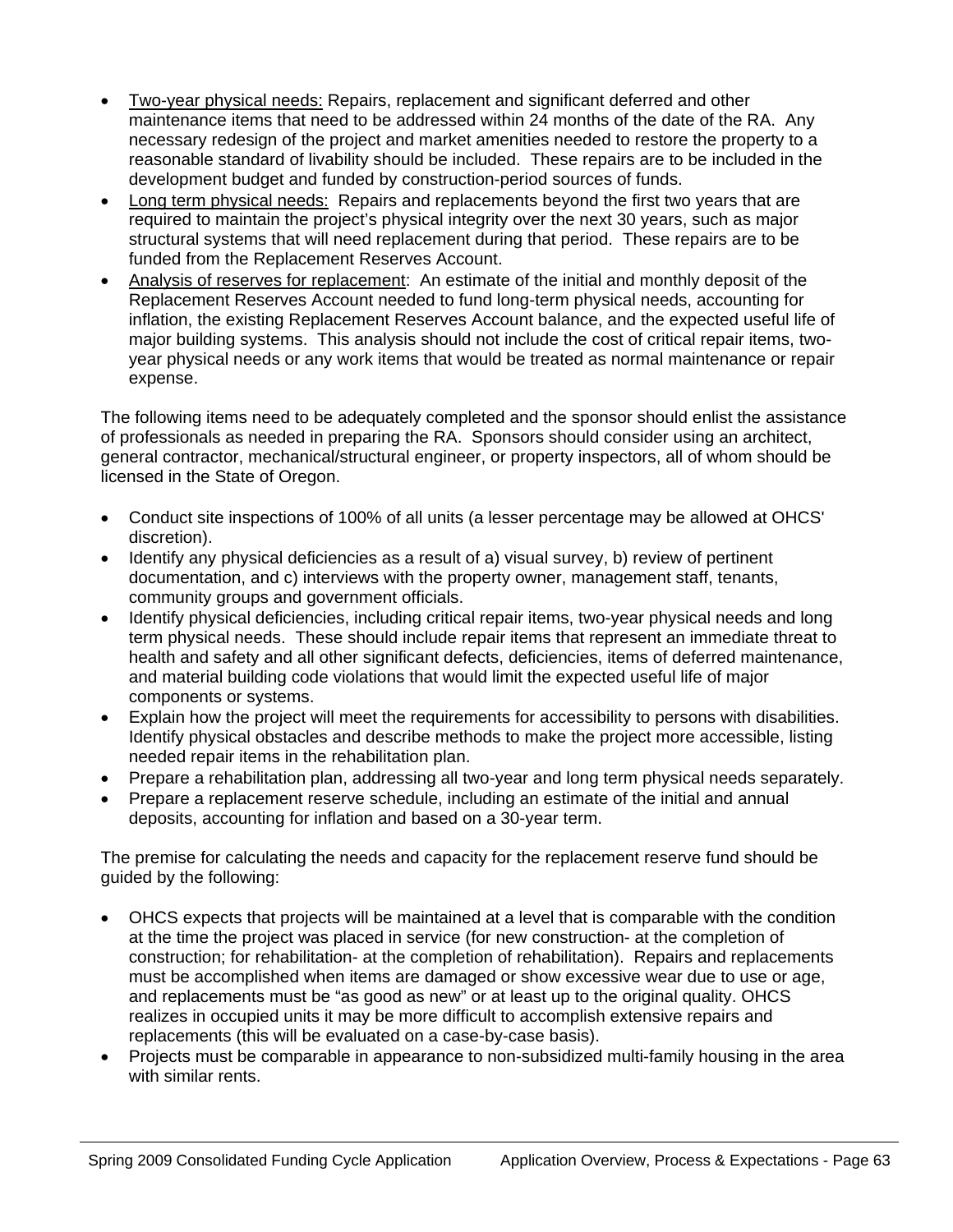• Inspections are performed by OHCS as required by any program regulations and any loan regulatory documents. These inspections are intended to provide a mechanism for OHCS to address deficient findings.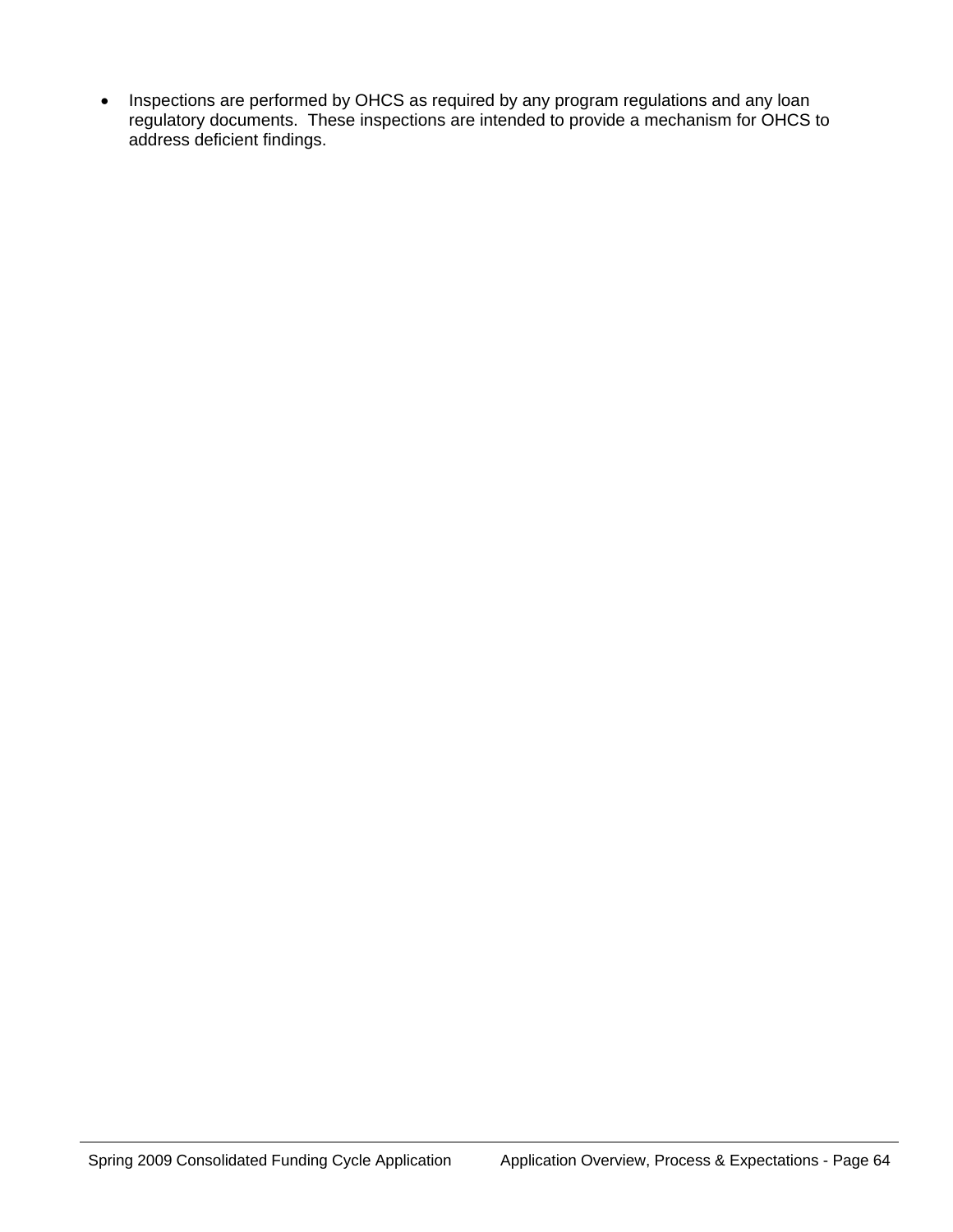# **APPENDIX**

#### **Calculating Unit Floor Area:**

Floor areas for each unit will be calculated using the following methods, depending on the placement of each unit in a particular building:

Outside face of exterior wall to outside face of exterior wall.

Outside face of exterior wall to center of party wall.

Outside face of exterior wall to hall face of corridor wall.

Center of party wall to center of party wall.

All interior spaces, walls, structural elements and voids will be included in the calculated floor area, except as specifically excluded below.

Exclusions:

In multi-story units, the floor area dedicated to stairs should only be counted once, for a total maximum exclusion of 50 (fifty) square feet.

Vertical Mechanical and Electrical chases will be excluded from unit floor area calculations. Balconies, porches, patios and exterior storage spaces will be excluded from unit floor area calculations.

#### Calculating Room Floor Area (Net Useable Area):

Floor area for each room will be calculated by measuring to the inside face of each wall.

Calculating Total Building Floor Area (Gross Area):

Total building floor area will be the sum of the areas enclosed by the exterior face of the exterior walls on each floor.

Balconies, porches and patios will be excluded from calculation of total building floor area.

#### **Disclaimer of Liability**

OHCS assumes no responsibility to make inspections during construction, and assumes no liability for construction quality or code compliance. The responsibility for the project meeting minimum health and safety standards is the responsibility of state and local jurisdictions and the project sponsor.

#### **REPLACEMENT RESERVES SCHEDULE**

#### **Intent**

OHCS expects that projects will be maintained at a level that is comparable with the condition at the time the project was placed in service (for new construction: at the completion of construction; for rehabilitation: at the completion of rehabilitation). Repairs and replacements must be accomplished when items are damaged or show excessive wear due to use or age, and replacements must be "as good as new" or at least up to the original quality. The standards imposed by OHCS for our projects are goal-oriented. The goal is to improve the property in such a way as to maximize its expected life.

The following life expectancy information is to assist in planning the project's Replacement Reserves.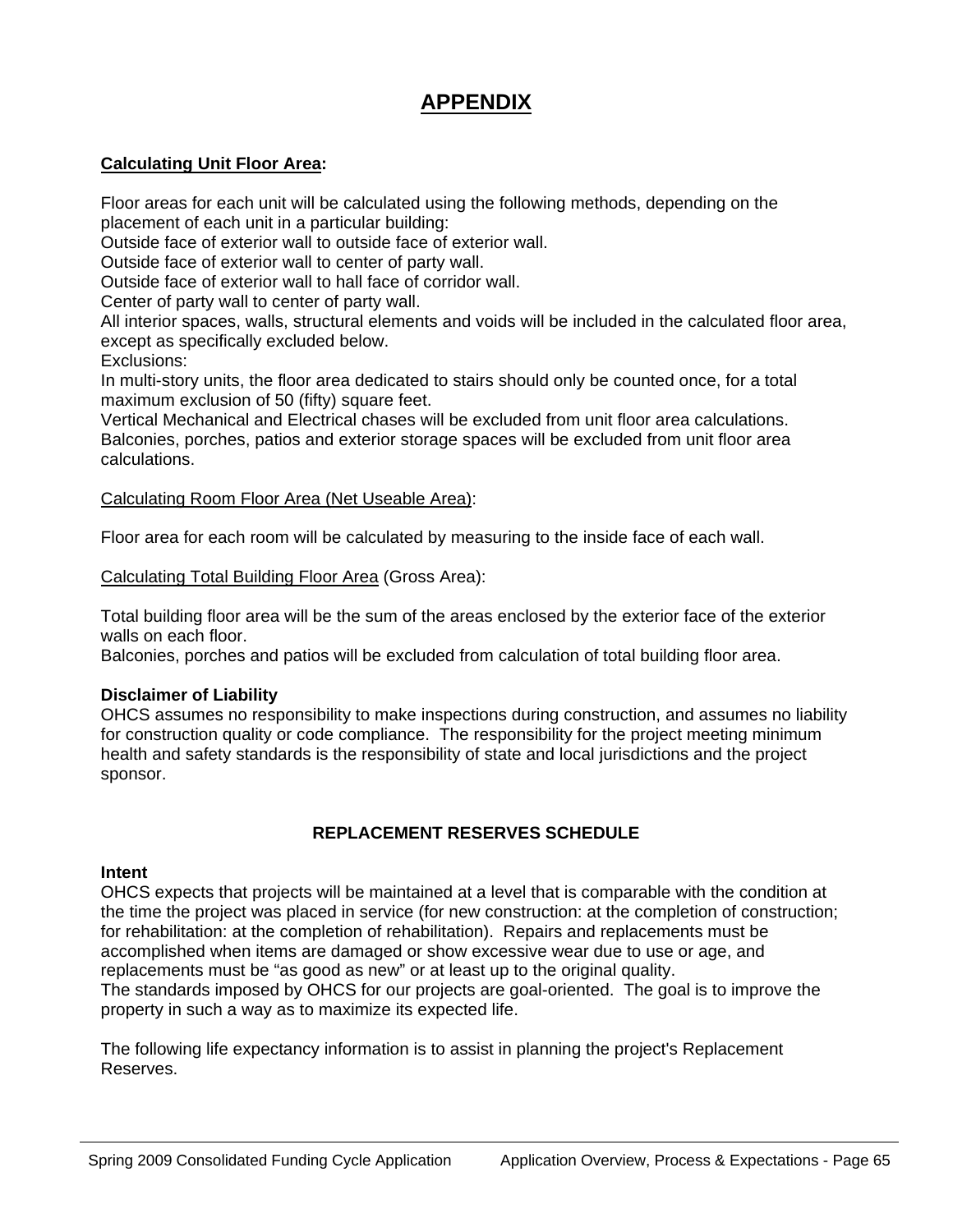# **LIFE EXPECTANCIES OF HOUSING COMPONENTS**

| Item                                                   | <b>Useful Life</b> | <b>Remarks</b>                                    |
|--------------------------------------------------------|--------------------|---------------------------------------------------|
| <b>Footings and Foundations:</b>                       |                    |                                                   |
| Footings                                               | Life               | These likely to last up to 250 years. Struc-      |
| Foundation                                             | Life               | tural defects to do develop are a result of       |
| <b>Concrete Block</b>                                  | Life               | poor soil conditions                              |
|                                                        |                    |                                                   |
| <b>Water proofing:</b>                                 |                    |                                                   |
| <b>Bituminous coating</b>                              | 5 yrs              |                                                   |
| Pargeting with Ionite                                  | Life               |                                                   |
| Termite proofing                                       | 5 yrs              | May be earlier in damp climates                   |
| Gravel outside                                         | 30-40 yrs          | Depends on usage                                  |
| Cement block                                           | Life               | Less strong than concrete block                   |
|                                                        |                    |                                                   |
| <b>Rough Structure:</b>                                |                    |                                                   |
| Floor system (basement)                                | Life               |                                                   |
| Framing exterior walls                                 | Life               | Usually plaster directly on masonry. Plaster      |
|                                                        |                    | is solid and will last forever. Provides          |
|                                                        |                    | tighter seal than drywall and better              |
|                                                        |                    | insulation                                        |
| Framing interior walls                                 | Life               | In older homes, usually plaster on wood           |
|                                                        |                    | lath. Lath strips lose resilience, causing        |
|                                                        |                    | waves in ceilings and walls                       |
|                                                        |                    |                                                   |
| <b>Concrete Work:</b>                                  |                    |                                                   |
| Slab                                                   | Life               | $(200 \text{ years})$                             |
| Pre-cast decks                                         | 10-15 yrs          |                                                   |
| Pre-cast porches                                       | 10-15 yrs          |                                                   |
| Site-built porches and steps                           | 20 yrs             |                                                   |
|                                                        |                    |                                                   |
| Sheet Metal: Gutters, downspouts, flashing<br>Aluminum |                    |                                                   |
|                                                        | 20-30 yrs          | Never requires painting, but dents and pits.      |
|                                                        |                    | May need to be replaced sooner for<br>appearance. |
| Copper                                                 | Life               | Very durable and expensive. Requires              |
|                                                        |                    | regular cleaning and alignment.                   |
| Galvanized iron                                        | 15-25 yrs          | Rusts easily and must be kept painted             |
|                                                        |                    | every 3-4 years.                                  |
| <b>Electrical Wiring:</b>                              |                    |                                                   |
| Copper                                                 | Life               |                                                   |
| Aluminum                                               | Life               |                                                   |
| Romex                                                  | Life               |                                                   |
|                                                        |                    |                                                   |
| <b>Circuit Breaker:</b>                                |                    |                                                   |
| Breaker panel                                          | 30-40 yrs          |                                                   |
| Individual breaker                                     | 25-30 yrs          |                                                   |
|                                                        |                    |                                                   |
| <b>Plumbing pressure pipes:</b>                        |                    |                                                   |
| Copper                                                 | Life               | Strongest and most common. Needs no               |
|                                                        |                    | maintenance                                       |
| Galvanized iron                                        | 30-50 yrs          | Rusts easily and is major expense in older        |
|                                                        |                    | homes. Most common until 1940                     |
| Plastic                                                | 30-40 yrs          |                                                   |
| Plumbing, waste pipe:                                  |                    |                                                   |
| Concrete                                               | 20 yrs             |                                                   |
| Vitreous china                                         | 25-30 yrs          |                                                   |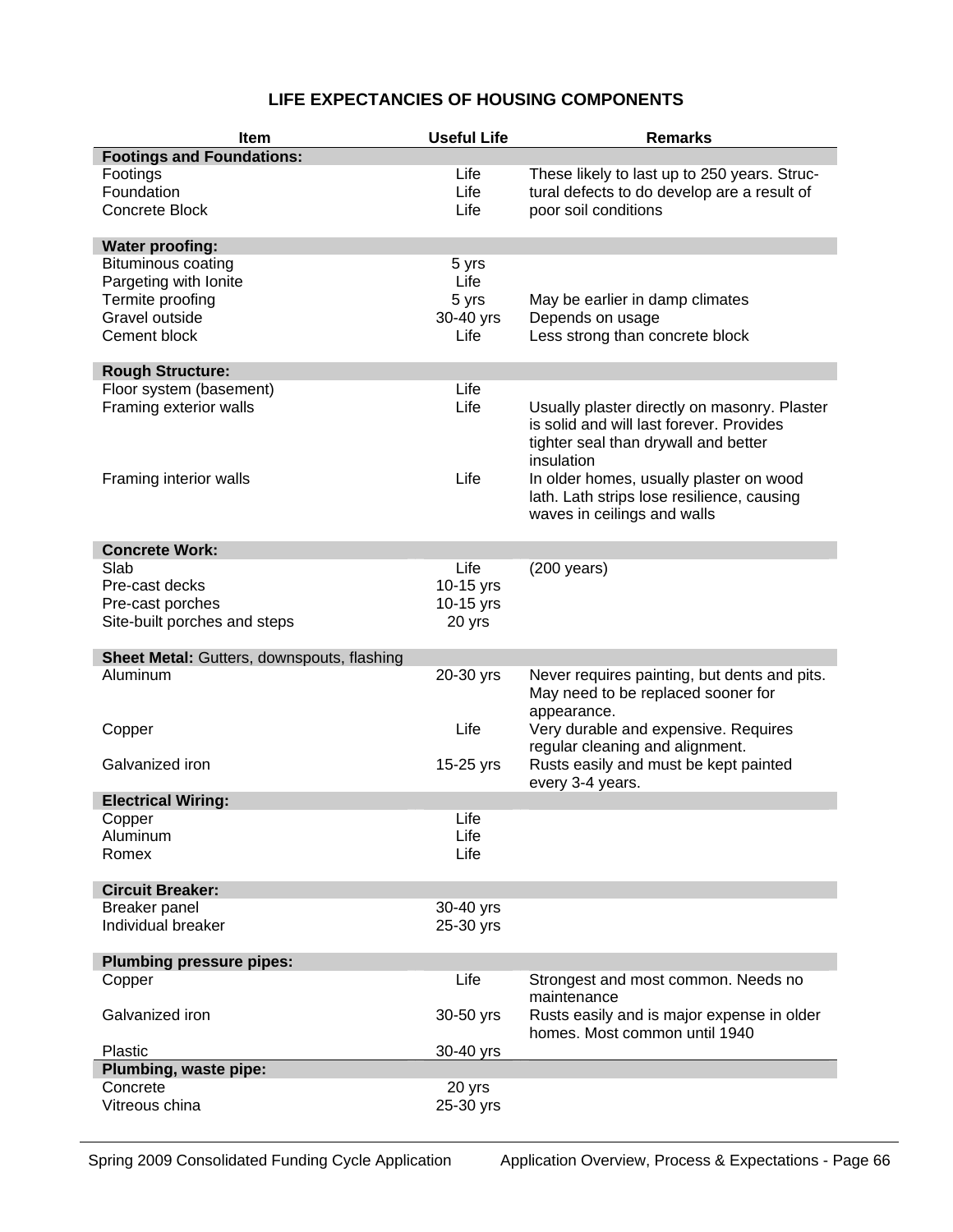| Item<br><b>Plastic</b><br>Cast iron<br>Lead    | <b>Useful Life</b><br>50-70 yrs<br>Life<br>Life | <b>Remarks</b><br>Usage depends upon soil conditions. Acid<br>soils can eat through plastic.<br>A leak cannot be patched. If bathroom is<br>remodeled, lead must be replaced. |
|------------------------------------------------|-------------------------------------------------|-------------------------------------------------------------------------------------------------------------------------------------------------------------------------------|
| Heating and venting: Duct work, AC<br>rough-in |                                                 |                                                                                                                                                                               |
| Galvanized                                     | 50-70 yrs                                       |                                                                                                                                                                               |
| Plastic                                        | 40-60 yrs                                       | Type used depends upon climate.                                                                                                                                               |
| Fiberglass                                     | 40-60 yrs                                       |                                                                                                                                                                               |
| Roof:                                          |                                                 |                                                                                                                                                                               |
| Asphalt shingles                               | 15-25 yrs                                       | Most common. Deterioration subject to<br>climate. Granules come off shingles. Check<br>downspouts.                                                                            |
| Wood shingles and shakes                       | 30-40 yrs                                       | Expensive. Contracts and expands due to<br>climate                                                                                                                            |
| Tile                                           | 30-50 yrs                                       | Tendency to crack on sides.                                                                                                                                                   |
| Slate                                          | Life                                            | High quality. Maintenance every 2-3 years<br>as nails rust.                                                                                                                   |
| Metal                                          | Life                                            | Shorter life if allowed to rust.                                                                                                                                              |
| Built-up asphalt                               | 20-30 yrs                                       | Maintenance required – exp. after winter.                                                                                                                                     |
| Felt                                           | 30-40 yrs                                       |                                                                                                                                                                               |
| Tar and gravel                                 | 10-15 yrs                                       |                                                                                                                                                                               |
| Asbestos shingle                               | 30-40 yrs                                       | Shingles get brittle when walked on.<br>Maintenance every 1-3 years                                                                                                           |
| Composition shingles                           | 12-16 yrs                                       |                                                                                                                                                                               |
| Tin                                            | Life                                            | Will rust easily if not kept painted regularly.                                                                                                                               |
|                                                |                                                 | Found a lot in inner-city row houses.                                                                                                                                         |
| 4 Or 5 built-up ply                            | 15-25 yrs                                       | Layers of tar paper on tar.                                                                                                                                                   |
| <b>Masonry:</b>                                |                                                 |                                                                                                                                                                               |
| Chimney                                        | Life                                            |                                                                                                                                                                               |
| Fireplace                                      | 20-30 yrs                                       |                                                                                                                                                                               |
| Fire brick                                     | Life                                            |                                                                                                                                                                               |
| Ash dump                                       | Life                                            |                                                                                                                                                                               |
| Metal fireplace                                | Life                                            |                                                                                                                                                                               |
| Flue tile<br><b>Brick veneer</b>               | Life<br>Life                                    | Joints must be pointed every 5-6 years.                                                                                                                                       |
| <b>Brick</b>                                   | Life                                            |                                                                                                                                                                               |
| Stone                                          | Life                                            | Unless a porous grade stone like                                                                                                                                              |
|                                                |                                                 | limestone.                                                                                                                                                                    |
| <b>Block wall</b>                              | Life                                            |                                                                                                                                                                               |
| Masonry floors                                 | Life                                            | Must be kept waxed every 1-2 years.                                                                                                                                           |
| <b>Stucco</b>                                  | Life                                            | Requires painting every 8-10 years. More                                                                                                                                      |
|                                                |                                                 | susceptible to cracking than brick.                                                                                                                                           |
|                                                |                                                 | Replacement is expensive. Maintenance<br>cycles for all types of masonry structures,                                                                                          |
|                                                |                                                 | including those found in urban areas,                                                                                                                                         |
|                                                |                                                 | subjected to dirt, soot, and chemicals:                                                                                                                                       |
|                                                |                                                 | Caulking - every 20 years                                                                                                                                                     |
|                                                |                                                 | Pointing - Every 35 years                                                                                                                                                     |
|                                                |                                                 | Sandblasting - Every 35 years                                                                                                                                                 |
| <b>Windows and doors:</b>                      |                                                 |                                                                                                                                                                               |
| Window glazing                                 | $5-6$ yrs                                       |                                                                                                                                                                               |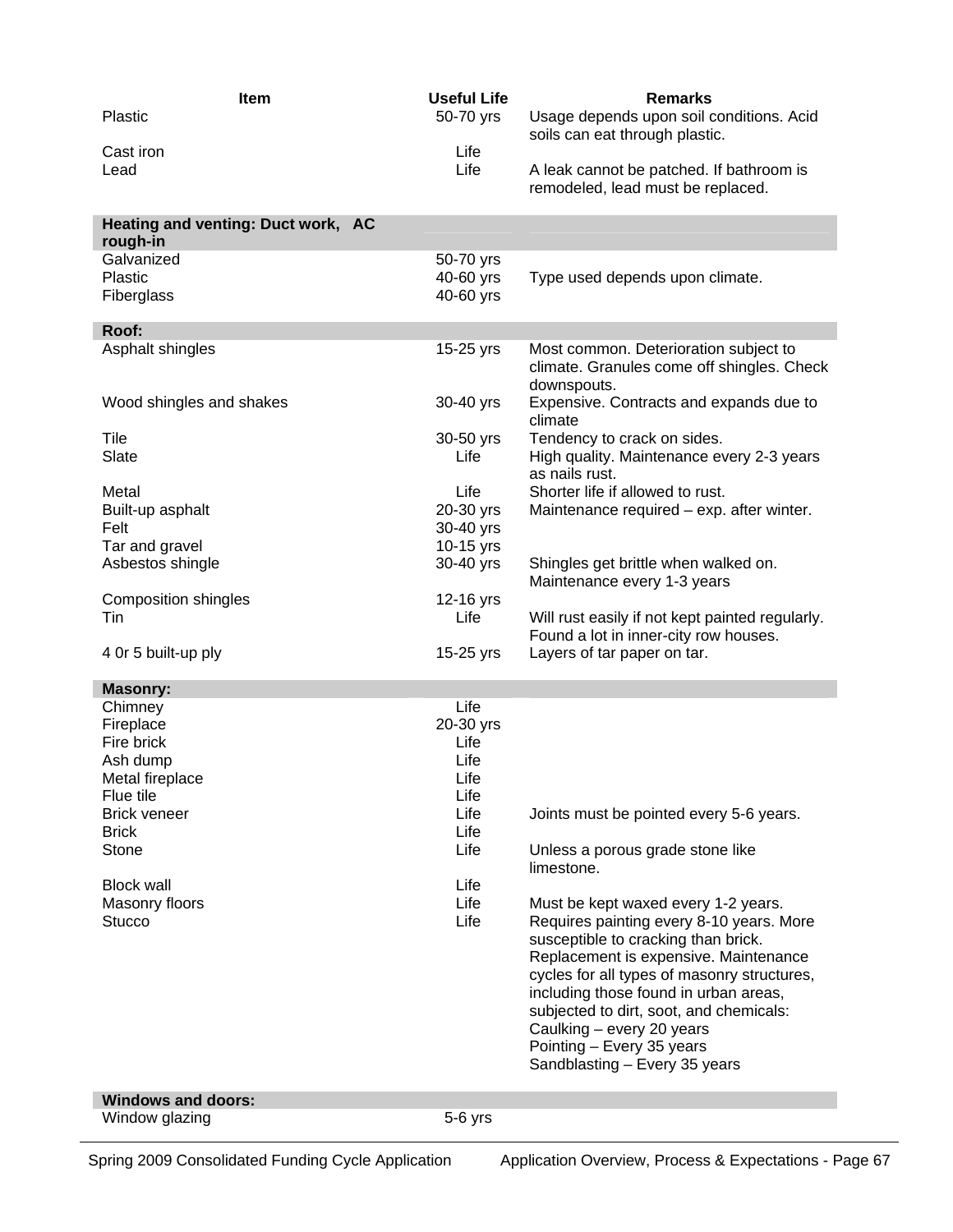| Item                                                                                                                                                                                                                           | Useful Life | <b>Remarks</b>                                                                   |
|--------------------------------------------------------------------------------------------------------------------------------------------------------------------------------------------------------------------------------|-------------|----------------------------------------------------------------------------------|
| Storm windows and gaskets                                                                                                                                                                                                      | Life        | Aluminum and wood                                                                |
| Screen doors                                                                                                                                                                                                                   | $5-8$ yrs   |                                                                                  |
| Storm doors                                                                                                                                                                                                                    | $10-15$ yrs |                                                                                  |
| Interior doors (lauan)                                                                                                                                                                                                         | 10 yrs      |                                                                                  |
| Sliding doors                                                                                                                                                                                                                  | 30-50 yrs   |                                                                                  |
| Folding doors                                                                                                                                                                                                                  | 30-40 yrs   |                                                                                  |
| Sliding screens                                                                                                                                                                                                                | 30 yrs      |                                                                                  |
| Garage doors                                                                                                                                                                                                                   | 20-25 yrs   | Depends upon initial placement of springs,<br>tracks and rollers.                |
| Steel casement windows                                                                                                                                                                                                         | 40-50 yrs   | Have leakage and condensation problems.<br>Installed mostly in the 40's and 50's |
| Wood casement windows                                                                                                                                                                                                          | 40-50 yrs   | Older types very drafty.                                                         |
| Jalousie                                                                                                                                                                                                                       | 30-40 yrs   | Fair quality available in wood and<br>aluminum. Used mostly for porches          |
| Wood double-hung windows                                                                                                                                                                                                       | 40-50 years |                                                                                  |
| The product for the contract of the contract of the contract of the contract of the contract of the contract of the contract of the contract of the contract of the contract of the contract of the contract of the contract o |             |                                                                                  |

| Insulation:                          |             |
|--------------------------------------|-------------|
| Foundation                           | Life        |
| Roof, ceiling                        | Life        |
| $Root - electric$ vent $-$ automatic | $10-15$ yrs |
| Walls                                | Life        |
| Floor                                | Life        |
| Weatherstripping, metal              | $8-9$ yrs   |
| Weatherstripping, plastic gasket     | $5-8$ yrs   |

| Wood siding<br>Life<br>Must be kept painted regularly $-$ every 5-7<br>years.<br>May rust due to climate.<br>Life<br>Metal siding<br>Life<br>Maintenance free if baked-on finish.<br>Aluminum siding<br><b>Shutters:</b><br>Wood<br>20 yrs<br>Metal<br>20-30 yrs<br>Plastic<br>Life<br>Life<br>Aluminum<br>Life<br>Posts and columns<br>Trellis<br>20 yrs<br>Will rot in back even if painted because of<br>moisture.<br>Cornice and rake trim<br>Life<br><b>Gable vents, screens:</b><br>Wood<br>10-14 yrs<br>Aluminum<br>Life<br><b>Exterior Paint:</b><br>Wood<br>$3-4$ yrs<br>Climate a strong factor.<br><b>Brick</b><br>$3-4$ yrs<br>Aluminum<br>10-12 yrs<br><b>Stairs:</b><br>Stringer<br>50 yrs<br><b>Risers</b><br>50 yrs<br><b>Treads</b><br>50 yrs<br><b>Baluster</b><br>50 yrs<br>Rails | <b>Exterior trim:</b> |           |  |
|------------------------------------------------------------------------------------------------------------------------------------------------------------------------------------------------------------------------------------------------------------------------------------------------------------------------------------------------------------------------------------------------------------------------------------------------------------------------------------------------------------------------------------------------------------------------------------------------------------------------------------------------------------------------------------------------------------------------------------------------------------------------------------------------------|-----------------------|-----------|--|
|                                                                                                                                                                                                                                                                                                                                                                                                                                                                                                                                                                                                                                                                                                                                                                                                      |                       |           |  |
|                                                                                                                                                                                                                                                                                                                                                                                                                                                                                                                                                                                                                                                                                                                                                                                                      |                       |           |  |
|                                                                                                                                                                                                                                                                                                                                                                                                                                                                                                                                                                                                                                                                                                                                                                                                      |                       |           |  |
|                                                                                                                                                                                                                                                                                                                                                                                                                                                                                                                                                                                                                                                                                                                                                                                                      |                       |           |  |
|                                                                                                                                                                                                                                                                                                                                                                                                                                                                                                                                                                                                                                                                                                                                                                                                      |                       |           |  |
|                                                                                                                                                                                                                                                                                                                                                                                                                                                                                                                                                                                                                                                                                                                                                                                                      |                       |           |  |
|                                                                                                                                                                                                                                                                                                                                                                                                                                                                                                                                                                                                                                                                                                                                                                                                      |                       |           |  |
|                                                                                                                                                                                                                                                                                                                                                                                                                                                                                                                                                                                                                                                                                                                                                                                                      |                       |           |  |
|                                                                                                                                                                                                                                                                                                                                                                                                                                                                                                                                                                                                                                                                                                                                                                                                      |                       |           |  |
|                                                                                                                                                                                                                                                                                                                                                                                                                                                                                                                                                                                                                                                                                                                                                                                                      |                       |           |  |
|                                                                                                                                                                                                                                                                                                                                                                                                                                                                                                                                                                                                                                                                                                                                                                                                      |                       |           |  |
|                                                                                                                                                                                                                                                                                                                                                                                                                                                                                                                                                                                                                                                                                                                                                                                                      |                       |           |  |
|                                                                                                                                                                                                                                                                                                                                                                                                                                                                                                                                                                                                                                                                                                                                                                                                      |                       |           |  |
|                                                                                                                                                                                                                                                                                                                                                                                                                                                                                                                                                                                                                                                                                                                                                                                                      |                       |           |  |
|                                                                                                                                                                                                                                                                                                                                                                                                                                                                                                                                                                                                                                                                                                                                                                                                      |                       |           |  |
|                                                                                                                                                                                                                                                                                                                                                                                                                                                                                                                                                                                                                                                                                                                                                                                                      |                       |           |  |
|                                                                                                                                                                                                                                                                                                                                                                                                                                                                                                                                                                                                                                                                                                                                                                                                      |                       |           |  |
|                                                                                                                                                                                                                                                                                                                                                                                                                                                                                                                                                                                                                                                                                                                                                                                                      |                       |           |  |
|                                                                                                                                                                                                                                                                                                                                                                                                                                                                                                                                                                                                                                                                                                                                                                                                      |                       | 30-40 yrs |  |

Spring 2009 Consolidated Funding Cycle Application Application Overview, Process & Expectations - Page 68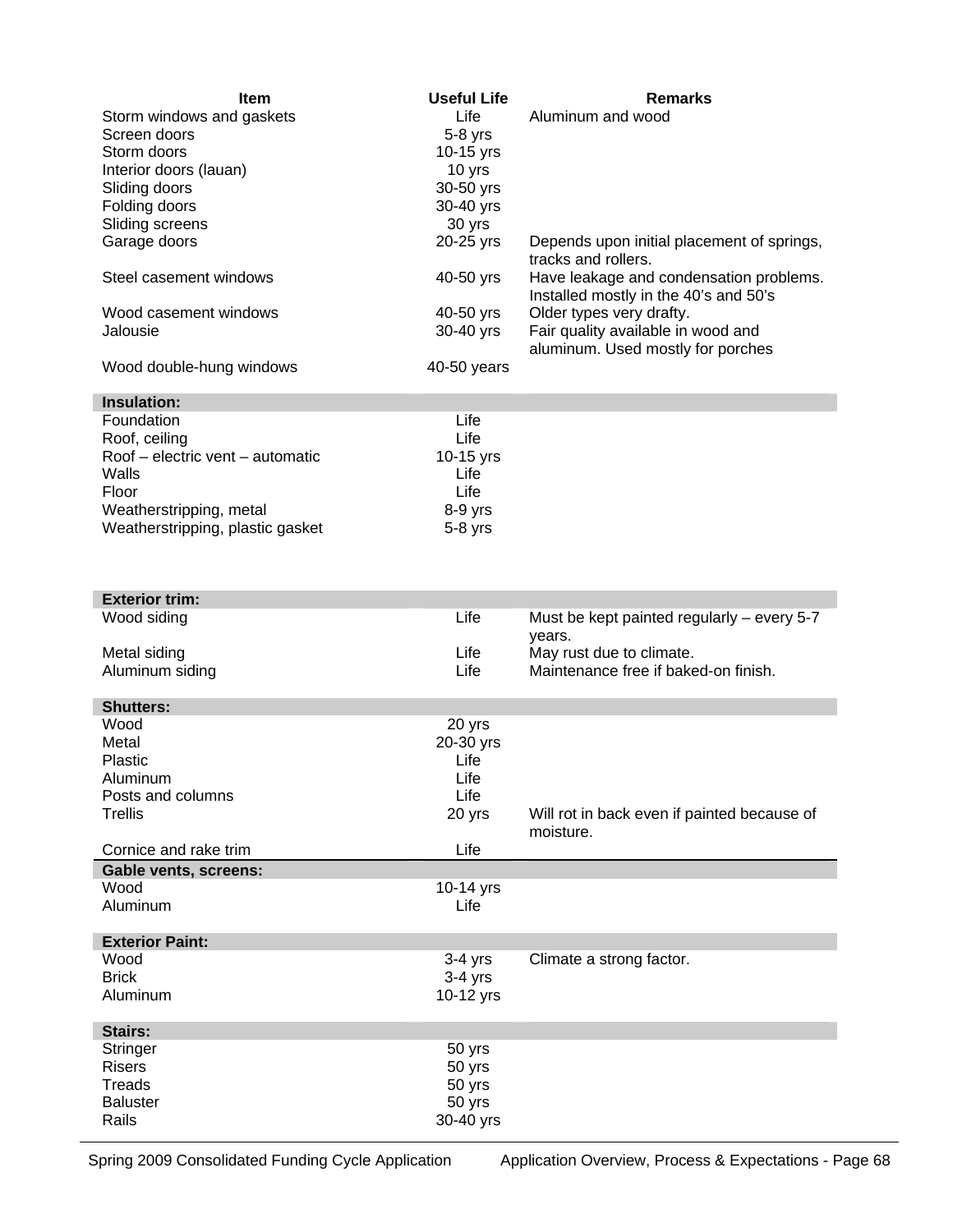| Item<br><b>Starting levels</b>             | <b>Useful Life</b><br>50 yrs | <b>Remarks</b>                                                                                                                                  |
|--------------------------------------------|------------------------------|-------------------------------------------------------------------------------------------------------------------------------------------------|
| Disappearing stairs                        | 30-40 yrs                    |                                                                                                                                                 |
| <b>Drywall and plaster:</b>                |                              |                                                                                                                                                 |
| Drywall                                    | 40-50 yrs                    | Lifetime if protected by exterior walls and<br>roof. Cracks must be regularly spackled.                                                         |
| Plaster                                    | Life                         | Thicker and more durable than drywall.<br>Exterior must be properly maintained.                                                                 |
| Ceiling suspension                         | Life                         |                                                                                                                                                 |
| Acoustical ceiling                         | Life                         |                                                                                                                                                 |
| Luminous ceiling                           | 10-20 yrs                    | Discolors easily.                                                                                                                               |
| <b>Ceramic tile:</b>                       |                              |                                                                                                                                                 |
| Tub alcove and shower stall                | Life                         | Proper installation and maintenance<br>required for long life. Cracks appear due to<br>moisture and joints; must be grouted every<br>3-4 years. |
| Bath wainscote                             | Life                         |                                                                                                                                                 |
| Ceramic floor                              | Life                         |                                                                                                                                                 |
| Ceramic tile                               | Life                         |                                                                                                                                                 |
| <b>Finish carpentry:</b>                   |                              |                                                                                                                                                 |
| Baseboard and shoe                         | 40-50 yrs                    |                                                                                                                                                 |
| Door and window trim<br>Wood paneling      | 40-50 yrs<br>40-50 yrs       |                                                                                                                                                 |
| <b>Closet shelves</b>                      | 40-50 yrs                    |                                                                                                                                                 |
| Fireplace mantel                           | 30-40 yrs                    |                                                                                                                                                 |
|                                            |                              |                                                                                                                                                 |
| <b>Flooring:</b><br>Oak floor              | Life                         | In most older homes, 1 <sup>st</sup> story is oak, 2 <sup>nd</sup>                                                                              |
|                                            |                              | and 3 <sup>rd</sup> stories are hard pine.                                                                                                      |
| Pine floor                                 | Life                         |                                                                                                                                                 |
| Slate flagstone floor                      | 40-50 yrs                    |                                                                                                                                                 |
| Resilient (vinyl)                          | 10-15 yrs                    | Because of scuffing, may have to be<br>replaced earlier.                                                                                        |
| Terrazo                                    | Life                         |                                                                                                                                                 |
| Carpeting<br><b>Cabinets and vanities:</b> | 5-8 yrs                      | Standard carpeting.                                                                                                                             |
| Kitchen cabinets                           | 18-30 yrs                    |                                                                                                                                                 |
| <b>Bath vanities</b>                       | 18-30 yrs                    |                                                                                                                                                 |
| Countertop                                 | 18-30 yrs                    |                                                                                                                                                 |
| Medicine cabinets                          | 15-20 yrs                    |                                                                                                                                                 |
| <b>Mirrors</b><br>Tub enclosures           | 10-15 yrs<br>18-25 yrs       |                                                                                                                                                 |
| Shower doors                               | 18-25 yrs                    |                                                                                                                                                 |
| <b>Bookshelves</b>                         | Life                         | Depends on wood used.                                                                                                                           |
|                                            |                              |                                                                                                                                                 |
| Interior painting:<br>Wall paint           | $3-5$ yrs                    |                                                                                                                                                 |
| Trim and door                              | $3-5$ yrs                    |                                                                                                                                                 |
| Wallpaper                                  | $3-7$ yrs                    |                                                                                                                                                 |
| <b>Electrical finish:</b>                  |                              |                                                                                                                                                 |
| Electric range and oven                    | 12-20 yrs                    |                                                                                                                                                 |
| Vent hood                                  | 15-20 yrs                    |                                                                                                                                                 |
| Disposal                                   | 5-12 yrs                     |                                                                                                                                                 |
| Exhaust fan                                | 8-10 yrs                     |                                                                                                                                                 |

Spring 2009 Consolidated Funding Cycle Application Application Overview, Process & Expectations - Page 69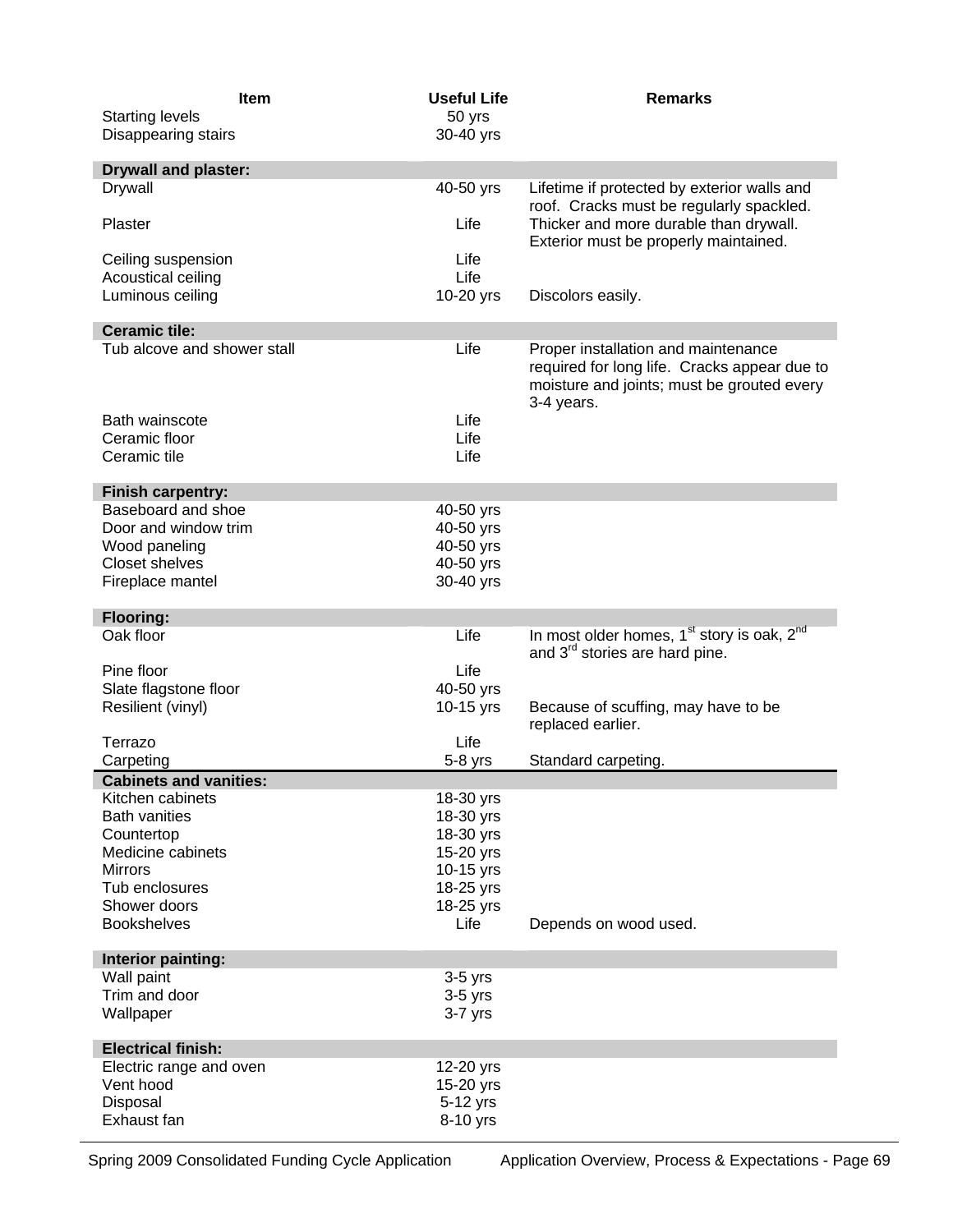| <b>Item</b><br>Water heater<br><b>Electric fixtures</b><br>Doorbell and chimes<br>Fluorescent bulbs                                       | <b>Useful Life</b><br>10-12 yrs<br>20-30 yrs<br>8-10 yrs<br>$3-5$ yrs                   | <b>Remarks</b>                                                                                                                                      |
|-------------------------------------------------------------------------------------------------------------------------------------------|-----------------------------------------------------------------------------------------|-----------------------------------------------------------------------------------------------------------------------------------------------------|
| <b>Plumbing finish:</b>                                                                                                                   |                                                                                         |                                                                                                                                                     |
| Dishwasher<br>Gas water heater<br>Gas refrigerator<br><b>Toilet seats</b><br>Commode<br>Steel sinks                                       | 5-15 yrs<br>8-12 yrs<br>15-25 yrs<br>8-10 yrs<br>15-25 yrs<br>15-20 yrs                 |                                                                                                                                                     |
| China sinks                                                                                                                               | 15-20 yrs                                                                               |                                                                                                                                                     |
| Faucets<br>Flush valves                                                                                                                   | Life<br>18-25 yrs                                                                       | Washers must be replaced frequently.                                                                                                                |
| Well and septic system<br>Hot water boilers                                                                                               | 15-30 yrs<br>30-50 yrs                                                                  | Depends on soil and rock formations.<br>Becomes increasingly inefficient with age<br>and may have to be replaced before it<br>actually breaks down. |
| <b>Heating finish:</b>                                                                                                                    |                                                                                         |                                                                                                                                                     |
| Wall heaters<br>Warm air furnaces<br>Radiant heating - ceiling<br>Radiant heating - baseboard<br>AC unit                                  | 12-17 yrs<br>25-30 yrs<br>20-30 yrs<br>20-40 yrs<br>8-18 yrs                            | Most common today.                                                                                                                                  |
| AC compressors<br>Humidifier<br>Electric air cleaners                                                                                     | 10-18 yrs<br>$7-8$ yrs<br>8-10 yrs                                                      | Regular maintenance required.                                                                                                                       |
| <b>Appliances:</b>                                                                                                                        |                                                                                         |                                                                                                                                                     |
| Refrigerator<br>Washer<br><b>Dryer</b><br>Combo washer and dryer<br>Garage door opener<br>Disposal units<br>Dishwasher                    | 15-25 yrs<br>8-12 yrs<br>8-12 yrs<br>7-10 yrs<br>8-10 yrs<br>8-10 yrs<br>8-12 yrs       |                                                                                                                                                     |
| <b>Appointments:</b>                                                                                                                      |                                                                                         |                                                                                                                                                     |
| Closet rods<br><b>Blinds</b><br><b>Drapes</b><br>Towel bars<br>Soap grab                                                                  | Life<br>10-15 yrs<br>5-10 yrs<br>10-15 yrs<br>10-12 yrs                                 |                                                                                                                                                     |
| Others:                                                                                                                                   |                                                                                         |                                                                                                                                                     |
| Fences and screens<br>Splash blocks<br>Patios (concrete)<br><b>Gravel walks</b><br>Concrete walks<br>Sprinkler system<br>Asphalt driveway | 20-30 yrs<br>$6-7$ yrs<br>15-50 yrs<br>$3-5$ yrs<br>10-25 yrs<br>15-25 yrs<br>$5-6$ yrs | With patchwork may last 15-20 years.                                                                                                                |
| Tennis court                                                                                                                              | 20-40 yrs                                                                               |                                                                                                                                                     |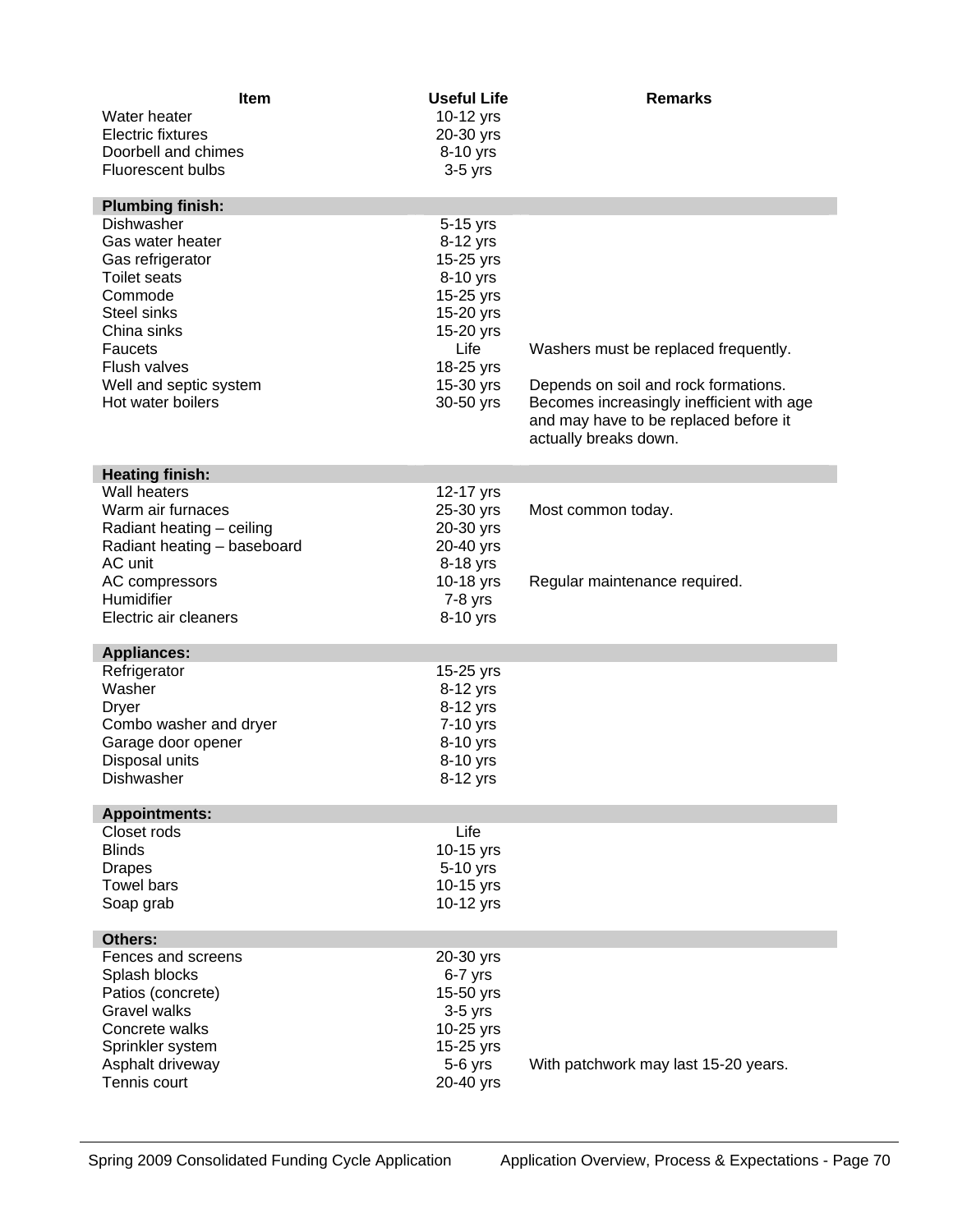|                                     | Within<br>2 years | $3 - 4$<br>years | $5-6$<br>years | $7-8$<br>years | $9 - 10$<br>years | Over<br>10 years | Not re-<br>Placed<br>by land<br>Lord |
|-------------------------------------|-------------------|------------------|----------------|----------------|-------------------|------------------|--------------------------------------|
|                                     |                   |                  |                |                |                   |                  |                                      |
| Air conditioners                    | .04%              | 1.5%             | 7.5%           | 11.7%          | 10.0%             | 41.5             | 27.4%                                |
| Bathtubs/fixtures                   | 0.7               | 2.2              | 3.3            | 3.8            | 7.5               | 70.6             | 11.9                                 |
| Carpeting                           | 1.5               | 13.5             | 35.1           | 23.9           | 8.9               | 9.1              | 8.0                                  |
| <b>Dishwashers</b>                  | 0.4               | 1.8              | 11.7           | 12.4           | 10.4              | 33.9             | 29.4                                 |
| Faucets                             | 2.0               | 8.4              | 16.2           | 7.7            | 14.4              | 46.2             | 5.1                                  |
| Flooring, resilient                 | 1.1               | 6.6              | 21.5           | 19.2           | 19.2              | 25.3             | 7.1                                  |
| Furniture/furnishings               | 2.0               | 4.4              | 5.5            | 5.3            | 5.3               | 6.9              | 70.6                                 |
| Hardware/locksets                   | 7.3               | 7.7              | 13.3           | 7.1            | 10.4              | 45.2             | 9.0                                  |
| <b>Heating Equipment</b>            | 0.4               | 1.8              | 4.9            | 4.9            | 10.4              | 71.0             | 6.6                                  |
| <b>Laundry Equipment</b>            | 0.4               | 4.2              | 13.5           | 11.1           | 10.2              | 21.7             | 38.9                                 |
| <b>Lighting/Electrical fixtures</b> | 0.9               | 3.3              | 6.2            | 8.8            | 12.4              | 58.7             | 9.7                                  |
| Ovens/Ranges                        | 0.2               | 1.5              | 7.1            | 8.6            | 14.6              | 57.4             | 10.6                                 |
| Paint                               | 37.6              | 41.3             | 13.7           | 2.0            | 0.9               | 1.8              | 2.7                                  |
| Refrigerators                       | 0.2               | 1.5              | 7.1            | 8.6            | 14.6              | 57.4             | 10.6                                 |
| <b>Shower Surrounds</b>             | 1.3               | 1.8              | 7.1            | 6.9            | 7.1               | 55.4             | 10.4                                 |
| <b>Wall Coverings</b>               | 7.3               | 13.5             | 17.7           | 7.7            | 5.1               | 9.7              | 39.0                                 |

#### **FREQUENCY OF PRODUCT REPLACEMENT IN RENTAL PROJECTS**

Source: Multi-Housing News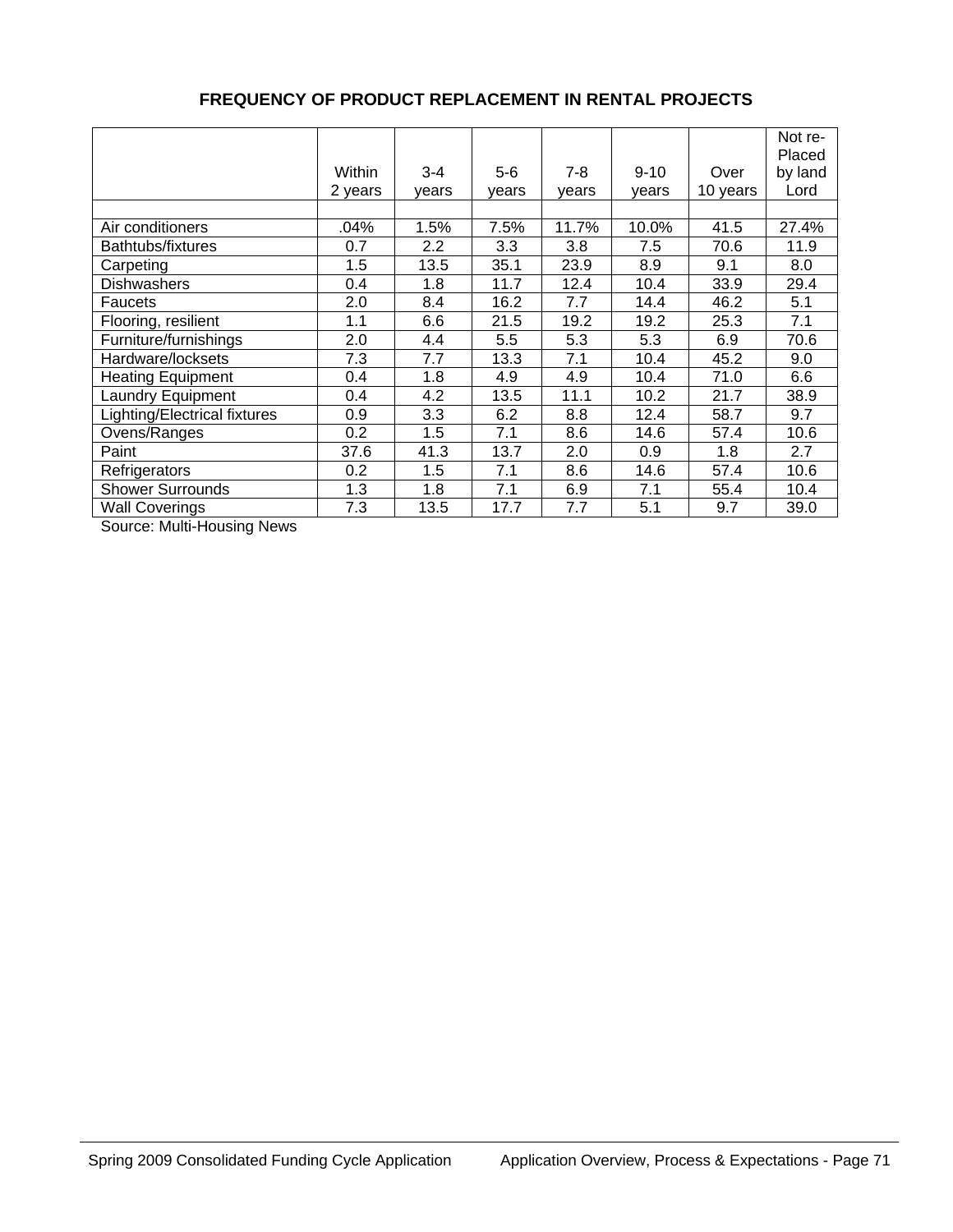# **Section 8: Low Income Housing Tax Credit Program Description and Requirements**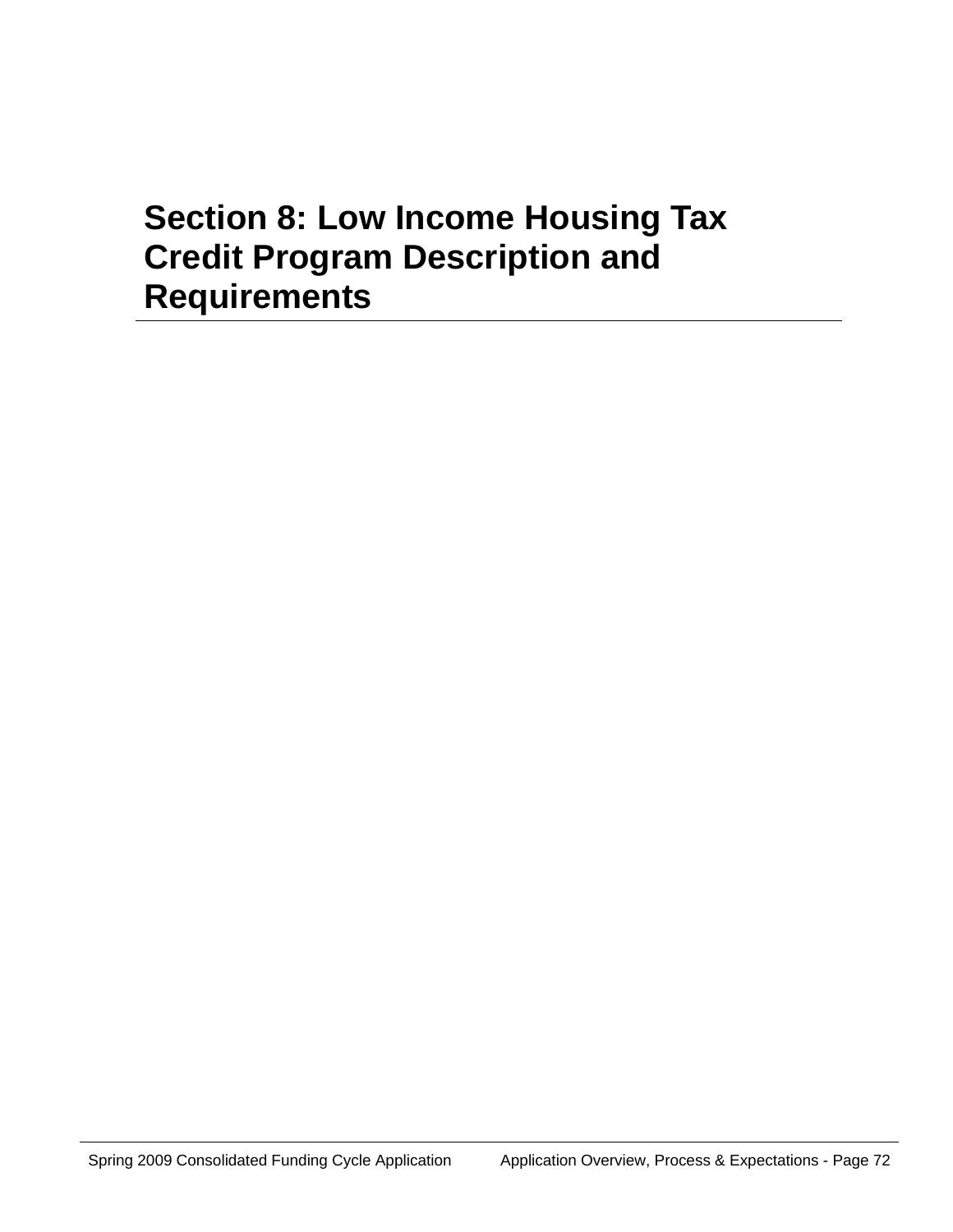# **LOW INCOME HOUSING TAX CREDIT PROGRAM (LIHTC)**

#### **Amendments to LIHTC Program**

Each state is allocated annual tax credits in an amount equal to \$2.30 per state resident for 2009 with an increase indexed to inflation thereafter. Recent congressional action through the Housing and Economic Recovery Act of 2008 (HERA) and Internal Revenue Service rulings have brought about the following changes to the LIHTC Program:

- For newly constructed non-Federally subsidized buildings placed in service after July 30, 2008, and before December 31, 2013, the applicable percentage will temporarily be no less than 9%.
- The definition of a Federally subsidized building for the purposes of determining eligible basis has been limited to any obligation on which the interest is exempt from tax under section 103. Thus, additional buildings may become eligible for the 70% credit.
- Substantial rehabilitation expenditure requirements must equal the greater of an amount that is 1) at least 20% of the adjusted basis of the building being rehabbed; or 2) at least \$6,000 per low income unit in the building being rehabbed. The \$6,000 minimum is indexed to inflation.
- Community service facilities can be used to generate credit if the facility is designed to serve primarily low income individuals whose income is 60% or less of area median income. The size of the community service facility may not exceed the sum of 1) 25% of the eligible basis of up to \$15,000,000 [of the qualified tax credit project of which it is a part]; and 2) 10% of any excess over \$15,000,000 of the eligible basis [of the qualified tax credit project of which it is a part].
- All projects that receive a reservation of Low Income Housing Tax Credits will have twelve months from the date of their carryover allocation to meet the Ten Percent of Costs Incurred Test (10% test). The 10% test requires third party certification of incurred project costs to date be presented to OHCS for review and acceptance.
- The basis reduction rule has been clarified to apply to Federally-funded grants received before the compliance period. No basis reduction is required for Federally-funded grants for the property to be rented to low income tenants received during the compliance period if those grants do not otherwise increase the taxpayer's eligible basis in the building.
- The 10% attribution rule has been repealed. This was used to determine whether parties are related for purposes of determining whether an existing building qualified for the low income housing credit. Under HERA, two persons are related for this purpose if they bear a relationship to each other specified in sections 267(b) or 707(b)(1) (related to the disallowance of losses).
- The 10 year rule has been amended with a new exception which waives the 10-year rule in the case of any Federally- or State-assisted building. The definition of Federally-assisted building is expanded to include any building which is substantially assisted, financed, or operated under section 8 of the Housing Act of 1937 along with various other sections of the National Housing Act, section 515 of the Housing Act of 1949 or any housing program administered by HUD or Rural Housing Service of the Department of Agriculture (RD).
- OHCS must provide a preference for projects that: 1) include energy efficiency features in the project and 2) consider the historic nature of the project (e.g. encouraging rehabilitation of certified historic structures.)
- The area median gross income applied for residential rental property located in certain rural areas is modified in the case of projects subject to the low income housing tax credit volume limits. The income targeting rules of the housing credit are applied by reference to the greater of the otherwise applicable area median gross income standard or the national nonmetropolitan median gross income (for 2008, it is \$49,300 for a family of four).
- OHCS must provide a preference for projects located in HUD-determined Qualified Census Tracts (QCT), the development of which contributes to a concerted community development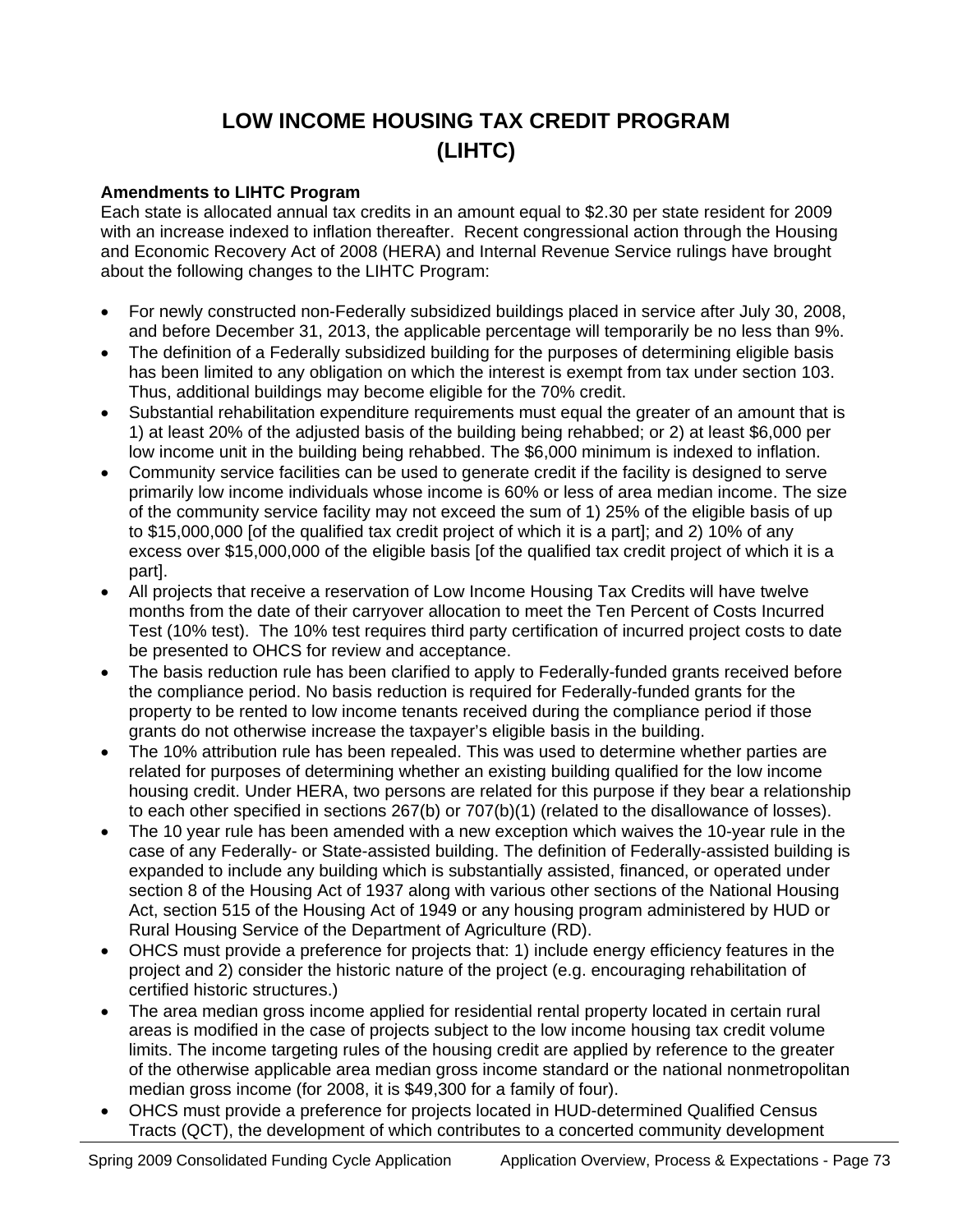plan. A 130% bonus is available to projects located in QCTs, which are defined as census tracts in which 50% or more of the households are at or below 60% of area median income, as well as census tracts with a poverty rate of 25% or higher. To determine if your project is located in a QCT, access the following web site:

<http://qct.huduser.org/QCTGIS/USMainLand/Map.aspx>.

- o For details on the state's use of the basis boost, as per HERA, please see the 2009 Amended QAP.
- Allows OHCS, at its discretion, to award credits in a manner not in accordance with the requirements of the Qualified Allocation Plan. Should an award be made that is not in accordance with the requirements of the Qualified Allocation Plan, OHCS must document this allocation in writing to the general public.
- IRC Section 42 requires a comprehensive market analysis of the housing needs of the lowincome individuals in the area served by each housing credit project. The analysis must be conducted at the developer's expense and submitted with the application. A disinterested party approved by the allocating agency must conduct the analysis*.* (See the Market and Rent Assessment section of the application for more information.)
- Owners of projects that have loans that are defined as cash flow only, deferred payment or partnership loans must be prepared to provide a letter from independent tax counsel or tax accountant to the effect that the loan has a reasonable expectation to be repaid to allow the loan proceeds included in basis. This letter will be required at Final Application if budget materials indicate project cash flows cannot pay off the loan in the identified loan term.

#### **Introduction**

The Low Income Housing Tax Credit (LIHTC) was enacted by Congress to encourage new construction and rehabilitation of rental housing for low-income households. In establishing the tax credit incentive, Congress recognized developers may not receive enough rental income from a low-income housing development to: 1) cover the costs of developing and operating the project, and 2) provide a return to investors sufficient to attract the equity investment needed for development. To spur investment, Congress authorized the states, within specified limits, to allocate tax credits to qualifying housing projects. The credits may be shared among owners (equity investors), much as income and losses are shared among business partners for tax purposes. Generally, the investors are recruited by syndicators, and ownership rights are controlled by limited partnership agreements.

The amount of LIHTC that may be awarded to a building is based upon the cost of the building and the portion of the project that low-income households will occupy. The cost of acquiring, rehabilitating, and constructing a building constitutes the building's eligible basis. The portion of the eligible basis attributable to low income units is the building's qualified basis. In general, the qualified basis excludes the cost of land, obtaining permanent financing, rent reserves, syndication and marketing. The applicable percentage of the qualified basis may be claimed annually for 10 years as the low income housing tax credit.

The LIHTC program is jointly administered by the Internal Revenue Service (IRS) and state tax credit allocation agencies, such as Oregon Housing and Community Services (the "Department"). Credits are provided to states to allocate to eligible affordable housing projects. These credits are considered to be under the State's per capita credit authority and are a limited and scarce resource.

#### **Overview of the Credit Allocation and Review Process**

Under Section 42 of the Internal Revenue Code, OHCS is responsible for determining which applicants should receive the tax credit and the dollar amount of credits each should receive. In making these determinations, OHCS must comply with federal requirements and meet the following program goals: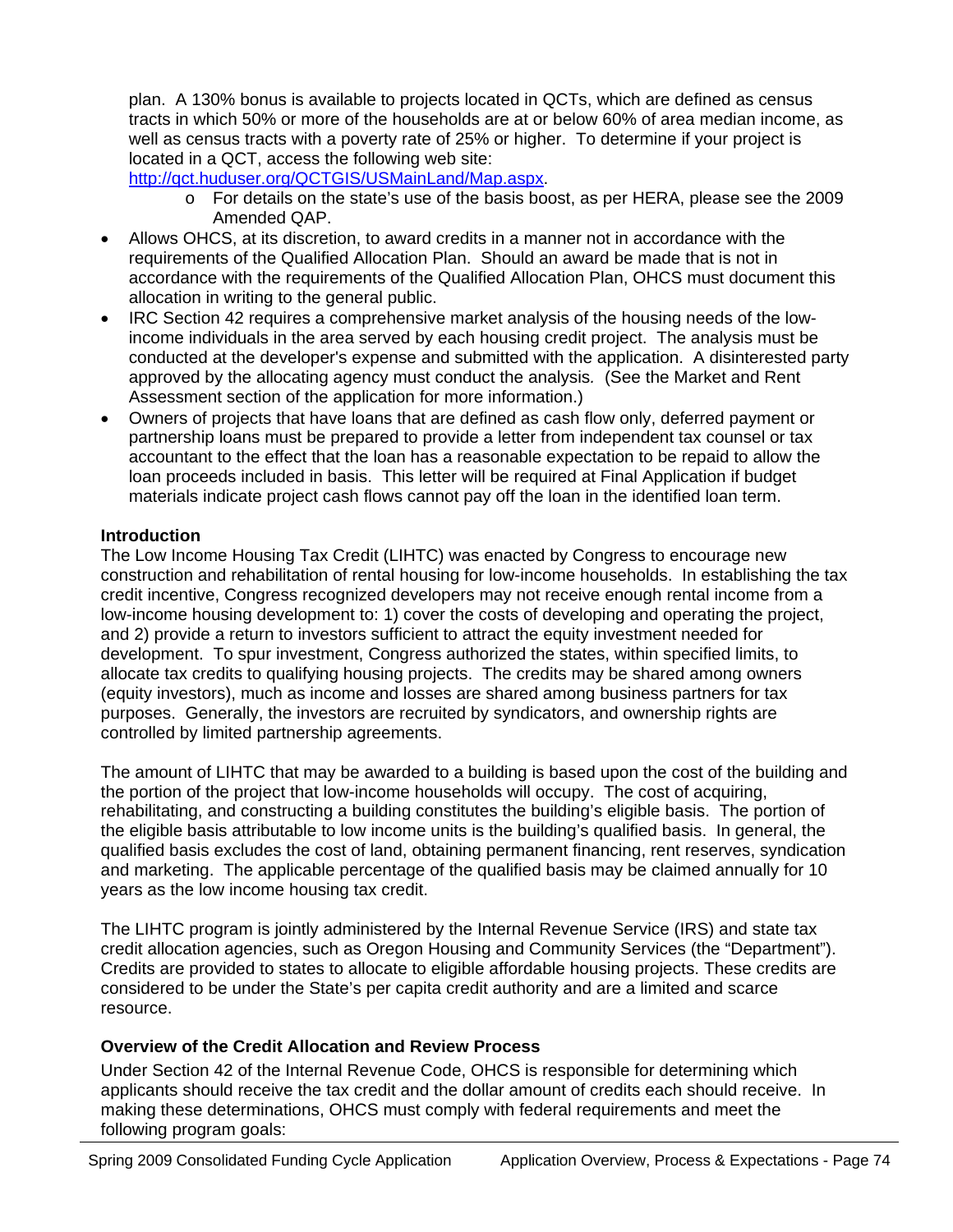- Give preference to projects that provide housing to households with the lowest incomes for the longest period of time,
- Assist in affordable housing development in areas with the greatest low income housing needs,
- Provide housing for special needs populations,
- Encourage equitable allocation of credits across the state,
- Support housing for families with children,
- Support housing in Qualified Census Tracts and/or areas where community revitalization is a local priority,
- Encourage resident services and community involvement,
- Provide an allocation of tax credits in an amount sufficient to make the project financially feasible and viable as a low-income housing project throughout the compliance period.

In addition, OHCS may supplement these general goals with more specific local goals in order to meet local low-income housing needs. This may include but not be limited to:

- Mixed income projects where appropriate,
- Mixed use projects where appropriate,
- Acquisition and rehabilitation of expiring use projects,
- Housing near employment centers,
- Approaches in design, planning, building and financing of low income housing that maintain quality and long term sustainability, durability and ease of maintenance of affordable units,
- Other goals as determined locally or by OHCS.

Tax credits are awarded on a per building basis. For a particular building to qualify for tax credits, it must be a part of a low income housing "project". To qualify for consideration for credits a project must:

- be residential rental property
- make an election to restrict both rent and income as follows:

 Rent: restrict rents (including utility charges) for tenants in low income units to 30 percent of either the 50 percent area median income as adjusted for family size or the 60 percent of area median income as adjusted for family size. Rents may be further limited based upon the limitation selected and other representations made in the application to OHCS.

 Income: maintain at least 20 percent of the available units for households earning up to 50 percent of area median income as adjusted for family size, **or** maintain at least 40 percent of the available units for households earning up to 60 percent of area median income as adjusted for family size.

Maintain habitability standards: if the project involves rehabilitation, there must be expenditures of at least \$6,000 per unit or 20 percent of the unadjusted basis of the building, whichever is greater

• operate under the program's rent and income restrictions for a minimum 30 year extended use time period.

The OHCS application process was created in accordance with the requirements of Section 42 of the Internal Revenue Code to select proposals for tax credit awards. The application process is more fully described later in this document. OHCS may not award more credits to a project than are required to make the project financially feasible. In evaluating projects, OHCS must consider any proceeds or receipts expected to be generated through tax benefits, as well as the reasonableness of development hard and soft costs. In general, the IRS expects OHCS to compare the proposed project's development costs with the non-tax credit financing, both private and public. The difference between the costs and the sources to finance the costs is the financing gap. Tax credits may be used, up to a ceiling, to attract the equity investment to fill this gap.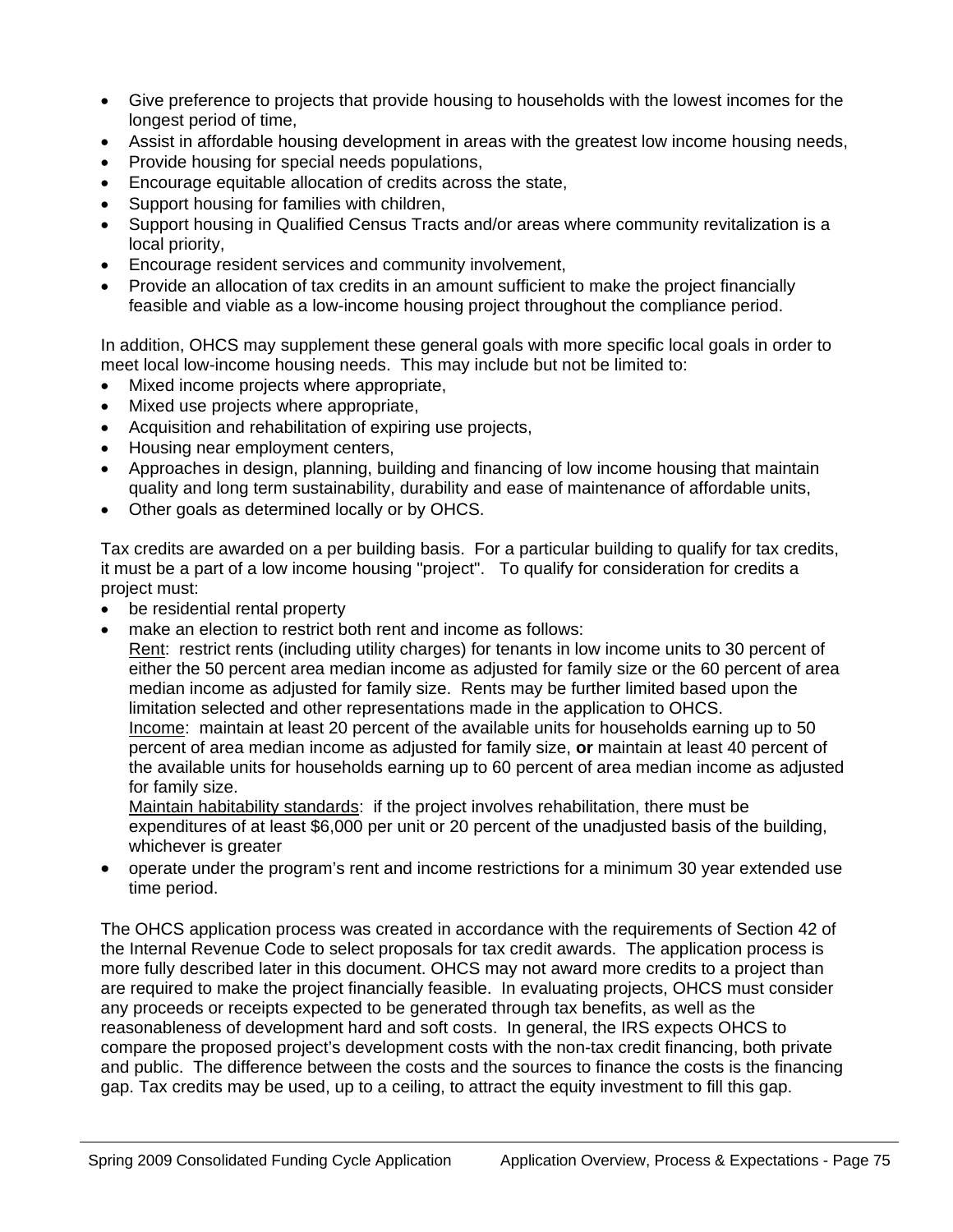Once credits have been awarded to a developer, the developer typically sells the credits to private investors. The private investors use the credits to offset taxes otherwise owed to the federal government. The money private investors pay for the credits is paid into the project as equity financing. This equity financing is generally used to fill the gap between the development cost of a project and the non-tax credit financing sources available, such as mortgages, that could be expected to be repaid from rental income.

Owners must place the project in service no later than December 31 of the allocation year (for competitive projects); unless a Carryover allocation is obtained. If a Carryover allocation is obtained, the project must be placed in service no later than December 31 of the second year following the original allocation. Investors can claim the credits for each year of a ten year period (called the "credit period") as long as the project is **operating in accordance with the representations made to OHCS in its application for credits and in accordance with IRS regulations.** Individual and corporate investors send the IRS Form 8609 (initially obtained from OHCS in the first year of placed in service), "Low Income Housing Credit Allocation Certification" to the Internal Revenue Service, PO Box 331 Attn: LIHC Unit DP 607, South Philadelphia Campus, Bensalem, PA 19020 and a copy of the completed form to OHCS, PAES Department, 725 Summer Street NE, Suite B, Salem OR 97301-1266 when they claim the credits.

Once a project has been placed in service, OHCS is responsible for monitoring the project for compliance with state and federal requirements concerning household income, rents, project habitability, resident services and other requirements as represented in the application, Declaration of Land Use Restrictive Covenants and other agreements. If noncompliance is discovered, OHCS must report the event of noncompliance to the IRS and if the non-compliance is not corrected, the IRS may recapture or deny credit for previously used or issued tax credits. The IRS issues regulations on monitoring requirements that OHCS follows. These regulations are described in the Tax Credit Compliance Guidebook (available from OHCS upon request).

#### **Application for LIHTC Funding**

To apply for tax credits, a developer must submit a detailed proposal to OHCS in the format prescribed which incorporates the specific requirements listed below.

All projects, including those competing for set-asides, will be evaluated by OHCS on the criteria described in the application package and the Qualified Allocation Plan. The evaluation process is based upon criteria established in response to the local or State's low-income housing priorities as designated by the Consolidated Plan, and those categories required under amended IRC Section 42.

Notwithstanding anything else herein to the contrary, OHCS reserves the right to reject any application of tax credits if, in its judgment, the proposed project is not consistent with the goals of providing decent, safe and sanitary housing for low-income persons as set forth in its enabling legislation, does not meet the requirements of IRC Section 42, as amended and all regulations promulgated there under, or is not consistent with OHCS's mission and value statements. OHCS may impose additional conditions on any project applicant.

#### **Threshold Criteria**

All projects must achieve a minimum standard, as established by OHCS in this application packet and described in each of the following threshold categories. Failure to achieve the minimum standard will cause the application to be pulled from further review.

**Site Control** All applicants must demonstrate site control. Evidence of site control can include: fee simple title, evidence from the local government demonstrating their intent to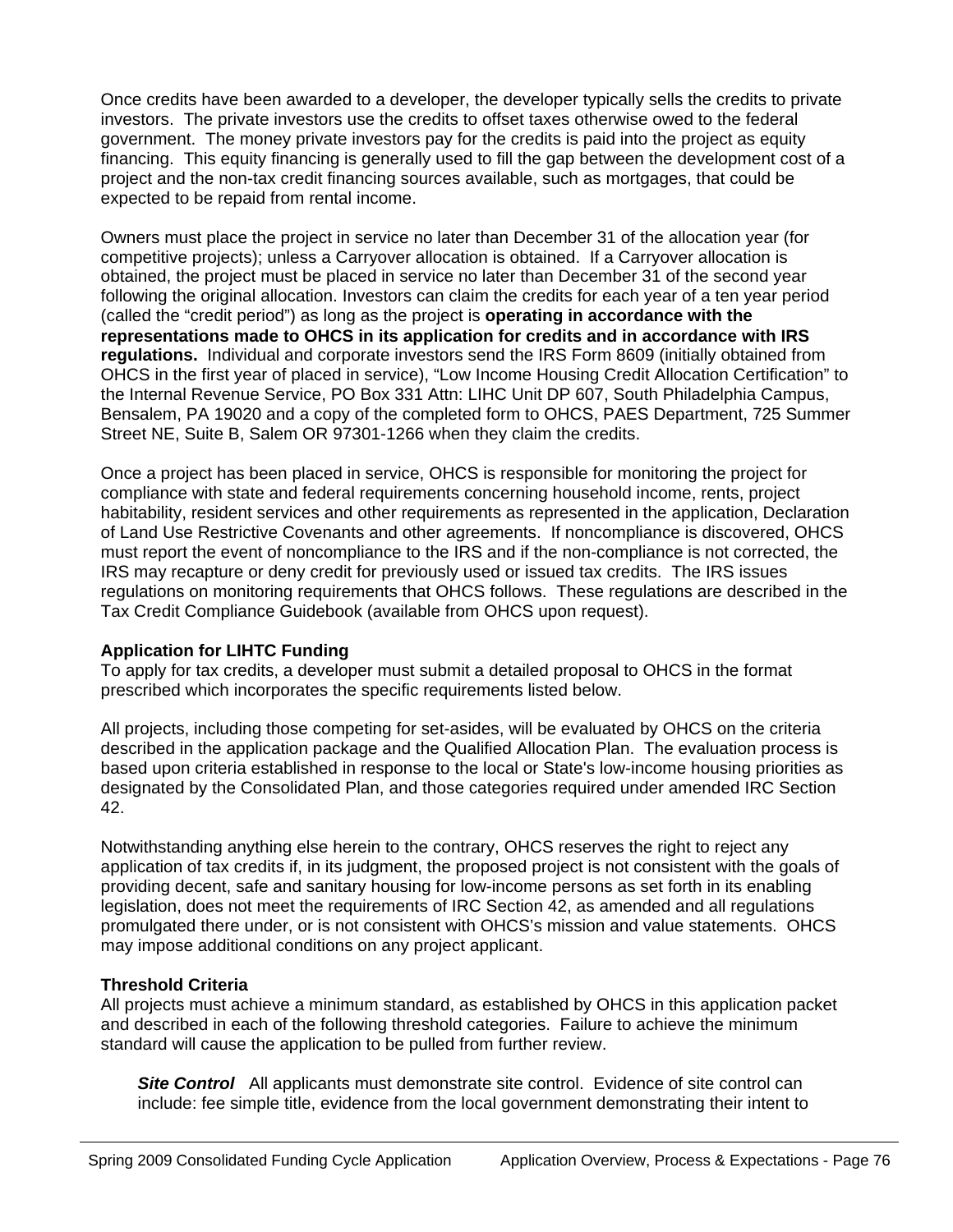transfer property, or a contract or agreement demonstrating site control, including an option on the property.

**Zoning** Applicants must attach a certification completed by the local planning department indicating that the property is properly zoned for the use intended, or the intended use is allowed with conditions and application has been made for a conditional use permit. Under no circumstances will anything other than the department-approved certification included in this application be accepted as evidence of proper zoning. Projects requiring zone changes or annexations do not meet the threshold.

**Site Review and Environmental Review** All applicants must complete the Environmental Review Checklist. OHCS' Regional Advisor to the Department (RAD) will review the information on the form during the site review. The Environmental Review Checklist is included in the application materials.

#### *Architectural Review*

The architectural plans identified in the application must be submitted for initial review by the department architect, division administrator and department director.

#### **Sponsor Capacity**

Sponsors must be able to demonstrate an understanding of the Low-Income Housing Tax Credit Program, and proficiency with housing-related development. No sponsors with limited multi-family experience will be excluded from the application process as long as they engage the services of qualified development team members. Additional consideration may be given to program sponsors who have consistently completed their projects in accordance with representations made in their applications, and who are maintaining their project in compliance with tax credit program policies and procedures and federal regulations.

OHCS may reject applications from previous program participants who have failed to demonstrate proficiency with the LIHTC Program or other government-funded housing programs. OHCS may also reject or discount an application from previous program participants who have failed to complete their projects in accordance with their applications and/or certified plans presented to OHCS or other public or private allocating agencies, or who have failed to effectively utilize previously allocated tax credits, or who have been found to be in chronic non-compliance with program rules as evidenced by Department or other public or private allocating agencies' project monitoring.

#### **Financial Feasibility**

Tax credits for a project may not exceed the amount necessary for the financial feasibility of the project. Financial feasibility analysis will include a comparison with current market costs and an assessment of the reasonableness of projected cost components and operating expenses. OHCS' project evaluation will utilize common lending standards and underwriting criteria for evaluating multi-family projects. Basic criteria include, but is not limited to:

- **Primary** Debt Service Ratio no lower than 1.15 and no higher than 1.20 (unless accompanied by an explanation from the lender)
- Maximization of Loan to Value ratios and documentation thereof *from the project lender*
- New construction hard costs are no more than \$162 per square foot unless adequately justified by community constraints or building type
- Developer fees in accordance with Department policy (as stated herein)
- Reasonable operating expenses, as determined by OHCS for the project size, type and population to be housed, *including:*
- Operating reserves of 4 to 6 months operating expenses (minimum). Reserves less than or in extreme excess to this will be approved on a case-by-case basis with justification.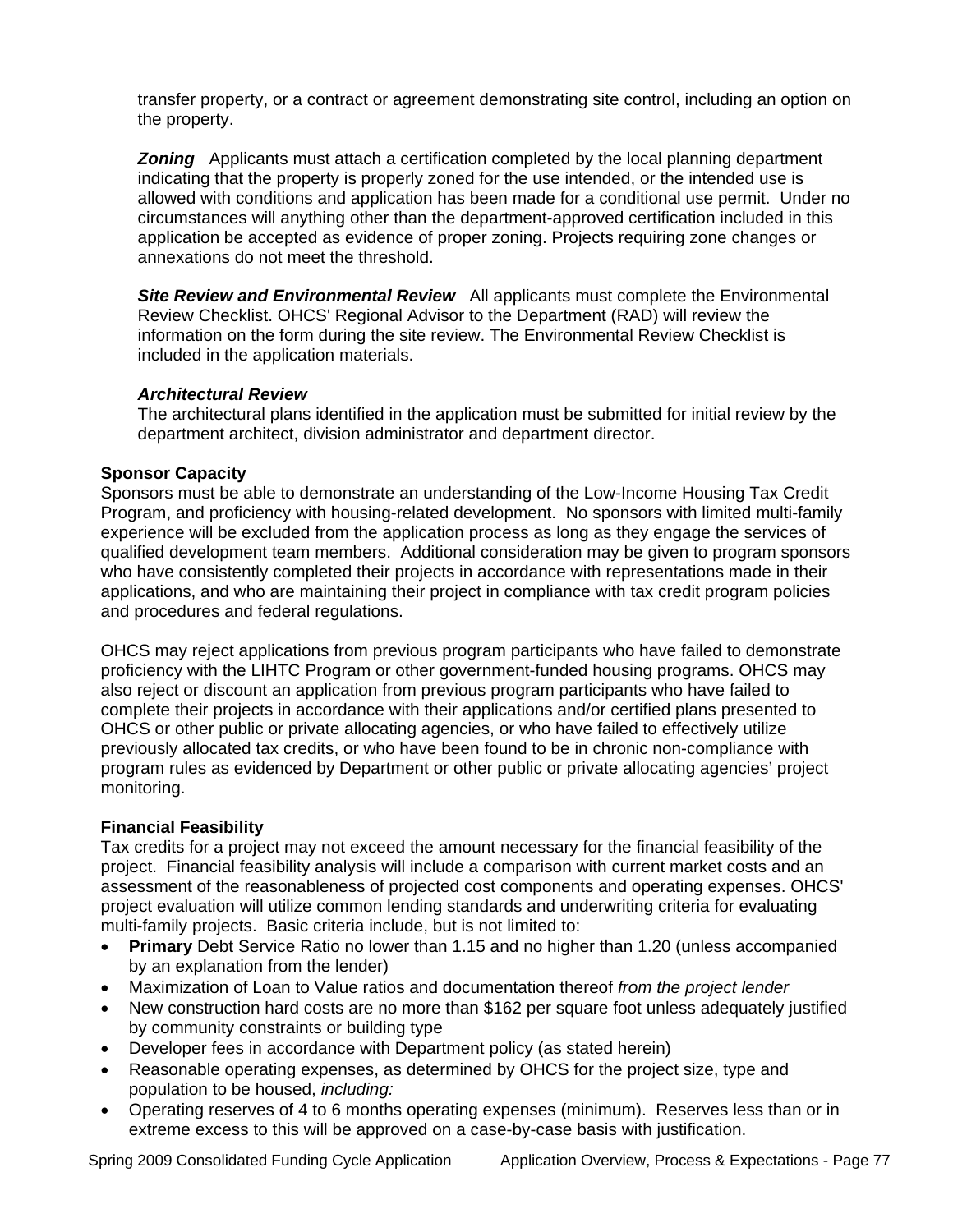- Replacement reserves of no less than \$250 per unit per year for new construction development for seniors and \$300 per unit per year for new construction development for families and rehabilitation developments. These figures are guidelines. A more precise measure of reserves needed, will come from a carefully prepared Reserve for Replacement schedule.
- Acquisition price for acquisition of buildings or land shall be limited to the appraised value as determined by an independent third party certified appraiser
- Ability of the project to demonstrate long term financial viability via a 30 year projection
- Tax Credit pricing at or above current market rates.

Note: Tax exempt bond projects with funding gaps requesting Consolidated Funding Cycle funds to fill the gaps may be required to apply for these funds during the normal CFC application round.

**OHCS reserves the right to determine, in its sole discretion, whether the Letters of Interest or Intent, Award Letters, or Commitment Letters are satisfactory, and whether a lender or investor possesses the financial or other capacity to make a specific loan or investment. A change in the financing source or financing terms after reservation of credits may, in the sole discretion of OHCS, result in all or a part of the credits being recaptured or reduced by, or returned to, OHCS.** 

#### **Architectural/Site Review**

In response to a legislative mandate for promoting good quality in the development, design and construction of publicly funded housing, OHCS has adopted *Architectural Requirements* for all LIHTC projects. These requirements are minimum standards that apply to new construction and to the renovation of existing structures. They promote long-term livability and the wise use of public investment by addressing Site Design, Building Design and Unit Design issues. The standards are listed in the "Architectural Standards and Product Replacement" section of the application along with specific architectural submittal requirements.

After passing the Threshold architectural review, the OHCS architect reviews projects twice more before construction can begin. Preliminary Architectural Review is made during the Schematic and Design Development phases of a project. Final Architectural Review is then made when Drawings and Specifications are nearly complete and before the project is submitted for building permit.

Sometimes, after studying the requirements and preparing a rough feasibility analysis, the sponsor and architect may have remaining questions about the Architectural Requirements and the Architectural Review Process. In that case a pre-application conference with OHCS may be useful before submitting all the documents necessary for the formal application.

Changes made to architectural designs after the award or reservation of credits must be documented and are also subject to OHCS architectural approval.

#### **Long-Term Affordability**

All tax credit developments are subject to an extended use affordability period of a minimum of 30 years. This Extended Use commitment is defined under IRC Section 42 regulations as 15 years beyond the initial 15-year compliance period for a total of 30 years.

#### **Resident Services**

Sponsors who receive OHCS resources, including but not limited to LIHTC, must include in their affordable housing development a provision for residents to access services appropriate to the identified needs of the target population. The anticipated outcomes of the resident service plans are: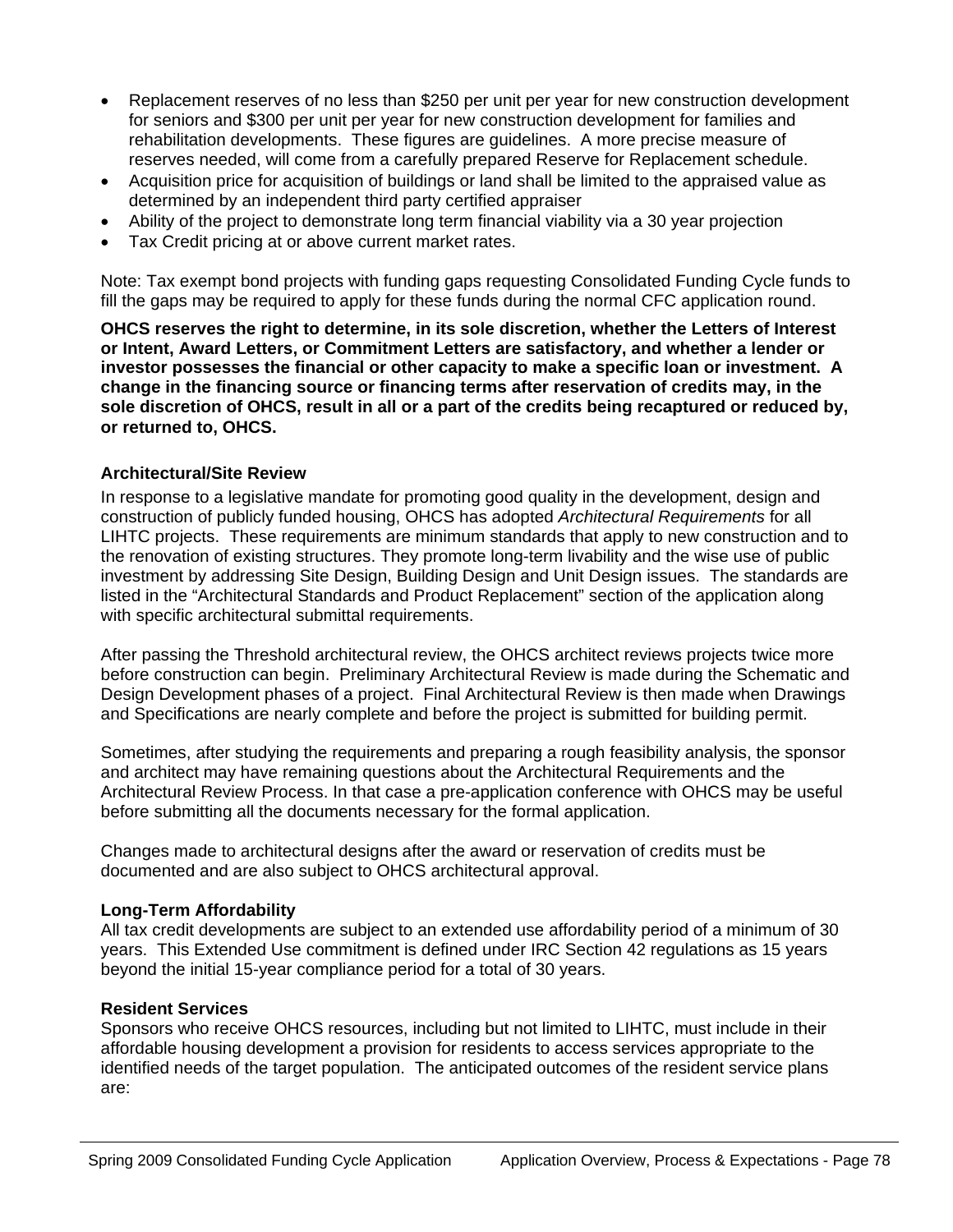- Through coordination, collaboration, and community linkages, provide residents the opportunity to access appropriate services which promote self-sufficiency, maintain independent living, and encourage positive life choices; and
- To effectively maintain the fiscal and physical viability of the development by incorporating into the ongoing management appropriate services that address resident issues as they may arise.

Project evaluation will reward projects offering appropriate resident services. Applicants are encouraged to build services provisions into their operating expense budgets.

Resident services are not intended to be limited to services provided on site, residents at risk or with special needs, nor is participation in services mandatory for residents. It is intended to be a support system integrated into the housing and available to all residents. Resident services can be incorporated into the operation and management in a variety of ways. Common to many models, however, are the goals of helping residents achieve greater social and economic self-sufficiency and an enhanced quality of life. While service-enriched housing offers assistance to residents facing a crisis, it should also focus on addressing problems and linking residents to community resources. The most effective service-enriched housing encourages and supports resident participation in the decision making process.

#### **Housing Need and Demand**

The project sponsor must be able to demonstrate evidence that the project is meeting a clear need in the community in which it is sited. This must include a discussion substantiating community need as well as market information as per the application materials. Please see the Market and Rent Assessment section for additional information.

#### **Policy on Material Participation By Nonprofit Organizations**

It is preferred that Material Participation of the nonprofit be demonstrated as if the applicant is applying under the 10% nonprofit set aside. For partnerships, turnkey or joint ventures that have as a general partner or co-general partner a local tax-exempt nonprofit organization, OHCS expects material participation by the said local tax-exempt nonprofit organization to include, but not be limited to:

- Participation in developer fees and excess cash flows of at least 25% of the proceeds.
- Participation in project oversight and decision making, such as direct involvement in application preparation, direct involvement in discussions for construction, bridge and debt financing, a close working relationship with the property management firm, and tenant selection. The project must demonstrate an ability to further the nonprofit's charitable mission and there should be an ability on the part of the nonprofit to override any fiduciary duty to the owners when that duty conflicts with the charitable mission of the nonprofit.
- Provision of assistance that empowers the nonprofit and enables it to gain expertise.
- It is further required that the said nonprofit NOT be affiliated with or controlled by a for profit organization.

#### **Eligible Applicants**

There are no restrictions concerning who may apply to OHCS for an allocation of LIHTC.

#### **Basic Eligibility and Considerations for all Applicants**

In order to be eligible to receive an allocation of LIHTC, a project must be considered a "qualified low income housing project". To meet this test, a project must be a **residential rental property**. For the purposes of Section 42, the definition attributed to "residential rental property" is generally the same as applied to tax-exempt rental housing bonds. This definition focuses on the following issues:

• Residential rental properties must include separate and complete facilities for living, sleeping, eating, cooking and sanitation.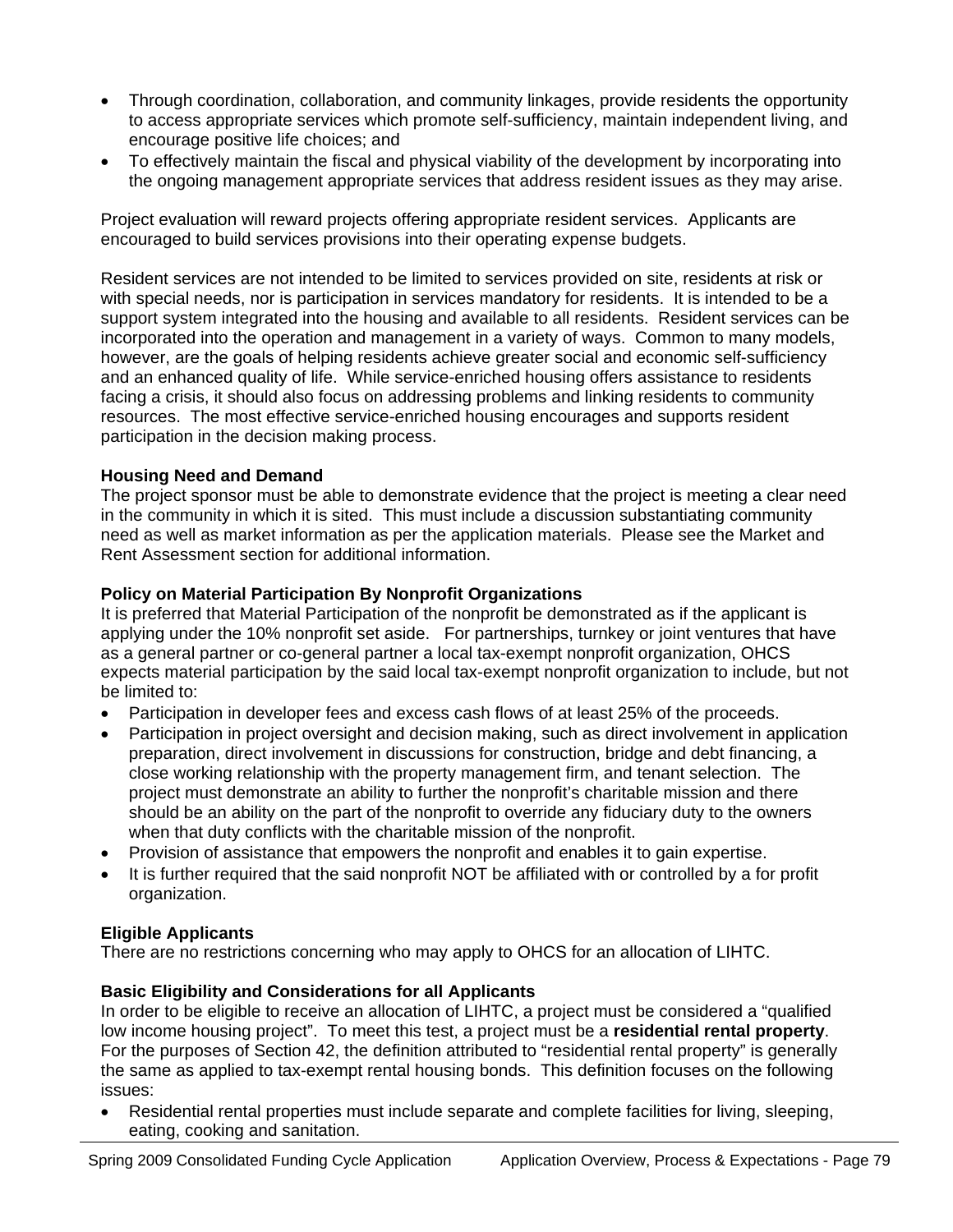- In addition to actual residential units, functionally related and subordinate facilities may be included in eligible basis if they are available to all tenants with no additional fees attached to them.
- A scattered site project may be treated as a single project if **all** units in the building are rentrestricted. A scattered site is a project where multiple buildings with similar units are located on separate sites, within management proximity to one another, owned by the same party, managed by the same party, and financed under the same agreement. All Scattered Site Projects must be 100% affordable.
- If a building consists of both residential and nonresidential areas, the nonresidential portion will not preclude the residential portion from qualifying for credit. Determinations will be made on a reasonable basis to ensure that the costs for the commercial use portion of such a mixed-use building are not in the credit computation.
- Residential rental units must be available for use by the general public in a nondiscriminatory manner. Definitions and authority regarding public use and discrimination are provided by Housing and Urban Development (HUD).
- For a project to qualify for a credit award, it must meet a minimum low income set aside requirement.
- The cost and qualified basis of a community room in a phased project must be carried by both phases. The department must receive a copy of an agreement detailing the division of liability, cost burden, etc. between the phases.

A building owner must elect and fulfill one of the following low-income set asides:

 **the 20/50 test**: at least 20% of the units must be both rent restricted and occupied by tenants with incomes at or below 50% of area median income as adjusted for family size (as determined by HUD)

 **the 40/60 test**: at least 40% of the units must be both rent restricted and occupied by tenants with incomes at or below 60% of area median income as adjusted for family size (as determined by HUD)

The minimum set aside is the election that commits the building owner to a specific income level which will serve to define low income for that building. Under a 20/50 election, an owner that claims 100% of units as eligible for LIHTC must rent all units to households at or below 50% of area median income as adjusted for family size in order to claim 100% of the credit.

#### **Other Key Application Requirements**

- The owners are required to sign all OHCS's legal documents relating to the LIHTC program, including the Reservation Agreement, Declaration of Land Use Restrictive Covenants and other documents as deemed necessary by OHCS.
- Applicants will be evaluated based upon information submitted in the application.
- The application charge as described in the **Application Overview** section of this application is due with application submittal. The charge is non-refundable. Please see the application materials for proper charge transmittal format.
- If awarded a reservation of credits, a reservation charge as stated in the **Application Overview** will be required at the time of signing the reservation agreement. **Do not send the reservation charge with the application**.
- Recipients of awards must sign the Hold Harmless, Acceptance of Credit Offer and the Reservation and Extended Use Agreement in a timely manner. The reservation of credits will not be made and secured without these documents being fully executed.
- Compliance monitoring charge as stated in the **Application Overview** must be included in the operating expense budget.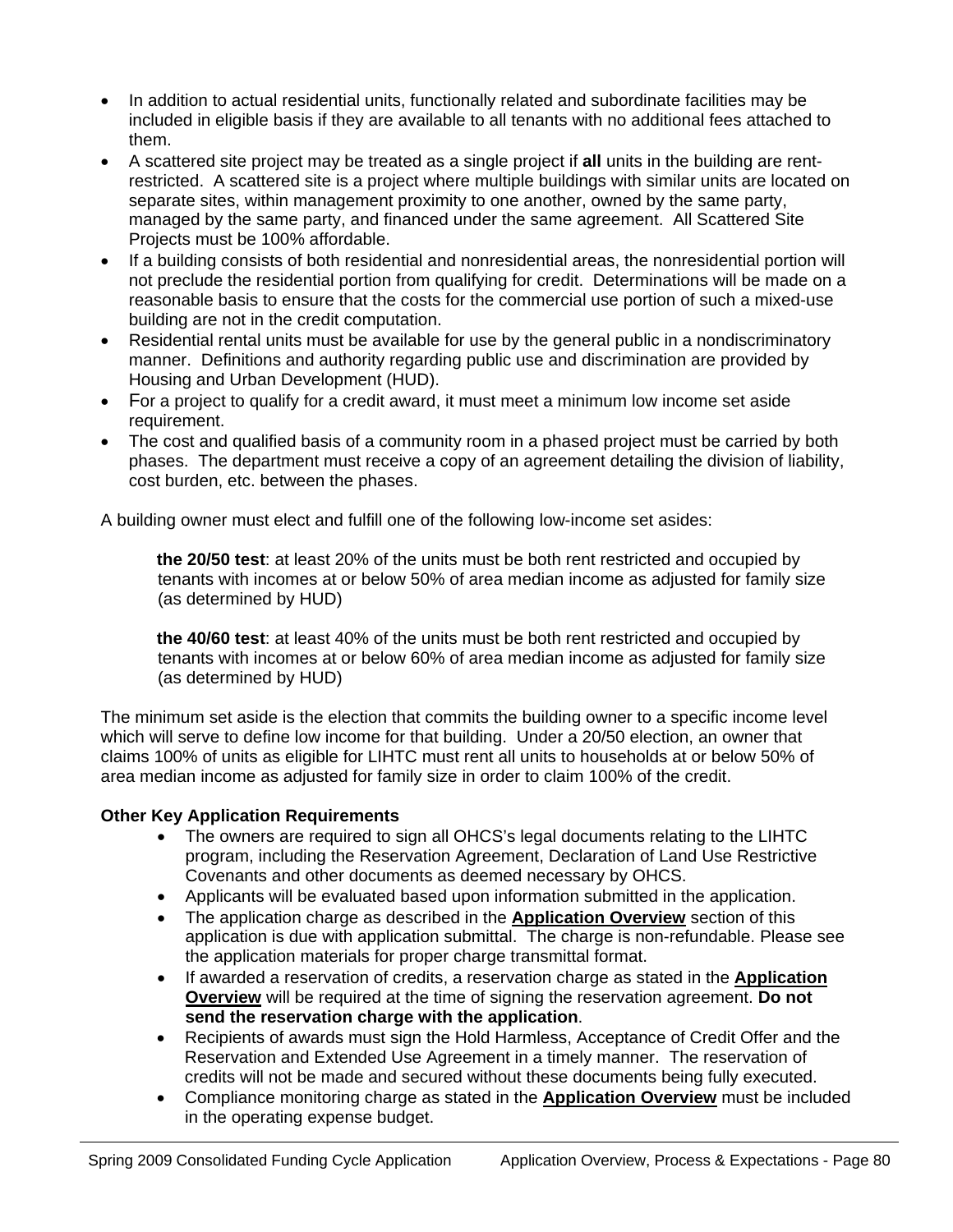#### **Allocation Limitations**

During the application process, the following limitations shall apply:

- The maximum amount of tax credits awarded per project is no more than 10% of the previous year's State of Oregon annual cap awarded. (see the Competitive Allocation Limitations Policy in the Amended 2009 QAP) For 2008, the state's per capita award was roughly \$8.25 million credits, including the award of credits received mid-year in 2008 resulting from the Housing and Economic Recovery Act of 2008. Therefore, the maximum credit award per project for the 2009 credit year will be \$825,000 in annual credits.
- Tax Credit Offers to Reserve and/or Carryover Allocations may not be transferred without Department approval. For projects with a nonprofit sponsor applying for the 10% nonprofit setaside, it is required that the nonprofit applicant(s) materially participate in the development of the project; any changes in General Partner status without the consent of OHCS may result in forfeiture of the Offer to Reserve or Carryover Allocation.
- OHCS will diligently enforce all agreements, warranties and representations of the sponsor regarding the project, especially those made in the Initial Application as well as those made in the Reservation and Extended Use Agreement. Failure to perform or demonstrate progress may jeopardize the reservation for Carryover Allocation, tax credits previously awarded, and potential future allocations.

Tax Credit Reservations are made based upon representations in sponsor applications. Once a Reservation and Extended Use Agreement has been offered or executed, written approval for any changes to the project must be obtained from OHCS. This approval shall be made in a timely manner and will not be unreasonably withheld. Changes requiring such approval include but are not limited to:

- Changes in the project's composition may be approved provided the project continues to maintain an evaluation ranking equal to or greater than those awarded to the original project. A re-evaluation of the project is necessary if there are material changes to the project scope. Applicants will be required to submit an amended application, and an additional application charge may be required.
- Composition of the partnership.
- Lender/Equity investor changes.
- Changes in the unit mix or number of units.
- Changes in cost.
- Changes in management agent.
- Any others OHCS in its discretion deem to be substantive changes.

No executive, employee or agent of Oregon Housing and Community Services or any other official of the State of Oregon, including the Governor thereof, shall be personally liable concerning any matters arising out of, or in relation to, the allocation of Low-Income Housing Tax Credits, or the approval or administration of this plan.

#### **Qualified Census Tracts or Difficult Development Area as Identified by HUD**

#### **NOTE:**

The LIHTC Program Description and Requirements Section of this Application list Difficult to Develop Areas (DDAs). The eligible basis of a project located within a DDA may be increased up to 30 percent. Only the eligible basis attributable to new construction or rehabilitation qualifies for the basis boost. Acquisition expenses **do not** qualify for the basis boost.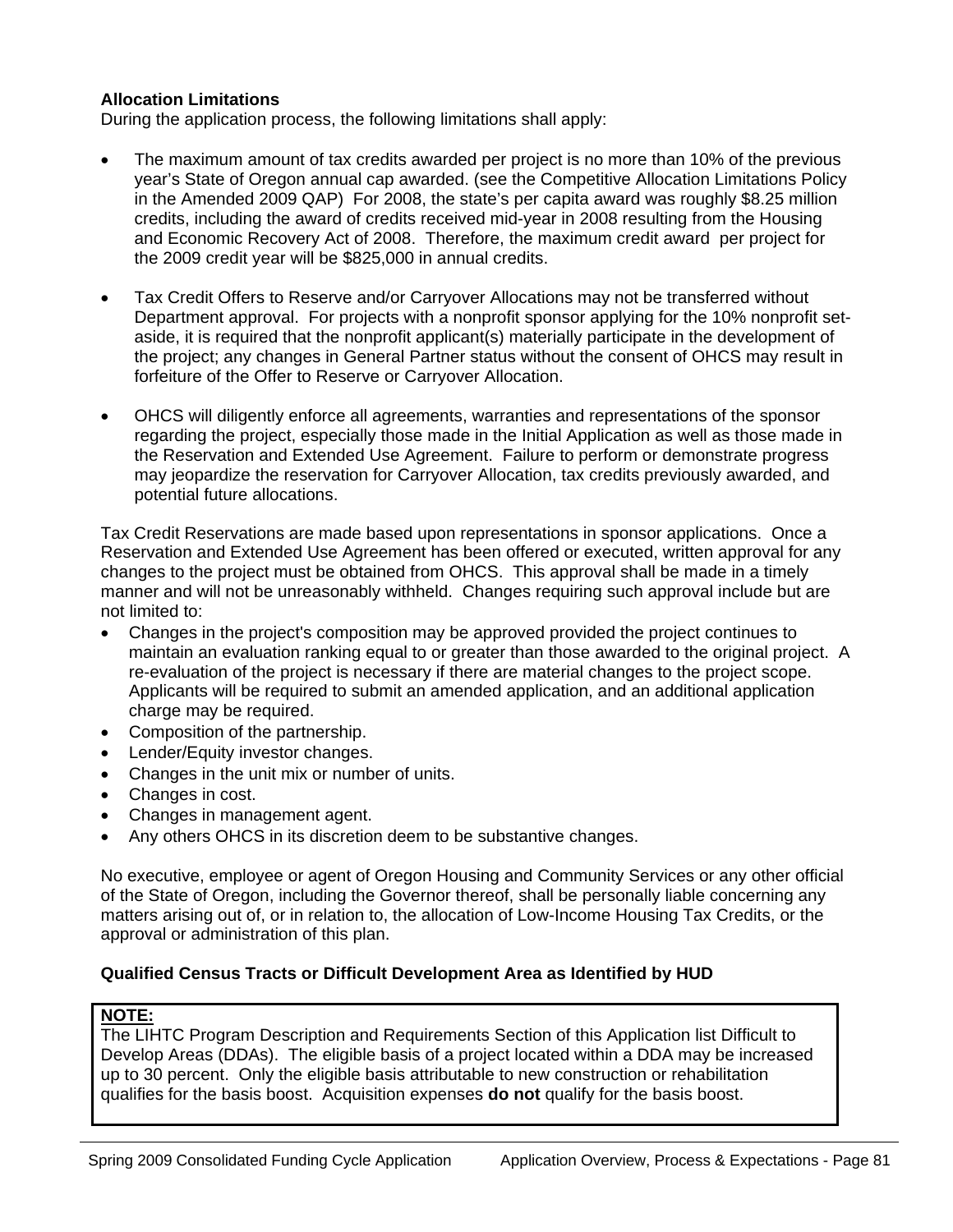The listing of DDAs is prepared annually by the United States Department of Housing and Urban Development (HUD) and is subject to change without prior notice. A revised list is typically published in the Federal Register in the middle of December each year. To determine if your project is located in a QCT or DDA, access the following web site: http://qct.huduser.org/QCTGIS/USMainLand/Map.aspx.

Projects receiving a forward allocation of Low Income Housing Tax Credits are always at risk of losing their DDA status prior to receiving an allocation of tax credits. On November 2, 2004, HUD issued a new rule on the effective dates for DDAs. This was published in Federal Register / Vol. 69, No. 211. This notice changes the definition of effective date to correspond to the filing date of an application for low-income housing tax credits or tax-exempt bond financing. The notice extends the effective date for areas designated as DDAs in effect in the year the application is received and the allocation of credits to an applicant is made no later than the end of the 365-day period after the submission of a complete application by the applicant to the credit allocating agency. Remember, a project receives the official allocation of tax credits at the time of carryover, **not** at the time of funding reservation.

Projects located in Difficult to Develop areas and Qualified Census Tracts may be eligible for additional credits. The maximum credit to such projects is calculated by increasing the eligible basis by 130 percent. Effective for tax credit allocations made after September 3, 2008, the following counties are designated as Difficult to Develop (DDA) and thereby ELIGIBLE for the 130% increase:

#### **Clatsop, Coos, Crook, Curry, Douglas, Gilliam, Grant, Hood River, Josephine, Lincoln, Linn, Morrow, Tillamook, Wallowa and Wheeler Counties.**

The qualified census tract areas are listed below for the following counties. This most recent available listing was published in the Federal Register on December 12, 2002 and supplemented on December 19, 2003 and is available at [www.taxcredithousing.com.](http://www.taxcredithousing.com/) As of September 18, 2007, the QCTs for 2007 remain in effect for 2009.

#### METROPOLITAN QUALIFIED CENSUS TRACTS

| <b>Benton County (Corvallis)</b> | 7.00, 8.02, 11.01, 11.02                                                                                                                                |
|----------------------------------|---------------------------------------------------------------------------------------------------------------------------------------------------------|
| Jackson (Medford-Ashland)        | 1.00, 2.02, 2.03, 19.00                                                                                                                                 |
| Lane County                      | 31.02, 37.00, 38.00, 39.00, 42.00, 48.00                                                                                                                |
| Marion County (Salem)            | 2.00, 4.00, 5.00, 7.00, 8.00, 9.00, 10.00, 17.01                                                                                                        |
| Multnomah County (Portland)      | 11.01, 21.00, 22.01, 22.02, 23.01, 33.01, 34.01, 34.02,<br>40.01, 42.00, 49.00, 51.00, 52.00, 53.00, 54.00, 55.00,<br>56.00, 76.00, 83.01, 96.06, 98.01 |
| <b>Washington County</b>         | 332.00                                                                                                                                                  |

#### NONMETROPOLITAN QUALIFIED CENSUS TRACTS

| <b>Clatsop County</b> | 9503.00                   |
|-----------------------|---------------------------|
| Jefferson County      | 9604.00                   |
| <b>Klamath County</b> | 9716.00, 9717.00, 9718.00 |
| <b>Malheur County</b> | 9704.00                   |
| <b>Union County</b>   | 9707.00                   |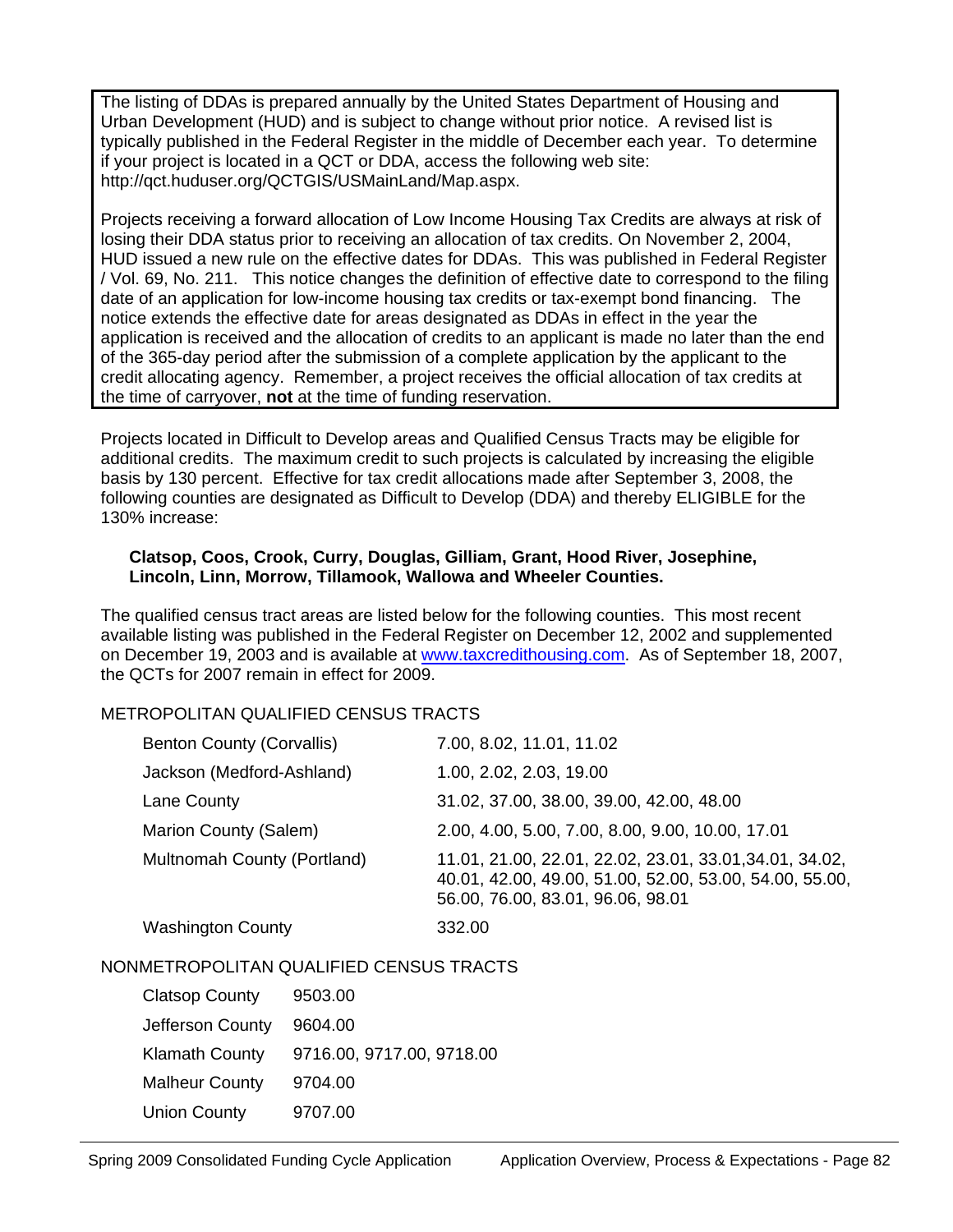To determine if the project is located in a qualified census tract (QCT) or a Difficult to Develop Area (DDA), consult the latest information available from the United States Department of Housing and Urban Development (HUD) or visit their web site.

#### **Projects with Project Based Vouchers – Final Rule Change**

HUD has issued a new final rule which deletes the Project-Based Voucher (PBV) Program Final Rule established October 13, 2005. That rule stated that LIHTC projects with PBV units must limit rents to the lower of the tax credit rent minus utility allowance, the reasonable rent or the rent requested by the owner. The new final rule reinstates the former policy under which public housing agencies do not have to limit their Section 8 Project-Based Voucher rents to tax credit caps.

#### **LIHTC Documents**

LIHTC legal documents, including the Reservation and Extended Use Agreement, Carryover Agreement, Declaration of Land Use Restrictive Covenants, as well as a schedule of documents required at time of Placed-In-Service have been approved by the Attorney General. It is expected they will be signed as written. Any proposed changes must be in writing, must allow adequate time for review and comment, and must be approved by OHCS.

#### **Reservation of Credits**

Upon granting a conditional reservation for tax credits, OHCS will notify the Chief Executive of the designated jurisdiction within which the planned housing development is to be located.

Those projects receiving a conditional Offer to Reserve Tax Credits must comply with all conditions outlined in the Acceptance LIHTC Award Letter within the time period specified in the Reservation/Award Letter, in order to receive a tax credit commitment. Credits which have been offered, but not accepted by the Applicant within 30 days, will become available for redistribution.

Prior to December 1 (or the next business day) of the tax credit year, tax credit recipients must have signed and demonstrated compliance with the Carryover Agreement in order to have secured their credit allocation. (See CARRYOVER REQUIREMENT section following in this document.)

OHCS may agree to extend reservations or make a forward commitment into the next tax credit year, if OHCS determines that it is appropriate and permitted under IRC Section 42.

#### **Adjustment of Tax Credit Amount**

OHCS will conduct as many as four project evaluations to determine the credit reserved, committed and/or allocated to a project does not exceed the amount necessary for financial feasibility. OHCS will conduct these evaluations upon receipt of the Application, upon any requests for an increase in the amount of awarded tax credits, at the end of the allocation year for the Carryover Agreement, and after the building has been Placed-In-Service (final application). The owner will be required to submit a final update to the application with certified costs when the project is Placed-In-Service. OHCS reserves the right to adjust the amount of tax credit and to negotiate modifications to the proposed project plan and budget. OHCS shall have authority to request additional information from the applicant as necessary.

Project costs will be evaluated against industry cost standards, as well as average costs from competing projects, and OHCS may request substantiating documentation. Projects with excessive costs will be subject to adjustments to the amount of credit requested. During each evaluation, OHCS will determine the amount of credit to be reserved, committed or allocated by considering, but not limited to, the following components of each project:

• Total project costs;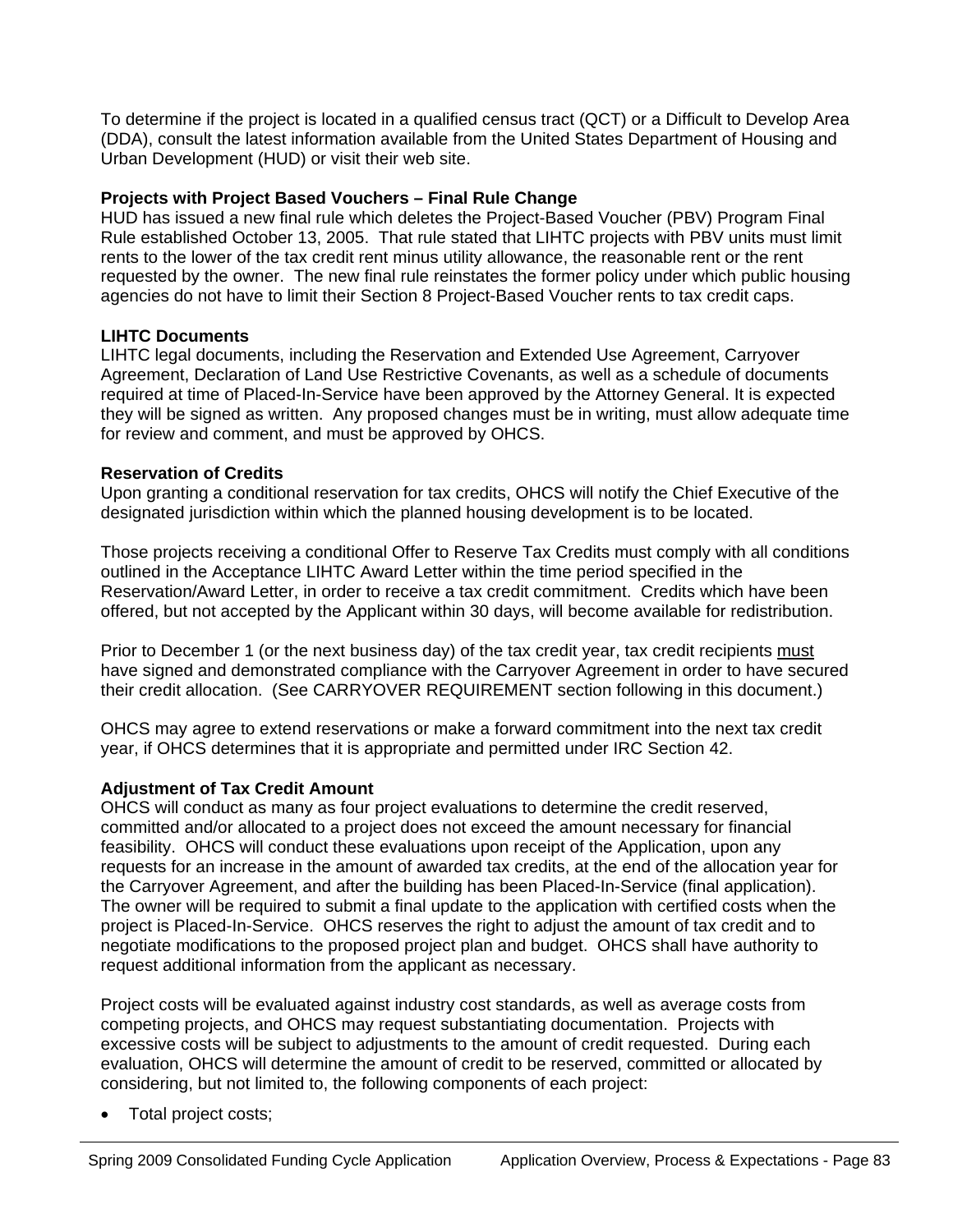- Funding sources available to the project:
	- a) Loans
	- b) Grants
	- c) Tax Credit Proceeds
	- d) Owner Equity
- Percentage of the housing credit dollar amount used for hard costs (actual construction costs, including builder's and contractors fees);
- Projected operating income and expense, cash flow and tax benefits;
- Maximum tax credit eligibility;
- Debt Service Coverage Ratio compared to commercial lending practices; and
- Project reserves.

OHCS will use current market guidelines to estimate the proceeds anticipated from the sale of tax credits. A copy of the Placement Memorandum or Syndication Agreement must be provided to OHCS no later than the date upon which the sponsor applies for Placed-In-Service allocation. If said document has not been finalized, a draft Placement Memorandum or Syndication Agreement or Limited Partnership Agreement will be acceptable. When actual proceeds are determined, there may be an adjustment to the credit reserved or committed. Credits will not be increased beyond the amount originally reserved unless application amendments are submitted and the request is approved by OHCS's Finance Committee. Tax credits will not be allocated to projects in excess of the amount necessary to fund the equity gap as determined by OHCS using the value of the credit (expressed as a percentage of the total ten-year credit) established at the time of application. If actual project costs or funding sources differ substantially from the projections submitted in the application, OHCS may reduce the final credit allocation or the Owner may establish project reserves to offset the deficit for allowable purposes. The conditions for such reserve accounts will be determined on a case-by-case basis.

Project soft costs include developer fees, consultant fees and syndication fees. Total project costs include all costs attributable to basis, other than land, syndication fees (if any), development fees and tax credit application charges. OHCS requires full disclosure of all fees paid to parties related to the sponsor and/or developer. If an identity of interest exists between the developer and general contractor, contractor profit, including supervisory fees, may not exceed eight percent of the construction contract and contractor's overhead may not exceed two percent of the construction contract. Developer fees shall include: developer overhead, profit, and consultant fees for services normally performed by the developer.

Additional eligible basis will be considered for projects located in HUD's designated "Hard to Develop Areas" and "Qualified Census Tracts" if deemed necessary for the viability of a project by OHCS. The amount of tax credits allocated to a project will be limited by the evaluation process.

#### **Carryover Requirement**

If a project is not placed in service by December 31 of the year tax credits are awarded, it will lose the credits awarded to it unless it meets the requirements of a Carryover Allocation. Project buildings may qualify for a carryover allocation if, prior to December 31:

• An application for a carryover allocation is submitted by December 1 of the year of the tax credit allocation and includes all required documentation. Applications received after December 1 of the credit year are subject to a late charge (see **Application Overview**).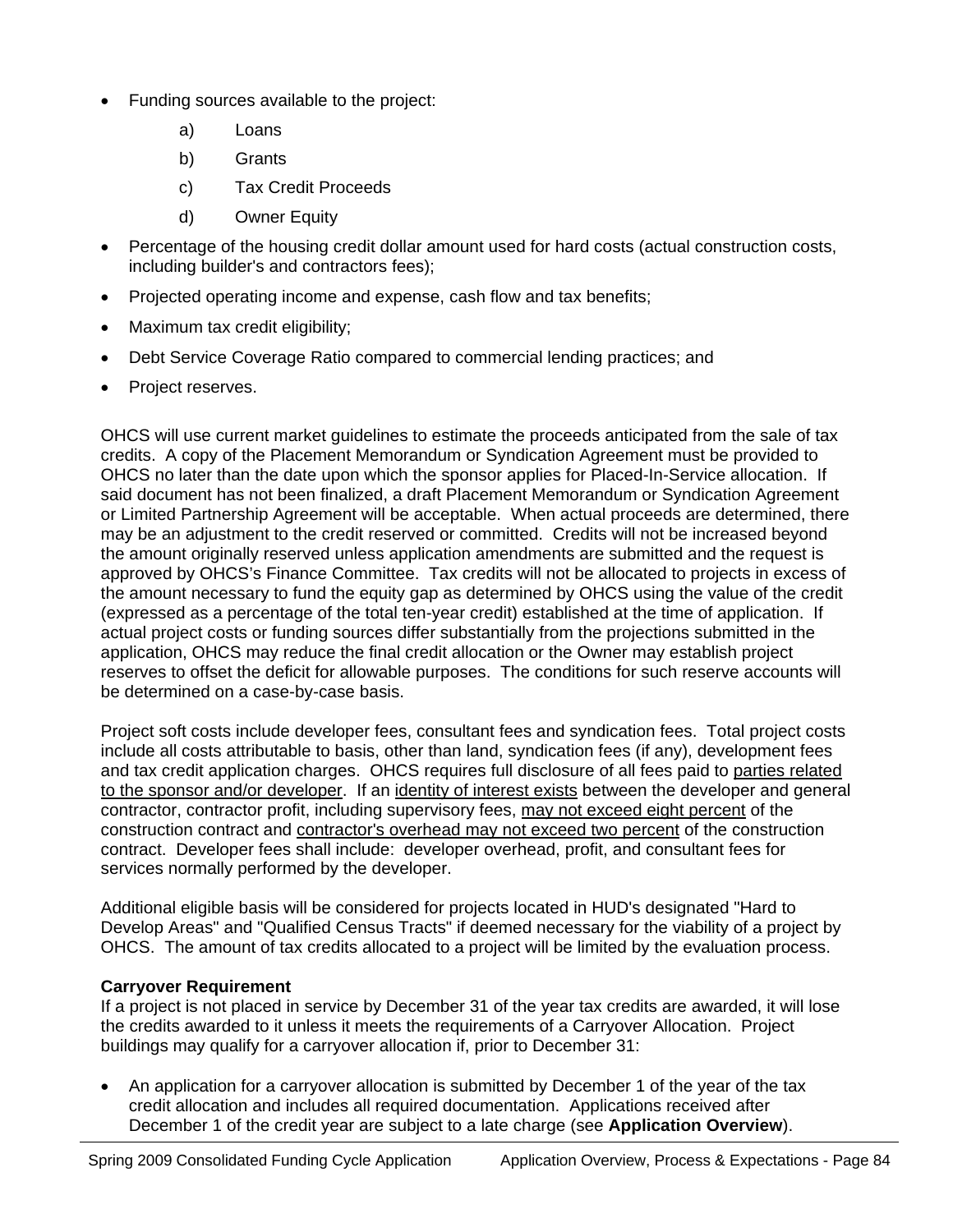- The time for satisfying the 10% test and submitting related documentation will be the later of 12 months after the date of carryover allocation, or December 31 of the tax credit allocation year. The 10% test is verification that the owner has incurred, by the close of the calendar year of the allocation, costs totaling more than 10% of the reasonably expected basis in the project.
- If the owner has not secured the land, i.e., the land is otherwise neither secured or encumbered for the duration of the period of project affordability, the applicant must continue to maintain site control until the time required for meeting 10% of the reasonably expected basis test.
- Sponsors should contact OHCS to obtain the carryover application materials required when applying for a carryover allocation.

A project receiving a Carryover Allocation must be placed in service no later than the close of the second calendar year following the calendar year in which the allocation was made (e.g., if the project receives 2009 credits, it must be placed in service by December 31, 2011).

The Carryover application will request the following information:

- An interim financial feasibility analysis. The Sponsor must provide OHCS with the following information as soon as possible after the project has received its Reservation **but in no case any later than** *December 1* **of the year of the credits.** The following documentation must be submitted in order to initiate the Carryover Allocation review process:
	- Updated project pro formas, including sources and uses, income and expenses.
	- Certification of all subsidies and grants;
	- Third party certification that the owner's basis (incurred costs) in the project is more than 10% of the anticipated basis of the completed project;
	- Certification that the owner has received title to the project site.
	- Copy of **draft Partnership Agreement** indicating tax credit proceeds available to the project together with a contribution schedule.

Once OHCS has received and reviewed all necessary documents, a determination that the carryover requirements have been met will be made. OHCS will then prepare a Carryover Allocation Agreement. The Carryover Allocation Agreement will be provided to the IRS along with OHCS's filing for Low Income Housing Tax Credit purposes.

The Carryover Allocation Agreement must be executed before December 31 in the year of the credit. Failure to execute the document will result in a loss of LIHTC to the development.

The Department may revoke a reservation of credits if the Department, in its discretion, believes (based on thorough analysis), that more than 10% of the total estimated project cost will not be expended within twelve months of the allocation date or end of the calendar year in which the Carryover Allocation is made (whichever is later). Furthermore the Department may revoke a reservation of credits if the Department, in its discretion, believes the project will not be placed in service within two years following the calendar year in which the Carryover Allocation is made or by the dates mutually agreed upon.

#### **Placed-in-Service**

Once a project has been Placed-In-Service, OHCS can begin the final review process for issuing IRS Form(s) 8609. The process begins when the owner submits a request for Issuance of IRS 8609.

The request for Issuance of IRS 8609 (Final Application) must be submitted to the department no later than 6 months after the last building is placed in service, or in the case of acquisition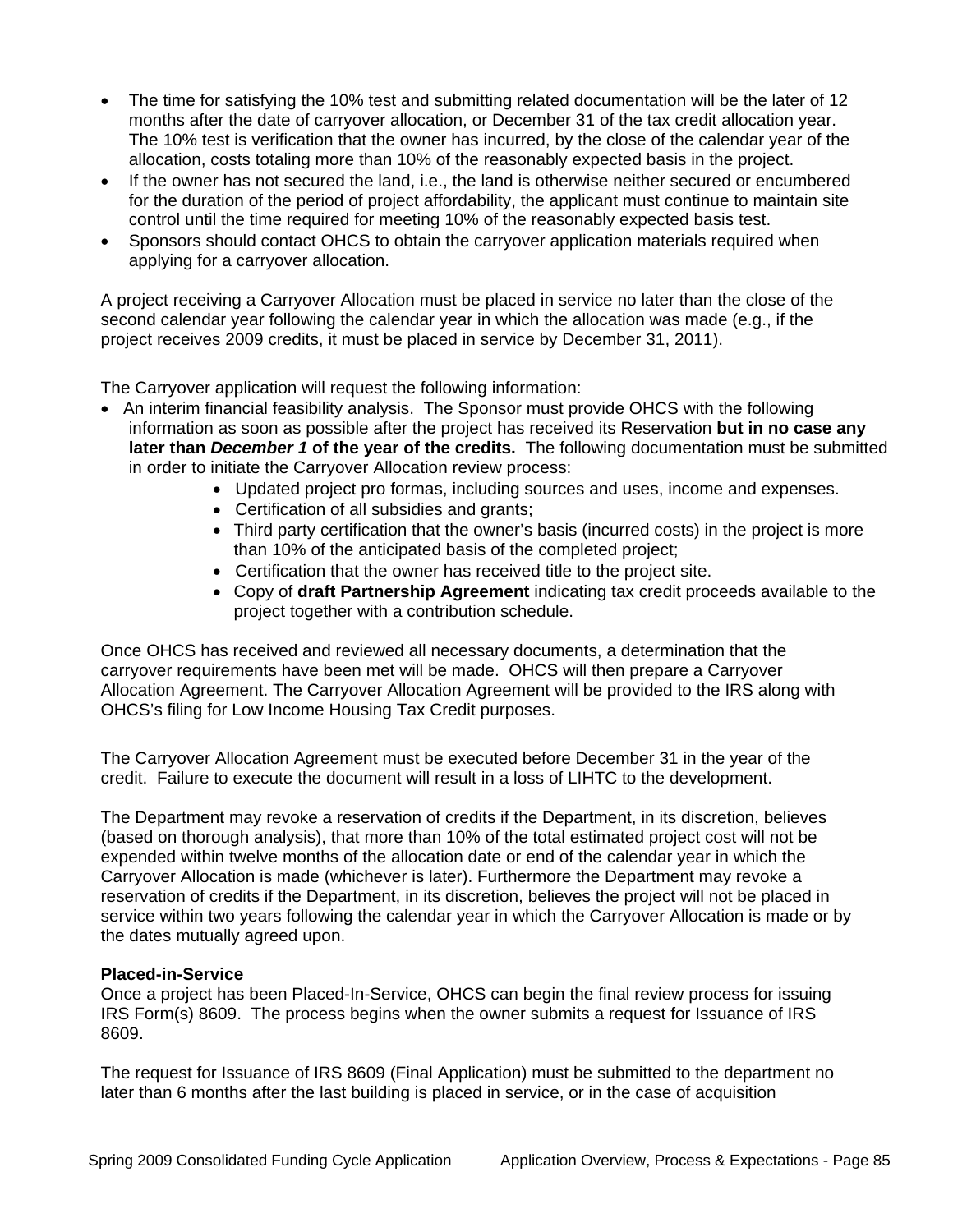rehabilitation when the project is substantially complete. Applications received later than 6 months are subject to a late charge, as described in the Application Overview.

A final financial feasibility analysis will be required before OHCS issues the IRS Form(s) 8609. Allow a minimum of thirty days for this review. The Sponsor must provide OHCS with the following information:

- the Final Application, as posted on the OHCS website;
- certification of final costs by a third party professional such as an accountant or a tax attorney,
- copies of the Certificates of Occupancy;
- copy of the Cost Certifications required by lender or syndicator;
- copy of Placement Memorandum or Syndication Agreement indicating tax credit proceeds available to the project together with a contribution schedule;
- a opinion letter from the tax accountant or tax attorney that all deferred payment loans, cash flow only loans or partnership loans have a reasonable expectation to be repaid, if the loan/s is/are **kept in basis**;
- an approved Resident Services Plan;
- copy of the Property Management Plan acceptable to OHCS and Permanent lender;
- a Certification from the Sponsor's architect; if applicable, and,
- any other documentation OHCS requests based upon representations made in the application.

Payments or charges over and above what is represented to OHCS in the application(s) or other documents and misrepresentations of any sort will be subject to remedial action at OHCS' discretion. In instances where there are unsubstantiated costs or charges, OHCS may request a third party audit at the expense of the developer before action on the project's Placed-In-Service application.

#### **Recordation of the Declaration**

Once OHCS has received and reviewed all necessary documentation, a determination of the final tax credit allocation amount will be made. OHCS will then prepare an Attorney General approved Declaration of Land Use Restrictive Covenants. The Sponsor will be required to record the Declaration and return the original to OHCS. If the Sponsor fails to properly record and return the original Declaration, OHCS may revoke the tax credits.

#### **Issuance of the IRS Form(s) 8609**

As soon as OHCS receives the recorded Declaration, the IRS Form(s) 8609 can be prepared. The Form(s) are then issued to the project owner. These forms are required for the credit to be claimed.

#### **Compliance**

All LIHTC projects are subject to compliance monitoring and reporting procedures as outlined in OHCS's Low-Income Housing Tax Credit Compliance Manual. Monitoring and reporting procedures are incorporated as part of the Qualified Allocation Plan. The monitoring procedures have been established to meet the requirements of IRC Section 42 and are subject to amendment to conform to Internal Revenue Service compliance monitoring requirements. OHCS' compliance procedures include requirements for annual reporting and certification by owners, random inspection of a reasonable number of projects each year to review project resident files, conducting random resident interviews and making physical unit inspections, and notification to the IRS in the event of any noncompliance findings.

In addition to application and reservation charges, owners are required to promptly pay specified compliance monitoring charges associated with inspecting or auditing sites, low-income certification and the supporting documentation and rent records as required. Specific compliance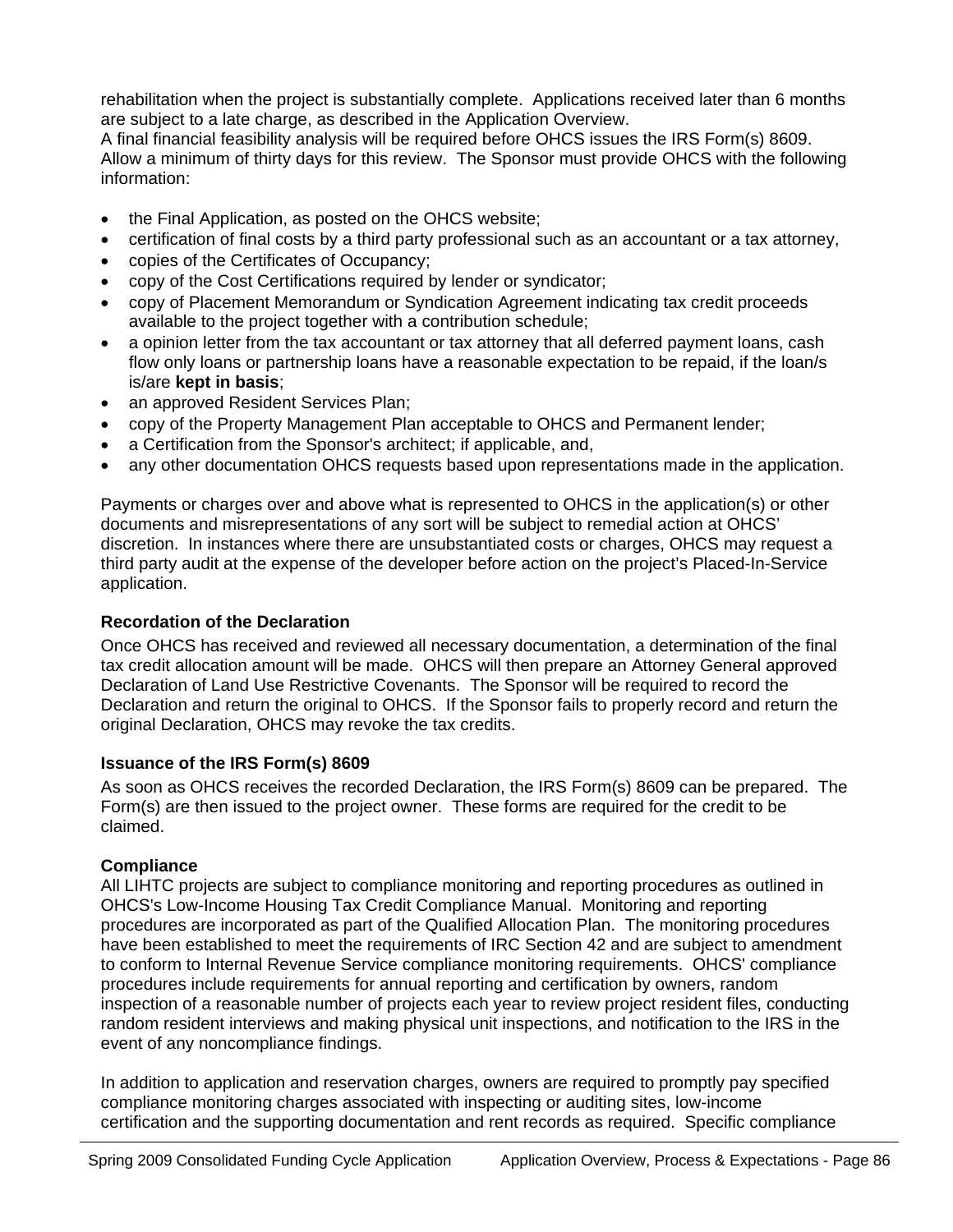guidelines, monitoring and reporting requirements and charges schedules are included in the Low Income Housing Tax Credit Compliance Manual, which is available to all project owners upon request.

#### **Calculating the Amount of Tax Credit**

The maximum annual tax credits for which a project is eligible equals the project's qualified basis multiplied by the applicable tax credit percentage. **The actual tax credit OHCS awards cannot exceed the amount it determines necessary for the financial feasibility of the project and its viability as a qualified low-income housing project throughout the project's credit period as well as the extended use period.** This financial evaluation of the project includes, but is not limited to, establishing the net operating income, including the appropriate vacancy factor and reasonable operating reserves. Tax credits allocated to a project are available to the project's owner annually for a ten-year period.

Eligible capital costs allowed in a project's eligible basis generally include the cost of acquisition of an existing building, site surveys, engineering studies, architectural specifications, relocation expenses, certain legal and accounting services, insurance premiums, construction period interest and taxes, developer fees, general contractor fees and other construction-related costs.

In establishing a project's eligible basis, a project owner should distinguish the costs used to determine the basis of property from expenses, which are costs deducted in the year they are paid or incurred, and costs which must be amortized. Costs that must be amortized may include organizational costs expended in forming a corporation or partnership and expenditures for permanent financing, such as points charged on the permanent loan. Expenditures that do not directly relate to the construction of the project, such as syndication fees for selling an equity interest in a project and the legal and accounting expenses that relate to that syndication would not be included in a project's eligible basis. These costs would be permanently capitalized, expensed or amortized depending upon the accounting treatment. Applicants are encouraged to examine the IRS Audit Guide for more information.

Project buildings located in qualified census tracts or difficult to develop areas may be entitled to an increase in their eligible basis. Specifically, the project owner, in the case of a newly constructed building, multiplies the eligible basis by 130 percent. In the case of substantial rehabilitation of an existing building, the project owner multiplies the eligible basis of the rehabilitation expenditures by 130 percent, but not the eligible basis arising from the cost of acquiring the building.

#### **The Sale of Tax Credits**

Owners of a tax credit project may syndicate the tax credits to limited partner investors who will contribute equity for the project in return for the use of the tax credit and other tax benefits generated by the project. Usually, the project sponsor retains ownership in the project and acts as the general partner of the limited partnership.

OHCS will use: a) current market guidelines, b) previous syndication data, c) proposed syndicator data, and d) syndication or partnership agreement, if available, to estimate the proceeds anticipated from the sale of tax credits.

#### **LIHTC Construction and Rehabilitation Standards**

Section 42 (LIHTC) requires that HUD 24 CFR 5.703 be followed for all projects beginning January 1, 2001. This citation defines physical condition standards that must be met in order for a project and/or unit to be considered decent, safe, sanitary, and in good repair. These standards are summarized below. Consult 24 CFR 5.703.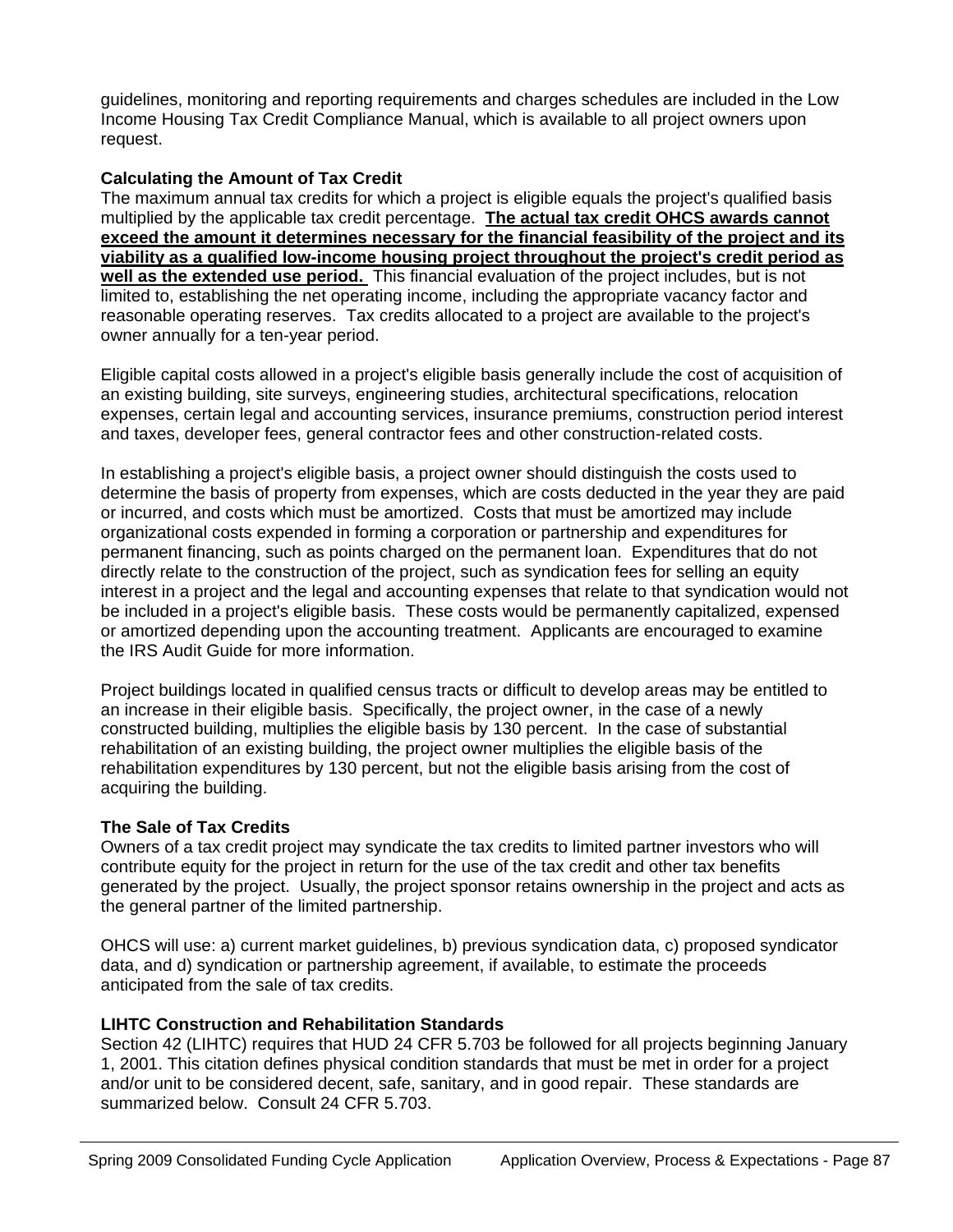The Site: Site components such as fencing, retaining walls, grounds, lighting, mailboxes/project signs, parking lots/driveways, play areas and equipment, refuse disposal, roads, storm drainage and walkways must be free of health and safety hazards and be in good repair. The site must not be subject to material adverse conditions, such as abandoned vehicles, dangerous walks or steps, poor drainage, septic tank back-ups, sewer hazards, excess accumulation of trash, vermin or rodent infestation or fire hazards.

Building Exterior: Each building on the site must be structurally sound, secure, habitable and in good repair. Each building's doors, fire escapes, foundations, lighting, roofs, walls and windows where applicable, must be free of health and safety hazards, operable and in good repair.

Building Systems: Each building's domestic water, electrical system, elevators, emergency power, fire protection, HVAC and sanitary system must be free of health and safety hazards, functionally adequate, operable, and in good repair.

Dwelling units: Each dwelling unit within a building must be structurally sound, habitable, and in good repair. All areas and aspects of the unit must be free of health and safety hazards, functionally adequate, operable and in good repair. The dwelling unit must have hot and cold running water (where applicable), including an adequate source of potable water. SRO units need not contain water facilities. If the dwelling unit contains its own sanitary facility, it must be in proper operating condition, usable in privacy, and adequate for personal hygiene and disposal of human waste. The dwelling unit must contain at least one battery-operated or hard-wired smoke detector in proper working condition on each level of the unit.

Common Areas: The common areas must be structurally sound, secure, and functionally adequate for the purposes intended. These areas should be free of health and safety hazards, operable and in good repair. In this context, common areas include, but are not limited to: basements, garages, carports, common restrooms and kitchens, closets, utility rooms, mechanical rooms, community rooms, day care areas, halls, corridors, stairs, laundry areas, offices, porches, patios and trash collection areas. These standards are particularly relevant to congregate housing, independent group homes and single room occupancy units where the individual dwelling units do not contain kitchen and/or bathroom facilities.

Health and Safety Considerations: All areas and components of the housing must be free of health and safety hazards. These areas include, but are not limited to: air quality, electrical hazards, elevators, emergency/fire exits, flammable materials, garbage and debris, handrail hazards, infestation, and lead based paint. The housing must comply with all requirements related to the evaluation and reduction of lead based paint hazards and have available proper certifications of such as per 24 CFR part 35.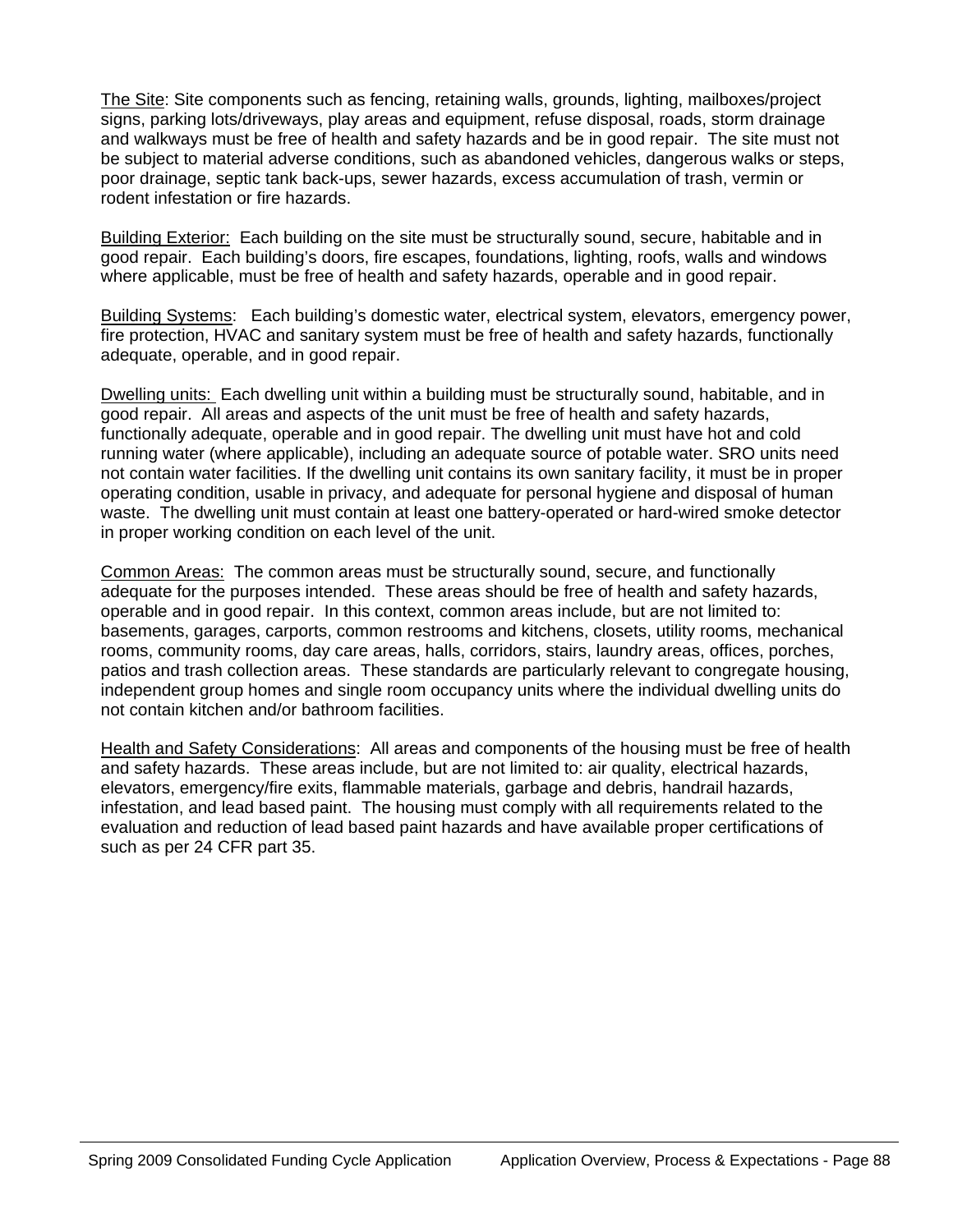# **RECENT TECHNICAL ASSISTANCE MEMORANDA FROM THE IRS**

Periodically the Internal Revenue Service releases technical assistance memoranda and private letter rulings that impact administration of the Low Income Housing Tax Credit Program. Applicants are encouraged to consult knowledgeable sources to stay abreast of current developments that impact the LIHTC program.

#### **Developer Fees**

IRS takes the position that, to the extent that a developer's services relate either (1) to the acquisition of land or (2) to those land preparation activities which would not qualify for eligible basis, then that portion of the developer fee would not be included in eligible basis. The National Office of the IRS has not ruled on this topic.

#### **Good Cause Eviction**

The IRS ruled in Revenue Ruling 2004-82 that Low-Income Housing Tax Credit units under Section 42(h)(6)(B)(i) requires that an extended low-income housing commitment include a prohibition during the extended us period against (1) the eviction or the termination of tenancy (other than for good cause) of an existing tenant of any low-income unit (no-cause eviction protection) and (2) any increase in the gross rent with respect to the unit not otherwise permitted under §42.

#### **Organization/Syndication Costs**

If the developer is involved in finding an investor limited partner or assists in the negotiation of the partnership agreement, the portion of the developer fee associated with this activity cannot be included in eligible basis.

The IRS feels that expenses associated with

- Preparing and negotiating a partnership agreement and
- Preparing cash flow and tax projections to be used by the general partner and the investor limited partners are not part of eligible basis.

Nixon Peabody has proposed as a solution that the developer not perform any of these activities but rather establishes a separate entity to do this. Again, you may want to consult your legal counsel to discuss this.

#### **Land Preparation Costs**

- Land preparation costs, inextricably associated with the land, are added to the cost of the land and in general may not be included in eligible basis.
- Costs associated with land preparation that are inextricably linked to the building are added to the cost of building construction and may be included in eligible basis. These costs include, but are not limited to, digging spaces and trenches for a building foundation and utilities.
- Project owners should seek professional advice when determining which costs may be included in eligible basis.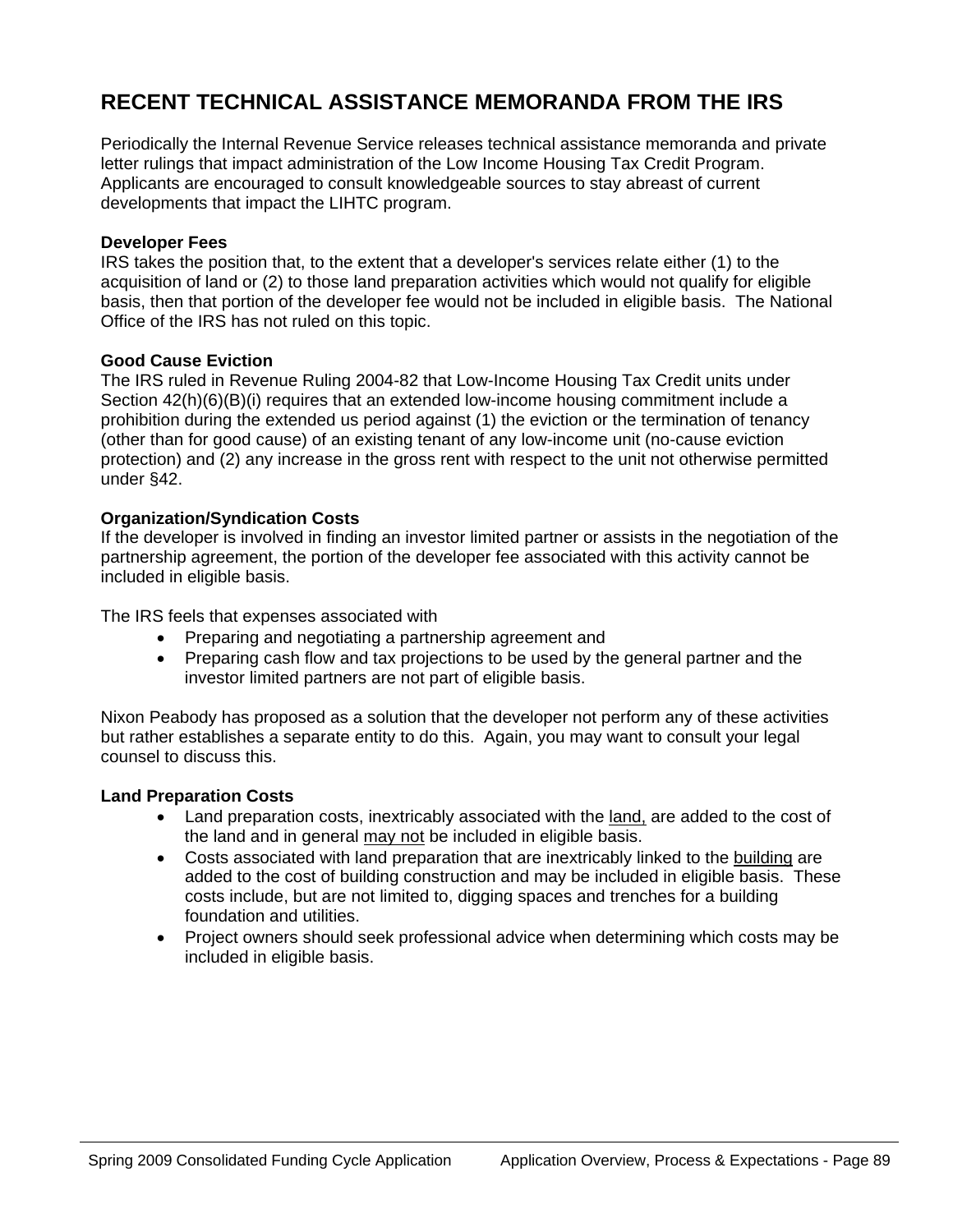### **LIHTC DEFINITIONS**

**Annual Tax Credit:** The amount of credit allocated to a project. The credit is available annually to the sponsor for a period of ten years. The amount of credit cannot exceed what the Department deems necessary for the project's financial feasibility, or the amount the project is eligible to receive.

**Applicable Fraction:** Equals the lesser of the "unit fraction" or the "floor space fraction." The "unit fraction" is calculated by dividing the number of low-income units in a building by the total units in the building, and the "floor space fraction" is calculated by dividing the total floor space of the lowincome units in a building by the total floor space of the residential units in the building.

**Applicable Tax Credit Percentage:** The percentage used in the calculation of the amount of tax credit available to a project, depending upon its development and financing characteristics. A qualified low-income housing project may be eligible for one or both of two types of credit. A 30 percent net present value (NPV) tax credit applies to new construction and substantial rehabilitation that receive federally subsidized financing as well as to the acquisition of eligible existing buildings, regardless of the financing source. A 70 percent NPV applies to new construction and substantial rehabilitation that do not receive federally subsidized financing. Consequently, a single project may receive two rates of tax credit.

**Compliance Period:** The period of 15 taxable years beginning with the first year of a building's ten-year "credit period." In addition, each building must have an extended low-income housing commitment which requires, at a minimum, a 15-year extended use period that begins on the first day of the compliance period and ends 15 years after the close of the compliance period.

**Credit Period:** The period of ten taxable years beginning with the taxable year in which the building is placed-in-service or, at the election of the sponsor, the succeeding taxable year, but only if the building is a qualified low-income building at the close of the first year of the period. The credit period for the acquisition of an existing building may not begin until the first year of the credit period for the rehabilitation expenditures for that building.

**Deferred Developer Fee**: The portion of the developer fee taken over a 10 to 15 year period of time. The deferred fee must be able to be repaid within the specified timeline, and is considered a secondary debt.

**Depreciable Costs:** The development costs incurred in connection with a capital asset that is subject to a loss of value brought about by age, physical deterioration, or functional or economic obsolescence.

**Eligible Basis**: Consists of the eligible expenditures, new construction, rehabilitation and acquisition, incurred up to the close of the first taxable year of a project's "credit period." Eligible basis includes: the adjusted basis of depreciable property (without regard to depreciation); certain deductions from these costs must be made, including but not limited to: (1) the cost or value of the land underlying the project; (2) the value of federal grants used to finance the project; (3) tax credits received under certain provisions of state and federal tax law; and (4) the amount of "nonqualified non-recourse financing" used in the project.

Eligible basis also includes the cost of personal property for use by the residents, such as major appliances. A project owner may also include the cost of facilities and extra amenities such as common areas, parking facilities and recreation equipment in the project's eligible basis if there is no separate fee for the use of the facilities and they are available to all residents on a comparable basis. Costs of the residential units in a building which are not low-income units may be included,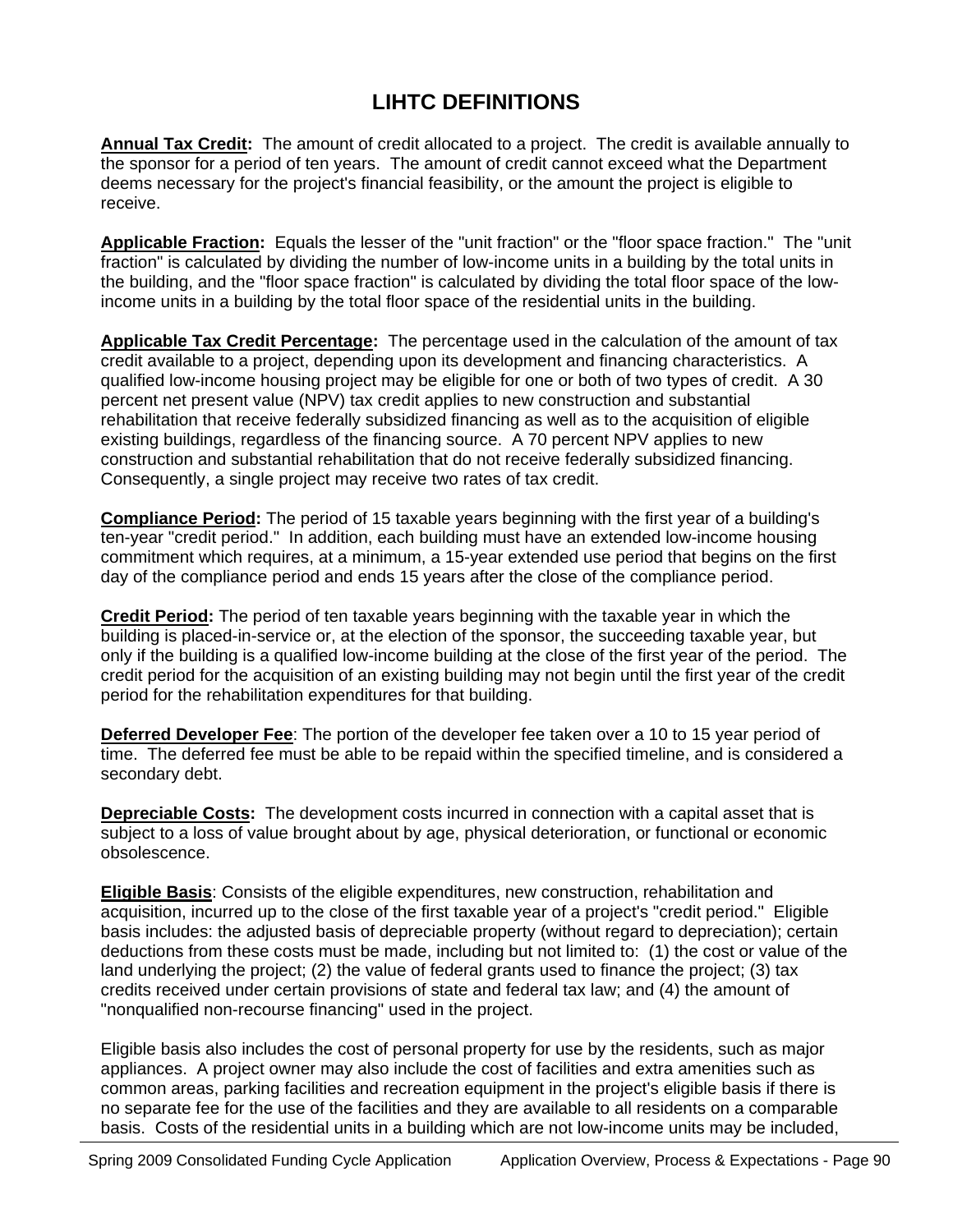but only if such units are not above the average quality standard of the low-income units, or if such excess costs are deducted from the eligible basis. Project buildings located in "qualified census tracts or difficult to develop areas" are entitled to an increase in their eligible basis.

**Eligible Existing Building:** A taxpayer may normally receive a 30 percent NPV credit for the acquisition of an existing building if (1) it was purchased from an unrelated entity that owned it for at least ten years and kept it in active use; (2) for the ten-year period preceding the purchase it did not undergo any rehabilitation in excess of 25 percent of its basis; and (3) no 15-year compliance period is in effect for any previously received low-income housing tax credits.

**Federally Subsidized Building:** A building is deemed to be federally subsidized if it is financed by federal tax-exempt bonds, federal grants, or below market federal loans.

**Gross Rent:** An amount that does not exceed 30 percent of the applicable income limitation. Gross rent includes an utility allowance determined by the Secretary of the U.S. Department of Treasury; but does not include any payment under Section 8 or any comparable rental assistance program; and does not include fees for supportive services paid by governmental or nonprofit organizations if such programs include rental assistance and rent is not separable from the amount of assistance provided for supportive services; and does not include any rental payments to the owner of the unit to the extent such owner pays an equivalent amount to the Farmers Home Administration under Section 515 of the Housing Act of 1949.

Supportive services, as used in the paragraph above, means any service provided under a planned program of services designed to enable residents of a residential rental property to remain independent and avoid placement in hospitals, nursing homes or intermediate care facilities for the mentally or physically handicapped. In the case of a single-room occupancy unit or a building providing transitional housing to the homeless, this term includes any service provided to assist residents in locating and retaining permanent housing.

**Nonqualified Non-recourse Financing:** General. Nonqualified non-recourse financing means any non-recourse financing which is not "qualified commercial financing." Financing is nonrecourse if the borrower is not personally at risk to repay the loan or if the lender has an interest in the financed project (other than as a creditor). The borrower may be protected against loss on a loan through guarantees, stop-loss agreements or other similar arrangements.

**Placed-In-Service:** The Placed-In-Service date for a new or existing building is the date on which the building is ready and available for its specifically-assigned function. This is usually the date the first unit in the building is certified as being suitable for occupancy under state or local law. Substantial rehabilitation expenditures are treated as Placed-In-Service at the close of any 24 month period over which the expenditures are aggregated.

**Qualified Allocation Plan:** The plan, signed by the Governor, establishes the process by which the Department will allocate Tax Credit to qualified projects. This is available upon request from the Department, or can be downloaded from the OHCS web page [http://www.ohcs.oregon.gov/OHCS/HRS\\_LIHTC\\_Program.shtml.](http://www.ohcs.oregon.gov/OHCS/HRS_LIHTC_Program.shtml.)

**Qualified Basis:** The portion or percentage of the eligible basis that qualified for the tax credit becomes the qualified basis. The "eligible basis" is multiplied by the "applicable fraction" to obtain the amount of "qualified basis" attributable to the housing project.

**Qualified Census Tract or Difficult Development Area:** Projects located in difficult to develop areas and qualified census tracts are eligible for additional credit. The maximum credit to such projects is calculated by increasing the eligible basis by 130 percent. To determine if the project is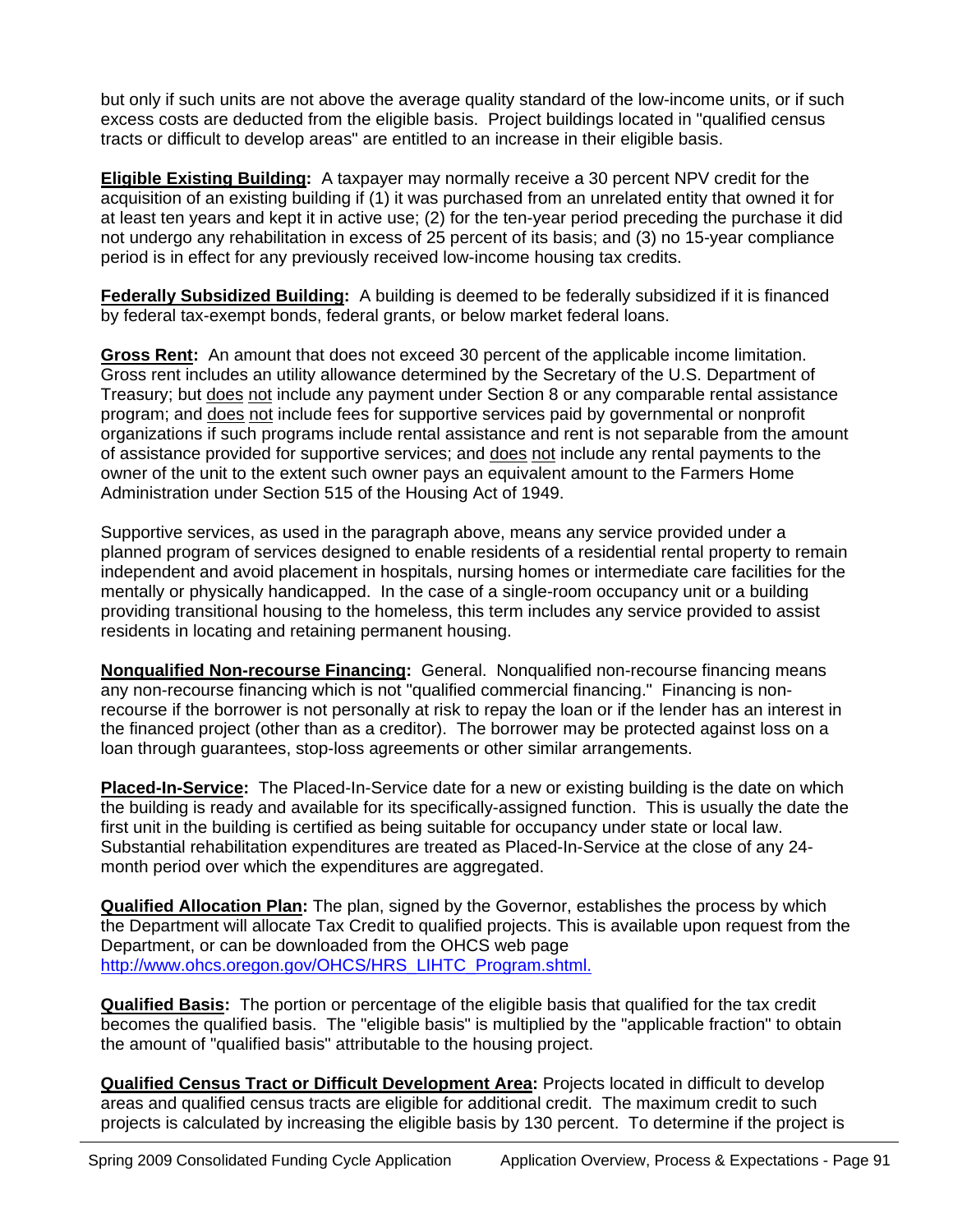located in a qualified census tract, contact Portland State University Center for Population Research and Census at1-503-725-3922, the local city hall or look for this data in the Qualified Census Tracts or Difficult to Develop Areas section.

**Qualified Commercial Financing:** Financing generally constitutes qualified commercial financing when (1) seller of the financed property is not a "related person" to the borrower; (2) amount of the non-recourse financing does not exceed 80 percent of the property's credit base; and (3) financing is borrowed from a "qualified person" party or is borrowed or guaranteed by a governmental entity. A "qualified person" is a party actively and regularly engaged in the business of lending money that is not (1) a "related person" to the borrower; (2) the seller of the financed property or a "related person" to the seller; or (3) a party receiving a fee from the borrower's investment in the property or a "related person" to such a party. Certain "qualified commercial financing" and "qualified person" requirements do not apply when the borrower is a qualified nonprofit organization.

**Qualified Low-Income Housing Project:** Any project for residential rental property that meets the "20-50 Test" or the "40-60 Test," as elected by the taxpayer. This election, once made, is irrevocable.

- The 20-50 Test. This test is satisfied if at least 20 percent of the residential units in a project are both rent-restricted and occupied by individuals whose household income is no more than 50 percent of the area median gross income.
- The 40-60 Test. This test is satisfied if at least 40 percent of the residential units in a project are both rent-restricted and occupied by individuals whose household income is no more than 60 percent of the area median gross income.

**Qualified Nonprofit Organization:** An organization described in IRC Section 501(c)(3) or 501(c)(4) that is exempt from federal income tax under IRC Section 501(a) if the Department determines the organization is not affiliated with or controlled by a for profit organization and an exempt purpose of such organization includes fostering low-income housing.

**Related Entity/Person:** Related persons include, but are not limited to (1) members of a family; (2) a fiduciary and either a grantor or a beneficiary of a trust; (3) a party and a federally tax-exempt organization that the party, or members of the party's family, controls; (4) a party and either a corporation or a partnership in which the party has more than a 50 percent interest; (5) two business entities, either corporations or partnerships, where a party has more than a 50 percent interest in each; (6) two corporations that are members of the same controlled group; and (7) two parties engaged in trades or businesses under common control.

**Substantial Rehabilitation:** Rehabilitation projects qualify for the 70 percent present value credit if they have not received any federal financing subsidies and have total rehabilitation and related expenditures attributable to or benefiting one or more units (incurred over a 24-month period ending when the buildings are placed-in-service) in an amount equal to the greater of: not less than ten percent of the adjusted basis of the building; or \$3,000 or more per low-income unit.

**Tax Credit:** Under the federal income tax code, a tax credit is a dollar-for-dollar reduction in the tax liability. A tax credit is subtracted after the amount of taxes is calculated. The use of tax credits can be limited by the application of the passive loss provisions, the alternative minimum tax and limits on the use of general business credits.

**Tax Credit Syndication:** Owners of an LIHTC project may sell (syndicate) the tax credits to limited partner investors who contribute equity for the project in return for the use of the tax credit and other tax benefits generated by the project. The project developer usually retains ownership in the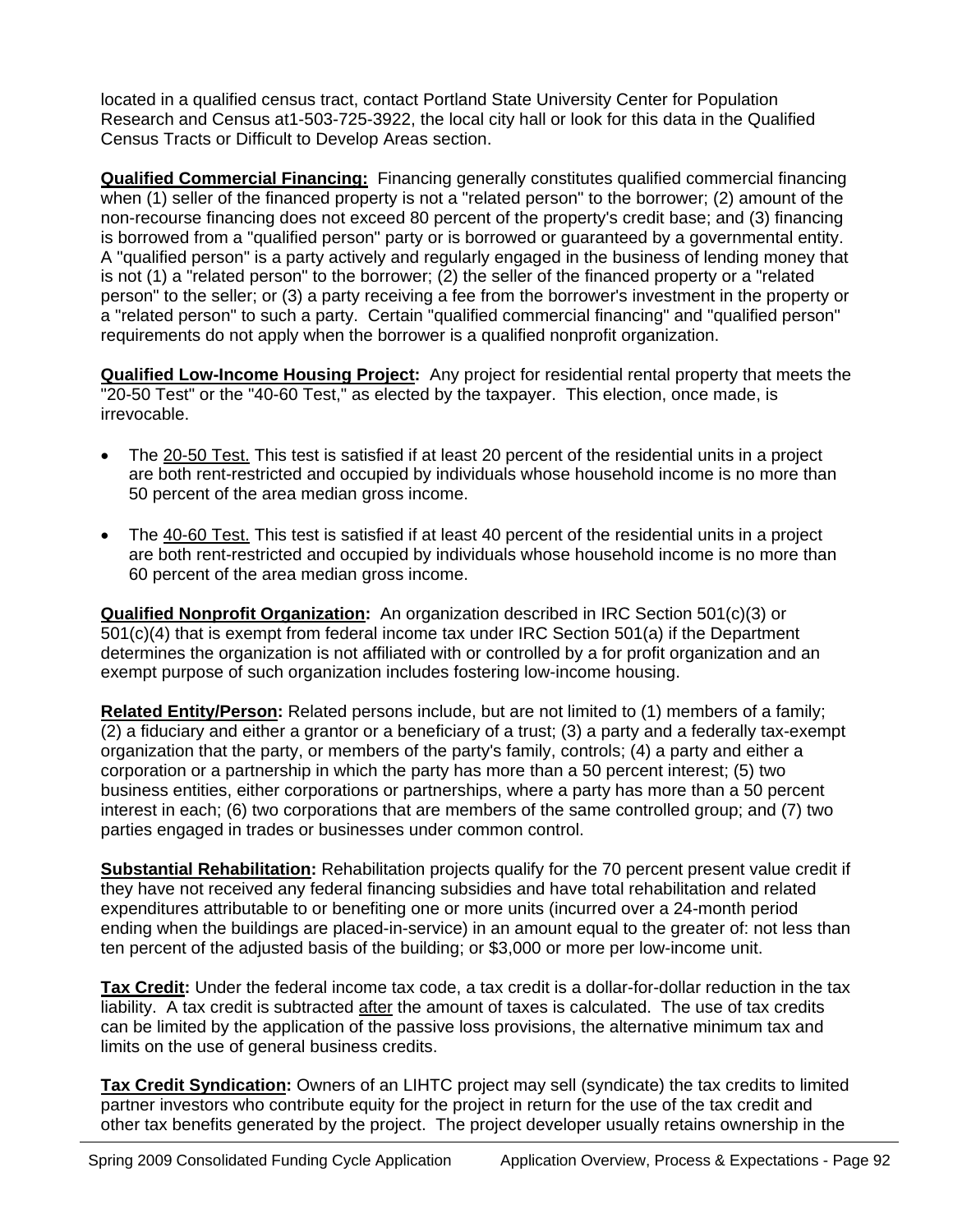project and acts as the general partner. The limited partner investors are usually not involved in the management of the project, but have concerns that the project be maintained in compliance with tax credit regulations. If not, they may be subject to tax credit recapture and penalties.

**Transitional Housing for Homeless:** A housing unit does not qualify for the LIHTC program as a low-income unit if it used on a transient basis. Transitional housing for the homeless is not considered to be used on a transient basis if the units contain sleeping accommodations, bathroom and kitchen facilities and are located in a building in which a governmental entity or qualified nonprofit organization provides residents with temporary housing and supportive services designed to assist them in locating and retaining permanent housing and is used exclusively to facilitate the transition of homeless individuals (as the term is used in Section 103 of the Steward B. McKinney Homeless Assistance Act) to independent living within 24 months. The qualified basis of a building that provides transitional housing for the homeless may be increased by the amount of the eligible basis of the building that is used throughout the year to provide supportive services designed to assist residents in locating and retaining permanent housing to the extent this amount does not exceed 20 percent of the building's other qualified basis.

**LIHTC Market Analysis Requirement**: This information has been moved to the Market and Need Assessment section of the Application Instructions.